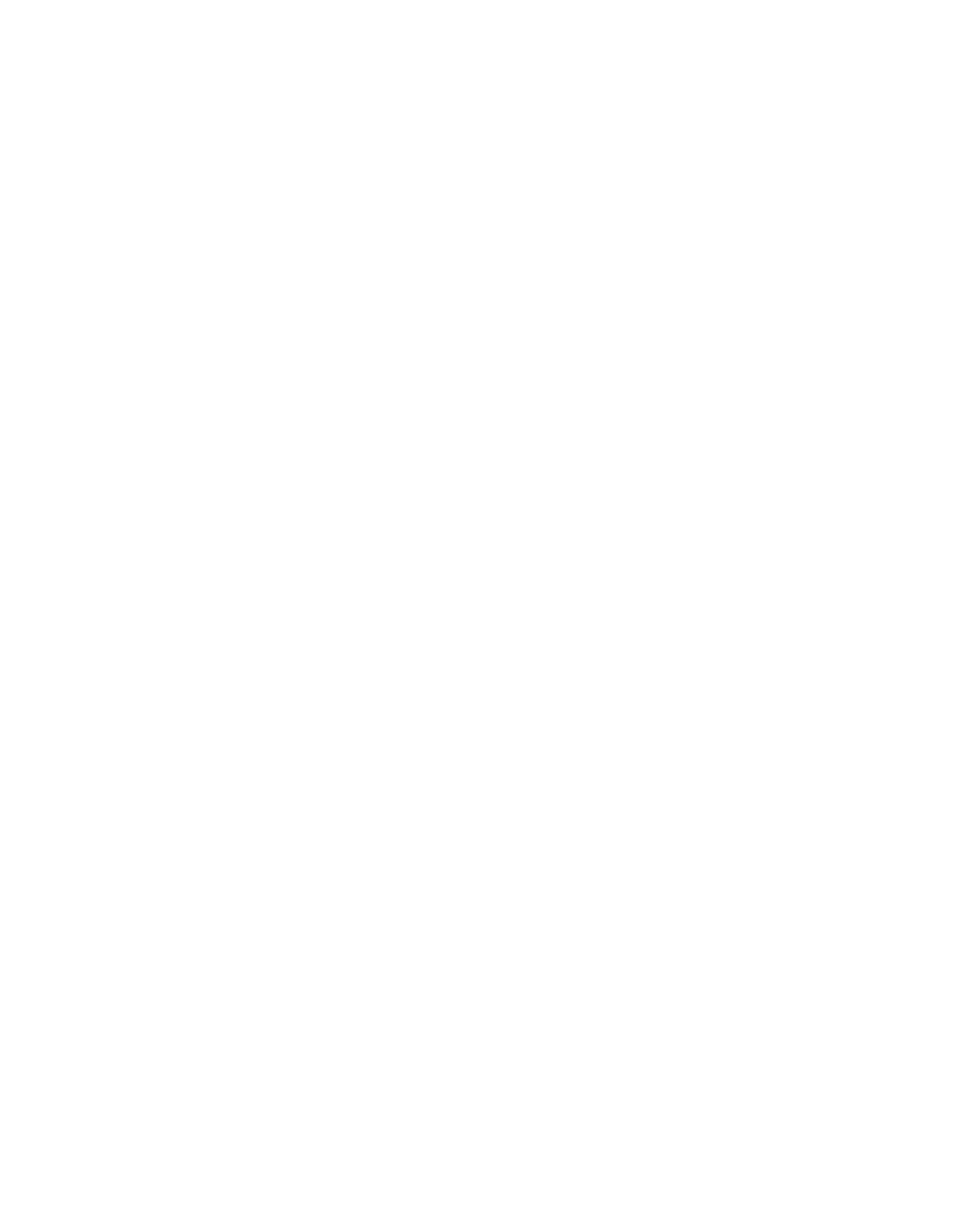#### *PURPOSE, TITLE, SCOPE, AND APPLICABILITY*

**Sections: 20.02.010 Purpose. 20.02.020 Title. 20.02.030 Scope. 20.02.040 Applicability.**

#### **20.02.010 Purpose.**

In order to implement the goals and policies of Phase I of the Pierce County Shoreline Master Program, and to allow for all reasonable and appropriate uses of Pierce County's Shorelines without degradation of environmental quality, risk to health or safety, and to insure where development takes place, that it is done in a manner which will promote and enhance the best interest of the general public, this Title is designed to provide standards which will regulate and promote intensities and qualities of development consistent with the protection of the shoreline environment and its related resources and the policy of the Shoreline Management Act of 1971. (Ord. 88-76S § 1 (part), 1988; Res. 18562-A § 1 (part), 1976; prior Code § 65.02.010)

#### **20.02.020 Title.**

This Title shall be known as "Shoreline Use Regulations" for Pierce County. (Ord. 88-76S § 1 (part), 1988; Res. 18562-A § 1 (part), 1976; prior Code § 65.02.020)

#### **20.02.030 Scope.**

Hereafter no construction or exterior alteration of structures, dredging, drilling, dumping, filling, removal of any sand, gravel or minerals, bulkheading, driving of piling, placing of obstructions, or any project of a permanent or temporary nature which interferes with the normal public use of the surface of the waters overlying lands subject to the Shoreline Management Act of 1971 shall be undertaken except in compliance with the provisions of this Title and then only after securing all required permits. (Ord. 88-76S § 1 (part), 1988; Res. 18562-A § 1 (part), 1976; prior Code § 65.02.030)

#### **20.02.040 Applicability.**

The provisions of this Title shall apply to all shoreline and associated wetland areas covered by the Shoreline Management Act of 1971 as follows:

- A. All marine shorelines.
- B. All rivers and streams and their associated wetlands downstream from a point where the mean annual flow is 20 cubic feet per second or greater.

C. All lakes and their associated wetlands which are 20 surface acres in size or larger. (Ord. 88-76S § 1 (part), 1988; Res. 18562-A § 1 (part), 1976; prior Code § 65.02.040)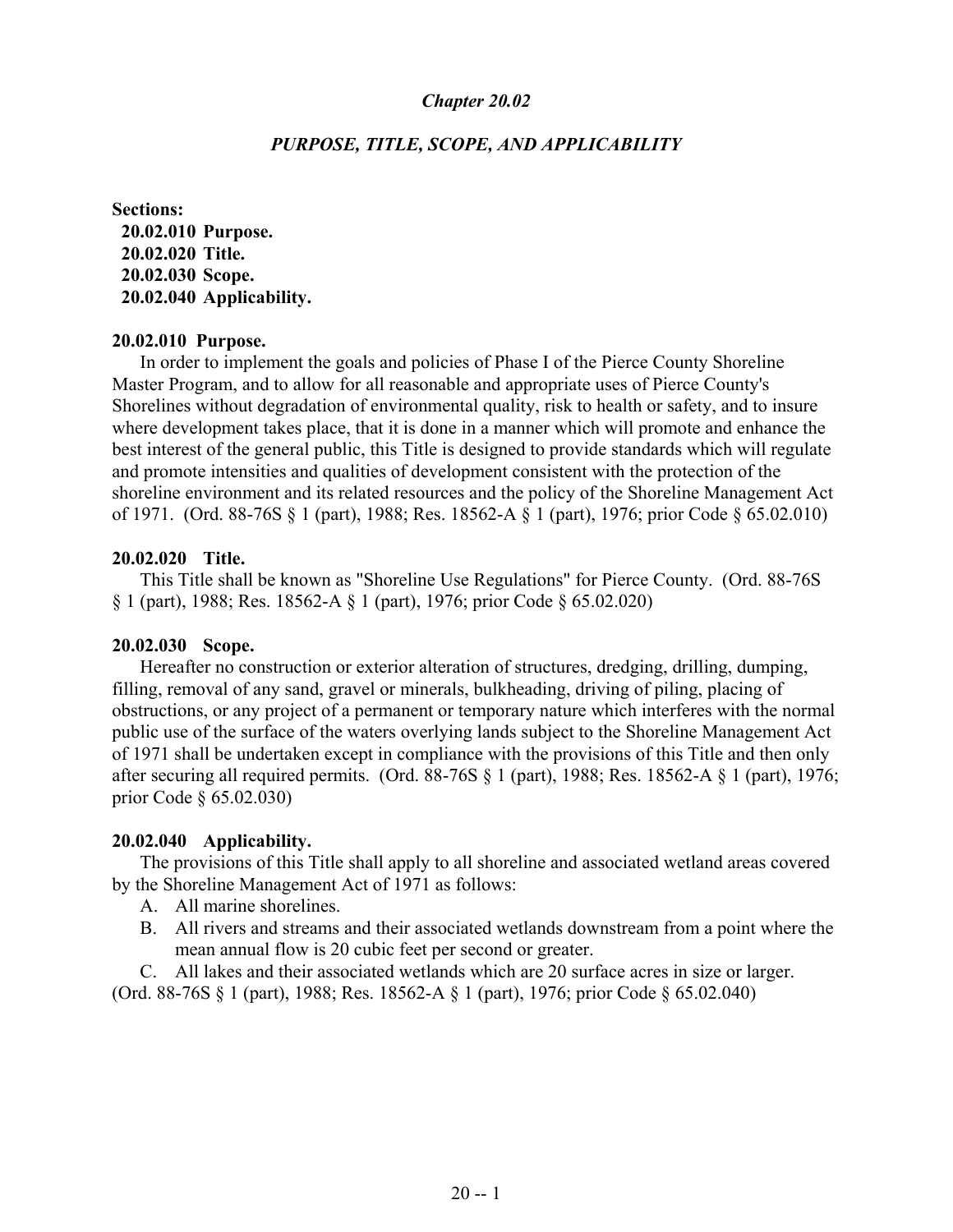#### *DEFINITIONS*

**Sections: 20.04.010 Accessory Building or Use. 20.04.020 Beach. 20.04.030 Boathouse. 20.04.040 Breakwater. 20.04.050 Buffer Strip. 20.04.060 Bulkhead. 20.04.070 Bulkhead Line. 20.04.080 Channelization. 20.04.090 Cluster Development. 20.04.100 Conditional Use. 20.04.110 Dedication. 20.04.120 Department. 20.04.130 Development. 20.04.140 Director. 20.04.150 Dry Well. 20.04.160 Dwelling Unit Density. 20.04.170 Estuary. 20.04.180 Extreme High Tide. 20.04.190 Extreme Low Tide. 20.04.200 Flood Hazard Zone. 20.04.210 Floodway. 20.04.220 Floodway Fringe. 20.04.230 Groin. 20.04.240 Guidelines. 20.04.250 Hearings Board. 20.04.260 Hearing Examiner. 20.04.270 Houseboat. 20.04.280 Impervious Surface. 20.04.290 Interpretive Center. 20.04.300 Intertidal. 20.04.310 Jettie. 20.04.320 Landing. 20.04.330 Launching Ramps. 20.04.340 Levee, Dike. 20.04.350 Linear Access. 20.04.360 Longshore Drift. 20.04.370 Master Program. 20.04.380 Merchantable Timber. 20.04.390 Mining. 20.04.400 Net Acre. 20.04.410 Nonconforming Use.**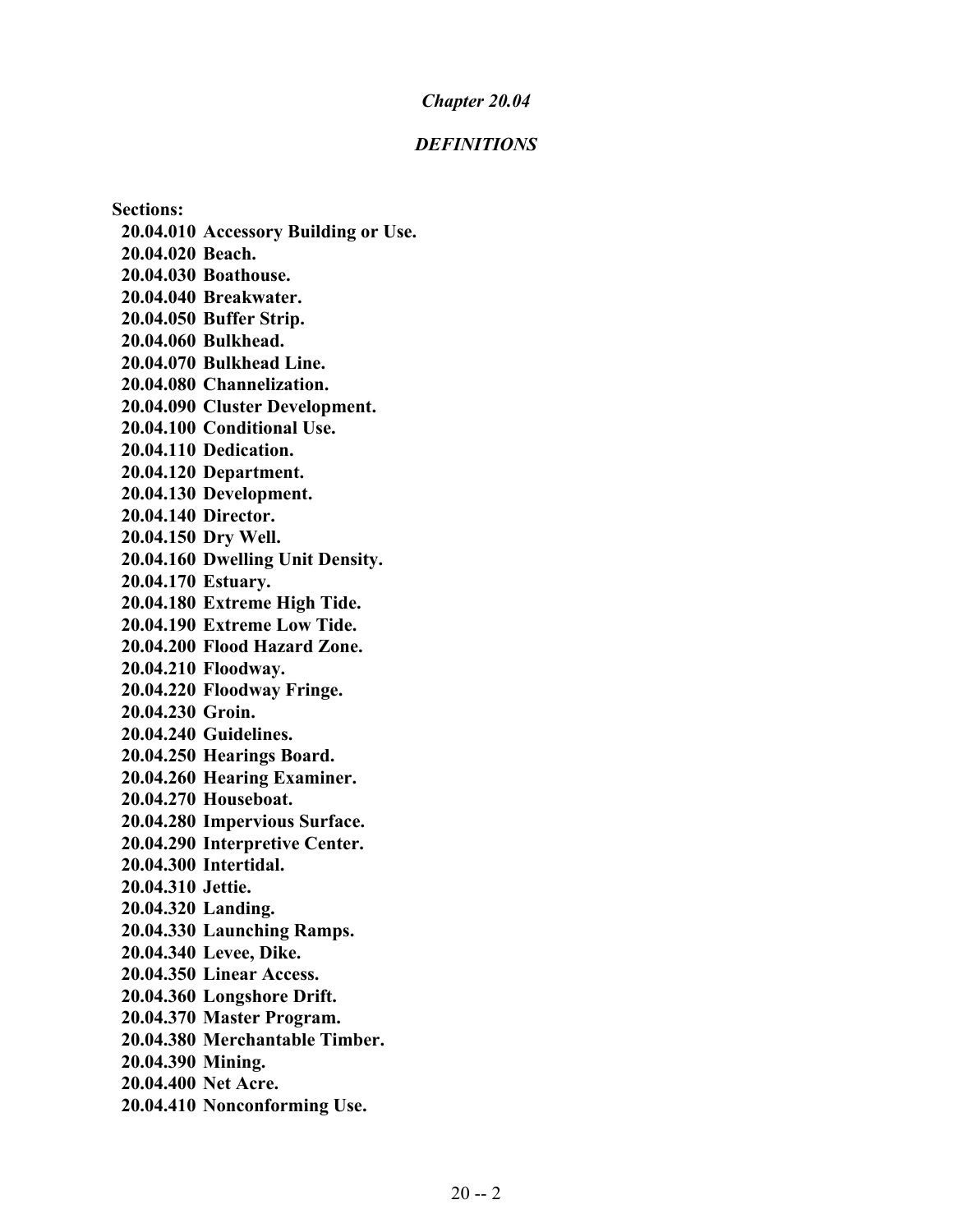**20.04.420 Nonwater Related Uses. 20.04.430 Off Premise Advertising Sign. 20.04.440 One Hundred Year Flood. 20.04.450 One Hundred Year Flood Plain. 20.04.460 Ordinary High Water Mark. 20.04.470 Outer Harbor Line. 20.04.480 Outfall. 20.04.490 Permit. 20.04.500 Person. 20.04.510 Pierhead Line. 20.04.520 Point Access. 20.04.530 Privy. 20.04.540 Public Access. 20.04.550 Riprap. 20.04.560 Shorelines. 20.04.570 Shorelines of Statewide Significance. 20.04.575 Shorelands or Shoreland Areas. 20.04.580 Signs. 20.04.590 Sign, Informational. 20.04.600 Sign, Warning. 20.04.610 Slash. 20.04.620 Streamway. 20.04.630 Stringer Bridge. 20.04.640 Substantial Development. 20.04.650 Tidelands. 20.04.660 Variance. 20.04.670 Water Dependent Uses. 20.04.680 Water Related Uses. 20.04.690 Wetlands, Wetland Areas. 20.04.700 Yarding.**

## **20.04.010 Accessory Building or Use.**

A building, part of a building or structure, or use which is subordinate to, and the use of which is customarily incidental to that of the main building, structure or use on the same lot. (Ord. 88-76S § 1 (part), 1988; Res. 18562-A § 1 (part), 1976; prior Code § 65.04.010)

# **20.04.020 Beach.**

The zone along the shoreline where there is continuous movement of sediment both laterally and vertically. This zone extends from the daily low tide mark to where the permanent line of vegetation begins. (Ord. 88-76S § 1 (part), 1988; Res. 18562-A § 1 (part), 1976; prior Code § 65.04.020)

# **20.04.030 Boathouse.**

A covered or enclosed moorage space. (Ord. 88-76S § 1 (part), 1988; Res. 18562-A § 1 (part), 1976; prior Code § 65.04.030)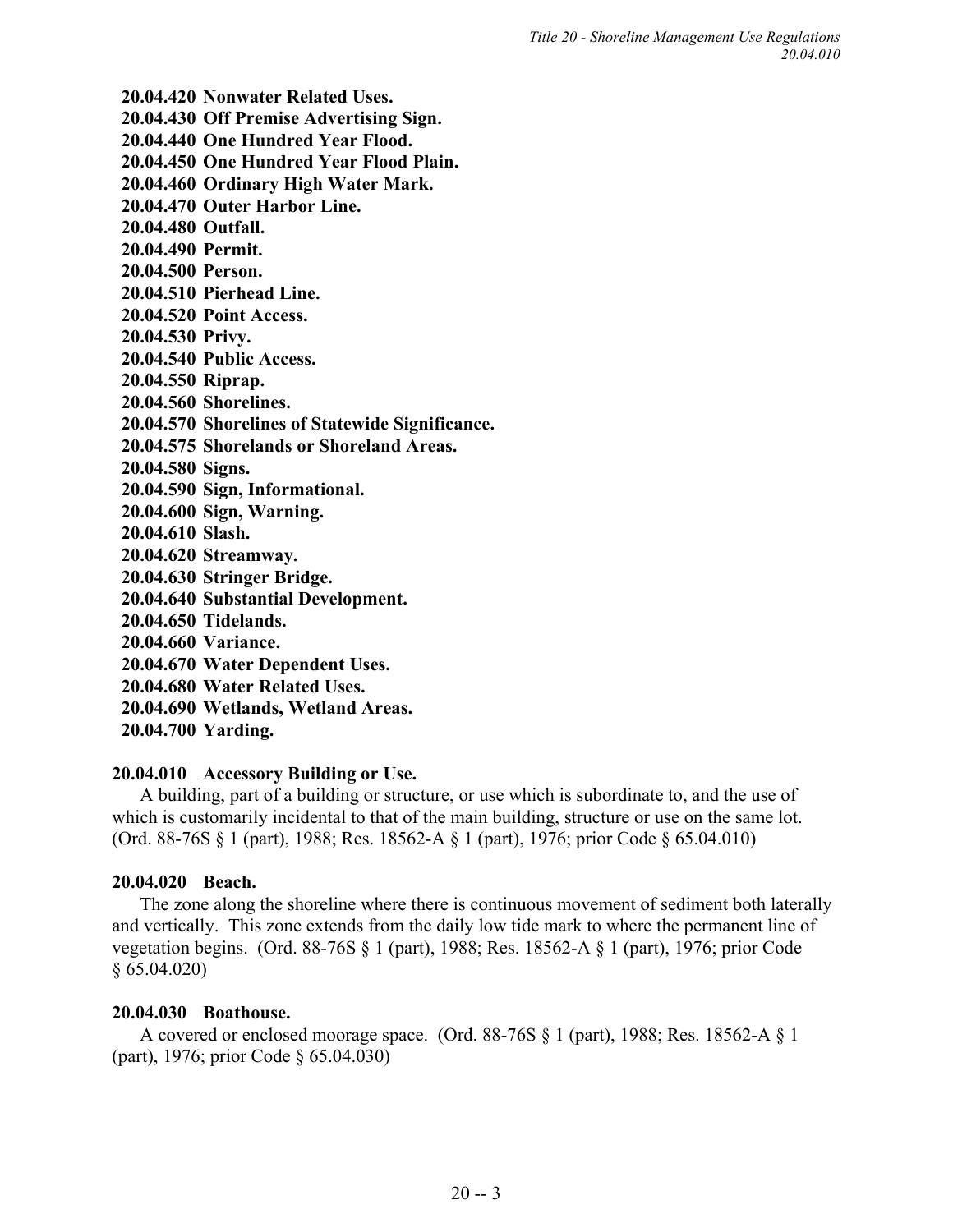*Title 20 - Shoreline Management Use Regulations 20.04.040*

#### **20.04.040 Breakwater.**

A protective structure composed of rock and fill, usually built offshore, for the purpose of protecting shoreline or harbors from wave action. (Ord. 88-76S § 1 (part), 1988; Res. 18562-A § 1 (part), 1976; prior Code § 65.04.040)

#### **20.04.050 Buffer Strip.**

An area of land which: (1) serves to reduce the adverse impacts between land uses of different intensities, or (2) serves to separate or identify transitions between land uses of the same intensity. (Ord. 88-76S § 1 (part), 1988; Res. 18562-A § 1 (part), 1976; prior Code § 65.04.050)

#### **20.04.060 Bulkhead.**

A retaining wall used to hold back earth and to provide a solid surface to resist wave action. (Ord. 88-76S § 1 (part), 1988; Res. 18562-A § 1 (part), 1976; prior Code § 65.04.060)

#### **20.04.070 Bulkhead Line.**

A line established by the Federal government that marks the outer permissible limit for fills. (Ord. 88-76S § 1 (part), 1988; Res. 18562-A § 1 (part), 1976; prior Code § 65.04.070)

#### **20.04.080 Channelization.**

The straightening, deepening, or widening of a stream channel for the purpose of increasing the stream's carrying capacity. (Ord. 88-76S § 1 (part), 1988; Res. 18562-A § 1 (part), 1976; prior Code § 65.04.080)

#### **20.04.090 Cluster Development.**

A residential development which reserves substantial portions of land as open space or recreational areas for the joint use of the occupants of the development. This land may be provided by allowing dwelling units to be placed on lots smaller than the legal minimum size for regular subdivisions, as long as the density does not exceed prescribed standards. (Ord. 88-76S § 1 (part), 1988; Res. 18562-A § 1 (part), 1976; prior Code § 65.04.090)

#### **20.04.100 Conditional Use.**

A use permitted in one or more environments as defined by this Master Program but which use, because of characteristics peculiar to it, or because of its size, technological processes or type of equipment, or because of the exact location with reference to surroundings, streets and existing improvements or demands upon public facilities, requires a special degree of control to make such uses consistent with and compatible to other existing or permissible uses in the same environment, and to ensure that such use shall not be inimical to the public interest. (Ord. 88-76S § 1 (part), 1988; Res. 18562-A § 1 (part), 1976; prior Code § 65.04.100)

#### **20.04.110 Dedication.**

The designation of land by its owner for any general and public uses, reserving to himself no other rights than such as are compatible with the full exercise and enjoyment of the public uses to which the property has been devoted. (Ord. 88-76S § 1 (part), 1988; Res. 18562-A § 1 (part), 1976; prior Code § 65.04.110)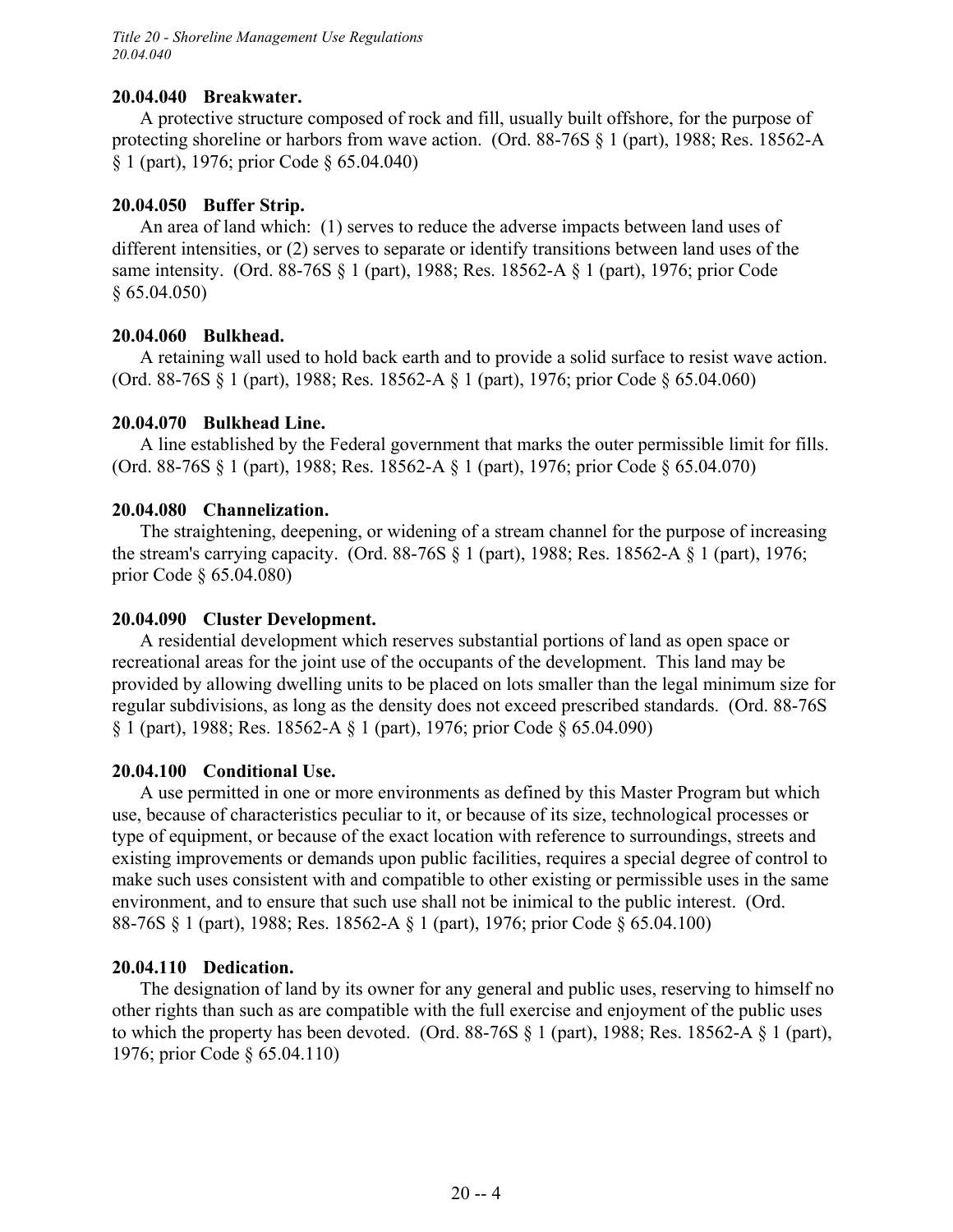## **20.04.120 Department.**

The Washington State Department of Ecology. (Ord. 88-76S § 1 (part), 1988; Res. 18562-A § 1 (part), 1976; prior Code § 65.04.120)

## **20.04.130 Development.**

A use consisting of the construction or exterior alteration of structures, dredging, drilling, dumping, filling, removal of any sand, gravel or minerals, bulkheading, driving of piling, placing of obstructions, or any project of a permanent or temporary nature which interferes with the normal public use of the surface of the waters overlying lands subject to the Shorelines Management Act at any state of water level. (Ord. 88-76S  $\S$  1 (part), 1988; Res. 18562-A  $\S$  1 (part), 1976; prior Code § 65.04.130)

## **20.04.140 Director.**

The Director of the Planning and Land Services Department for Pierce County. (Ord. 88-76S § 1 (part), 1988; Res. 18562-A § 1 (part), 1976; prior Code § 65.04.140)

# **20.04.150 Dry Well.**

A pit filled with coarse rock or lined with crushed rock or gravel for use as a storm or sanitary sewage disposal method. (Ord. 88-76S § 1 (part), 1988; Res. 18562-A § 1 (part), 1976; prior Code § 65.04.150)

# **20.04.160 Dwelling Unit Density.**

Refers to the allowable number of dwelling units per acre of land. (Ord. 88-76S § 1 (part), 1988; Res. 18562-A § 1 (part), 1976; prior Code § 65.04.160)

# **20.04.170 Estuary.**

That part of the mouth or lower course of a river in which its current meets the sea's tides, and is subject to their effects. (Ord. 88-76S § 1 (part), 1988; Res. 18562-A § 1 (part), 1976; prior Code § 65.04.170)

# **20.04.180 Extreme High Tide.**

The highest tide level line water will reach in any one year. (Ord. 88-76S  $\S$  1 (part), 1988; Res. 18562-A § 1 (part), 1976; prior Code § 65.04.180)

# **20.04.190 Extreme Low Tide.**

The lowest line on the land reached by a receding tide. (Ord. 88-76S  $\S$  1 (part), 1988; Res. 18562-A § 1 (part), 1976; prior Code § 65.04.190)

# **20.04.200 Flood Hazard Zone.**

Area inundated by the 100-year flood. (Ord. 88-76S  $\S$  1 (part), 1988; Res. 18562-A  $\S$  1 (part), 1976; prior Code § 65.04.200)

# **20.04.210 Floodway.**

The portion of a riverine floodplain needed to convey a basic flood (100-year flood) with not more than one foot rise in floodwater elevation. (Ord. 88-76S § 1 (part), 1988; Res. 18562-A § 1 (part), 1976; prior Code § 65.04.210)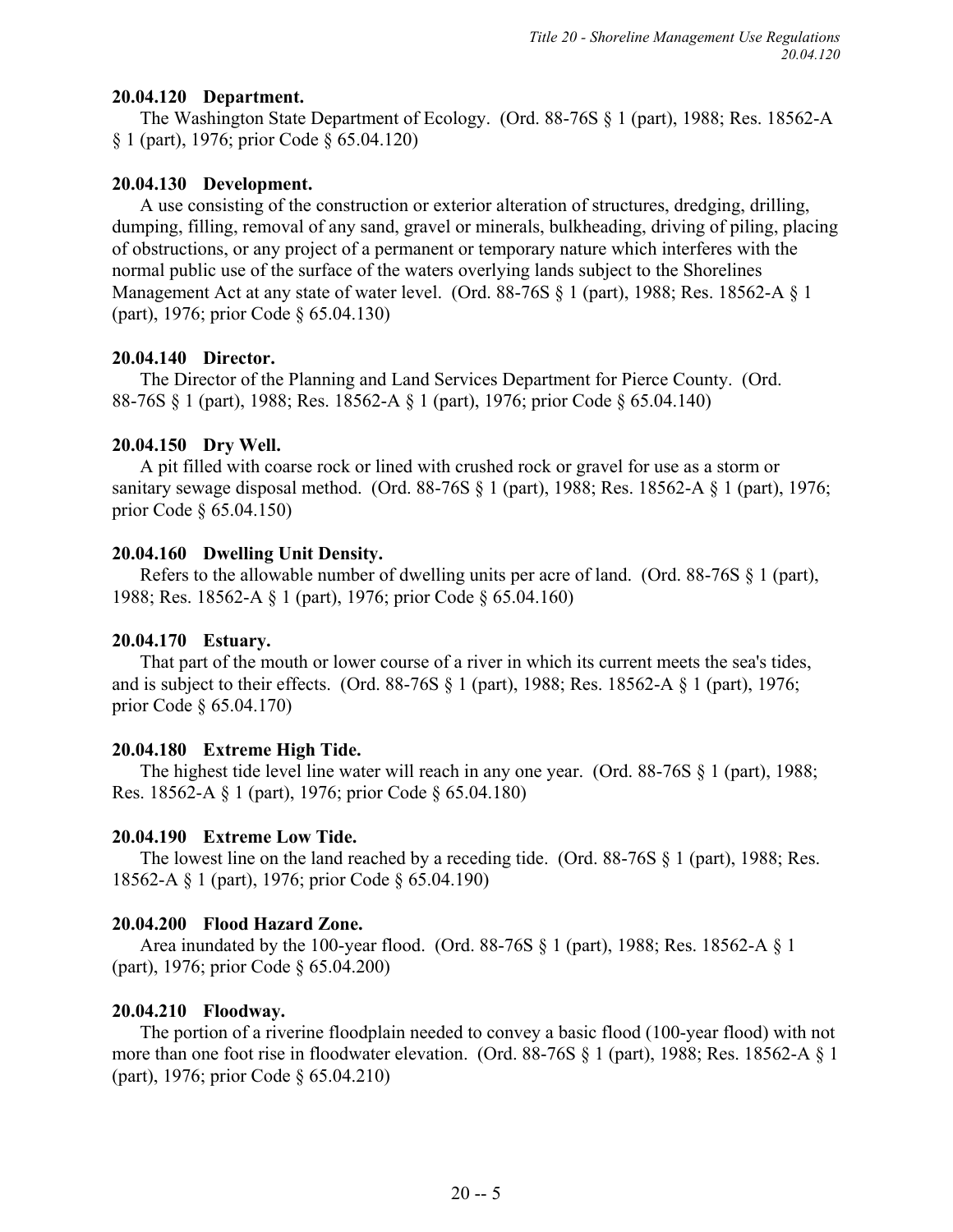### **20.04.220 Floodway Fringe.**

The area outside the floodway but still in the flood hazard zone. (Ord. 88-76S  $\S$  1 (part), 1988; Res. 18562-A § 1 (part), 1976; prior Code § 65.04.220)

## **20.04.230 Groin.**

A barrier type structure extending from back shore into the water across the beach, the purpose of which is to interrupt sediment movement along the shore. (Ord. 88-76S § 1 (part), 1988; Res. 18562-A § 1 (part), 1976; prior Code § 65.04.230)

## **20.04.240 Guidelines.**

Those guidelines adopted pursuant to the Shorelines Management Act of 1971. (Ord. 88-76S § 1 (part), 1988; Res. 18562-A § 1 (part), 1976; prior Code § 65.04.240)

## **20.04.250 Hearings Board.**

The shorelines hearings board established by the Shorelines Management Act of 1971. (Ord. 88-76S § 1 (part), 1988; Res. 18562-A § 1 (part), 1976; prior Code § 65.04.250)

## **20.04.260 Hearing Examiner.**

The officer appointed by the Pierce County Council to review and approve or deny applications for Substantial Development, Conditional Use, Variance and Expansion of Nonconforming Use Permits. (Ord. 88-76S § 1 (part), 1988; Res. 21328 § 1 (part), 1979; prior Code § 65.04.252)

### **20.04.270 Houseboat.**

A structure which floats on the water and is designed principally for residential use. (Ord. 88-76S § 1 (part), 1988; Res. 18562-A § 1 (part), 1976; prior Code § 65.04.260)

### **20.04.280 Impervious Surface.**

Those surfaces that do not allow the downward passage of water. (Ord. 88-76S § 1 (part), 1988; Res. 18562-A § 1 (part), 1976; prior Code § 65.04.270)

### **20.04.290 Interpretive Center.**

A facility containing artifacts, history and information about a site in the immediate area. (Ord. 88-76S § 1 (part), 1988; Res. 18562-A § 1 (part), 1976; prior Code § 65.04.280)

# **20.04.300 Intertidal.**

That area which lies between mean lower low water and mean higher high water. (Ord. 88-76S § 1 (part), 1988; Res. 18562-A § 1 (part), 1976; prior Code § 65.04.290)

### **20.04.310 Jettie.**

A structure generally built perpendicular to the shore at inlets in connection with navigation improvements to modify or control sand movement. (Ord. 88-76S § 1 (part), 1988; Res. 18562-A § 1 (part), 1976; prior Code § 65.04.300)

### **20.04.320 Landing.**

A place at which logs are assembled for transportation in loads or rafts. (Ord. 88-76S § 1 (part), 1988; Res. 18562-A § 1 (part), 1976; prior Code § 65.04.310)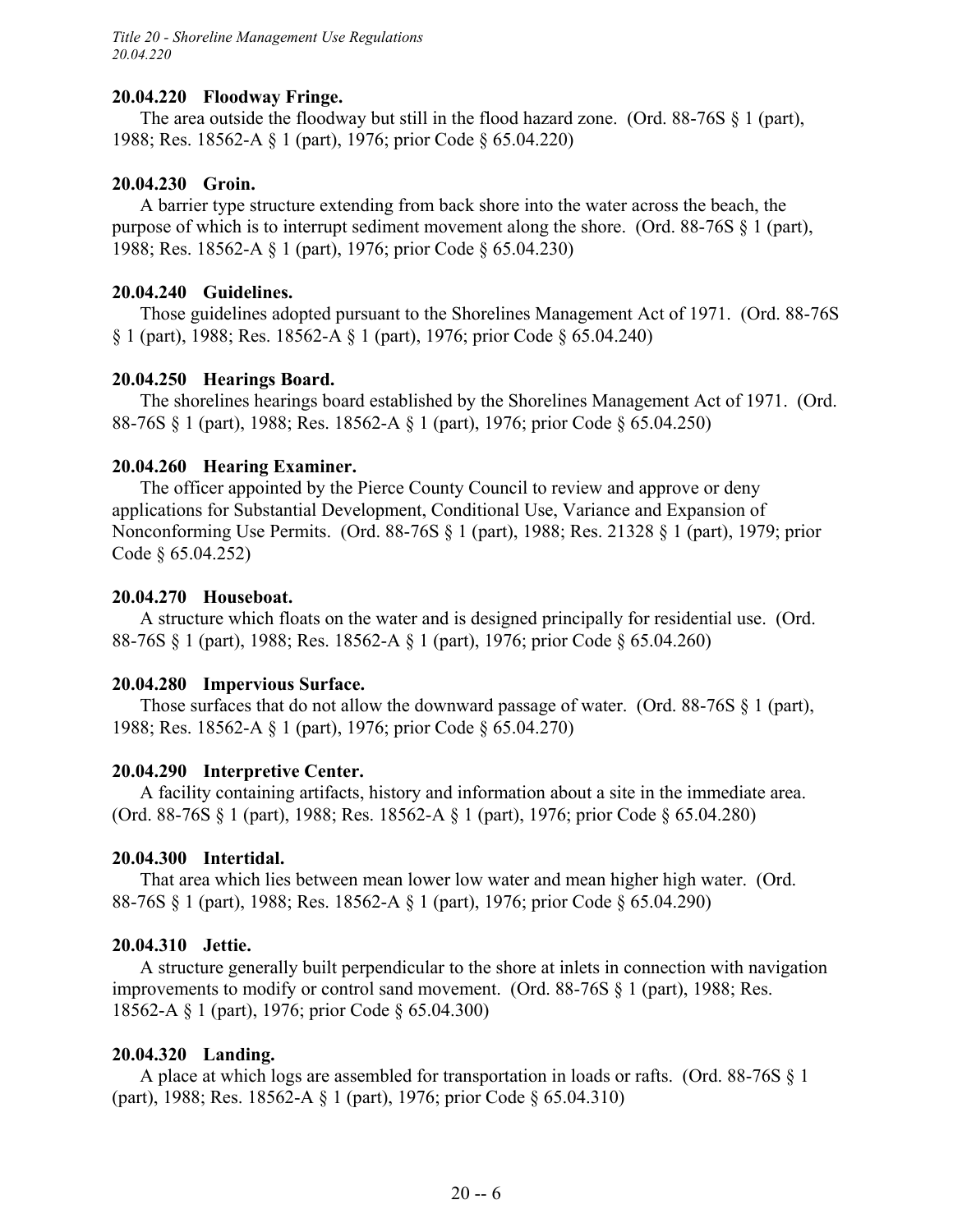## **20.04.330 Launching Ramps.**

Areas solely developed for boating ingress and egress. (Ord. 88-76S § 1 (part), 1988; Res. 18562-A § 1 (part), 1976; prior Code § 65.04.320)

# **20.04.340 Levee, Dike.**

A broad embankment of earth built parallel with the river channel to contain overbank flow. (Ord. 88-76S § 1 (part), 1988; Res. 18562-A § 1 (part), 1976; prior Code § 65.04.330)

## **20.04.350 Linear Access.**

A trail, path, road, or launching ramp by which the public can travel to and along publicly owned water. Recreational activities such as swimming, hiking, shore fishing, hunting and picnicking are typical activities requiring linear access. (Ord. 88-76S § 1 (part), 1988; Res. 18562-A § 1 (part), 1976; prior Code § 65.04.340)

## **20.04.360 Longshore Drift.**

This is the process by which the factors of prevailing wind and gravity act to move particles laterally along the shoreline. (Ord. 88-76S § 1 (part), 1988; Res. 18562-A § 1 (part), 1976; prior Code § 65.04.350)

## **20.04.370 Master Program.**

The comprehensive shoreline use plan for Pierce County, and the use regulations together with maps, diagrams, charts or other descriptive material and text. (Ord. 88-76S § 1 (part), 1988; Res. 18562-A § 1 (part), 1976; prior Code § 65.04.360)

## **20.04.380 Merchantable Timber.**

Timber which measures 8 inches in diameter at a height of 4-1/2 feet. (Ord. 88-76S § 1 (part), 1988; Res. 18562-A § 1 (part), 1976; prior Code § 65.04.370)

# **20.04.390 Mining.**

The removal of naturally occurring materials from the earth for economic uses. (Ord. 88-76S § 1 (part), 1988; Res. 18562-A § 1 (part), 1976; prior Code § 65.04.380)

# **20.04.400 Net Acre.**

A parcel of land containing 30,000 square feet or as otherwise allowed by the Pierce County PDD ordinance. (Ord. 88-76S § 1 (part), 1988; Res. 18562-A § 1 (part), 1976; prior Code § 65.04.390)

# **20.04.410 Nonconforming Use.**

A lawful use of land or structure in existence on the effective date of this Master Program or at the time of any amendments thereto which does not conform to the use regulations of the environment in which it is located. (Ord. 88-76S § 1 (part), 1988; Res. 18562-A § 1 (part), 1976; prior Code § 65.04.400)

# **20.04.420 Nonwater Related Uses.**

Those uses which do not need a waterfront location to operate though easements or utility corridors for access to the water may be desired. (Ord. 88-76S § 1 (part), 1988; Res. 18562-A § 1 (part), 1976; prior Code § 65.04.410)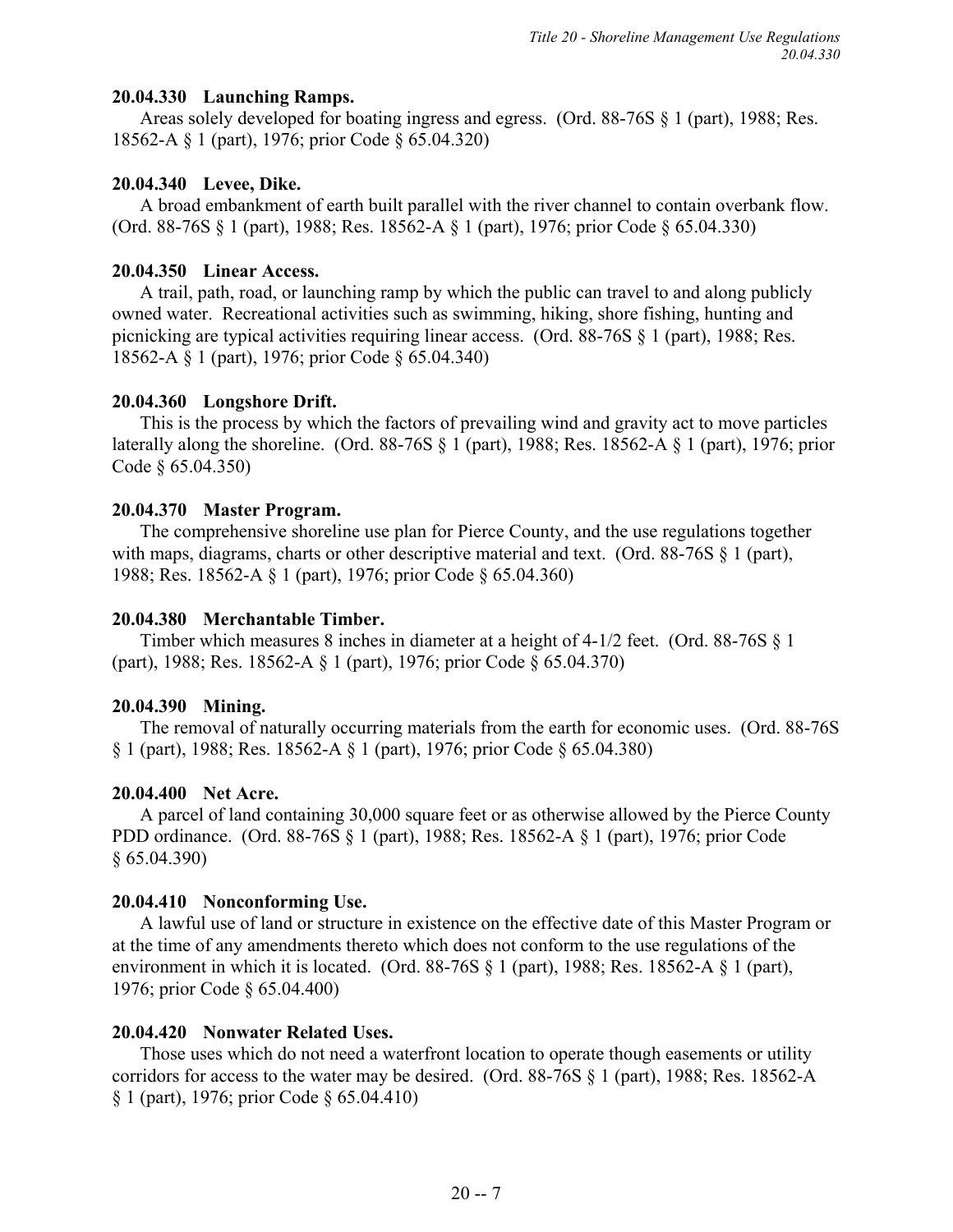*Title 20 - Shoreline Management Use Regulations 20.04.430*

#### **20.04.430 Off Premise Advertising Sign.**

A sign which directs attention to a business, commodity, service, or entertainment conducted, sold, or offered elsewhere than upon the premises where such sign is located, or to which it is fixed. (Ord. 88-76S § 1 (part), 1988; Res. 18562-A § 1 (part), 1976; prior Code § 65.04.420)

#### **20.04.440 One Hundred Year Flood.**

A flood which has a magnitude that may be equalled or exceeded once every one hundred years on the average. (Ord. 88-76S § 1 (part), 1988; Res. 18562-A § 1 (part), 1976; prior Code § 65.04.430)

#### **20.04.450 One Hundred Year Flood Plain.**

Lowlands adjoining the channel of a streamway which would be covered by floodwaters of a flood having an average frequency of occurrence in the order of once in 100 years although the flood may occur in any year. (Ord. 88-76S § 1 (part), 1988; Res. 18562-A § 1 (part), 1976; prior Code § 65.04.440)

#### **20.04.460 Ordinary High Water Mark.**

On all lakes, streams, and tidal water is that mark that will be found by examining the bed and banks and ascertaining where the presence and action of waters are so common and usual, and so long continued in all ordinary years, as to mark upon the soil a character distinct from that of the abutting upland, in respect to vegetation as that condition exists on the effective date of this Chapter or as it may naturally change thereafter. Provided, that in any area where the ordinary high water mark cannot be found, the ordinary high water mark adjoining fresh water shall be the line of mean high water. (Ord.  $88-76S \tbinom{8}{1}$  (part), 1988; Res. 18562-A  $\tbinom{8}{1}$  (part), 1976; prior Code § 65.04.450)

#### **20.04.470 Outer Harbor Line.**

A line located and established in navigable waters as provided in Section 1, of Article 15 of the State Constitution, beyond which the state shall never sell or lease any rights whatever. (Ord. 88-76S § 1 (part), 1988; Res. 18562-A § 1 (part), 1976; prior Code § 65.04.460)

#### **20.04.480 Outfall.**

The outlet or place of discharge of a sewer. (Ord. 88-76S § 1 (part), 1988; Res. 18562-A § 1 (part), 1976; prior Code § 65.04.470)

#### **20.04.490 Permit.**

A Substantial Development Permit issued in compliance with the Shoreline Management Act of 1971 and the Shorelines Master Program for Pierce County. (Ord. 88-76S § 1 (part), 1988; Res. 18562-A § 1 (part), 1976; prior Code § 65.04.480)

#### **20.04.500 Person.**

 An individual, partnership, corporation, association, organization, cooperative, public or municipal corporation, or agency of the state or local governmental unit however designated. (Ord. 88-76S § 1 (part), 1988; Res. 18562-A § 1 (part), 1976; prior Code § 65.04.490)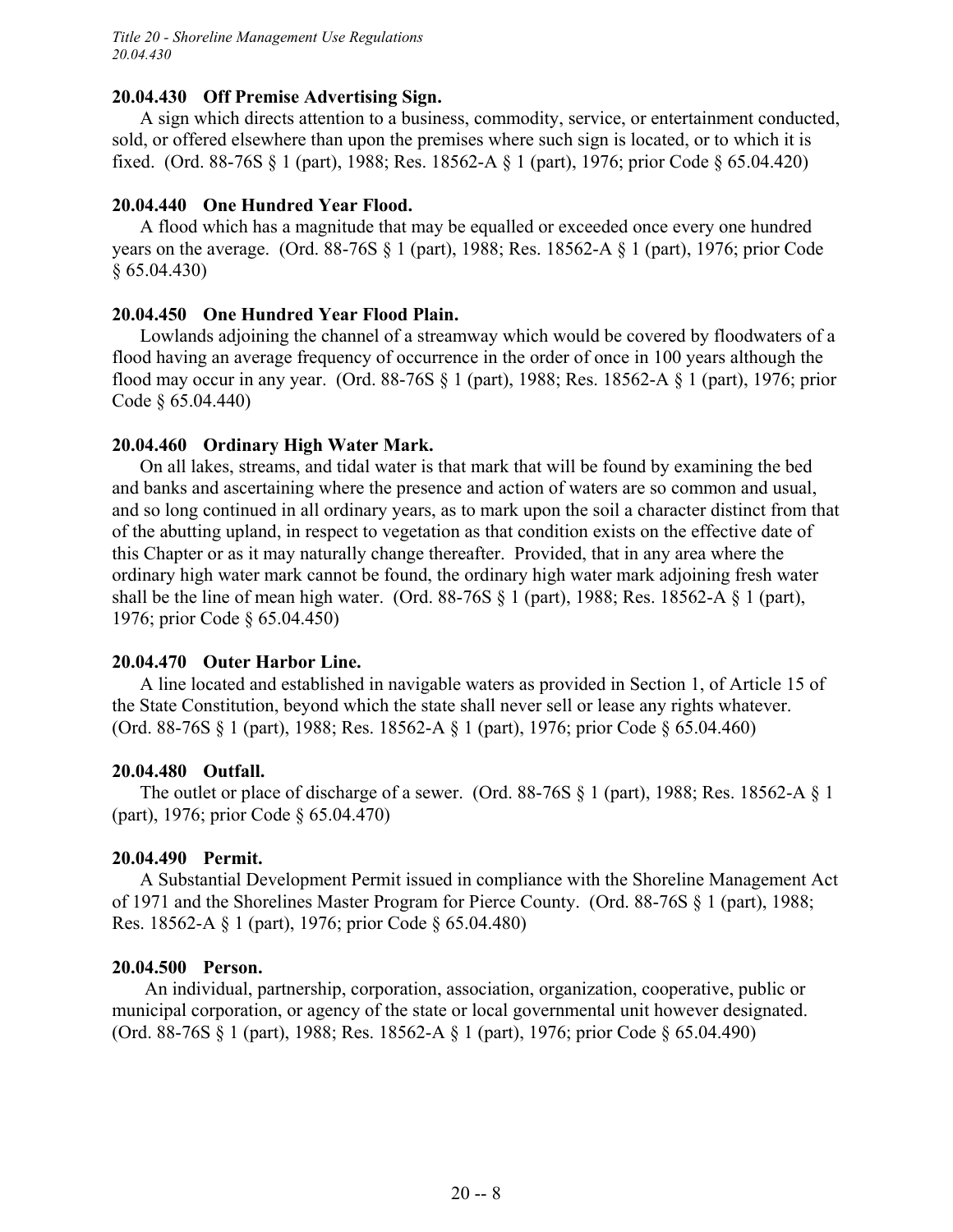# **20.04.510 Pierhead Line.**

A line established by the Federal government that marks the outer limit for open pile structures. (Ord. 88-76S § 1 (part), 1988; Res. 18562-A § 1 (part), 1976; prior Code § 65.04.510)

## **20.04.520 Point Access.**

A trail, path, road, or launching ramp by which the general public can travel from a public road to a point of view or to a place suitable for launching a boat. Recreational activities such as motor boat launching, canoeing, kayaking, rafting and viewing of scenic vistas are typical recreational activities requiring point access. (Ord. 88-76S § 1 (part), 1988; Res. 18562-A § 1 (part), 1976; prior Code § 65.04.520)

## **20.04.530 Privy.**

An outhouse used as a toilet. (Ord. 88-76S § 1 (part), 1988; Res. 18562-A § 1 (part), 1976; prior Code § 65.04.530)

# **20.04.540 Public Access.**

A trail, path, road, or launching ramp by which the general public can reach the public waters from a public road. (Ord. 88-76S § 1 (part), 1988; Res. 18562-A § 1 (part), 1976; prior Code  $§ 65.04.540$ 

## **20.04.550 Riprap.**

Broken stone placed on shoulders, slopes, or other such places to protect them from erosion. (Ord. 88-76S § 1 (part), 1988; Res. 18562-A § 1 (part), 1976; prior Code § 65.04.550)

# **20.04.560 Shorelines.**

All of the water areas of Pierce County, including reservoirs, and their associated wetlands, together with the land underlying them except:

- A. shorelines of statewide significance;
- B. shorelines on segments of streams upstream of a point where the mean annual flow is 20 cubic feet per second or less and the wetlands associated with such upstream segments; and
- C. shorelines on lakes less than 20 acres in size and wetlands associated with such small lakes.

(Ord. 88-76S § 1 (part), 1988; Res. 18562-A § 1 (part), 1976; prior Code § 65.04.560)

# **20.04.570 Shorelines of Statewide Significance.**

Those shorelines described in Section 3 of the Shorelines Management Act of 1971. (Ord. 88-76S § 1 (part), 1988; Res. 18562-A § 1 (part), 1976; prior Code § 65.04.570)

# **20.04.575 Shorelands or Shoreland Areas.**

Those lands extending landward for 200 feet in all directions as measured on a horizontal plane from the ordinary high water mark; floodways and contiguous floodplain areas landward 200 feet from such floodways; and all wetlands and river deltas associated with the streams, lakes, and tidal waters which are subject to the provisions of this Title; the same to be designated as to location by the Department of Ecology. (Ord. 97-84 § 6 (part), 1997)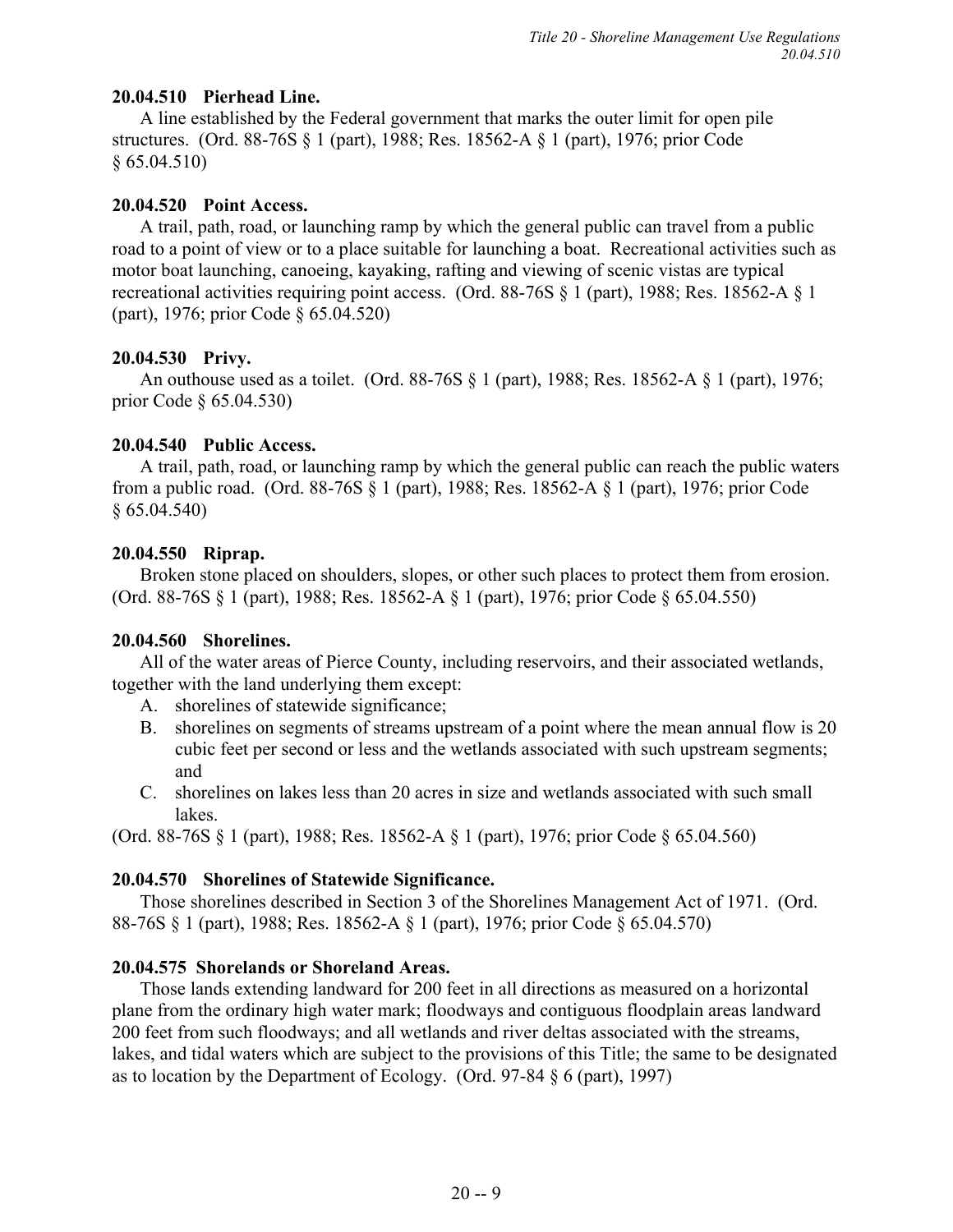*Title 20 - Shoreline Management Use Regulations 20.04.580*

#### **20.04.580 Signs.**

A public display whose purpose it is to provide information, direction or advertising. (Ord. 88-76S § 1 (part), 1988; Res. 18562-A § 1 (part), 1976; prior Code § 65.04.590)

#### **20.04.590 Sign, Informational.**

A sign designed to guide or direct pedestrians or vehicles. (Ord. 88-76S § 1 (part), 1988; Res. 18562-A § 1 (part), 1976; prior Code § 65.04.600)

#### **20.04.600 Sign, Warning.**

A sign designed to warn pedestrians or vehicles of some imminent danger. (Ord. 88-76S § 1 (part), 1988; Res. 18562-A § 1 (part), 1976; prior Code § 65.04.610)

#### **20.04.610 Slash.**

The branches, bark, tops, chunks, cull logs, uprooted stumps and broken or uprooted trees which remain on the ground after logging. (Ord. 88-76S § 1 (part), 1988; Res. 18562-A § 1 (part), 1976; prior Code § 65.04.620)

#### **20.04.620 Streamway.**

That corridor of a single or multiple channel or channels, within which the usual seasonal or stormwater runoff peaks are contained. The flora, fauna, soil, and topography is dependent on or influenced by the height and velocity of the fluctuating river currents. (Ord. 88-76S § 1 (part), 1988; Res. 18562-A § 1 (part), 1976; prior Code § 65.04.630)

#### **20.04.630 Stringer Bridge.**

A bridge constructed of lengths of timber supporting a number of small traverse members. (Ord. 88-76S § 1 (part), 1988; Res. 18562-A § 1 (part), 1976; prior Code § 65.04.640)

### **20.04.640 Substantial Development.**

Any development of which the total cost or fair market value exceeds \$2,500.00, or any development which materially interferes with the normal public use of the water or shorelines of the state; except that the following shall not be considered substantial developments for the purpose of this Title:

- A. Normal maintenance or repair of existing structures or developments including damage by accident, fire or elements.
- B. Construction of the normal protective bulkhead common to single family residences.
- C. Emergency construction necessary to protect property from damage by the elements.
- D. Construction and practices normal or necessary for farming, irrigation, and ranching activities, including agricultural service roads and utilities on wetlands, and the construction and maintenance of irrigation structures including but not limited to head gates, pumping facilities, and irrigation channels; PROVIDED, that a feedlot of any size, all processing plants, other activities of a commercial nature, alteration of the contour of the wetlands by leveling or filling other than that which results from normal cultivation, shall not be considered normal or necessary farming or ranching activities. A feedlot shall be an enclosure or facility used or capable of being used for feeding livestock hay, grain, silage, or other livestock feed, but shall not include land for growing crops or vegetation for livestock feeding and/or grazing, nor shall it include normal livestock wintering operations.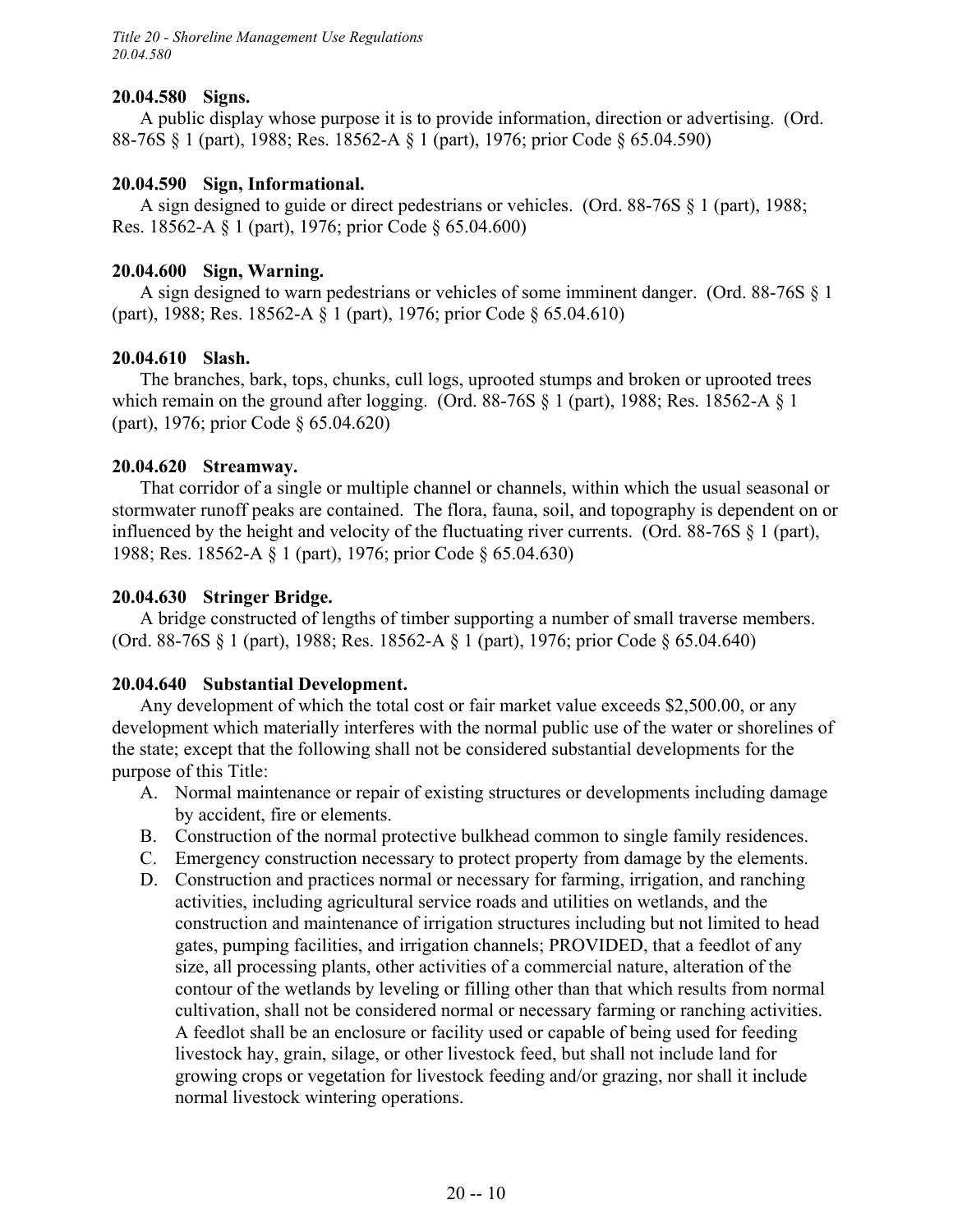- E. Construction or modification of navigational aids such as channel markers and anchor buoys.
- F. Construction on shorelands by an owner, lessee or contract purchaser of a single family residence for his own use or for the use of his family, which residence does not exceed a height of 35 feet above average grade level and which meets all requirements of the state agency or local government having jurisdiction thereof, other than requirements imposed pursuant to this Title.
- G. Construction of a dock, including a community dock, designed for pleasure craft only, for the private, noncommercial use of the owner, lessee, or contract purchaser of singleand multiple-family residences. This exception applies if either: (1) in salt waters, the fair market value of the value of the dock does not exceed \$2,500.00; or (2) in fresh waters, the fair market value of the dock does not exceed \$10,000.00, but if subsequent construction having a fair market value exceeding \$2,500.00 occurs within five years of completion of the prior construction, the subsequent construction shall be considered a substantial development for the purpose of this Title.
- H. Operation, maintenance, or construction of canals, waterways, drains, reservoirs, or other facilities that now exist or are hereafter created or developed as a part of an irrigation system for the primary purpose of making use of system waters, including return flow and artificially stored ground water for the irrigation of lands.
- I. The marking of property lines or corners on state owned lands, when such marking does not significantly interfere with normal public use of the surface of the water.
- J. Operation and maintenance of any system dikes, ditches, drains, or other facilities existing on September 8, 1975, which were created, developed or utilized primarily as a part of an agricultural drainage or diking system.
- K. Site exploration and investigation activities that are prerequisite to preparation of an application for development authorization under this Title if: (1) the activity does not interfere with the normal public use of the surface waters; (2) the activity will have no significant adverse impact on the environment including but not limited to fish, wildlife, fish or wildlife habitat, water quality, and aesthetic values; (3) the activity does not involve the installation of a structure, and upon completion of the activity, the vegetation and land configuration of the site are restored to conditions existing before the activity; (4) a private entity seeking development authorization under this Section first posts a performance bond or provides other evidence of financial responsibility to the Department to ensure that the site is restored to pre-existing conditions; and (5) the activity is not subject to the permit requirements of this Title and RCW 90.58.550.
- L. The process of removing or controlling an aquatic noxious weed, as defined in RCW 17.26.020, through the use of an herbicide or other treatment methods applicable to weed control that are recommended by a final environmental impact statement published by the Department of Agriculture or the Department of Ecology jointly with other State agencies under Chapter 43.21C RCW. (1975 lst ex. s. c 182 § 1; 1973 c 203 § 1; 1971 ex. s. c 286 § 3.)

(Ord. 97-84 § 6 (part), 1997; Ord. 88-76S § 1 (part), 1988; Res. 21328 § 1 (part), 1979; Res. 18562-A § 1 (part), 1976; prior Code § 65.04.650)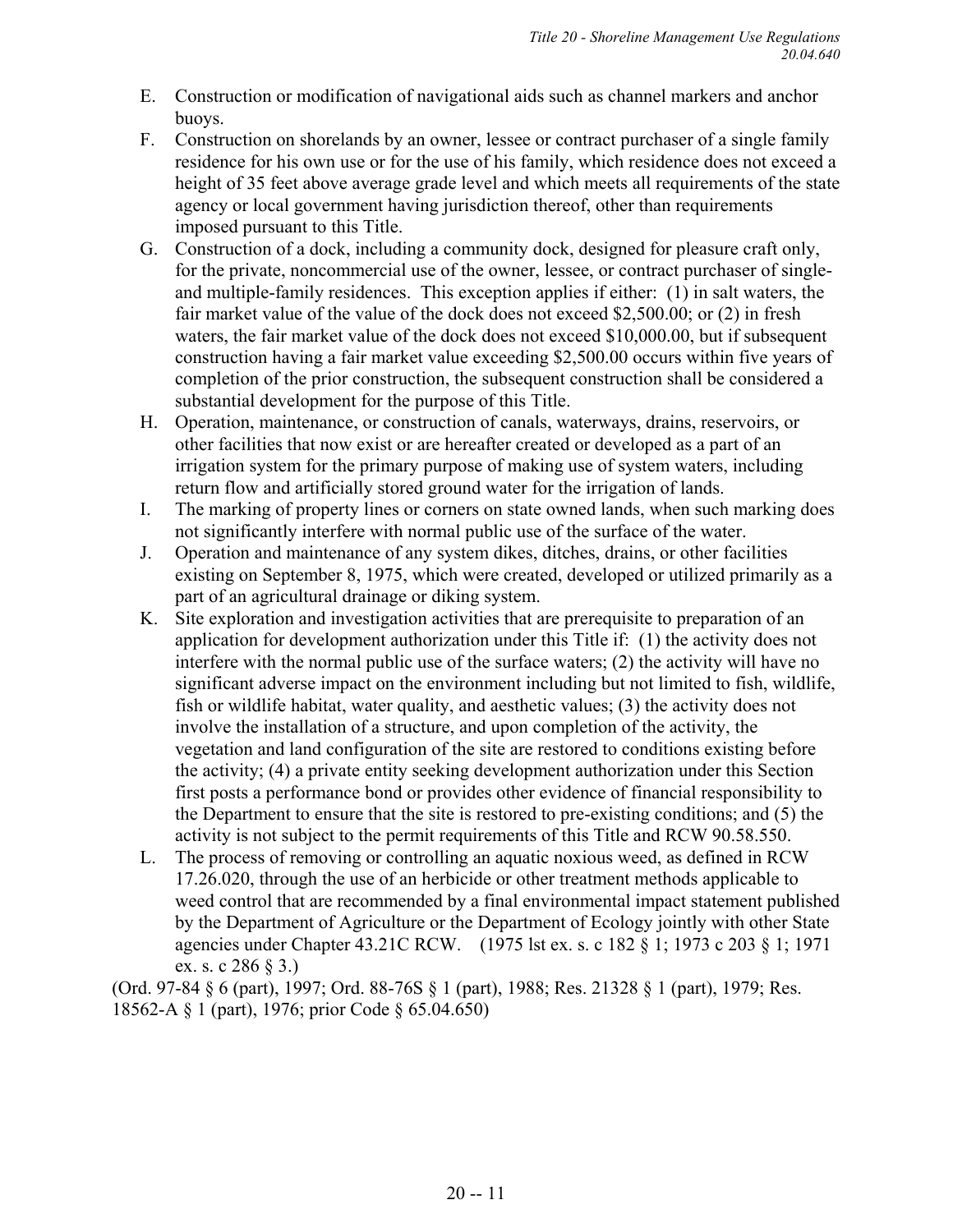*Title 20 - Shoreline Management Use Regulations 20.04.650*

#### **20.04.650 Tidelands.**

The zone between extreme low tide and extreme high tide. (Ord. 88-76S § 1 (part), 1988; Res. 18562-A § 1 (part), 1976; prior Code § 65.04.660)

### **20.04.660 Variance.**

A modification of the specific standards of this program granted in accordance with the terms of this title for the purpose of assuring that no property, because of special circumstances applicable to it, shall be deprived of privileges commonly enjoyed by other properties in the same vicinity and environment. (Ord. 88-76S § 1 (part), 1988; Res. 18562-A § 1 (part), 1976; prior Code § 65.04.670)

### **20.04.670 Water Dependent Uses.**

All uses which cannot exist in any other location and are dependent on the water by reason of the intrinsic nature of the operation. (Ord.  $88-76S \tbinom{8}{1}$  (part), 1988; Res. 18562-A  $\tbinom{8}{1}$  (part), 1976; prior Code § 65.04.680)

### **20.04.680 Water Related Uses.**

Those uses which are not intrinsically dependent on a waterfront location to continue their operation, but whose operation in Pierce County cannot occur economically at this time, without a shoreline location. (Ord. 88-76S § 1 (part), 1988; Res. 18562-A § 1 (part), 1976; prior Code § 65.04.690)

#### **20.04.690 Wetlands, Wetland Areas.**

Areas that are inundated or saturated by surface water or groundwater at a frequency and duration sufficient to support, and that under normal circumstances do support, a prevalence of vegetation typically adapted for life in saturated soil conditions. Wetlands generally include swamps, marshes, bogs, and similar areas. Wetlands do not include those artificial wetlands intentionally created from nonwetland sites including but not limited to irrigation and drainage ditches, grass-lined swales, canals, detention facilities, wastewater treatment facilities, farm ponds, and landscape amenities, or those wetlands created after July 1, 1990, that were unintentionally created as a result of the construction of a road, street, or highway. Wetlands may include those artificial wetlands intentionally created from nonwetland areas to mitigate the conversion of wetlands. (Ord. 97-84 § 6 (part), 1997)

#### **20.04.700 Yarding.**

The operation of transporting timber from the cutting area to a yard or landing. (Ord. 88-76S § 1 (part), 1988; Res. 18562-A § 1 (part), 1976; prior Code § 65.04.710)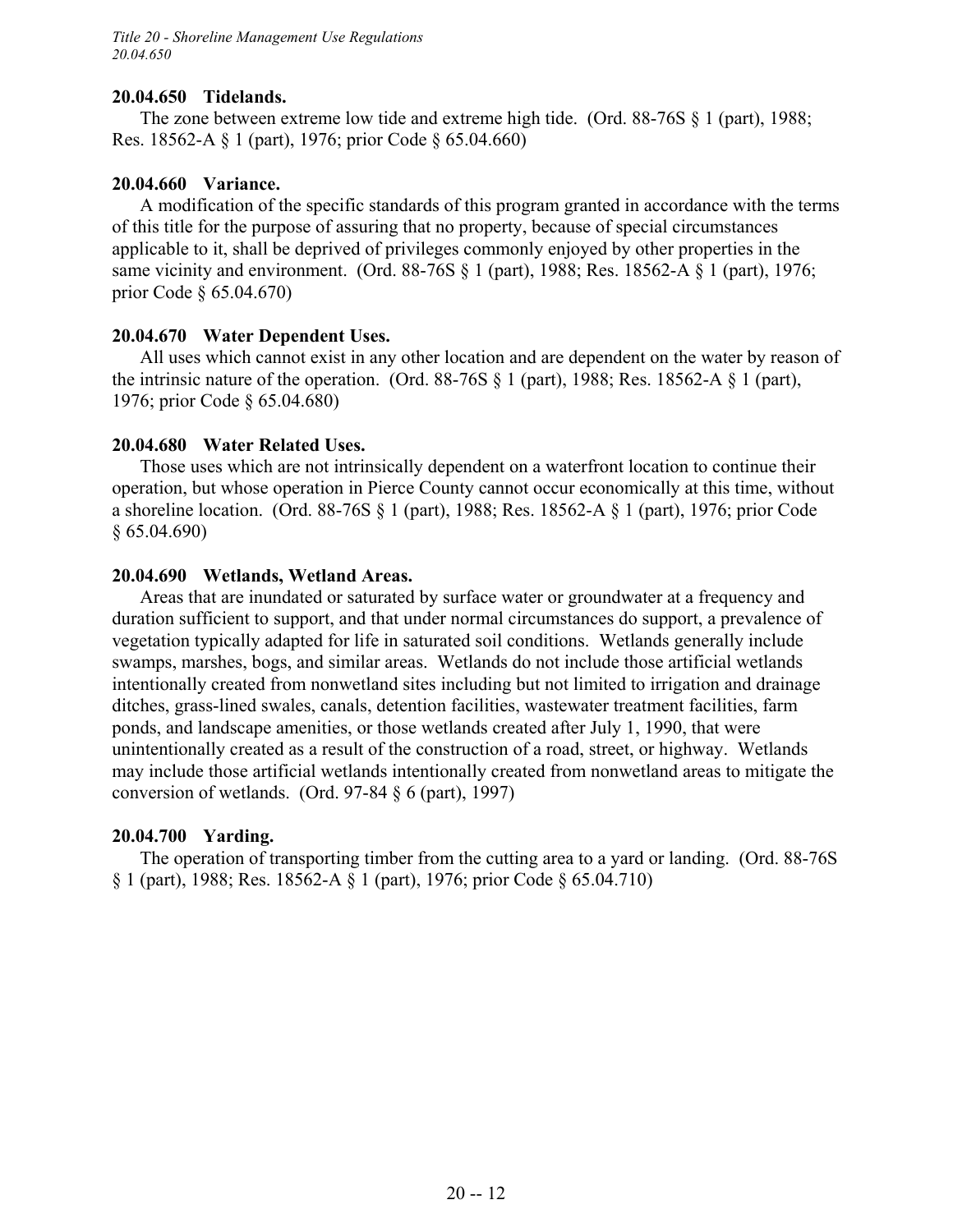#### *INTRODUCTION TO ENVIRONMENTS*

## **Section: 20.06.010 Environments.**

#### **20.06.010 Environments.**

In order to more effectively plan and manage shoreline resources through the development of a Shoreline Master Program, a system of categorizing shoreline areas through a classification called "Environments" has been utilized. This system is being used as a mechanism for applying appropriate land and water use policies and regulations to distinctively different shoreline areas.

The application of this system is not intended to be a substitute for but rather a supplement to local planning and land use regulations. These environments will guide the use of all County shoreline areas by planning for development and development patterns which enhance the desired character of the specific environment rather than overtly precluding the presence of certain uses in designated environments. The environment system will attempt to insure that different shoreline uses or types of development are designed and located so as to minimize conflicts between the proposed use and stated policies of the pertinent environment classification. It is a system that encourages uses which enhance the character of the environment and at the same time places reasonable standards and restrictions on developments which might disrupt the character of the environment.

The placement of an environment designation on a specific area or site was based on the existing development pattern, the biophysical limitations and capabilities of the shoreline area, and the goals and aspirations of the citizens.

The following pages include a detailed description of each environment. This includes the definition and purpose, general regulations and policies and preferred uses appropriate for each environment.

(Ord. 88-76S § 1 (part), 1988; Res. 18562-A § 1 (part), 1976; prior Code Chapter 65.06)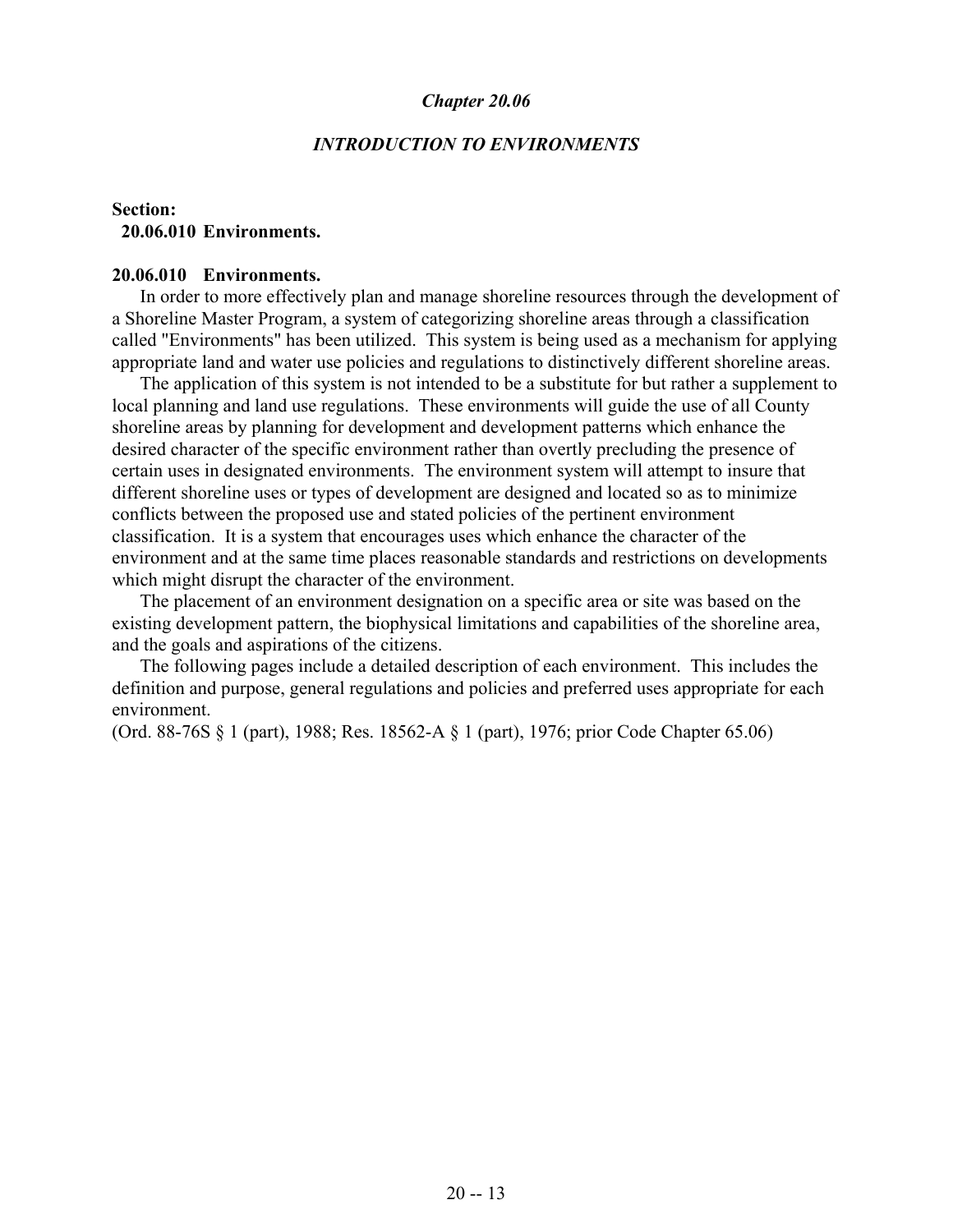#### *THE URBAN ENVIRONMENT*

## **Sections: 20.08.010 Definition and Purpose. 20.08.020 General Regulations and Policies.**

#### **20.08.010 Definition and Purpose.**

The Urban Environment is an area of high intensity land use including residential, commercial and industrial development. It is an environment designation that is particularly suitable for those areas which are presently subjected to intensive use pressure as well as those areas planned to accommodate urban expansion. The objective of assigning an area to an Urban Environment is to ensure optimum utilization of shorelines occurring within areas which are either presently urbanized or projected to be urbanized. This should be done by identifying areas physically suited to intensive use providing for intensive public use and by managing development so that it enhances and maintains the shorelines for a variety of urban uses. (Ord. 88-76S § 1 (part), 1988; Res. 18562-A § 1 (part), 1976; prior Code § 65.08.010)

#### **20.08.020 General Regulations and Policies.**

The following general regulations and policies should apply to all shoreline areas classified as belonging in an Urban Environment:

- A. Shorelines planned for future urban expansion should present few biophysical limitations for urban activities.
- B. Because shorelines suitable for urban uses are a limited resource, emphasis should be given to development within already developed areas and particularly to waterdependent industrial and commercial uses requiring frontage on navigable waters.
- C. Priority should be given to urban developments for public visual and physical access to water in the urban environment.
- D. Planning for the acquisition of urban land for permanent public access to the water in the urban environment should be encouraged.
- E. To enhance waterfront and ensure maximum public use, industrial and commercial facilities should be designed to permit pedestrian waterfront activities. When practical, access points should be linked to non-motorized transportation routes.
- F. Designation for future urban expansion should include provisions for maintaining those features unique to urban shoreline areas.

(Ord. 88-76S § 1 (part), 1988; Res. 18562-A § 1 (part), 1976; prior Code § 65.08.020)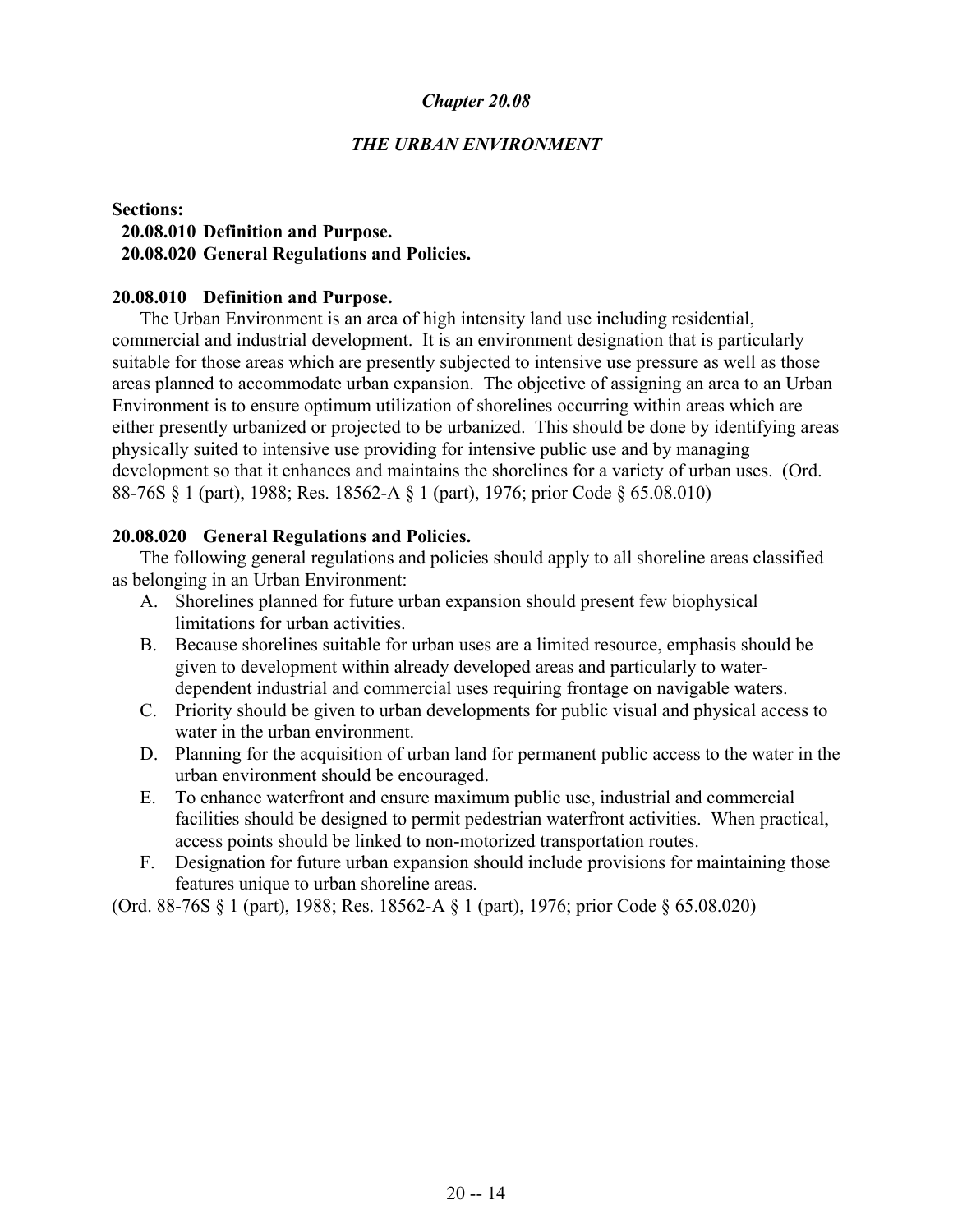#### *RURAL-RESIDENTIAL ENVIRONMENT*

#### **Sections:**

 **20.10.010 Definition and Purpose. 20.10.020 General Regulations and Policies. 20.10.030 Preferred Uses.**

#### **20.10.010 Definition and Purpose.**

The Rural-Residential Environment is an area of medium intensity land use, that is, having use types and densities which do not imply large-scale alterations to the natural environment. It is an area that will serve as a buffer between the highly intensive development of the urban environment and the non-intensive development of rural environment. It is an Environment Designation that will allow medium intensity residential, commercial and agriculture development. The purpose of assigning an area to a Rural-Residential Environment is to allow for a natural transitional area between the sometimes incompatible intensive land uses of urban areas and the agricultural uses, recreational uses, and open space found in the rural environment. (Ord. 88-76S § 1 (part), 1988; Res. 18562-A § 1 (part), 1976; prior Code § 65.10.010)

#### **20.10.020 General Regulations and Policies.**

The following general regulations and policies should apply to all shoreline areas classified in a Rural-Residential Environment:

- A. Existing land use patterns that reflect a suburban environment and also by virtue of existing development do not have the potential for supporting intensive agricultural or recreational activities should be designated as a Rural-Residential Environment if urban expansion is not anticipated.
- B. Medium intensity residential uses should be encouraged in the Rural-Residential Environment in order to relieve pressure from urbanized areas and provide living area for those wishing to enjoy a less densely developed shoreline.

(Ord. 88-76S § 1 (part), 1988; Res. 18562-A § 1 (part), 1976; prior Code § 65.10.020)

### **20.10.030 Preferred Uses.**

A. Single family residence.

B. Neighborhood commercial uses such as small service establishments.

(Ord. 88-76S § 1 (part), 1988; Res. 18562-A § 1 (part), 1976; prior Code § 65.10.030)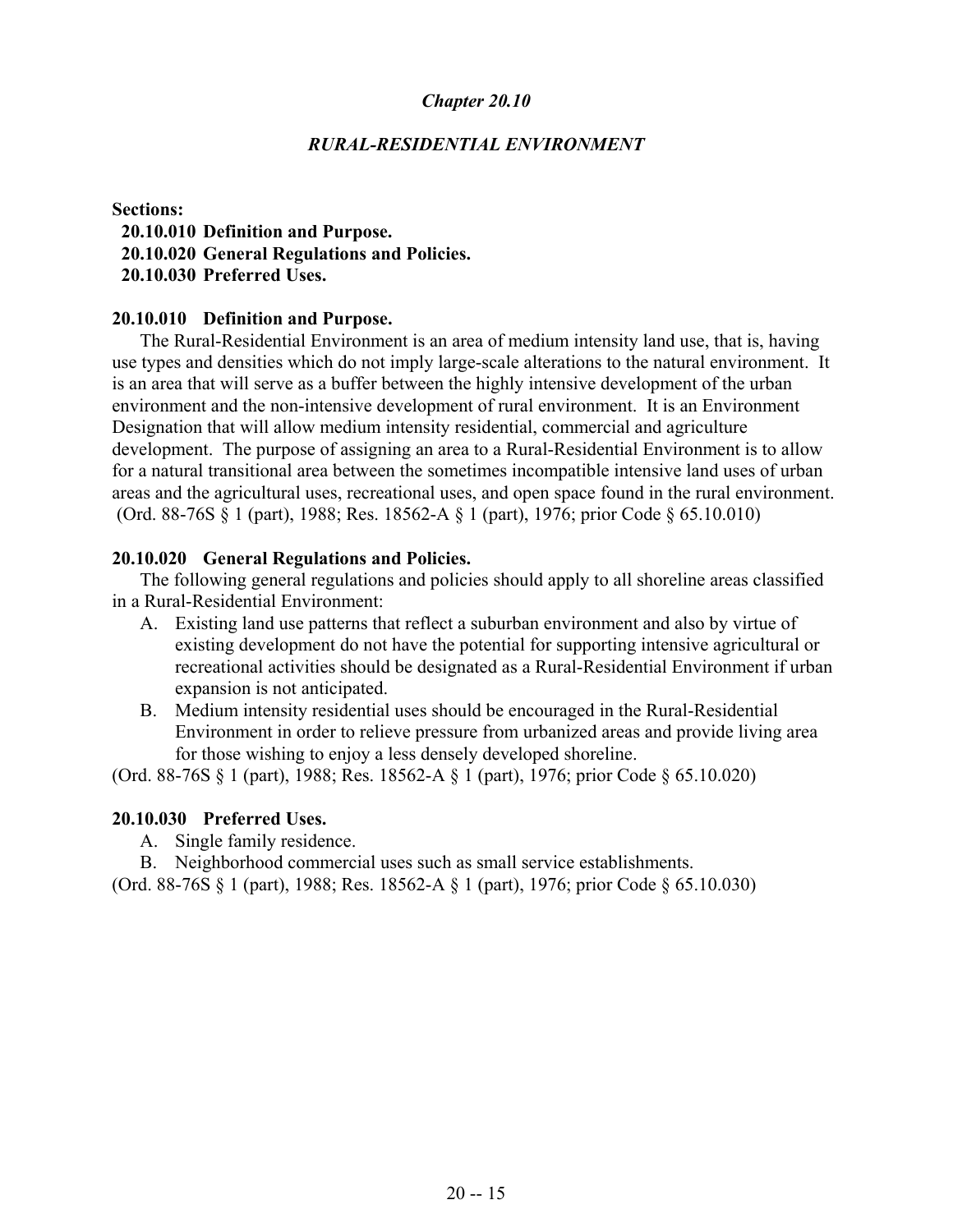# *THE RURAL ENVIRONMENT*

#### **Sections:**

 **20.12.010 Definition and Purpose. 20.12.020 General Regulations and Policies.**

 **20.12.030 Preferred Uses.**

## **20.12.010 Definition and Purpose.**

The Rural Environment is intended for those areas which are presently used for intensive agricultural and recreation purposes or for those areas having the potential of supporting intensive agricultural and recreational development. The Rural Environment is intended to protect agricultural land from urban expansion, restrict intensive development along undeveloped shorelines, and encourage the preservation of open spaces and opportunities for recreational uses compatible with agricultural activities. (Ord. 88-76S § 1 (part), 1988; Res. 18562-A § 1 (part), 1976; prior Code § 65.12.010)

## **20.12.020 General Regulations and Policies.**

The following general regulations and policies should apply to all shoreline areas classified in a Rural Environment:

- A. Prime agricultural land should be maintained for present and future agricultural needs.
- B. New developments in a Rural Environment should reflect the character of the surrounding area by limiting residential density, providing permanent open space and by maintaining adequate building setbacks from the water.

(Ord. 88-76S § 1 (part), 1988; Res. 18562-A § 1 (part), 1976; prior Code § 65.12.020)

# **20.12.030 Preferred Uses.**

- A. Intensive agricultural uses.
- B. Intensive recreational uses.
- C. Low density residential uses.

(Ord. 88-76S § 1 (part), 1988; Res. 18562-A § 1 (part), 1976; prior Code § 65.12.030)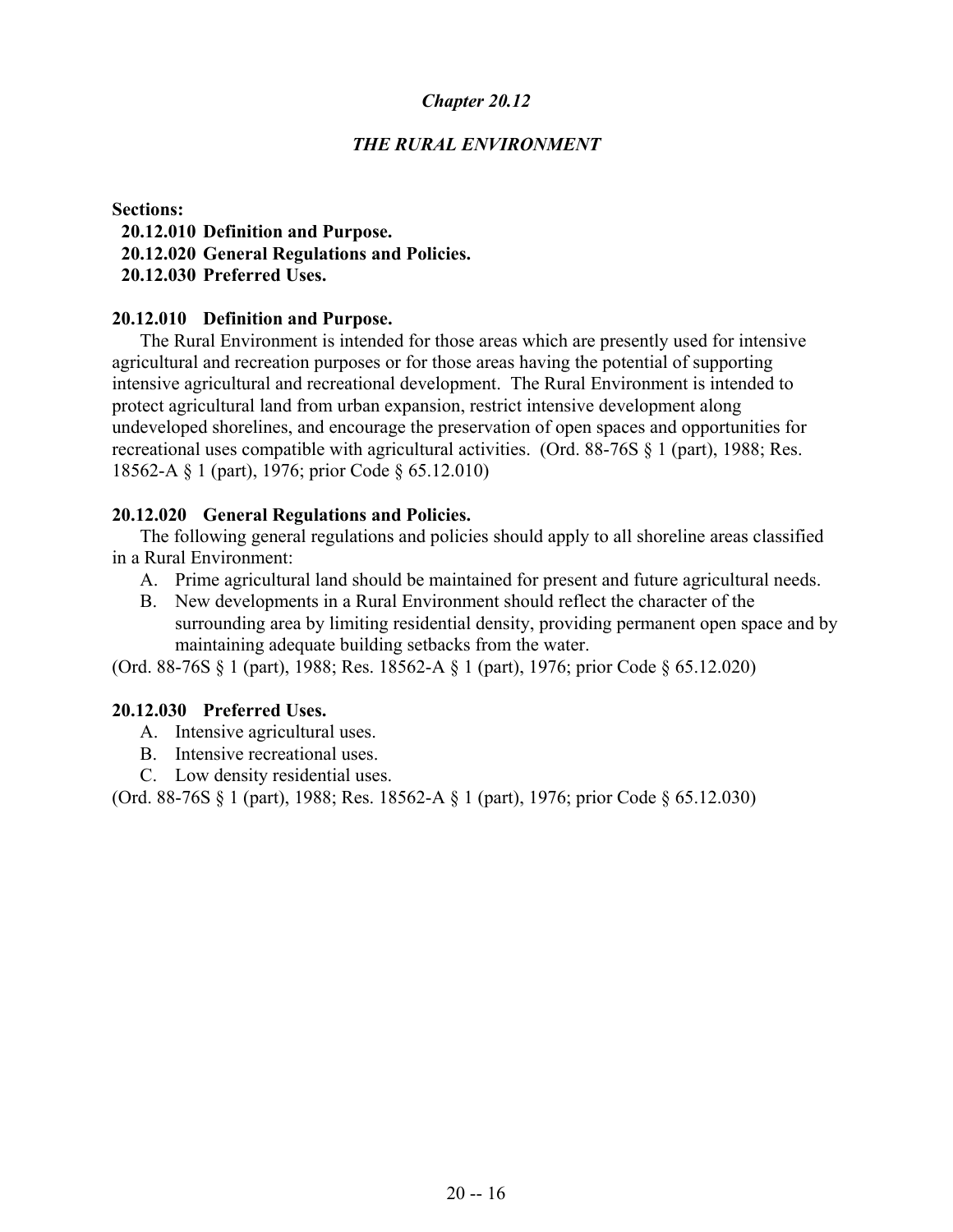## *THE CONSERVANCY ENVIRONMENT*

#### **Sections:**

 **20.14.010 Definition and Purpose. 20.14.020 General Regulations and Policies.**

 **20.14.030 Preferred Uses.**

### **20.14.010 Definition and Purpose.**

The Conservancy Environment is designed to protect, conserve and manage existing natural resources and valuable historic and cultural areas in order to ensure a continuous flow of recreational benefits to the public and to achieve sustained resource utilization. This environment should also include areas of steep slopes which present potential erosion and slide hazards, areas prone to flooding, and areas which cannot adequately deal with sewage disposal. (Ord. 88-76S § 1 (part), 1988; Res. 18562 § 1 (part), 1976; prior Code § 65.14.010)

## **20.14.020 General Regulations and Policies.**

The following general regulations and policies should apply to all shorelines classified as in a Conservancy Environment:

- A. Areas should maintain their existing character.
- B. Developments which do not consume the natural physical resource base should be encouraged.
- C. Substantial and non-substantial developments which do not lead to significant alterations of the existing natural character of an area should be encouraged.

(Ord. 88-76S § 1 (part), 1988; Res. 18562 § 1 (part), 1976; prior Code § 65.14.020)

# **20.14.030 Preferred Uses.**

- A. Outdoor recreation activities.
- B. Commercial timber harvesting.
- C. Passive agricultural uses (pasture and range lands).

(Ord. 88-76S § 1 (part), 1988; Res. 18562 § 1 (part), 1976; prior Code § 65.14.030)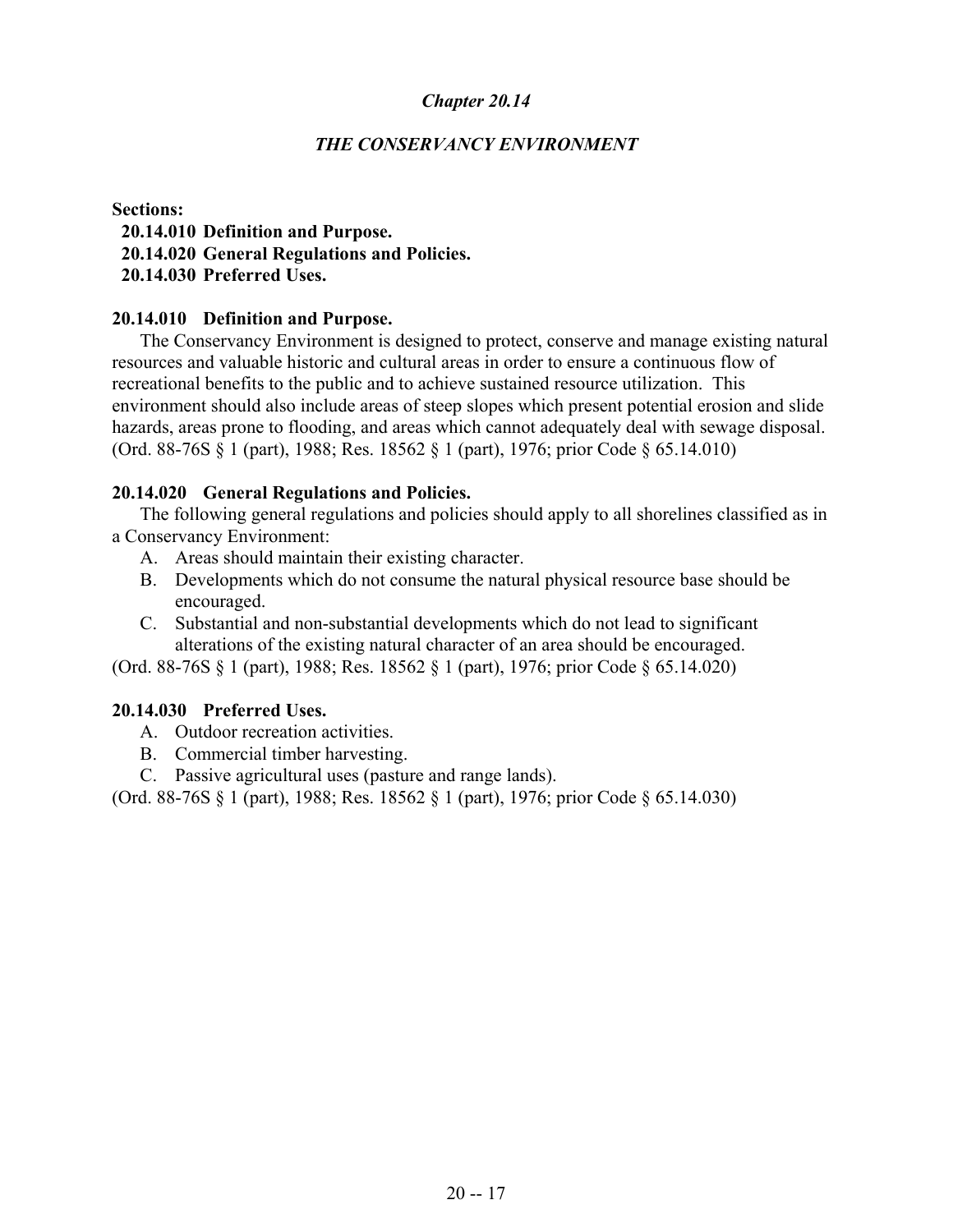# *THE NATURAL ENVIRONMENT*

#### **Sections:**

 **20.16.010 Definition and Purpose.**

 **20.16.020 General Regulations and Policies.**

## **20.16.030 Natural Resource Systems to be Considered.**

## **20.16.010 Definition and Purpose.**

The Natural Environment classification is intended to preserve those dynamic natural systems in a manner relatively free of human influence and to discourage or prohibit those activities which might alter the natural characteristics which make these shoreline areas unique and valuable.

The designation of an area as a Natural Environment should be based on one or more of the following criteria:

- A. There should be present some unique natural or cultural feature considered valuable in its natural or original condition.
- B. The natural shoreline is relatively intolerant of intensive human use.
- C. The shoreline is valuable as a historical, cultural, scientific or educational site by virtue of its natural unaltered original condition.
- D. The site is unaltered and graphically depicts prevailing local physical systems such as feeder cliffs and spits.
- E. The shoreline area, which by virtue of strongly expressed local and/or statewide need, should be preserved in its original condition.

(Ord. 88-76S § 1 (part), 1988; Res. 18562-A § 1 (part), 1976; prior Code § 65.16.010)

# **20.16.020 General Regulations and Policies.**

The following general regulations and policies should apply to all shoreline areas classified as Natural Environments:

- A. All developments which would potentially degrade or significantly alter the natural character should be regulated.
- B. The main emphasis of regulation in these areas should be on the preservation of natural systems and resources which will not allow man to consider any type of development which will effect the natural condition of the area.
- C. Physical alterations should only be considered when they serve to protect a significant, unique or highly valued feature which might otherwise be destroyed.

(Ord. 88-76S § 1 (part), 1988; Res. 18562-A § 1 (part), 1976; prior Code § 65.16.020)

### **20.16.030 Natural Resource Systems to be Considered.**

The following is a partial list of natural or cultural features which might be preserved through inclusion in a Natural Environment: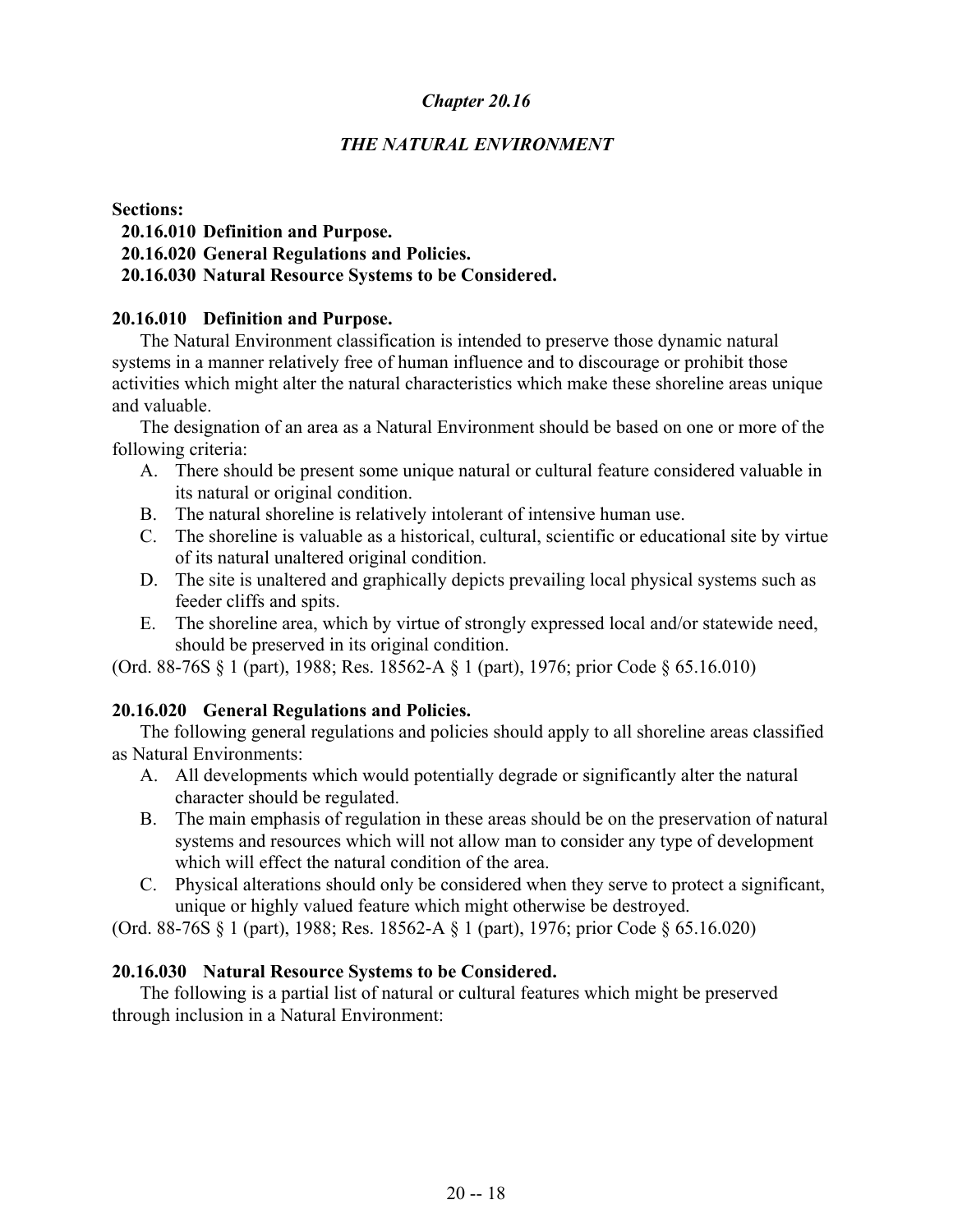*Title 20 - Shoreline Management Use Regulations 20.16.030*

- A. Spits.
- B. Bars.
- C. Lagoons.
- D. Typical river segments.
- E. High bank shorelines.
- F. Low bank shorelines.
- G. Sandy beaches.
- H. Wildlife habitats.
- I. Coves.
- J. Lakes.
- K. Marshlands.
- L. Swamps.
- M. Estuaries.
- N. Educational features.
- O. Scientific features.
- P. Historical features.

(Ord. 88-76S § 1 (part), 1988; Res. 18562-A § 1 (part), 1976; prior Code § 65.16.030)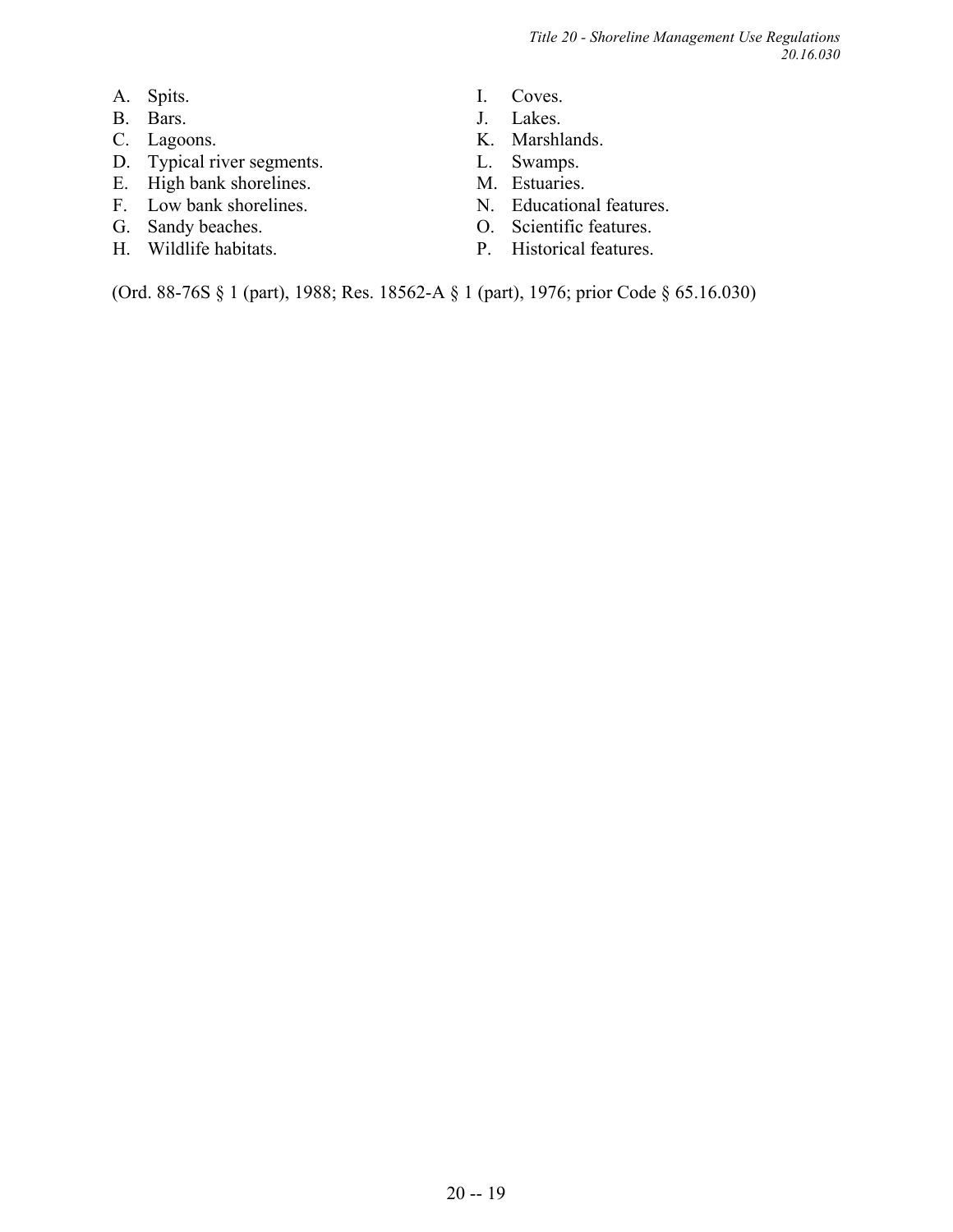#### *Introduction to Chapter 20.18*

## *SHORELINE ENVIRONMENTS FOR PIERCE COUNTY ENVIRONMENT WRITTEN DESCRIPTIONS*

#### **SHORELINE BOUNDARY SYSTEM - EXPLANATION.**

**The following list of boundary lines have been used when appropriate to determine the written description for the shoreline environments in Pierce County.**

- **A. Confluence of two Rivers**
- **B. City Boundaries**
- **C. Natural Forest Boundaries**
- **D. Military Boundaries**
- **E. Indian Reservation Boundaries**
- **F. County Boundaries**
- **G. Boundaries between the middle of Rivers and Creeks**
- **H. Boundaries between Sandspits and Bars and the adjacent Stable Upland Area**
- **I. Quarter Section Section Township Range Boundaries**

*NOTE: In the event any question arises as to where the Shoreline Management environment designation begins and/or ends, the legal description as graphically described on the U.S.G.A. quadrangle maps held in the custody of the Pierce County Planning and Land Services Department shall control.*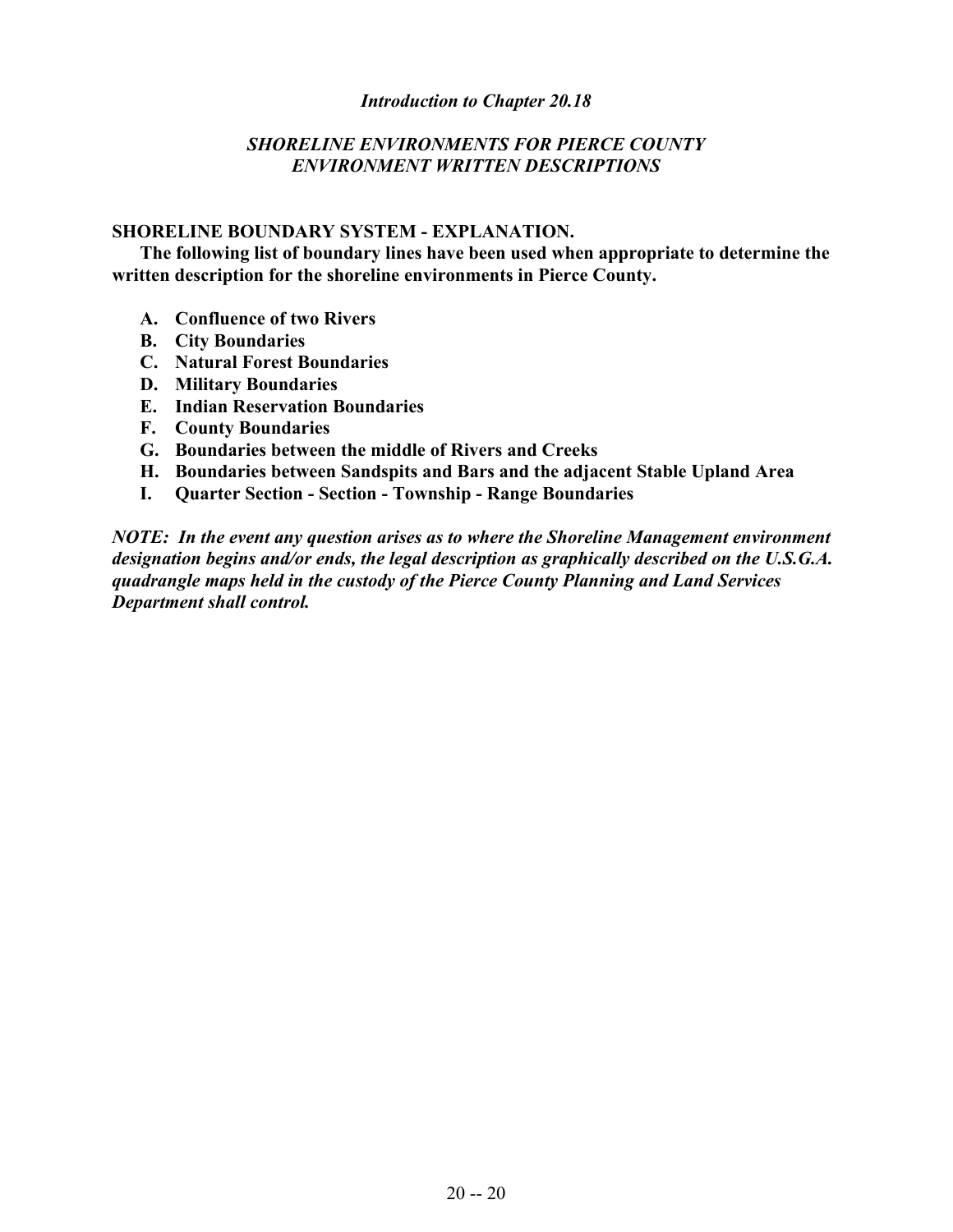#### *ENVIRONMENT WRITTEN DESCRIPTIONS*

**Sections:**

 **20.18.010 Longbranch - Rocky Bay to Dutchers Cove.**

 **20.18.020 Longbranch - Dutchers Cove to Whiteman Cove.**

 **20.18.030 Longbranch - Whiteman Cove to Devils Head.**

 **20.18.040 Longbranch - Devils Head to Filucy Bay.**

 **20.18.050 Longbranch - Filucy Bay to Von Geldern Cove.**

 **20.18.060 Longbranch - Von Geldern Cove to Minter Creek.**

 **20.18.070 Longbranch - Minter Creek to Kitsap Co. Line.**

 **20.18.080 Gig Harbor - Kitsap Co. Line to Horsehead Bay.**

 **20.18.090 Gig Harbor - Horsehead Bay to Point Fosdick.**

 **20.18.100 Gig Harbor - Point Fosdick to Kitsap Co. Line.**

 **20.18.110 Mainland Marine - King - Pierce Co. Line to Tacoma City Limits.**

 **20.18.120 Mainland Marine - Tacoma City Limits to DuPont.**

 **20.18.130 Mainland Marine - Blair Waterway.**

 **20.18.140 Island Marine - Herron Island.**

 **20.18.150 Island Marine - Raft Island.**

 **20.18.160 Island Marine - Cutts Island.**

 **20.18.170 Island Marine - Tanglewood Island.**

 **20.18.180 Island Marine - Fox Island.**

 **20.18.190 Island Marine - Anderson Island.**

 **20.18.200 Island Marine - Ketron Island.**

 **20.18.210 Alder Lake.**

 **20.18.220 American Lake.**

 **20.18.230 Bay Lake.**

 **20.18.240 Carney Lake.**

 **20.18.250 Clear Lake.**

 **20.18.260 Cranberry Lake.**

 **20.18.270 Crescent Lake.**

 **20.18.280 Gravelly Lake.**

 **20.18.290 Harts Lake.**

 **20.18.300 Kapowsin Lake.**

 **20.18.310 Kreger Lake.**

 **20.18.320 Lake Florence.**

 **20.18.330 Lake Josephine.**

 **20.18.340 Lake Louise.**

 **20.18.350 Lake Minterwood.**

 **20.18.360 Lake Steilacoom.**

 **20.18.370 Lake Tapps.**

 **20.18.380 Lake Twenty-Seven.**

 **20.18.390 Morgan Lake.**

 **20.18.400 Mud Lake.**

 **20.18.410 Muck Lake.**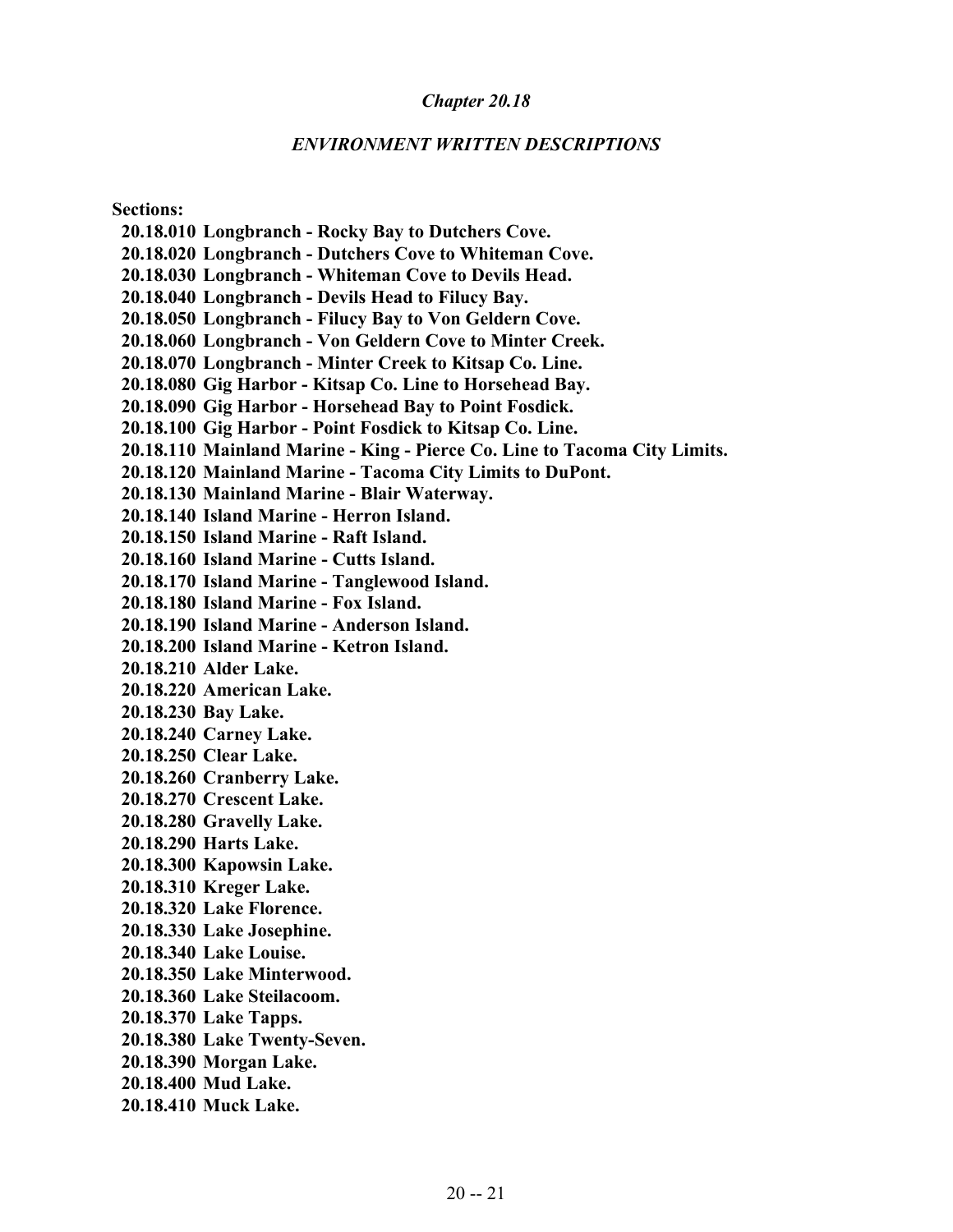**20.18.420 Ohop Lake. 20.18.430 Rapjohn Lake. 20.18.440 Silver Lake. 20.18.450 Spanaway Lake. 20.18.460 Stansberry (Holiday) Lake. 20.18.470 Surprise Lake. 20.18.480 Tanwax Lake. 20.18.490 Tule Lake. 20.18.500 Waughop Lake. 20.18.510 Whitman Lake. 20.18.520 Beaver Lake. 20.18.530 Busy Wild Creek. 20.18.540 Carbon River. 20.18.550 Chambers Creek. 20.18.560 Clarks Creek. 20.18.570 Clearwater River. 20.18.580 Clover Creek. 20.18.590 Evans Creek. 20.18.600 Gale Creek. 20.18.610 Greenwater River. 20.18.620 Kapowsin Creek. 20.18.630 Little Mashel River. 20.18.640 Lynch Creek. 20.18.650 Mashel River. 20.18.660 Milky Creek. 20.18.670 Minter Creek. 20.18.680 Mowich River. 20.18.690 Muck Creek. 20.18.700 Neisson Creek. 20.18.710 Nisqually River. 20.18.720 Ohop Creek (North). 20.18.730 Ohop Creek (South). 20.18.740 Puyallup River. 20.18.750 North Puyallup River. 20.18.760 South Puyallup River. 20.18.770 Rocky Creek. 20.18.780 Rushing Water Creek. 20.18.790 South Creek. 20.18.800 South Prairie Creek. 20.18.810 Spanaway Creek. 20.18.820 Tanwax Creek. 20.18.830 Twenty-Five Mile Creek. 20.18.840 Unnamed Tributary to the Mashel River. 20.18.850 Voight Creek. 20.18.860 West Fork of the White River. 20.18.870 White River. 20.18.880 Wilkeson Creek.**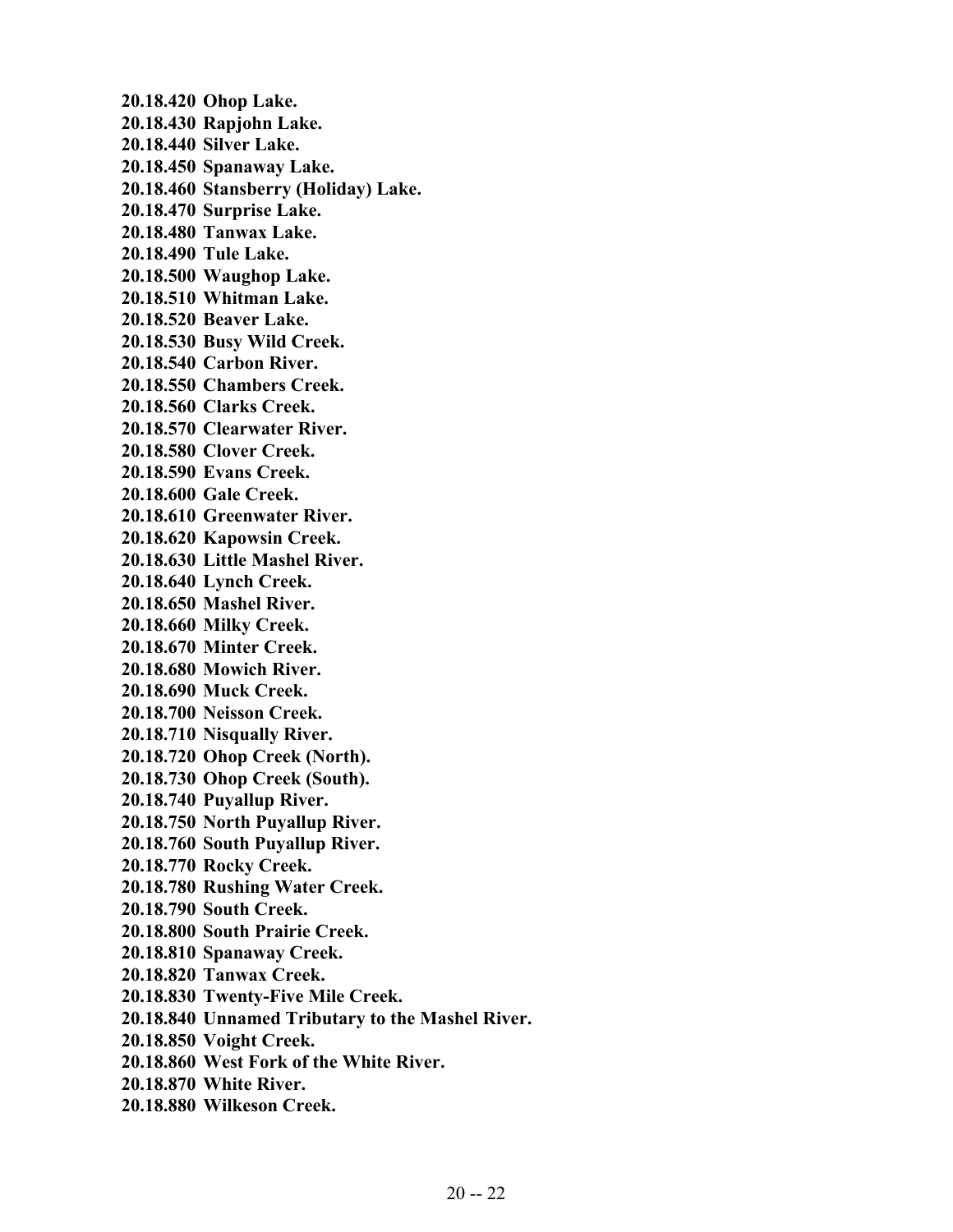# **20.18.010 Longbranch - Rocky Bay to Dutchers Cove.**

- A. Beginning at the point where the shoreline intersects the Pierce-Mason County Line in the northeast quarter of Sec. 33 T22 R1W, thence northeasterly along said shoreline through Sec. 33 T22 R1W to a point 200 ft. southwest of the mouth of Rocky Creek in the northeast quarter of Sec. 27 T22 R1W. RURAL.
- B. Beginning at a point on the shoreline 200 ft. southwest of the mouth of Rocky Creek in the northeast quarter of Sec. 27 T22 R1W, thence northeasterly and southeasterly in said northeast quarter of Sec. 27 T22 R1W to a point on the shoreline 200 ft. southeast of the mouth of Rocky Creek. NATURAL.
- C. Beginning at a point on the shoreline 200 ft. southeast of the mouth of Rocky Creek in Sec. 21 T22 R1W, thence southerly, easterly, westerly, and southerly, and northerly along said shoreline to a point on the south line of the northeast quarter of Sec. 15 T21 R1W on the inside of Dutchers Cove. RURAL; EXCEPT the spits in Sec. 3 T22 R1W and Sec. 3 T21 R1W: NATURAL.

(Ord. 88-76S § 1 (part), 1988; Res. 18562-A § 1 (part), 1976; prior Code § 65.18.010)

# **20.18.020 Longbranch - Dutchers Cove to Whiteman Cove.**

- A. Beginning at a point where the shoreline intersects the south line of the northeast quarter of Sec. 15 T21 R1W on the inside of Dutchers Cove, thence northerly and southerly along said shoreline in said Sec. 15 T21 R1W to a point where said shoreline intersects the north line of the northeast quarter of Sec. 22 T21 R1W. RURAL-RESIDENTIAL.
- B. Beginning at a point where the shoreline intersects the north line of the northeast quarter of Sec. 22 T21 R1W, thence southerly along said shoreline 1200 ft. to a point in the northeast quarter of said Sec. 22 T21 R1W. NATURAL.
- C. Beginning at a point 1200 ft. south of the intersection of the shoreline with the north line of the northeast quarter of Sec. 22 T21 R1W, thence southwesterly along said shoreline in Secs. 22 & 27 T21 R1W to the point where said shoreline intersects the west line of the northwest quarter of Sec. 27 T21 R1W. RURAL-RESIDENTIAL.
- D. Beginning at a point where the shoreline intersects the west line of the northwest quarter of Sec. 27 T21 R1W, thence southwesterly, westerly, and southwesterly along said shoreline in Secs. 28 & 33 T21 R1W to a point where said shoreline intersects the north line of the northeast quarter of Sec. 5 T20 R1W. RURAL.
- E. Beginning at a point where the shoreline intersects the north line of the northeast quarter of Sec. 5 T20 R1W, thence southerly and southeasterly along said shoreline in Secs. 5, 8, & 9 T20 R1W to a point where said shoreline intersects the north boundary of Robert F. Kennedy State Park in Sec. 16 T20 R1W. NATURAL.
- F. Beginning at a point where the shoreline intersects the north boundary of Robert F. Kennedy State Park in Sec. 16 T20 R1W, thence southerly and southeasterly along said shoreline through Secs. 16 & 15 T20 R1W to a point where said shoreline intersects the north line of the northeast quarter of Sec. 21 T20 R1W. CONSERVANCY.

(Ord. 88-76S § 1 (part), 1988; Res. 18562-A § 1 (part), 1976; prior Code § 65.18.020)

# **20.18.030 Longbranch - Whiteman Cove to Devils Head.**

A. Beginning at a point where the shoreline intersects the north line of the northwest quarter of Sec. 27 Twp. 20N, R1W, thence southeasterly, northeasterly, southwesterly and southerly along said shoreline through Secs. 27, 26 & 35, Twp. 20N, R1W, to a point where the shoreline intersects the south line of the northwest quarter of the northeast quarter of the southwest quarter of said Sec. 35, Twp. 20N, R1W. RURAL.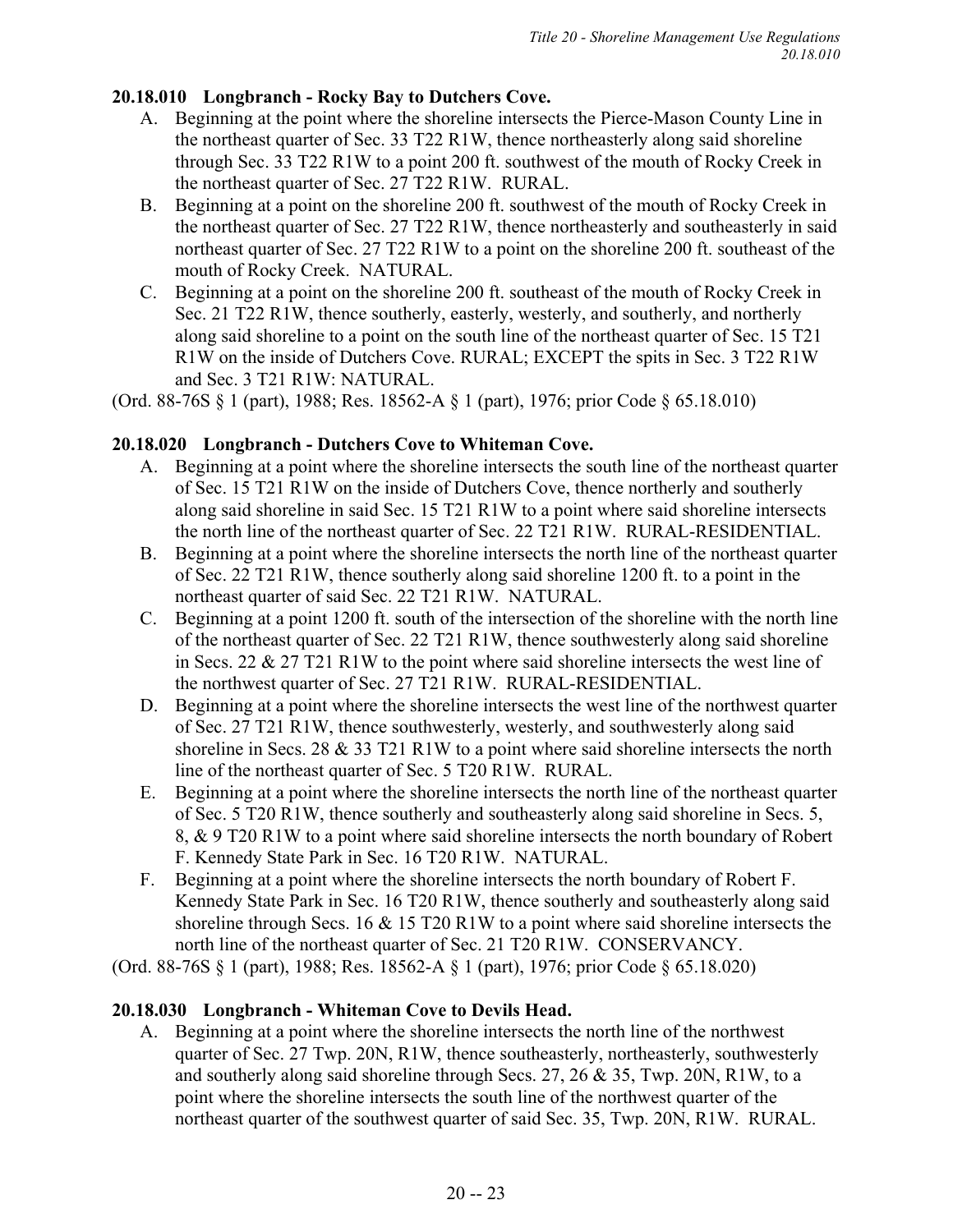- B. Beginning at a point where the shoreline intersects the south line of the northwest quarter of the northeast quarter of the southwest quarter of Sec. 35, Twp. 20N, R1W, thence southeasterly, southerly and northwesterly along said shoreline to a point on said shoreline 200 feet south of the lagoon which lies in the south half of the northeast quarter of the southwest quarter of said Sec. 35, Twp. 20N, R1W. NATURAL.
- C. Beginning at a point on the shoreline 200 feet south of the lagoon which lies in the south half of the northeast quarter of the southwest quarter of Sec. 35, Twp. 20N, R1W, thence southerly along said shoreline approximately 1000 feet to a point on said shoreline lying 200 feet south of the intersection of said shoreline and the north line of the southwest quarter of the southeast quarter of the southwest quarter of said Sec. 35, Twp. 20N, R1W. CONSERVANCY.
- D. Beginning at a point on the shoreline 200 feet south of the intersection of said shoreline with the north line of the southwest quarter of the southeast quarter of the southwest quarter of Sec. 35, Twp. 20N, R1W, thence southeasterly and easterly along said shoreline in Sec. 35, Twp. 20N, R1W, and Sec. 2, Twp. 19N, R1W to a point on said shoreline 400 feet west of the east line of the southeast quarter of the northwest quarter of the northeast quarter of Sec. 2, Twp. 19N, R1W. NATURAL.
- E. Beginning at a point on the shoreline 400 feet west of the east line of the southeast quarter of the northwest quarter of the northeast quarter of Sec. 2, Twp. 19N, R1W, thence easterly and northeasterly along said shoreline through Secs. 2 and 1, Twp. 19N, R1W and northeasterly, northerly, northeasterly, westerly, southwesterly, and northerly along said shoreline through Secs. 36, 25 and 24, Twp. 20N, R1W to a point where the shoreline intersects the north line of the southwest quarter of Sec. 24, Twp. 20N, R1W. RURAL. Except the spits in Sec. 36, Twp. 20N, R1W and Sec. 24, Twp. 20N, R1W. NATURAL.

(Ord. 88-76S § 1 (part), 1988; Res. 21328 § 1 (part), 1979; Res. 18562-A § 1 (part), 1976; prior Code § 65.18.030)

# **20.18.040 Longbranch - Devils Head to Filucy Bay.**

- A. Beginning at a point on the shoreline 400 feet west of the east line of the southeast quarter of the northwest quarter of the northeast quarter of Sec. 2 T19 R1W, thence easterly and northeasterly along said shoreline through Sec. 2 & 1 T19 R1W, and northeasterly, northerly, northeasterly, westerly, southwesterly and northerly along said shoreline through Sec. 36, 25, 24 T20 R1W to a point where the shoreline intersects the north line of the southwest quarter of Sec. 24 T20 R1W. RURAL; EXCEPT the spits in Sec. 36 T20 R1W and Sec 24 T20 R1W: NATURAL.
- B. Beginning at a point where the shoreline intersects the north line of the southwest quarter of Sec. 24 T20 R1W, thence northerly, southwesterly northeasterly, northwesterly, southwesterly, southeasterly and northeasterly along said shoreline to a point where the shoreline intersects the north line of the northwest quarter of said Sec. 24 T20 R1W. RURAL-RESIDENTIAL.
- C. Beginning at a point where the shoreline intersects the north line of the northwest quarter of Sec. 24 T20 R1W, thence northerly, southerly, easterly, and northeasterly along said shoreline through Sec. 13 & 24 T20 R1W and Sec. 19 T20 R1E to a point where the shoreline intersects the south line of the southwest quarter of Sec. 18 T20 R1E. RURAL; EXCEPT the historical water flume in Sec. 13 T20 R1W: NATURAL.

(Ord. 88-76S § 1 (part), 1988; Res. 18562-A § 1 (part), 1976; prior Code § 65.18.040)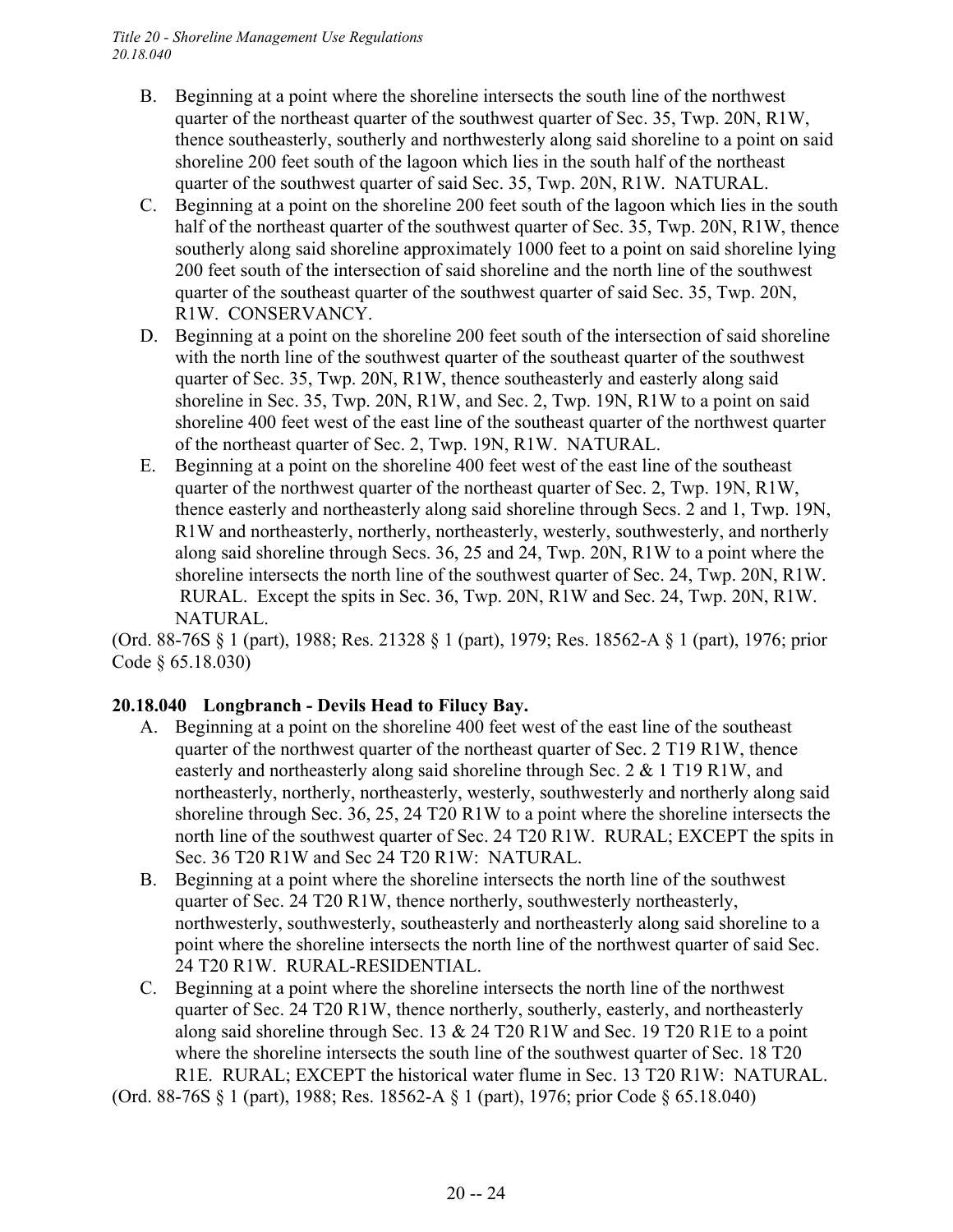# **20.18.050 Longbranch - Filucy Bay to Von Geldern Cove.**

- A. Beginning at a point where the shoreline intersects the south line of the southwest quarter of Sec. 18 T20 R1E, thence northeasterly, northerly and northwesterly along said shoreline in Sec. 18 T20 R1E to a point where said shoreline intersects the north line of the northeast quarter of said Sec. 18 T20 R1E. CONSERVANCY; EXCEPT the spits in said Sec. 18 T20 R1E: NATURAL.
- B. Beginning at a point where the shoreline intersects the north line of the northeast quarter of Sec. 18 T20 R1E, thence northerly along said shoreline in Sec. 7 T20 R1E to a point where said shoreline intersects the north line of the northeast quarter of said Sec. 7 T20 R1E. RURAL.
- C. Beginning at a point where the shoreline intersects the north line of the northeast quarter of Sec. 7 T20 R1E, thence northeasterly, and southwesterly along said shoreline in Sec. 5 & 6 T20 R1E to a point where said shoreline intersects the west line of the southeast quarter of said Sec. 16 T20 R1E. CONSERVANCY.
- D. Beginning at a point where the shoreline intersects the west line of the southeast quarter of Sec. 6 T20 R1E, thence northwesterly along said shoreline through Sec. 6 T20 R1E and Sec. 1 T20 R1W to a point where said shoreline intersects the south line of the southeast quarter of Sec. 36 T21 R1W. RURAL.
- E. Beginning at a point where the shoreline intersects the south line of the southeast quarter of Sec. 36 T21 R1W, thence northerly, northwesterly, southwesterly, westerly and southerly along said shoreline in Sec. 36 T21 R1W to a point where said shoreline intersects the south line of the southwest quarter of said Sec. 36 T21 R1W. CONSERVANCY; EXCEPT the sandspits in Sec. 36 T21 R1W: NATURAL.
- F. Beginning at a point where the shoreline intersects the south line of the southwest quarter of Sec. 36 T21 R1W, thence southwesterly, northeasterly, southeasterly, westerly, southwesterly, westerly, northeasterly, and northerly along said shoreline through Sec. 1 T20 R1W, and Sec. 36, 35, 26,  $& 25$  T21 R1W to a point where the shoreline intersects the south line of the southwest quarter of Sec. 24 T21 R1W. RURAL-RESIDENTIAL; EXCEPT the spit in Sec. 25 T21 R1W: NATURAL.
- (Ord. 88-76S § 1 (part), 1988; Res. 18562-A § 1 (part), 1976; prior Code § 65.18.050)

# **20.18.060 Longbranch - Von Geldern Cove to Minter Creek.**

- A. Beginning at a point where the shoreline intersects the south line of the southwest quarter of Sec. 24 T21 R1W, thence northerly, easterly and southerly along said shoreline through Sec. 24  $\&$  13 T21 R1W and Sec. 12, 7  $\&$  6 T21 R1E to a point where the shoreline intersects the east line of the northwest quarter of Sec. 6 T21 R1E. CONSERVANCY; EXCEPT the spits in Sec. 6 T21 R1E: NATURAL.
- B. Beginning at a point where the shoreline intersects the east line of the northwest quarter of Sec. 6 T21 R1E, thence northeasterly along said shoreline through Secs. 6 & 5 T21 R1E and Sec. 32 T22 R1E to a point where the shoreline intersects the west line of the southeast quarter of said Sec. 32 T22 R1E. RURAL.
- C. Beginning at a point where the shoreline intersects the west line of the southeast quarter of Sec. 32 T22 R1E, thence northeasterly, northerly, and southerly along said shoreline in Secs. 32 & 29 T22 R1E to a point where the shoreline intersects the east line of the southeast quarter of Sec. 29 T22 R1E. CONSERVANCY; EXCEPT the spit originating in Sec. 32 T22 R1E: NATURAL.

(Ord. 88-76S § 1 (part), 1988; Res. 18562-A § 1 (part), 1976; prior Code § 65.18.060)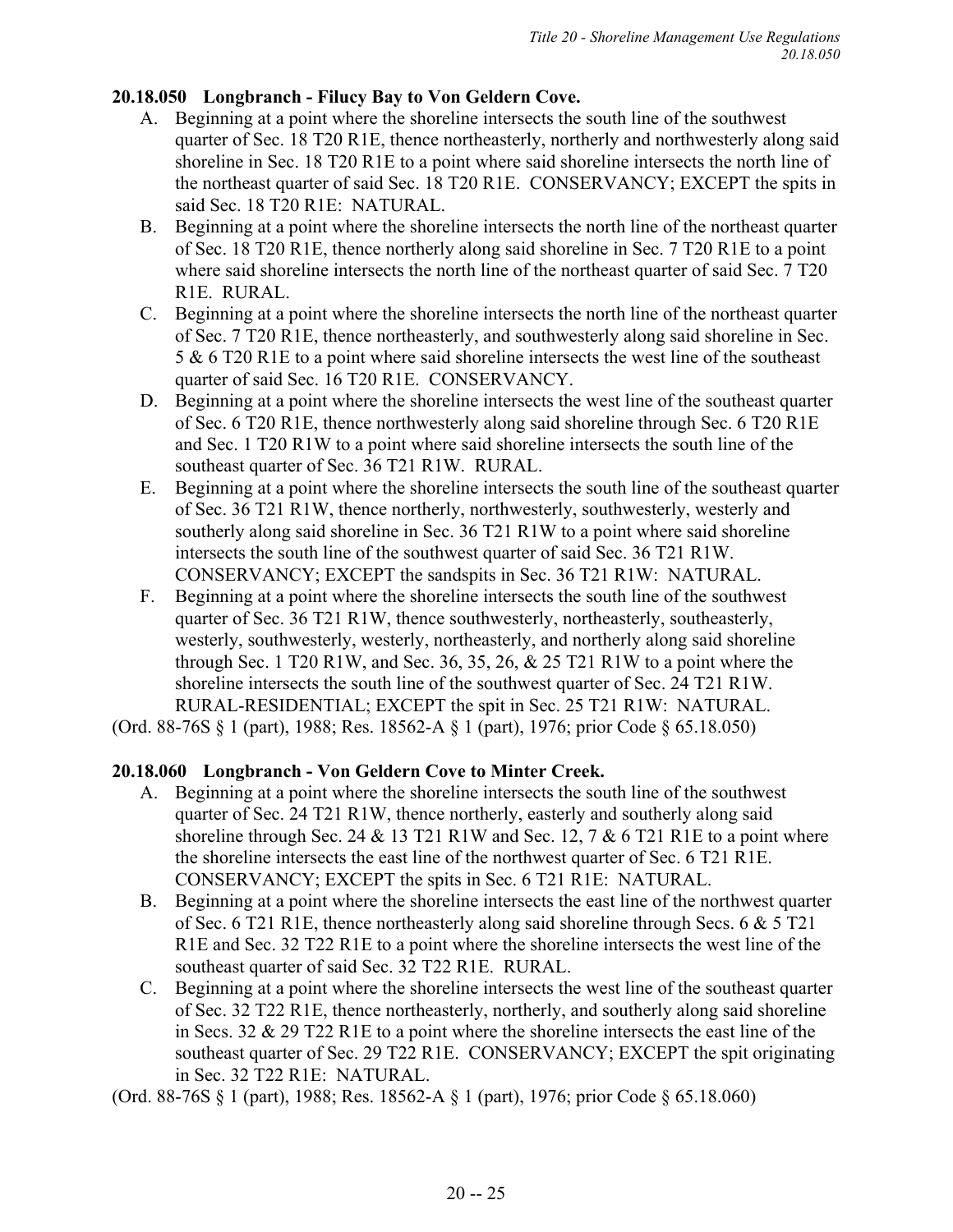# **20.18.070 Longbranch - Minter Creek to Kitsap County Line.**

- A. Beginning at a point where the shoreline intersects the east line of the southeast quarter of Sec. 29 T22 R1E, thence southerly, easterly, and northeasterly along said shoreline in Sec. 28 T22 R1E to a point where said shoreline intersects the east line of the southwest quarter of said Sec. 28 T22 R1E. RURAL.
- B. Beginning at a point where the shoreline intersects the east line of the southwest quarter of Sec. 28 T22 R1E, thence northeasterly along said shoreline through Secs. 28 & 27 T22 R1E to a point where said shoreline intersects the east line of the southeast quarter of Sec. 22 T22 R1E. CONSERVANCY.
- C. Beginning at a point where the shoreline intersects the east line of the southeast quarter of Sec. 22 T22 R1E, thence northeasterly and northerly along said shoreline through Sec. 23 T22 R1E and Sec. 14 T22 R1E to a point on the north line of the northeast quarter of Sec. 14 T22 R1E, said point being on the Pierce - Kitsap County line. RURAL-RESIDENTIAL; EXCEPT the spit in Secs. 23 & 24 T22 R1E: NATURAL.

(Ord. 88-76S § 1 (part), 1988; Res. 18562-A § 1 (part), 1976; prior Code § 65.18.070)

# **20.18.080 Gig Harbor - Kitsap County Line to Horsehead Bay.**

- A. Beginning at a point on the Kitsap Pierce County line on the north line of the northwest quarter of Sec. 13 T22 R1E, thence southwesterly, southeasterly, southwesterly, southeasterly, southerly, southwesterly, and southeasterly along said shoreline in Secs. 13 & 24 T22 R1E to a point where said shoreline intersects the north line of the southwest quarter of Sec. 24 T22 R1E. URBAN.
- B. Beginning at a point where the shoreline intersects the north line of the southwest quarter of Sec. 24 T22 R1E, thence southerly, southwesterly, southerly, southwesterly, southerly, northerly, southwesterly, southeasterly, easterly, southwesterly, northeasterly, southwesterly, northeasterly, southwesterly, northerly and southerly along said shoreline through Secs. 24, 25, 26, 35, & 34 T22 R1E and Secs. 2, 3, 11 & 10 T21 R1E to a point on the east shore of the mouth of an unnamed stream, said point being 200 ft. south of the bridge crossing said unnamed stream in the southwest quarter of Sec. 10 T21 R1E. RURAL-RESIDENTIAL; EXCEPT the lagoon in Sec. 3 T21 R1E: NATURAL.
- C. Beginning at a point 200 ft. south of the bridge crossing an unnamed stream on the east shoreline of said unnamed stream in the southwest quarter of Sec. 10 T21 R1E, thence southerly, westerly, and northerly along said shoreline in said Sec. 10 T21 R1E to a point 200 ft. south of the bridge crossing said unnamed stream on the west shoreline of said unnamed stream in the southwest quarter of said Sec. 10 T21 R1E. NATURAL.
- D. Beginning at a point 200 ft. south of the bridge crossing the unnamed stream on the west shoreline of said unnamed stream in the southwest quarter of Sec. 10 T21 R1E, thence northerly, westerly, and southwesterly along said shoreline through Secs. 10, 9 & 16 T21 R1E to a point where said shoreline intersects the north boundary of Kopachuck State Park in the northwest quarter of Sec. 16 T21 R1E. RURAL-RESIDENTIAL.
- E. Beginning at a point where the shoreline intersects the north boundary of Kopachuck State Park in the northwest quarter of Sec. 16 T21 R1E, thence southwesterly along said shoreline in said Sec. 16 T21 R1E to a point where said shoreline intersects the south boundary of Kopachuck State Park in the northwest quarter of said Sec. 16 T21 R1E. CONSERVANCY.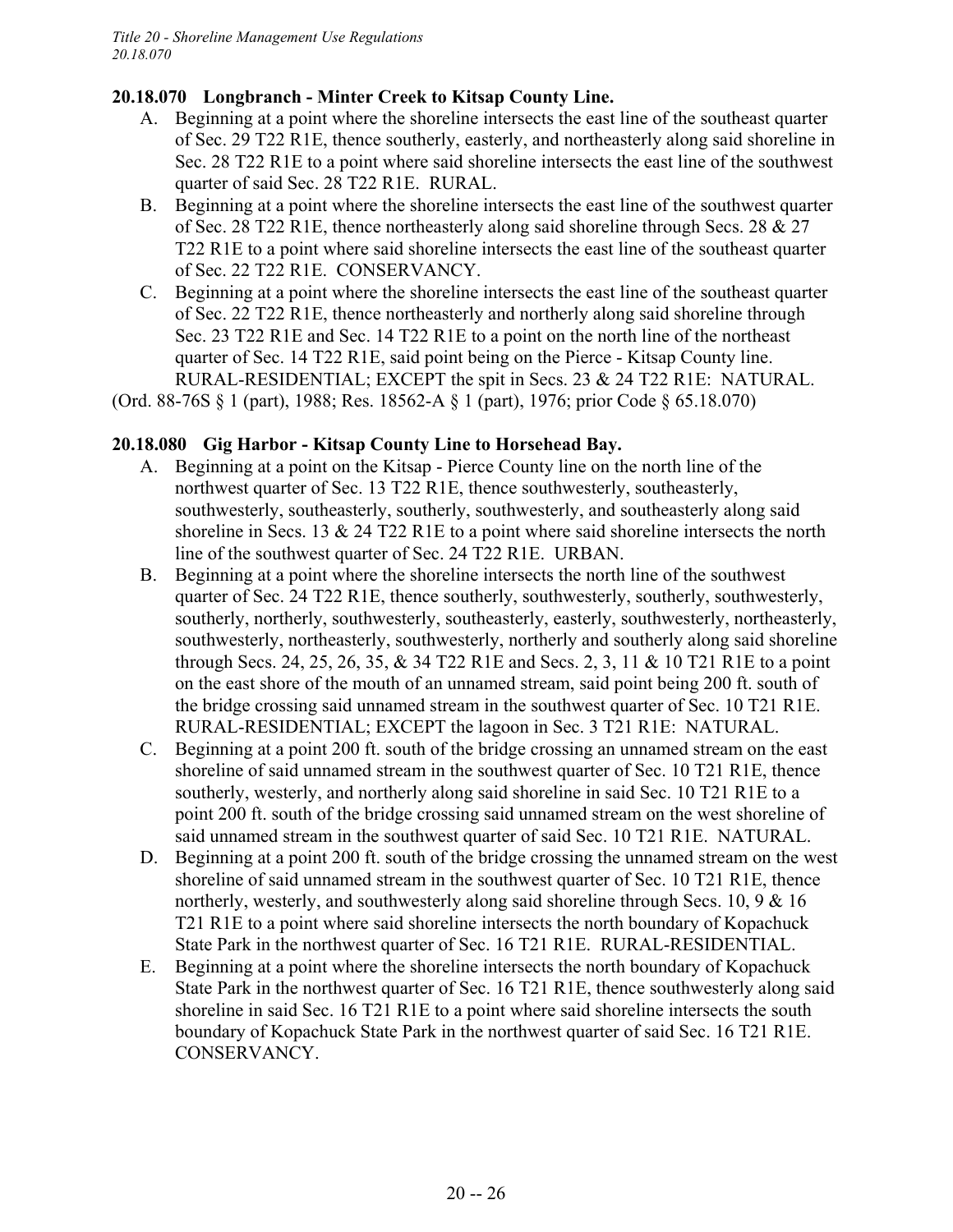- F. Beginning at a point where the shoreline intersects the south boundary of Kopachuck State Park in the northwest quarter of Sec. 16 T21 R1E, thence southeasterly, southwesterly, southerly and northerly along said shoreline through Secs. 16, 21, & 28 T21 R1E to a point where said shoreline intersects the north line of the southwest quarter of Sec. 21 T21 R1E said point being on the west side of the point forming Horsehead Bay. RURAL-RESIDENTIAL; EXCEPT the spit in Sec. 21 T21 R1E: NATURAL.
- G. Beginning at a point where the shoreline intersects the north line of the southwest quarter of Sec. 21 T21 R1E, said point being on the west side of the point forming Horsehead Bay, thence southerly and southeasterly along said shoreline in Secs. 21  $\&$ 28 T21 R1E to a point where said shoreline intersects the east line of the northwest quarter of Sec. 28 T21 R1E. CONSERVANCY.

(Ord. 88-76S § 1 (part), 1988; Res. 18562-A § 1 (part), 1976; prior Code § 65.18.080)

# **20.18.090 Gig Harbor - Horsehead Bay to Point Fosdick.**

- A. Beginning at a point where the shoreline intersects the east line of the northwest quarter of Sec. 28 T21 R1E, thence northeasterly and southeasterly along said shoreline through Secs. 28, 21, 22, 27, 26, & 25 T21 R1E to a point where said shoreline intersects the south line of the southwest quarter of Sec. 25 T21 R1E. RURAL-RESIDENTIAL.
- B. Beginning at a point where the shoreline intersects the south line of the southwest quarter of Sec. 25 T21 R1E, thence southeasterly, easterly and northerly, along said shoreline through Secs. 25  $\&$  36 T21 R1E and Secs. 31  $\&$  30 T21 R2E to a point where the shoreline intersects the north line of the southwest quarter of said Sec. 30 T21 R2E. CONSERVANCY.
- C. Beginning at a point where the shoreline intersects the north line of the southwest quarter of Sec. 30 T21 R1E, thence northwesterly along said shoreline through said Sec. 30 T21 R2E and Sec. 24 T21 R1E to a point where the shoreline intersects the south line of the northwest quarter of the northeast quarter of said Sec. 24 T21 R1E. RURAL-RESIDENTIAL; EXCEPT the mouth of the unnamed creek in Sec. 24 T21 R1E. NATURAL.
- D. Beginning at a point where the shoreline intersects the south line of the northwest quarter of the northeast quarter of Sec. 24 T21 R1E, thence northerly, westerly, easterly, northeasterly, easterly, southerly, northerly and southeasterly along said shoreline in said Sec. 24 T21 R1E to a point where said shoreline intersects the south line of the northeast quarter of the northeast quarter of said Sec. 24 T21 R1E. NATURAL.
- E. Beginning at a point where the shoreline intersects the south line of the northeast quarter of the northeast quarter of Sec. 24 T21 R1E, thence southeasterly, northeasterly, southeasterly, easterly, westerly, southerly, southwesterly, and southeasterly through Sec. 24 T21 R1E, and Secs. 19, 30 & 31 T21 R2E and Sec. 5 T20 R2E to a point where said shoreline intersects the south line of the northwest quarter of the northwest quarter of said Sec. 5 T20 R2E. RURAL-RESIDENTIAL.

(Ord. 88-76S § 1 (part), 1988; Res. 18562-A § 1 (part), 1976; prior Code § 65.18.090)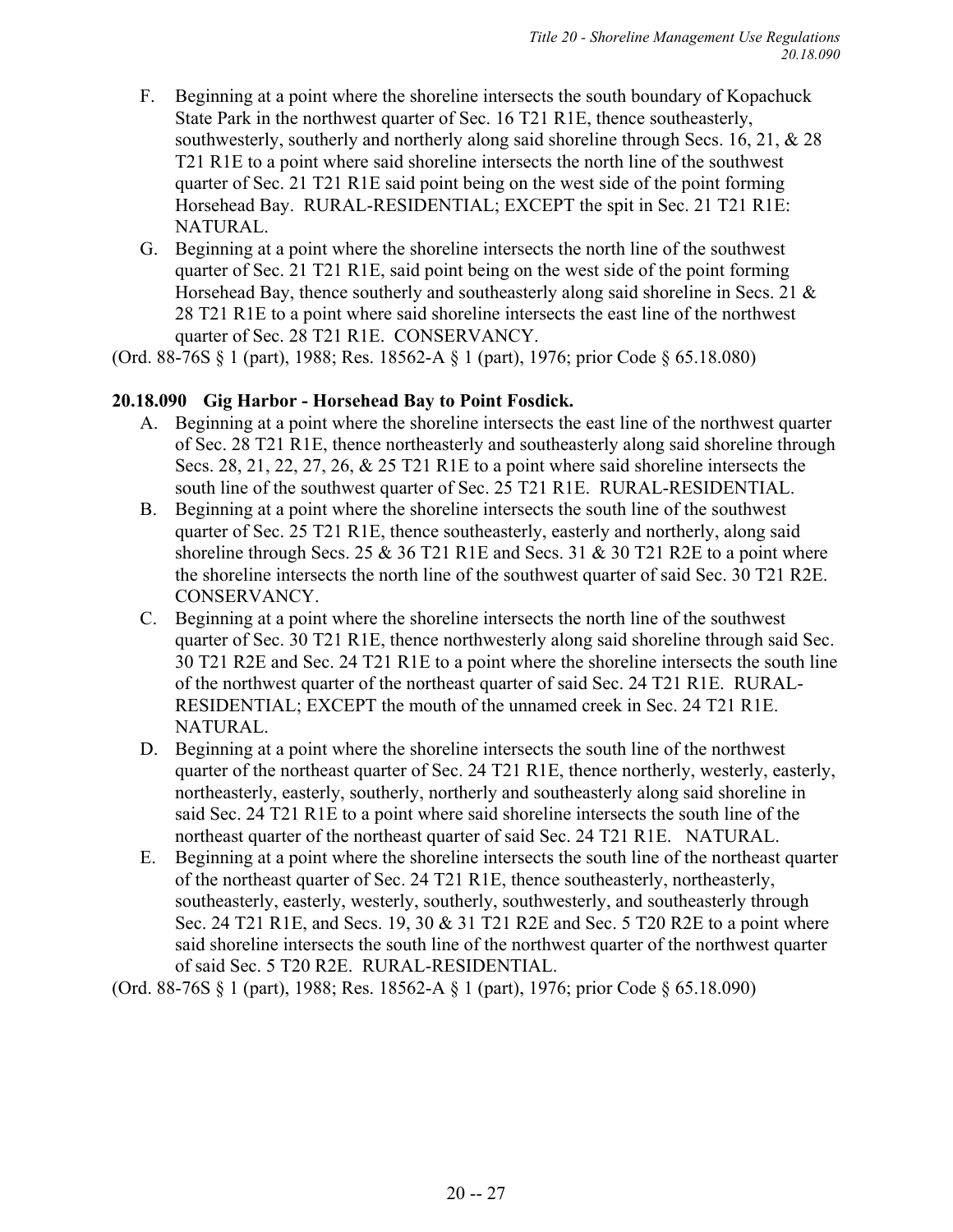# **20.18.100 Gig Harbor - Point Fosdick to Kitsap County Line.**

- A. Beginning at a point where the shoreline intersects the south line of the northwest quarter of the northwest quarter of Sec. 5 T20 R2E, thence northeasterly and northwesterly along said shoreline through Sec. 5 T20 R2E, and Secs. 32, 33, 28, 21, 16, 17 & 8 T21 R2E to the south Town limits of Gig Harbor in the southeast quarter of Sec. 8 T21 R2E. CONSERVANCY.
- B. Beginning at the north Town limits of Gig Harbor in the northwest quarter of Sec. 5 T21 R2E, thence southeasterly, westerly and northeasterly along the shoreline in Sec. 5 T21 R2E and Sec. 8 T21 R2E to a point where said shoreline intersects the south line of the southeast quarter of said Sec. 5 T21 R2E. RURAL-RESIDENTIAL; EXCEPT the spit in the northeast quarter of Sec. 8 T21 R2E. NATURAL.
- C. Beginning at a point where the shoreline intersects the south line of the southeast quarter of the southeast quarter of Sec. 5 T21 R2E, thence northerly along said shoreline through Secs. 4  $&$  5 T21 R2E and Secs. 33, 28  $&$  27 T22 R2E to a point where the shoreline intersects the south line of the southwest quarter of Sec. 22 T22 R2E. CONSERVANCY.
- D. Beginning at a point where the shoreline intersects the south line of the southwest quarter of Sec. 22 T22 R2E, thence northeasterly, and northwesterly along said shoreline through said Secs. 22  $& 21$  T22 R2E to a point where the shoreline intersects the south line of the southeast quarter of Sec. 16 T22 R2E. RURAL-RESIDENTIAL.
- E. Beginning at a point where the shoreline intersects the south line of the southeast quarter of Sec. 16 T22 R2E, thence northerly along said shoreline in said Sec. 16 T22 R2E to a point where said shoreline intersects the north line of the northeast quarter of said Sec. 16 T22 R2E. CONSERVANCY.

(Ord. 88-76S § 1 (part), 1988; Res. 18562-A § 1 (part), 1976; prior Code § 65.18.100)

# **20.18.110 Mainland Marine - King - Pierce Co. Line to Tacoma City Limits.**

Beginning at a point where the shoreline intersects the King -Pierce County line in the southwest quarter of Sec. 10 T21 R3E, thence westerly, southerly, westerly, southerly, and easterly along said shoreline through Secs. 10, 9, 16, 17, 20, & 21 T21 R3E to a point where the shoreline intersects the Tacoma City boundary in the northwest quarter of Sec. 21 T21 R3E. URBAN; EXCEPT Browns Point County Park. CONSERVANCY. (Ord. 88-76S § 1 (part), 1988; Res. 18562-A § 1 (part), 1976; prior Code § 65.18.110)

# **20.18.120 Mainland Marine - Tacoma City Limits to Dupont.**

A. Beginning at a point where the shoreline intersects the Tacoma City Limits on the north line of the northwest quarter of Sec. 9 T20 R2E, thence southwesterly, northerly, southerly and southwesterly through Secs. 9, 16, & 17 T20 R2E to a point where said shoreline intersects the north line of the northeast quarter of Sec. 20 T20 R2E. URBAN.

- B. Beginning at a point where the shoreline intersects the north line of the northeast quarter of Sec. 20 T20 R2E, thence southerly along said shoreline through Secs. 20 & 29 T20 R2E to the mouth of Chambers Bay in the southwest quarter of Sec. 29 T20 R2E. CONSERVANCY.
- C. Beginning at a point where the shoreline intersects the south City limits of Steilacoom in the southeast quarter of Sec. 1 T19 R1E, thence southwesterly along said shoreline through Secs. 1, 12, 13, 14, 15,  $\&$  22 T19 R1E to a point where said shoreline intersects the DuPont Town limits in Sec. 22 T19 R1E. CONSERVANCY.

(Ord. 88-76S § 1 (part), 1988; Res. 18562-A § 1 (part), 1976; prior Code § 65.18.120)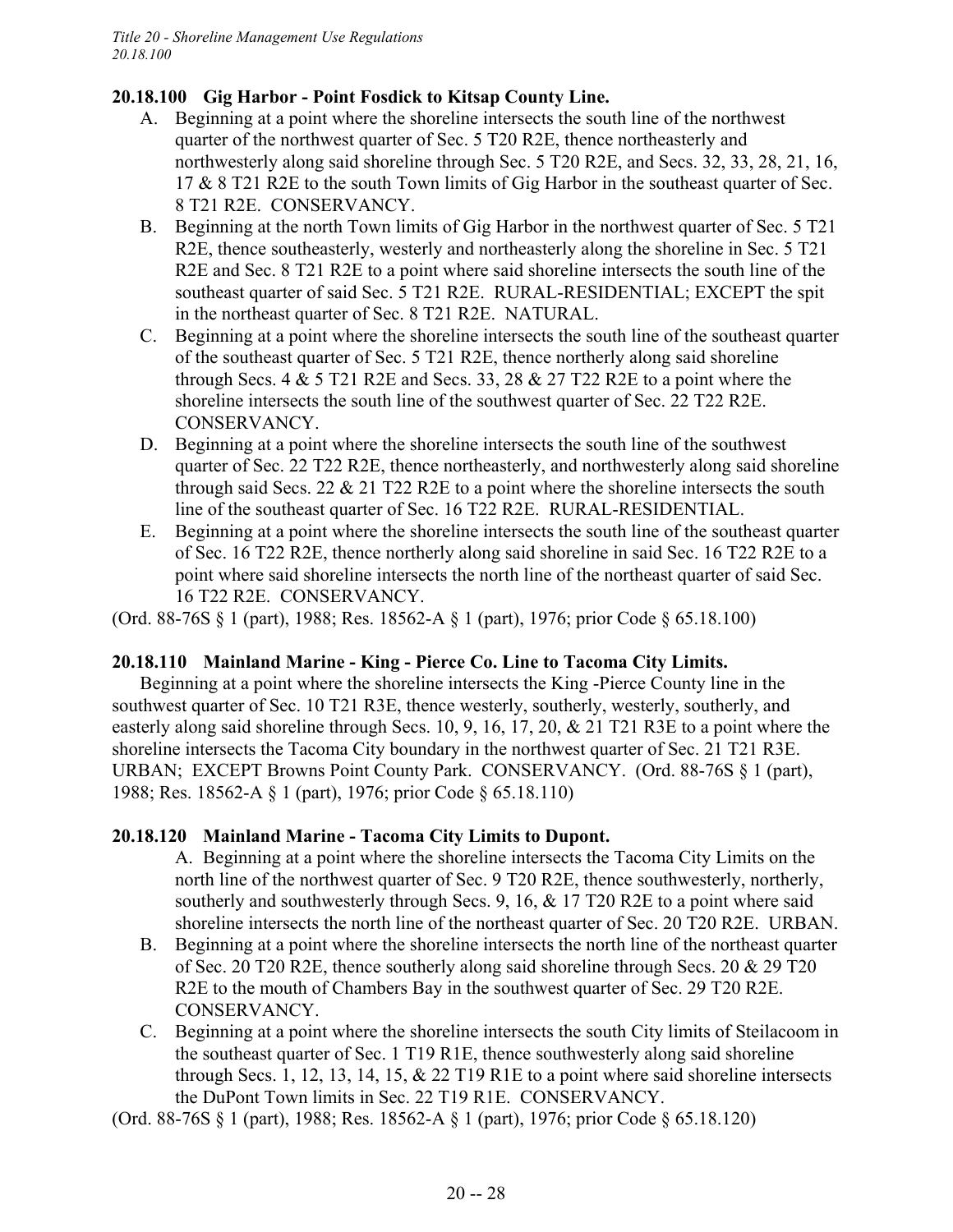## **20.18.130 Mainland Marine - Blair Waterway.**

That portion of the Blair Waterway located in unincorporated Pierce County. URBAN. (Ord. 88-76S § 1 (part), 1988; Res. 18562-A § 1 (part), 1976; prior Code § 65.18.130)

## **20.18.140 Island Marine - Herron Island.**

All of the shoreline of Herron Island. RURAL-RESIDENTIAL; EXCEPT the sandpits which are NATURAL. (Ord. 88-76S § 1 (part), 1988; Res. 18562-A § 1 (part), 1976; prior Code § 65.18.140)

## **20.18.150 Island Marine - Raft Island.**

All of the shoreline of Raft Island. CONSERVANCY. (Ord. 88-76S § 1 (part), 1988; Res. 18562-A § 1 (part), 1976; prior Code § 65.18.150)

## **20.18.160 Island Marine - Cutts Island.**

All of the shoreline of Cutts Island. CONSERVANCY. (Ord. 88-76S § 1 (part), 1988; Res. 18562-A § 1 (part), 1976; prior Code § 65.18.160)

### **20.18.170 Island Marine - Tanglewood Island.**

All of the shoreline of Tanglewood Island. CONSERVANCY. (Ord. 88-76S § 1 (part), 1988; Res. 18562-A § 1 (part), 1976; prior Code § 65.18.170)

### **20.18.180 Island Marine - Fox Island.**

A. Beginning at a point where the shoreline intersects the east line of the southeast quarter of Sec. 27 T21 R1E, thence northwesterly, southerly, southwesterly, and northeasterly along said shoreline through Secs. 27 & 34 T21 R1E, Secs. 2, 11, 12, & 13 T20 R1E and Sec. 18 T20 R2E to a point where the shoreline intersects the north line of the southwest quarter of the northeast quarter of the northeast quarter of Sec. 18 T20 R2E. CONSERVANCY; EXCEPT the spit in Sec. 27 T21 R1E: NATURAL. B. Beginning at a point where the shoreline intersects with the north line of the southwest quarter of the northeast quarter of the northeast quarter of Sec. 18 T20 R2E, thence northeasterly, northerly, northwesterly, southerly, northerly, northwesterly, southerly, northwesterly, northerly northwesterly, northerly, northwesterly, southwesterly, northerly southwesterly, northwesterly, easterly, northerly, northwesterly, southwesterly, northwesterly, northerly, and northwesterly to a point where the shoreline intersects the east line of the southeast quarter of Sec. 27 T21 R1E. RURAL-RESIDENTIAL.

(Ord. 88-76S § 1 (part), 1988; Res. 19194 § 1, 1976; Res. 19125 § 1, 1976; Res. 18562-A § 1 (part), 1976; prior Code § 65.18.180)

### **20.18.190 Island Marine - Anderson Island.**

A. Beginning at a point where the shoreline intersects the north line of the southeast quarter of Sec. 6 T19 R1E, thence southeasterly, southwesterly, northwesterly and westerly in said Sec. 6 T19 R1E to a point where the shoreline intersects the west line of the southwest quarter of said Sec. 6 T19 R1E. RURAL; EXCEPT the spit in said Sec. 6 T19 R1E: NATURAL.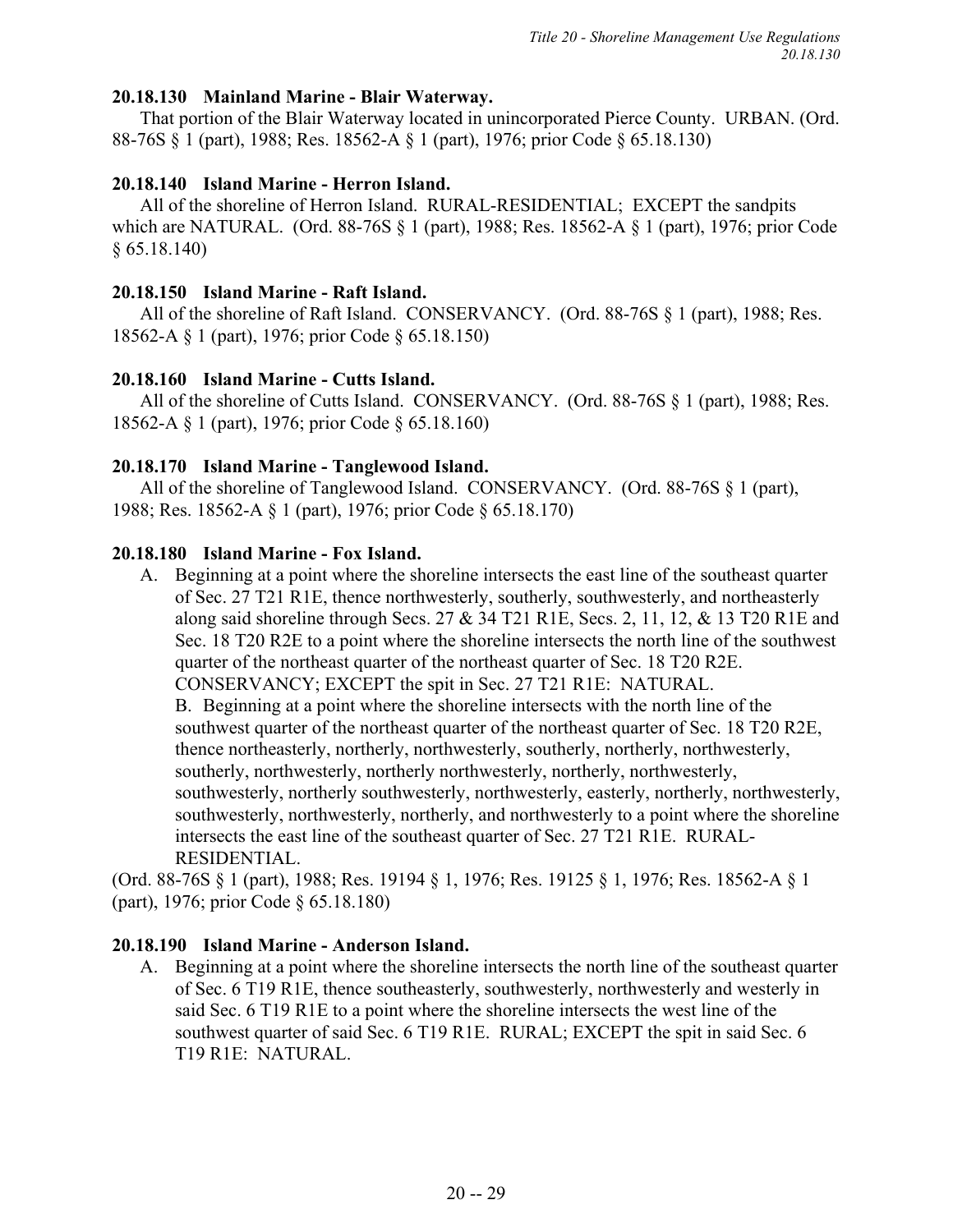- B. Beginning at a point where the shoreline intersects the west line of the southwest quarter of Sec. 6 T19 R1E, thence southwesterly, southeasterly, northerly, southerly, southeasterly, easterly, southerly, northeasterly and northerly along said shoreline through Secs. 12, 7, 18, 17, 20  $&$  16 T19 R1E to a point where said shoreline intersects the east line of the southeast quarter of Sec. 17 T19 R1E. CONSERVANCY; EXCEPT the spits in Secs. 7 & 17 T19 R1E: NATURAL.
- C. Beginning at a point where the shoreline intersects the east line of the southeast quarter of Sec. 17 T19 R1E, thence northerly, westerly, southerly, northerly, southerly, easterly, northerly, and southeasterly along said shoreline through Secs. 17, 8, & 9 T19 R1E to a point where said shoreline intersects the west line of the southeast quarter of Sec. 9 T19 R1E. RURAL; EXCEPT the spits in Sec. 8 T19 R1E: NATURAL.
- D. Beginning at a point where the shoreline intersects the west line of the southeast quarter of Sec. 9 T19 R1E, thence southeasterly, northeasterly, northwesterly, northerly, northeasterly, northerly, northwesterly, southwesterly, and easterly along said shoreline through Secs. 9 & 4 T19 R1E, Secs. 33, 32, & 31 T20 R1E, and Sec. 6 T19 R1E to a point where said shoreline intersects the north line of the southeast quarter of said Sec. 6 T19 R1E. CONSERVANCY; EXCEPT the spits in Secs. 31, 32, & 33 T20 R1E: NATURAL.

(Ord. 88-76S § 1 (part), 1988; Res. 18562-A § 1 (part), 1976; prior Code § 65.18.190)

## **20.18.200 Island Marine - Ketron Island.**

All of the shoreline of Ketron Island. CONSERVANCY. (Ord. 88-76S § 1 (part), 1988; Res. 18562-A § 1 (part), 1976; prior Code § 65.18.200)

## **20.18.210 Alder Lake.**

All of the shoreline of Alder Lake. CONSERVANCY. (Ord. 88-76S § 1 (part), 1988; Res. 18562-A § 1 (part), 1976; prior Code § 65.18.210)

### **20.18.220 American Lake.**

All of the shoreline of American Lake. URBAN. (Ord. 88-76S § 1 (part), 1988; Res. 18562-A § 1 (part), 1976; prior Code § 65.18.220)

# **20.18.230 Bay Lake.**

All of the shoreline of Bay Lake. CONSERVANCY. (Ord. 88-76S § 1 (part), 1988; Res. 18562-A § 1 (part), 1976; prior Code § 65.18.230)

# **20.18.240 Carney Lake.**

All of the shoreline of Carney Lake within Pierce County. RURAL. (Ord. 88-76S § 1 (part), 1988; Res. 18562-A § 1 (part), 1976; prior Code § 65.18.240)

# **20.18.250 Clear Lake.**

All of the shoreline of Clear Lake. RURAL-RESIDENTIAL. (Ord. 88-76S § 1 (part), 1988; Res. 18562-A § 1 (part), 1976; prior Code § 65.18.250)

# **20.18.260 Cranberry Lake.**

All of the shoreline of Cranberry Lake. NATURAL. (Ord. 88-76S § 1 (part), 1988; Res. 18562-A § 1 (part), 1976; prior Code § 65.18.260)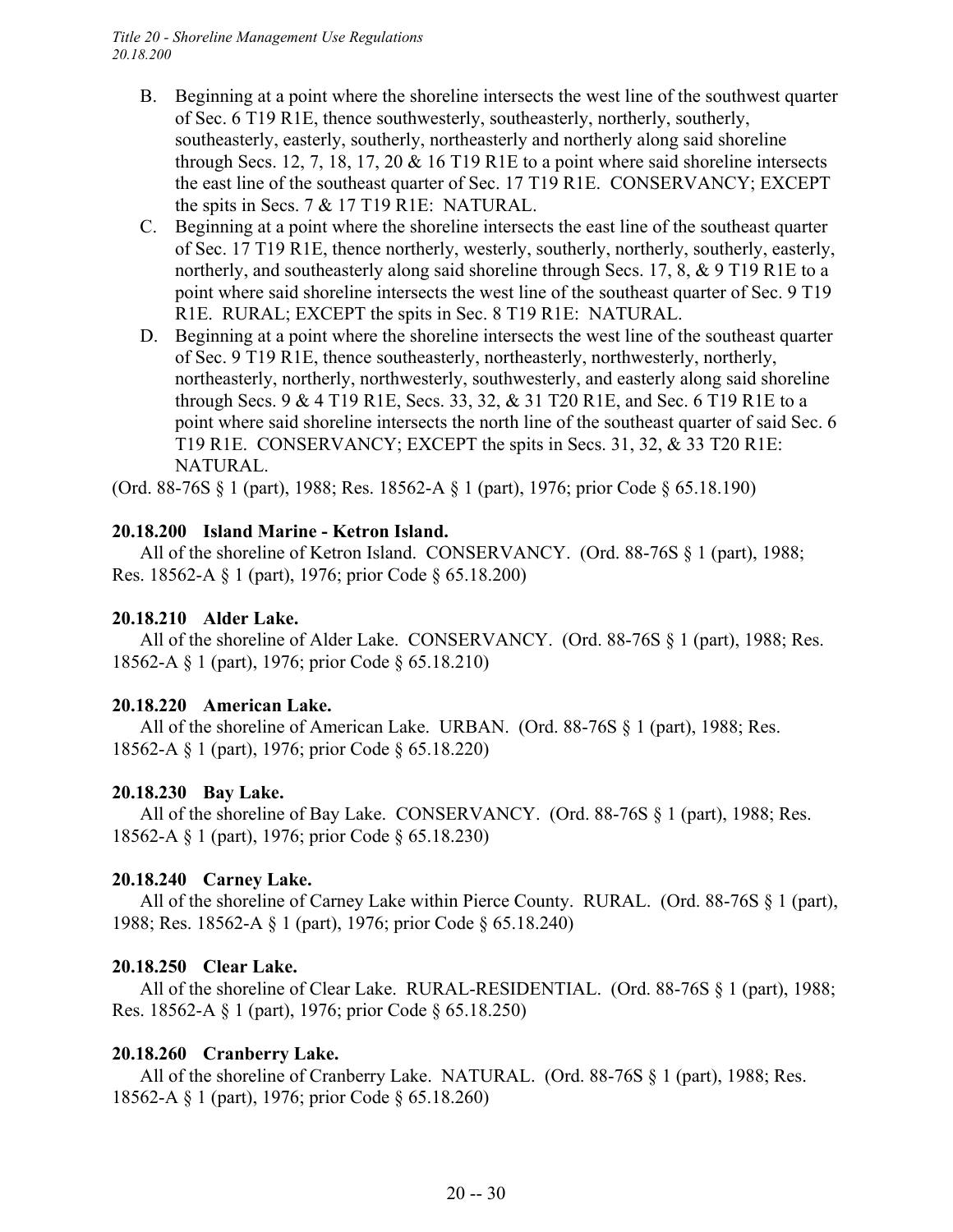# **20.18.270 Crescent Lake.**

- A. Beginning at a point where the shoreline intersects the north line of the northeast quarter of the northwest quarter of the northeast quarter of the northeast quarter of Sec. 20 T22 R2E, thence northeasterly, westerly, and southwesterly along said shoreline in Secs. 16 & 17 T22 R2E to a point where said shoreline intersects the north line of the northeast quarter of Sec. 20 T22 R2E said point lying approximately 500 ft. west of the point of beginning. RURAL-RESIDENTIAL.
- B. Beginning at a point where the shoreline intersects the north line of the northwest quarter of the northwest quarter, of the northeast quarter of the northeast quarter of Sec. 20 T22 R2E, thence southerly and northeasterly to a point where the shoreline intersects the north line of the northeast quarter of the northwest quarter of the northeast quarter of the northeast quarter of said Sec. 20 T22 R2E. CONSERVANCY.

(Ord. 88-76S § 1 (part), 1988; Res. 18562-A § 1 (part), 1976; prior Code § 65.18.270)

# **20.18.280 Gravelly Lake.**

All of the shoreline of Gravelly Lake. URBAN. (Ord. 88-76S § 1 (part), 1988; Res. 18562-A § 1 (part), 1976; prior Code § 65.18.280)

## **20.18.290 Harts Lake.**

All of the shoreline of Harts Lake. RURAL. (Ord. 88-76S § 1 (part), 1988; Res. 18562-A § 1 (part), 1976; prior Code § 65.18.290)

## **20.18.300 Kapowsin Lake.**

All of the shoreline of Kapowsin Lake. CONSERVANCY; EXCEPT those shorelines and associated wetlands lying in the east half of Sec. 5 T17 R5E. NATURAL. (Ord. 88-76S § 1 (part), 1988; Res. 18562-A § 1 (part), 1976; prior Code § 65.18.300)

### **20.18.310 Kreger Lake.**

All of the shoreline of Kreger Lake. RURAL. (Ord. 88-76S § 1 (part), 1988; Res. 18562-A § 1 (part), 1976; prior Code § 65.18.310)

# **20.18.320 Lake Florence.**

All of the shoreline of Lake Florence. CONSERVANCY. (Ord. 88-76S § 1 (part), 1988; Res. 18562-A § 1 (part), 1976; prior Code § 65.18.320)

# **20.18.330 Lake Josephine.**

All of the shoreline of Lake Josephine. RURAL-RESIDENTIAL. (Ord. 88-76S § 1 (part), 1988; Res. 18562-A § 1 (part), 1976; prior Code § 65.18.330)

### **20.18.340 Lake Louise.**

All of the shoreline of Lake Louise. URBAN. (Ord. 88-76S § 1 (part), 1988; Res. 18562-A § 1 (part), 1976; prior Code § 65.18.340)

### **20.18.350 Lake Minterwood.**

All of the shoreline of Lake Minterwood. RURAL-RESIDENTIAL. (Ord. 88-76S § 1 (part), 1988; Res. 18562-A § 1 (part), 1976; prior Code § 65.18.350)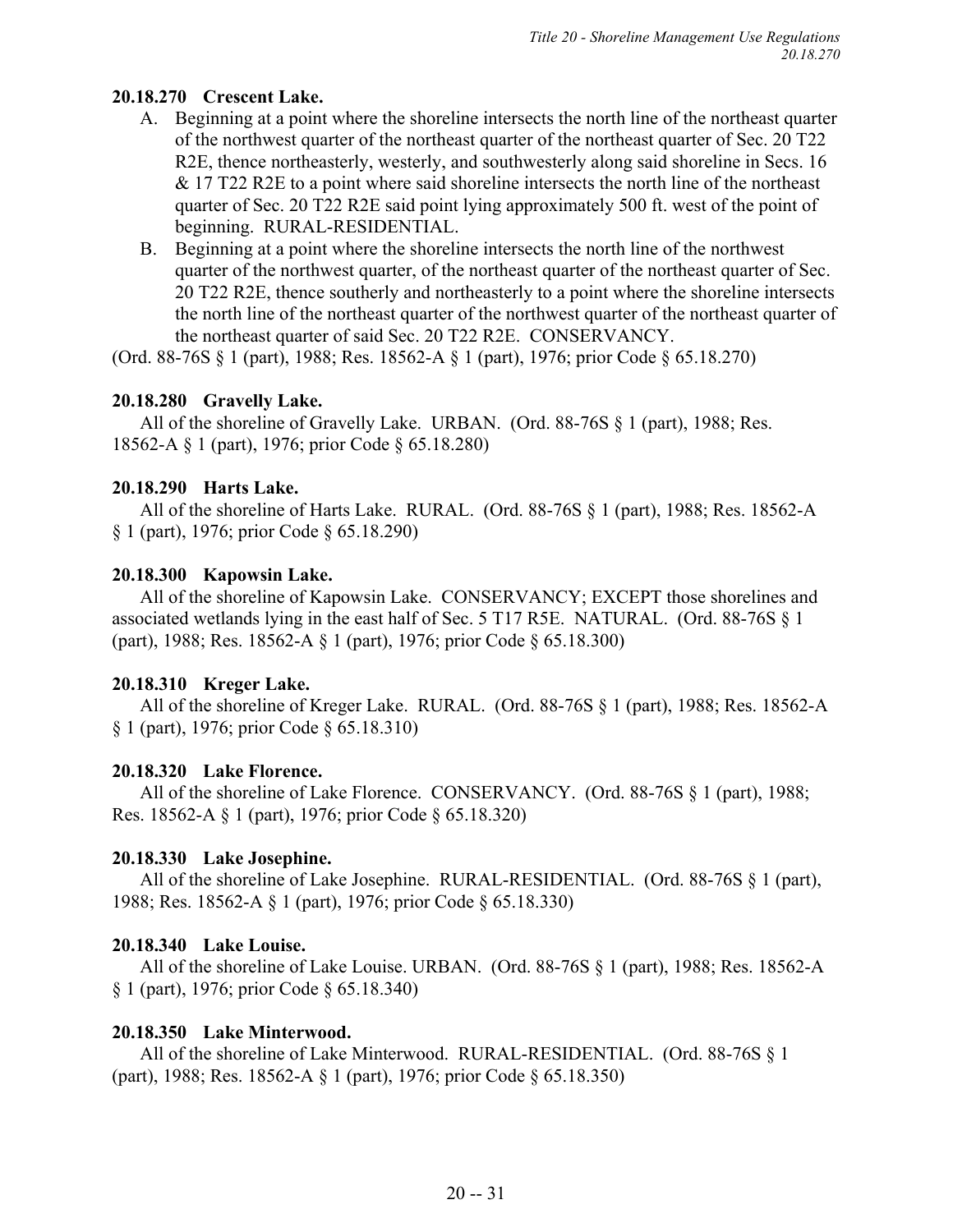*Title 20 - Shoreline Management Use Regulations 20.18.360*

#### **20.18.360 Lake Steilacoom.**

All of the shoreline of Lake Steilacoom. URBAN. (Ord. 88-76S § 1 (part), 1988; Res. 18562-A § 1 (part), 1976; prior Code § 65.18.360)

### **20.18.370 Lake Tapps.**

All of the shoreline of Lake Tapps. RURAL-RESIDENTIAL; EXCEPT Island B and Pierce County Park: CONSERVANCY. (Ord. 88-76S § 1 (part), 1988; Res. 18562-A § 1 (part), 1976; prior Code § 65.18.370)

#### **20.18.380 Lake Twenty-Seven.**

All of the shoreline of Lake Twenty-Seven. CONSERVANCY. (Ord. 88-76S § 1 (part), 1988; Res. 18562-A § 1 (part), 1976; prior Code § 65.18.380)

#### **20.18.390 Morgan Lake.**

All of the shoreline of Morgan Lake. RURAL. (Ord. 88-76S § 1 (part), 1988; Res. 18562-A § 1 (part), 1976; prior Code § 65.18.390)

#### **20.18.400 Mud Lake.**

All of the shoreline of Mud Lake. RURAL. (Ord. 88-76S § 1 (part), 1988; Res. 18562-A § 1 (part), 1976; prior Code § 65.18.400)

#### **20.18.410 Muck Lake.**

All of the shoreline of Muck Lake. RURAL-RESIDENTIAL. (Ord. 88-76S § 1 (part), 1988; Res. 18562-A § 1 (part), 1976; prior Code § 65.18.410)

### **20.18.420 Ohop Lake.**

- A. Beginning at a point where North Ohop Creek enters Ohop Lake in the southeast quarter of Sec. 35 T17 R4E, thence southwesterly along said shoreline in said Sec. 35 T17 R4E to a point where the shoreline intersects the north line of the northwest quarter of Sec. 2 T16 R4E. CONSERVANCY.
- B. Beginning at a point where the shoreline intersects the north line of the northwest quarter of Sec. 2 T16 R4E, thence southwesterly along said shoreline in Secs. 2  $\&$  3 T16 R4E to a point where the shoreline intersects the north line of the southeast quarter of Sec. 3 T16 R4E. RURAL-RESIDENTIAL.
- C. Beginning at a point where the shoreline intersects the north line of the southeast quarter of Sec. 3 T16 R4E, thence southerly, southeasterly and southerly along said shoreline through Secs. 3 & 10 T16 R4E to the mouth of South Ohop Creek in the southeast quarter of Sec. 10 T16 R4E. CONSERVANCY.
- D. Beginning at the mouth of South Ohop Creek in the southeast quarter of Sec. 10 T16 R4E, thence northeasterly, northerly, northwesterly, and northeasterly along said shoreline in Secs. 10, 11, 3 & 2 T16 R4E and Sec. 35 T17 R4E to the mouth of North Ohop Creek in said Sec. 35 T17 R4E. RURAL-RESIDENTIAL.

(Ord. 88-76S § 1 (part), 1988; Res. 18562-A § 1 (part), 1976; prior Code § 65.18.420)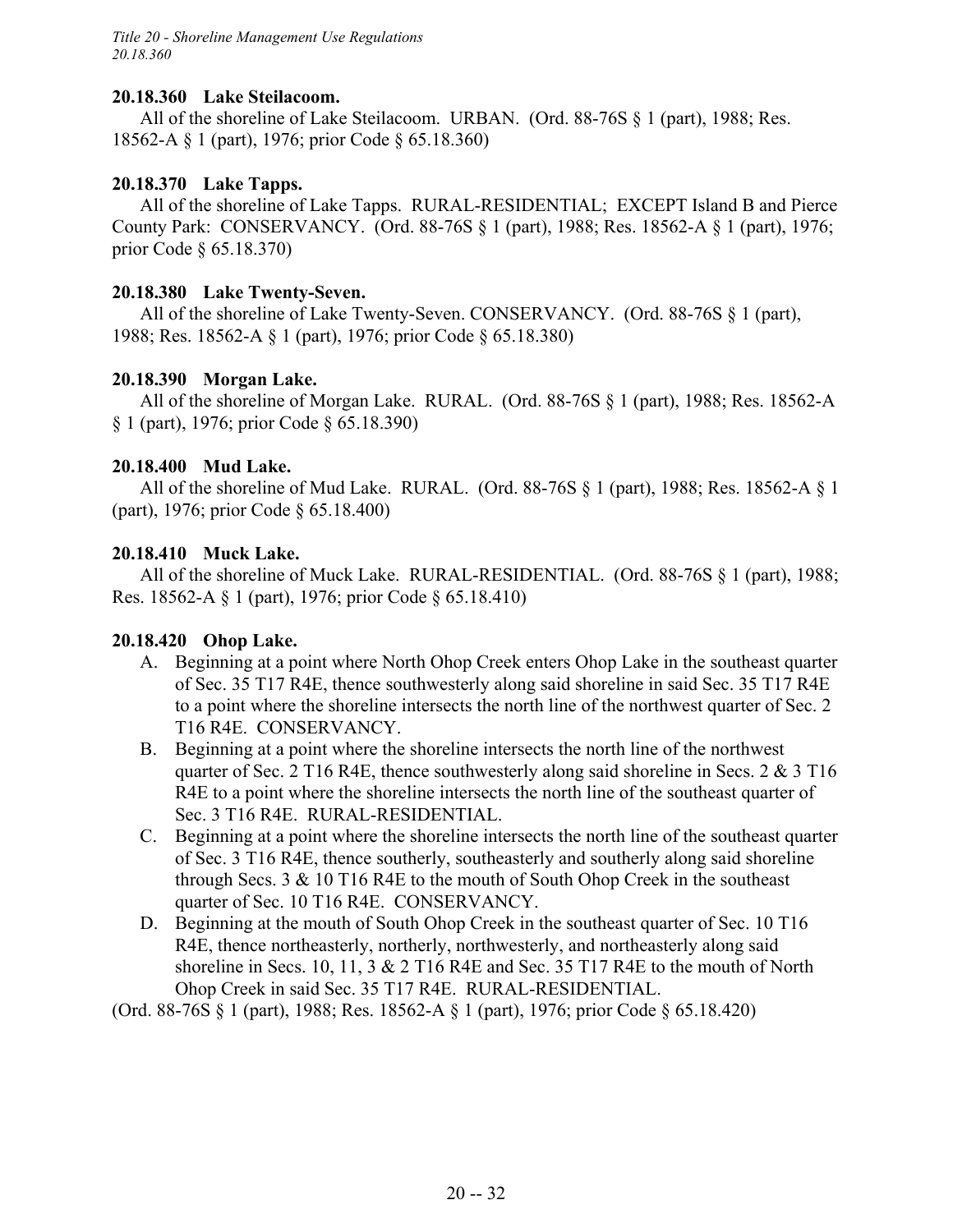## **20.18.430 Rapjohn Lake.**

All of the shoreline of Rapjohn Lake. RURAL. (Ord. 88-76S § 1 (part), 1988; Res. 18562-A § 1 (part), 1976; prior Code § 65.18.430)

## **20.18.440 Silver Lake.**

- A. Beginning at a point where the shoreline intersects the north line of the southeast quarter of Sec. 12 T16 R3E, thence northwesterly, westerly, and southwesterly along said shoreline in said Sec. 12 T16 R3E to a point where said shoreline intersects the north line of the southwest quarter of said Sec. 12 T16 R3E. RURAL.
- B. Beginning at a point where the shoreline intersects the north line of the southwest quarter of Sec. 12 T16 R3E, thence southwesterly, easterly and northerly along said shoreline in said Sec. 12 T16 R3E to a point where said shoreline intersects the north line of the southeast quarter of said Sec. 12 T16 R1E. CONSERVANCY.

(Ord. 88-76S § 1 (part), 1988; Res. 18562-A § 1 (part), 1976; prior Code § 65.18.440)

## **20.18.450 Spanaway Lake.**

All of the shoreline of Spanaway Lake. URBAN; EXCEPT Spanaway County Park: CONSERVANCY. (Ord. 88-76S § 1 (part), 1988; Res. 18562-A § 1 (part), 1976; prior Code § 65.18.450)

## **20.18.460 Stansberry (Holiday) Lake.**

All of the shoreline of Stansberry Lake. RURAL-RESIDENTIAL. (Ord. 88-76S § 1 (part), 1988; Res. 18562-A § 1 (part), 1976; prior Code § 65.18.460)

## **20.18.470 Surprise Lake.**

All of the shoreline of Surprise Lake. RURAL-RESIDENTIAL. (Ord. 88-76S § 1 (part), 1988; Res. 18562-A § 1 (part), 1976; prior Code § 65.18.470)

### **20.18.480 Tanwax Lake.**

A. Beginning at a point where the shoreline intersects the north line of the northwest quarter of Sec. 23 T17 R4E, thence southwesterly, easterly and northeasterly along said shoreline in Secs. 2, 3, & 14 T17 R4E to a point where the shoreline intersects the east boundary of the Boys Club Summer Camp in the southeast quarter of Sec. 14 T17 R4E. RURAL-RESIDENTIAL.

B. Beginning at a point where the shoreline intersects the east boundary of the Boys Club Summer Camp in the southeast quarter of Sec. 14 T17 R4E, thence northeasterly and southwesterly along said shoreline in said Sec. 14 T17 R4E to a point where the shoreline intersects the north line of the northwest quarter of Sec. 23 T21 R4E. CONSERVANCY.

(Ord. 88-76S § 1 (part), 1988; Res. 18562-A § 1 (part), 1976; prior Code § 65.18.480)

# **20.18.490 Tule Lake.**

All of the shoreline of Tule Lake. CONSERVANCY. (Ord. 88-76S § 1 (part), 1988; Res. 18562-A § 1 (part), 1976; prior Code § 65.18.490)

# **20.18.500 Waughop Lake.**

All of the shoreline of Waughop Lake. CONSERVANCY. (Ord. 88-76S § 1 (part), 1988; Res. 18562-A § 1 (part), 1976; prior Code § 65.18.500)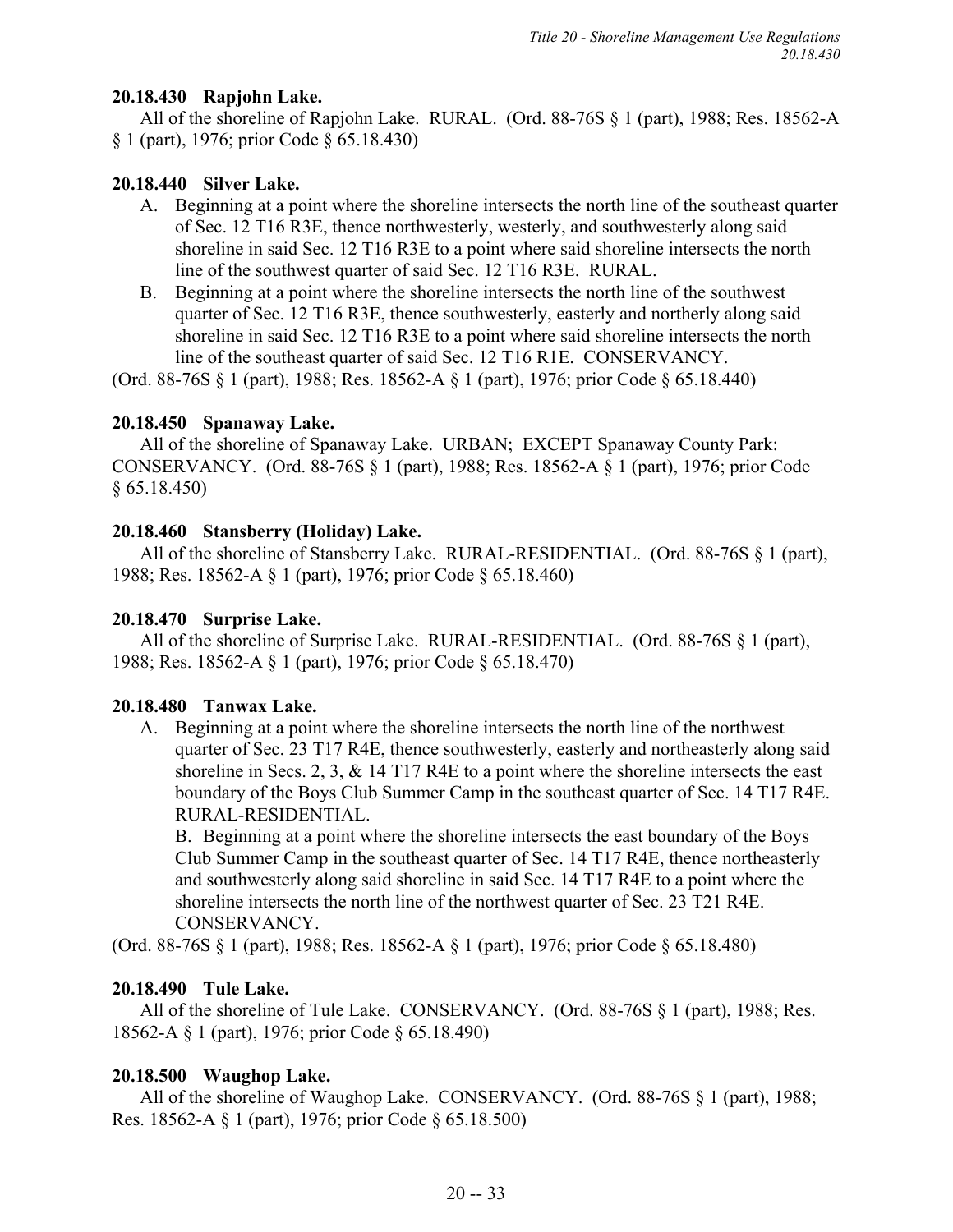## **20.18.510 Whitman Lake.**

All of the shoreline of Whitman Lake. RURAL-RESIDENTIAL. (Ord. 88-76S § 1 (part), 1988; Res. 18562-A § 1 (part), 1976; prior Code § 65.18.510)

## **20.18.520 Beaver Creek.**

Beginning at a point where Beaver Creek attains a mean annual flow of 20 cubic feet per second at the midsection of Sec. 35 T16 R5E, thence downstream to its confluence with the Mashel River in the northwest quarter of Sec. 21 T16 R5E. CONSERVANCY. (Ord. 88-76S § 1 (part), 1988; Res. 18562-A § 1 (part), 1976; prior Code § 65.18.520)

## **20.18.530 Busy Wild Creek.**

Beginning at the confluence of Busy Wild Creek and an unnamed creek in the southwest quarter of Sec. 10 T15 R6E, thence downstream along said Busy Wild Creek to its confluence with the Mashel River in the northwest quarter of Sec. 25 T16 R5E. CONSERVANCY. (Ord. 88-76S § 1 (part), 1988; Res. 18562-A § 1 (part), 1976; prior Code § 65.18.530)

## **20.18.540 Carbon River.**

- A. Beginning at a point on the Mount Rainier National Park Boundary, said point being where the Carbon River intersects the north line of the northeast quarter of Sec. 1, Twp. 17N, R7E, thence downstream along said Carbon River to a point where said Carbon River intersects the west line of the southwest quarter of Sec. 22, Twp. 18N, R6E. CONSERVANCY.
- B. Beginning at a point where the Carbon River intersects the west line of the southwest quarter of Sec. 22 T18 R6E, thence downstream along said Carbon River to a point where it intersects the east line of the northeast quarter of Sec. 36 T19 R5E. NATURAL.
- C. Beginning at a point where the Carbon River intersects the east line of the northeast quarter of Sec. 36 T19 R6E, thence downstream along said Carbon River to its confluence with South Prairie Creek in the southeast quarter of Sec. 27 T19 R5E. RURAL.
- D. North Bank: Beginning at its point of confluence with South Prairie Creek in the southeast quarter of Sec. 27 T19 R5E, thence downstream along said Carbon River a point where it intersects the north line of the southwest quarter of Sec. 19 T19 R5E. CONSERVANCY.
- E. South Bank: Beginning at its point of confluence with South Prairie Creek in the southeast quarter of Sec. 27 T19 R5E, thence downstream along said Carbon River to its confluence with the Puyallup River in the southeast quarter of Sec. 13 T19 R4E. RURAL; (excludes portion within Orting Town Limits).
- F. North Bank: Beginning at a point where the Carbon River intersects the north line of the southwest quarter of Sec. 19 T19 R5E, thence downstream along said Carbon River to its confluence with the Puyallup River in the southeast quarter of Sec. 13 T19 R4E. RURAL.

(Ord. 88-76S § 1 (part), 1988; Res. 21328 § 1 (part), 1979; Res. 18562-A § 1 (part), 1976; prior Code § 65.18.540)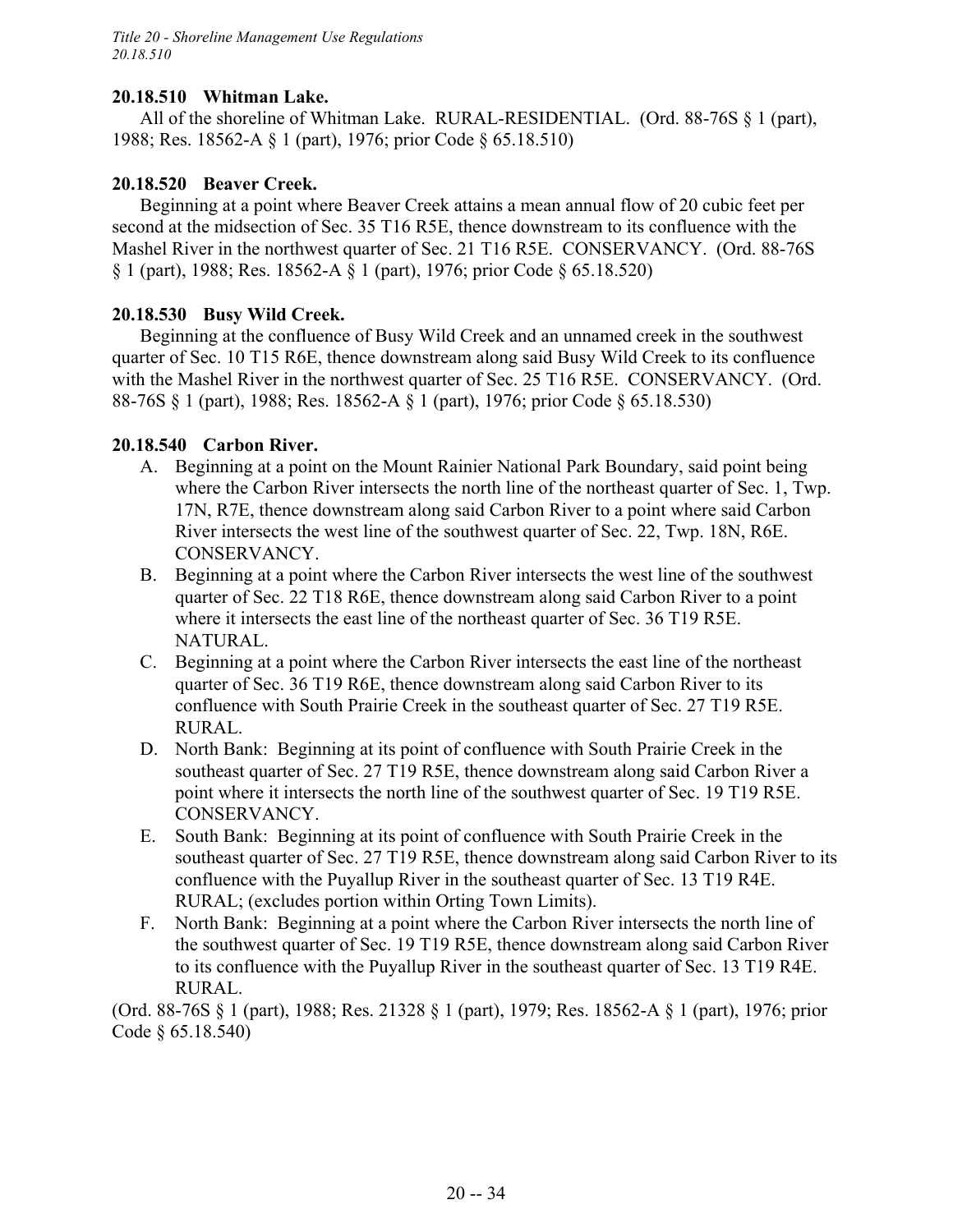# **20.18.550 Chambers Creek.**

- A. Beginning at the outlet of Chambers Creek on the north shoreline of Steilacoom Lake in the northeast quarter of Sec. 34 T20 R2E, thence downstream along said Chambers Creek to its point of intersection with the east line of the northeast quarter of Sec. 28 T20 R2E. CONSERVANCY.
- B. North Bank: Beginning at a point where Chambers Creek intersects the east line of the northeast quarter of Sec. 28 T20 R2E, thence downstream along said Chambers Creek to a point where the 200 ft. wetland designation intersects the right-of-way of Chambers Creek Road in the northwest quarter of Sec. 28 T20 R2E. NATURAL.
- C. South Bank: Beginning at a point where Chambers Creek intersects the east line of the northeast quarter of Sec. 28 T20 R2E, thence downstream along said Chambers Creek to a point where said Chambers Creek intersects the Chambers Creek Road Bridge in the northeast quarter of Sec. 29 T20 R2E. NATURAL.
- D. North Bank: Beginning at a point where the 200 ft. wetland designation intersects Chambers Creek Road in the northwest quarter of Sec. 28 T20 R2E, thence downstream along said Chambers Creek to a point where it intersects the Chambers Creek Road Bridge in the northeast quarter of Sec. 29 T20 R2E. CONSERVANCY.
- E. Beginning at a point where Chambers Creek intersects the Chambers Creek Road Bridge in the northeast quarter of Sec. 29 T20 R2E, thence downstream along said Chambers Creek to the mouth of Chambers Bay in Sec. 29 T20 R2E. CONSERVANCY.

(Ord. 88-76S § 1 (part), 1988; Res. 18562-A § 1 (part), 1976; prior Code § 65.18.550)

# **20.18.560 Clarks Creek.**

Beginning at a point on the west City Limits of the City of Puyallup in the northwest quarter of Sec. 29 T20 R4E, thence downstream to its confluence with the Puyallup River in the northeast quarter of Sec. 19 T20 R4E. RURAL. (Ord. 88-76S § 1 (part), 1988; Res. 18562-A § 1 (part), 1976; prior Code § 65.18.560)

# **20.18.570 Clearwater River.**

Beginning at a point on the south line of the southwest quarter of Sec. 34 T19 R9E, thence downstream to the confluence with the White River in the southeast quarter of Sec. 7 T19 R8E. CONSERVANCY. (Ord. 88-76S § 1 (part), 1988; Res. 18562-A § 1 (part), 1976; prior Code § 65.18.570)

# **20.18.580 Clover Creek.**

- A. Beginning at a point in the southeast quarter of Sec. 25 T19 R3E, where Clover Creek attains a mean annual flow of 20 cubic feet per second, thence downstream to a point where said Clover Creek intersects the east line of the northwest quarter of Sec. 22 T19 R3E. RURAL-RESIDENTIAL.
- B. Beginning at a point where the Clover Creek intersects the east line of the northwest quarter of Sec. 22 T19 R3E, thence downstream to a point where said Clover Creek intersects the McChord Air Force Base boundary in the northeast quarter of Sec. 18 T19 R3E. URBAN.
- C. Beginning at a point on the McChord Air Force Base boundary in the southwest quarter of Sec. 12 T19 R2E, thence downstream to the mouth of Clover Creek in Steilacoom Lake in the southeast quarter of Sec. 3 T19 R2E. URBAN.

(Ord. 88-76S § 1 (part), 1988; Res. 18562-A § 1 (part), 1976; prior Code § 65.18.580)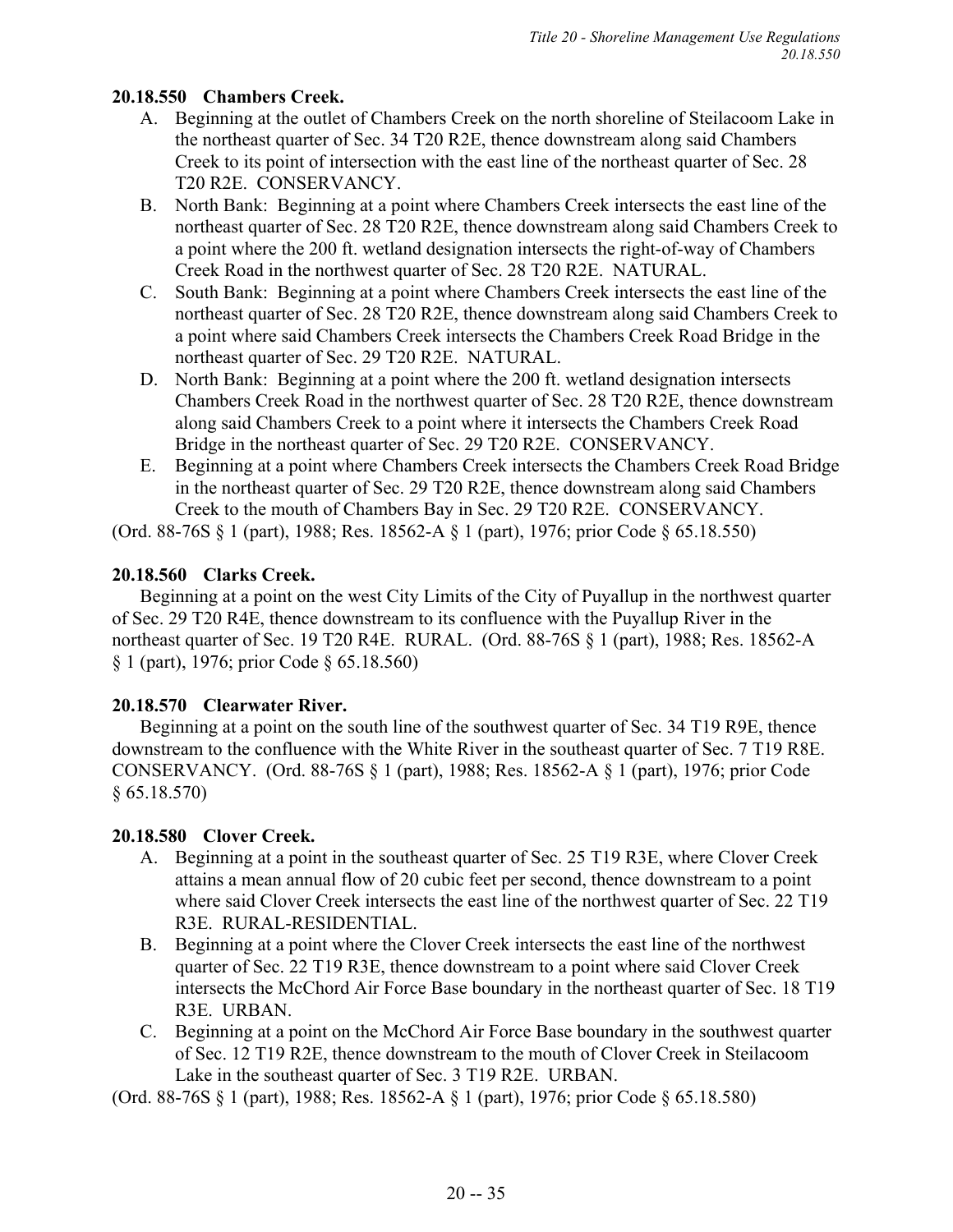### **20.18.590 Evans Creek.**

Beginning at a point where Evans Creek intersects the east line of the southeast quarter of Sec. 11 T17 R6E, thence downstream to its confluence with the Carbon River in the northwest quarter of Sec. 35 T18 R6E. CONSERVANCY. (Ord. 88-76S § 1 (part), 1988; Res. 18562-A § 1 (part), 1976; prior Code § 65.18.590)

### **20.18.600 Gale Creek.**

Beginning at a point in the northwest quarter of Sec. 13 T18 R6E where Gale Creek attains a mean annual flow of 20 cubic feet per second, thence downstream to its confluence with Wilkeson Creek in the southeast quarter of Sec. 34 T19 R6E. CONSERVANCY. (Ord. 88-76S § 1 (part), 1988; Res. 18562-A § 1 (part), 1976; prior Code § 65.18.600)

#### **20.18.610 Greenwater River.**

Beginning at a point in the northeast quarter of Sec. 24 T19 R9E, thence downstream to its confluence with the White River in the southeast quarter of Sec. 4 T19 R9E. CONSERVANCY. (Ord. 88-76S § 1 (part), 1988; Res. 18562-A § 1 (part), 1976; prior Code § 65.18.610)

### **20.18.620 Kapowsin Creek.**

- A. Beginning at the point where Kapowsin Creek flows out of Kapowsin Lake in Sec. 5 T17 R5E, thence downstream to a point where said Kapowsin Creek intersects the south line of the southeast quarter of Sec. 32 T18 R5E. NATURAL.
- B. Beginning at a point where Kapowsin Creek intersects the south line of the southeast quarter of Sec. 32 T19 R5E, thence downstream to a point where said Kapowsin Creek intersects the south line of the southeast quarter of Sec. 30 T18 R5E. CONSERVANCY.
- C. Beginning at the point where Kapowsin Creek intersects the south line of the southeast quarter of Sec. 30 T18 R5E, thence downstream to its confluence with the Puyallup River in the southwest quarter of Sec. 20 T18 R5E. RURAL.

(Ord. 88-76S § 1 (part), 1988; Res. 18562-A § 1 (part), 1976; prior Code § 65.18.620)

#### **20.18.630 Little Mashel River.**

- A. Beginning at a point in the southwest quarter of Sec. 30 T16 R5E where the Little Mashel River attains a mean annual flow of 20 cubic feet per second, thence downstream to a point where said Little Mashel River intersects the west line of the southeast quarter of Sec. 24 T16 R4E. CONSERVANCY.
- B. Beginning at a point where the Little Mashel River intersects the west line of the southeast quarter of Sec. 24 T16 R4E, thence downstream to its confluence with the Mashel River in the northeast quarter of Sec. 22, T16 R4E. RURAL.

(Ord. 88-76S § 1 (part), 1988; Res. 18562-A § 1 (part), 1976; prior Code § 65.18.630)

#### **20.18.640 Lynch Creek.**

Beginning at a point in the northwest quarter of Sec. 17 T16 R5E where Lynch Creek attains a mean annual flow of 20 cubic feet per second, thence downstream to its confluence with Ohop Creek in the southeast quarter of Sec. 10 T16 R4E. CONSERVANCY. (Ord. 88-76S § 1 (part), 1988; Res. 18562-A § 1 (part), 1976; prior Code § 65.18.640)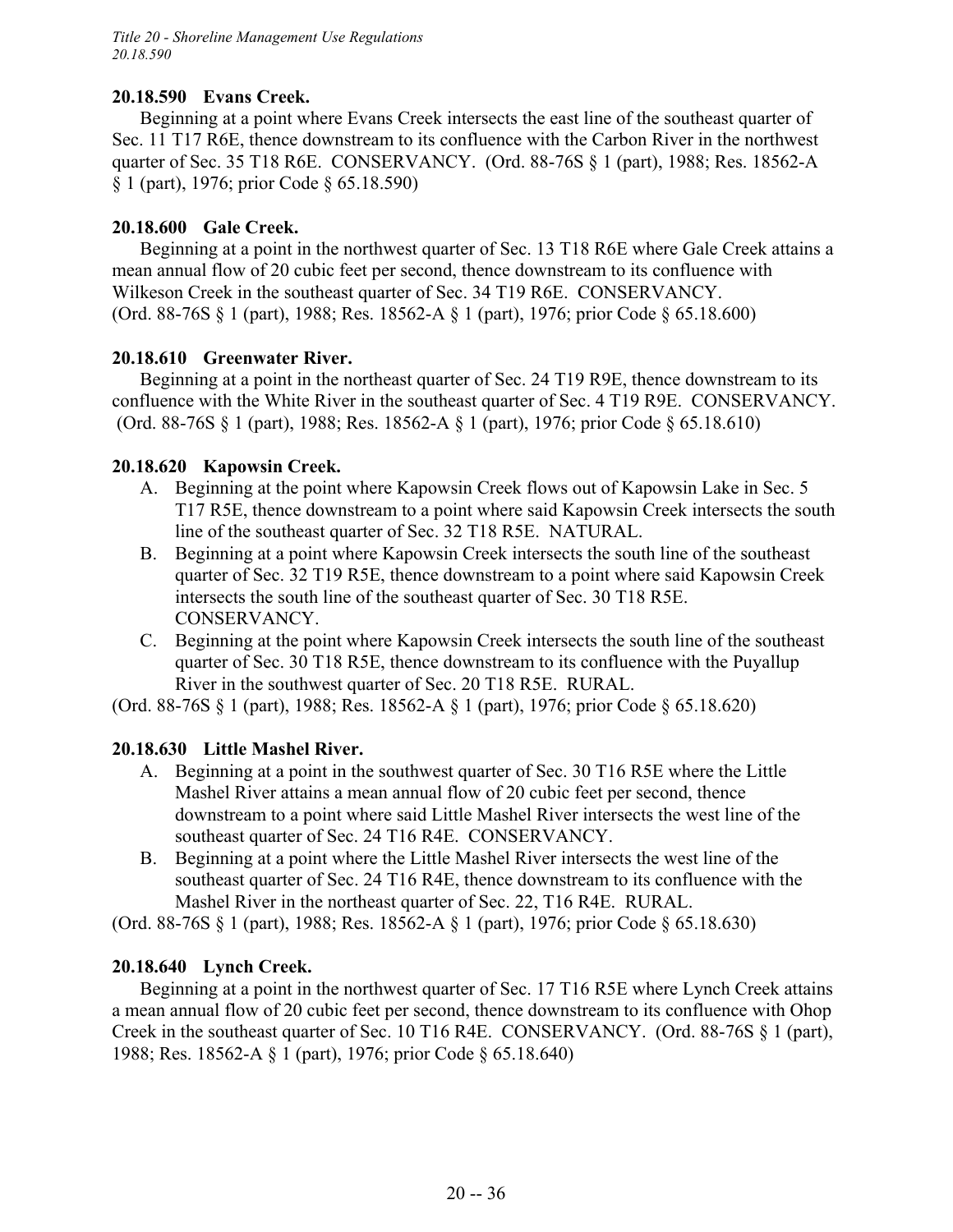## **20.18.650 Mashel River.**

- A. Beginning at a point in the southeast quarter of Sec. 18 T16 R6E where the Mashel River attains a mean annual flow of 20 cubic feet per second, thence downstream to a point where said Mashel River intersects with the west line of the southwest quarter of Sec. 18 T16 R5E. CONSERVANCY.
- B. Beginning at a point where the Mashel River intersects the west line of the southwest quarter of Sec. 18 T16 R5E, thence downstream to a point where said Mashel River intersects the east Town limits of Eatonville in the northeast quarter of Sec. 23 T16 R4E. RURAL.
- C. Beginning at a point where the Mashel River intersects the west Town limits of Eatonville in the northwest quarter of Sec. 23 T16 R4E, thence downstream to its confluence with the Little Mashel River in the northeast quarter of Sec. 22 T16 R4E. RURAL: EXCEPT the north shoreline from the west town limits of Eatonville to a point where said Mashel River intersects with the west line of the southeast quarter of the northwest quarter of Sec. 23 T16 R4E. RURAL-RESIDENTIAL.
- D. Beginning at the Mashel River confluence with the Little Mashel River in the northeast quarter of Sec. 22 T16 R4E, thence downstream to the point where said Mashel River intersects the west line of the northeast quarter of Sec. 21 T16 R4E. CONSERVANCY.
- E. Beginning at a point where the Mashel River intersects the west line of the northeast quarter of Sec. 21 T16 R4E, thence downstream to its confluence with the Nisqually River in the southwest quarter of Sec. 29 T16 R4E. NATURAL.

(Ord. 88-76S § 1 (part), 1988; Res. 18562-A § 1 (part), 1976; prior Code § 65.18.650)

# **20.18.660 Milky Creek.**

Beginning at a point on the south line of the southwest quarter of Sec. 35 T19 R8E, thence downstream to its confluence with the Clearwater River in the northwest quarter of Sec. 34 T19 R8E. CONSERVANCY. (Ord. 88-76S § 1 (part), 1988; Res. 18562-A § 1 (part), 1976; prior Code § 65.18.660)

# **20.18.670 Minter Creek.**

Beginning at a point in the northeast quarter of Sec. 20 T22 R1E where Minter Creek attains a mean annual flow of 20 cubic feet per second, thence downstream to its mouth in Sec. 33 T22 R1E. CONSERVANCY. (Ord. 88-76S § 1 (part), 1988; Res. 18562-A § 1 (part), 1976; prior Code § 65.18.670)

# **20.18.680 Mowich River.**

Beginning at a point on the Mount Rainier National Park boundary, said point being where the Mowich River intersects the east line of Sec. 33, Twp. 17N, R7E, thence downstream to its confluence with the Puyallup River in the southeast quarter of Sec. 3, Twp. 16N, R3E. CONSERVANCY. (Ord. 88-76S § 1 (part), 1988; Res. 21328 § 1 (part), 1979; Res. 18562-A § 1 (part), 1976; prior Code § 65.18.680)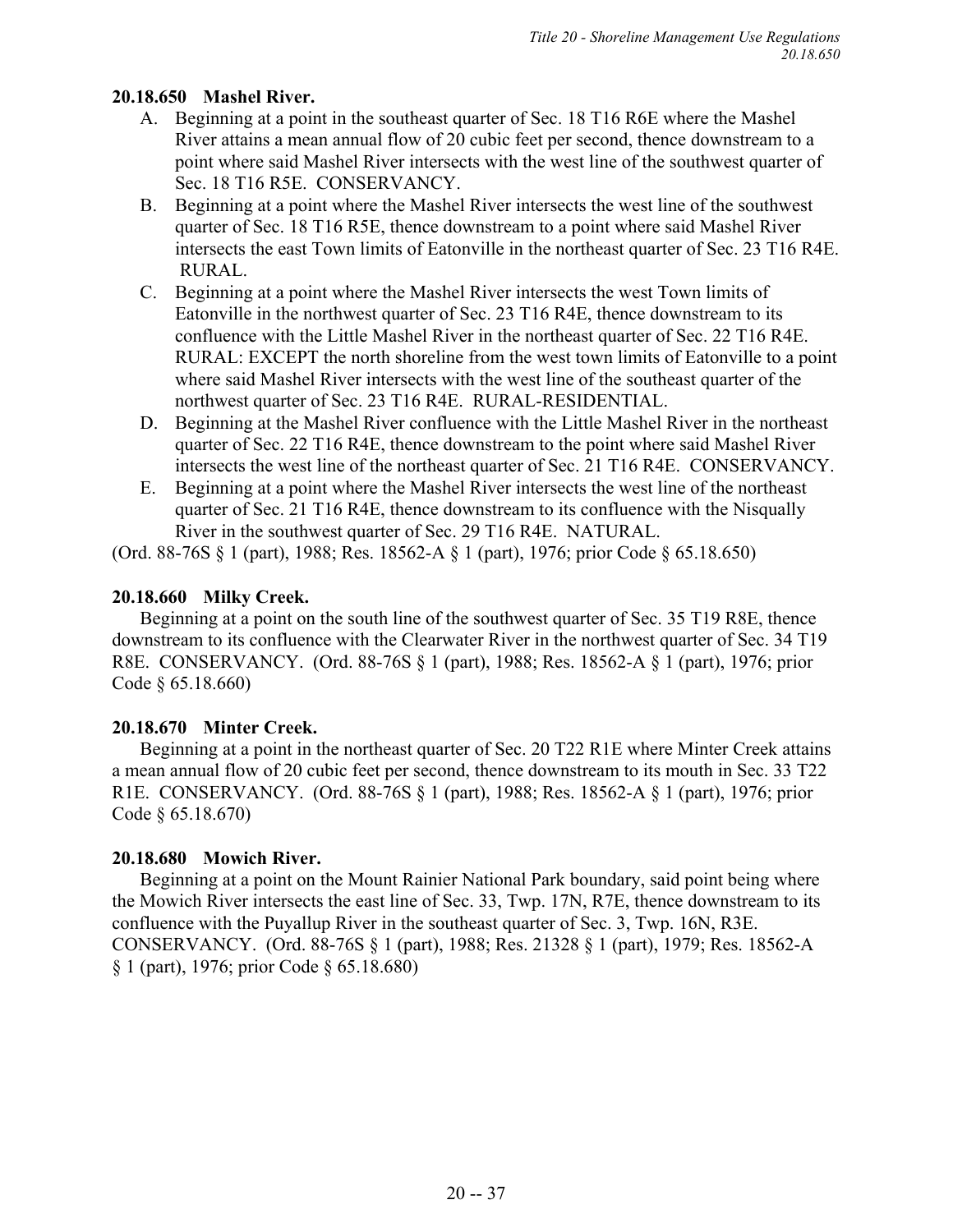## **20.18.690 Muck Creek.**

Beginning at a point where Muck Creek intersects the Roy Town limits in Sec. 34 T18 R2E, thence downstream to the point where said Muck Creek enters Muck Lake in said Sec. 34 T18 R2E. RURAL-RESIDENTIAL. (Ord. 88-76S § 1 (part), 1988; Res. 18562-A § 1 (part), 1976; prior Code § 65.18.690)

### **20.18.700 Neisson Creek.**

Beginning at a point in the northeast quarter of Sec. 4 T16 R6E, where Neisson Creek attains a mean annual flow of 20 cubic feet per second, thence downstream to its confluence with the Puyallup River in the southeast quarter of Sec. 33 T17 R6E. CONSERVANCY. (Ord. 88-76S § 1 (part), 1988; Res. 18562-A § 1 (part), 1976; prior Code § 65.18.700)

### **20.18.710 Nisqually River.**

- A. Beginning at a point on the east line of the northeast quarter of Sec. 36 T15 R6E, thence downstream to the point where said Nisqually River enters Alder Lake in the northeast quarter of Sec. 29 T15 R5E. CONSERVANCY.
- B. Beginning at a point where the Nisqually River leaves Alder Lake in the northeast quarter of Sec. 9 T15 R4E, thence downstream to LaGrande Dam in the southeast quarter of Sec. 33 T16 R4E. CONSERVANCY.
- C. Beginning at the LaGrande Powerhouse in the northeast quarter of Sec. 32 T16 R4E, thence downstream to a point where the Nisqually River is joined by Ohop Creek in the northwest quarter of Sec. 25 T16 R3E. NATURAL.
- D. Beginning at the confluence of Ohop Creek with the Nisqually River in the northeast quarter of Sec. 25 T16 R3E, thence downstream along said Nisqually River to a point where said Nisqually River intersects the south line of the southeast quarter of Sec. 12 T16 R2E. CONSERVANCY.
- E. Beginning at a point where the Nisqually River intersects the south line of the southeast quarter of Sec. 12 T16 R2E, thence downstream to a point where said Nisqually River intersects the south line of the southeast quarter of Sec. 1 T16 R2E. RURAL.
- F. Beginning at a point where the Nisqually River intersects the south line of the southeast quarter of Sec. 1 T16 R2E, thence downstream along said Nisqually River to a point on the north line of the northwest quarter of Sec. 16 T17 R2E, said point being on the Fort Lewis Military Reservation boundary. CONSERVANCY.
- G. Nisqually Delta: All lands waterward of the existing dikes. NATURAL. All lands landward of the existing dikes and an area lying within the right-of-way of I-5 and beginning at the ordinary high water mark of the Nisqually River and extending easterly 600 feet. CONSERVANCY.

(Ord. 88-76S § 1 (part), 1988; Res. 21635 § 1 (part), 1979; Res. 18562-A § 1 (part), 1976; prior Code § 65.18.7l0)

# **20.18.720 Ohop Creek (North).**

Beginning at a point where Ohop Creek attains a mean annual flow of 20 cubic feet per second in the southwest quarter of Sec. 21 T17 R5E, thence downstream to the point where it enters Kapowsin Lake in the northwest quarter of Sec. 18 T17 R5E. CONSERVANCY. (Ord. 88-76S § 1 (part), 1988; Res. 18562-A § 1 (part), 1976; prior Code § 65.18.720)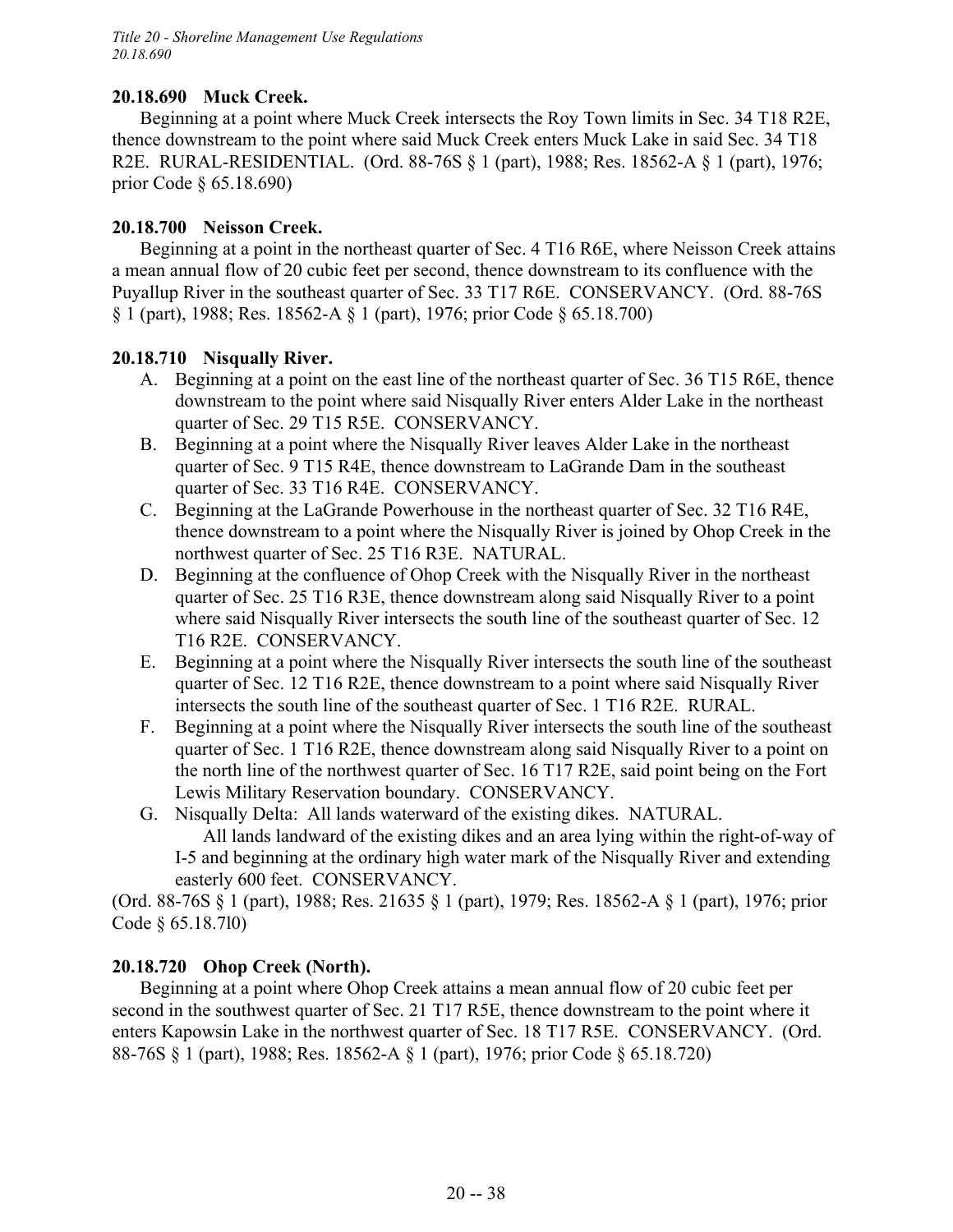# **20.18.730 Ohop Creek (South).**

- A. Beginning at its point of confluence with Twenty-five Mile Creek in the southeast quarter of Sec. 26 T17 R4E, thence downstream to the point where Ohop Creek flows into Ohop Lake in the southeast quarter of Sec. 35 T17 R4E. RURAL.
- B. Beginning at the point where Ohop Creek flows out of Ohop Lake in the southeast quarter of Sec. 10 T16 R4E, thence downstream along said Ohop Creek to its confluence with the Nisqually River in the northeast quarter of Sec. 25 T16 R3E. RURAL.

(Ord. 88-76S § 1 (part), 1988; Res. 18562-A § 1 (part), 1976; prior Code § 65.18.730)

# **20.18.740 Puyallup River.**

- A. Beginning at the confluence of the North Puyallup River and the South Puyallup River in Sec. 20, Twp. 16N, R7E, thence downstream along said Puyallup River to its confluence with Kapowsin Creek in the southeast quarter of Sec. 20, Twp. 18N, R5E. CONSERVANCY.
- B. Beginning at the point of its confluence with Kapowsin Creek in the southwest quarter of Sec. 20 T18 R5E, thence downstream along said Puyallup River to the point where it intersects the south Town limits of the Town of Orting in the northwest quarter of Sec. 5 T18 R5E. RURAL.
- C. Beginning at a point where the Puyallup River intersects the west boundary of the Town limits of Orting in the northeast quarter of Sec. 31 T19 R5E, thence downstream along said Puyallup River to a point where said Puyallup River intersects the east line of the southeast quarter of Sec. 25 T20 R4E. RURAL.
- D. Beginning at a point where the Puyallup River intersects the east line of the southeast quarter of Sec. 25 T20 R4E, thence downstream along said Puyallup River to the east Puyallup City limits in the northwest quarter of Sec. 26 T20 R4E. CONSERVANCY.
- E. North Shoreline: Beginning at the east Puyallup City limits in the northwest quarter of Sec. 26 T20 R4E, thence downstream along the Puyallup River to the west Puyallup City limits in the southeast quarter of Sec. 20 T20 R4E. RURAL.
- F. South Shoreline: Those portions of the south shoreline of the Puyallup River in unincorporated Pierce County in Secs. 20 & 21 T20 R4E. URBAN.
- G. Beginning at a point where the Puyallup River intersects the west City limits of Puyallup in the southeast quarter of Sec. 20 T20 R4E, thence downstream along said Puyallup River to 54th Avenue in the northeast quarter of Sec. 13 T20 R3E. RURAL.
- H. North Shoreline: Beginning at 54th Avenue in the northeast quarter of Sec. 13 T20 R3E, thence downstream to a point where said Puyallup River is intersected by the east Tacoma City limits in the northwest quarter of Sec. 11 T20 R3E. URBAN.

(Ord. 88-76S § 1 (part), 1988; Res. 21328 § 1 (part), 1979; Res. 18562-A § 1 (part), 1976; prior Code § 65.18.740)

# **20.18.750 North Puyallup River.**

Beginning at a point on the Mount Rainier National Park boundary, said point being where the North Puyallup River intersects the east line of Sec. 21, Twp. 16N, R7E, thence downstream along said North Puyallup River to its confluence with the Puyallup River in Sec. 20, Twp. 16N, R7E. CONSERVANCY. (Ord. 88-76S § 1 (part), 1988; Res. 21328 § 1 (part), 1979; Res. 18562-A § 1 (part), 1976; prior Code § 65.18.742)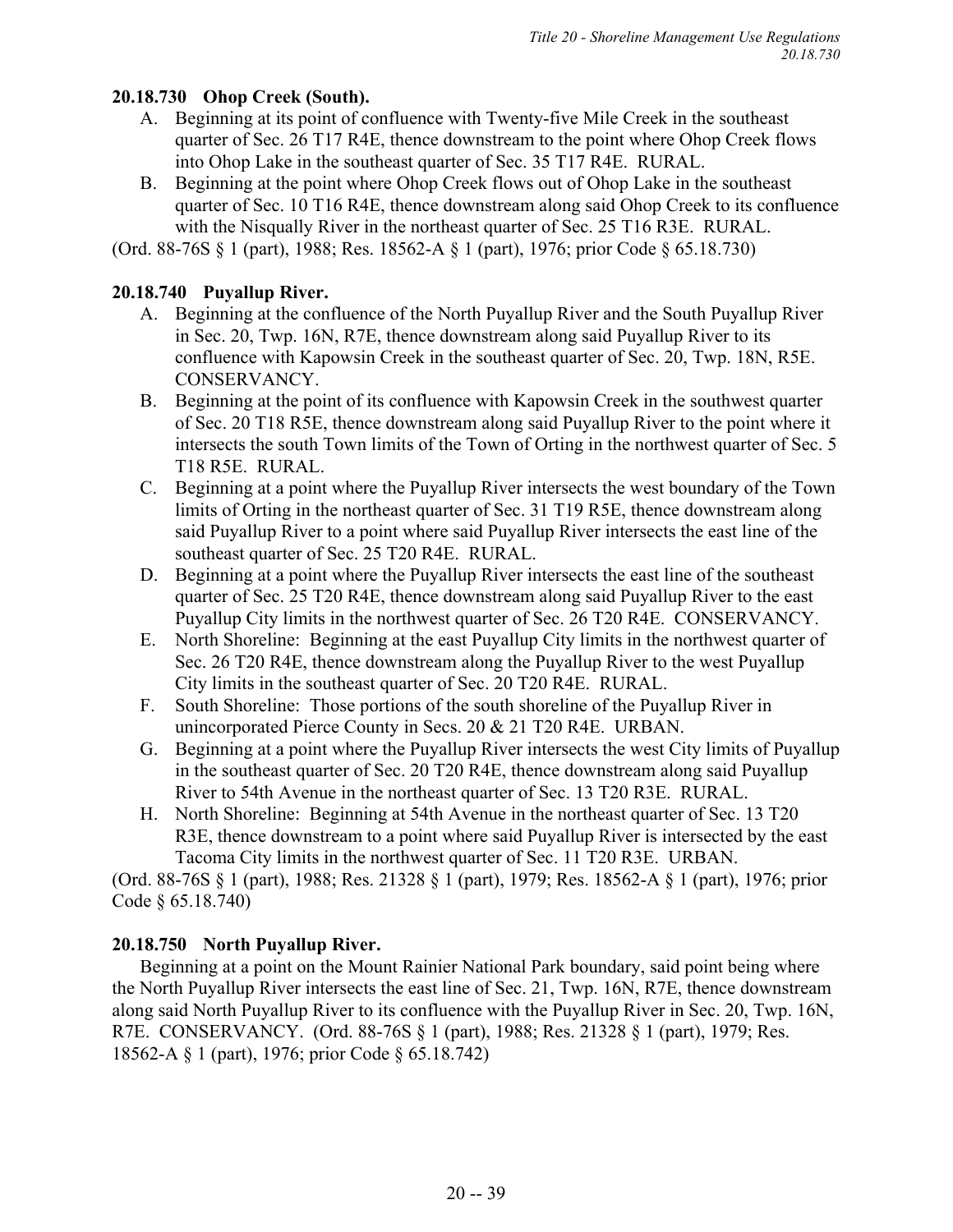### **20.18.760 South Puyallup River.**

Beginning at a point on the Mount Rainier National Park Boundary, said point being where the South Puyallup River intersects the east line of Sec. 33, Twp. 16N, R7E, thence downstream along said South Puyallup River to its confluence with the Puyallup River in Sec. 20, Twp. 16N, R7E. CONSERVANCY. (Ord. 88-76S § 1 (part), 1988; Res. 21328 § 1 (part), 1979; Res. 18562-A § 1 (part), 1976; prior Code § 65.18.744)

### **20.18.770 Rocky Creek.**

Beginning at a point in the northeast quarter of Sec. 27 T22 R1W, thence downstream to its mouth in Rocky Bay. NATURAL. (Ord. 88-76S § 1 (part), 1988; Res. 18562-A § 1 (part), 1976; prior Code § 65.18.750)

### **20.18.780 Rushing Water Creek.**

Beginning at a point where Rushing Water Creek intersects the east line of the southeast quarter of Sec. 1 T16 R6E, thence downstream to its confluence with the Mowich River in the northeast quarter of Sec. 2 T16 R6E. CONSERVANCY. (Ord. 88-76S § 1 (part), 1988; Res. 18562-A § 1 (part), 1976; prior Code § 65.18.760)

### **20.18.790 South Creek.**

Beginning at a point in the southwest quarter of Sec. 8 T17 R4E where South Creek attains a mean annual flow of 20 cubic feet per second, thence downstream along said South Creek to a point where said where said South Creek intersects the Fort Lewis Military Reservation boundary in the northwest quarter of Sec. 34 T18 R3E. RURAL. (Ord. 88-76S § 1 (part), 1988; Res. 18562-A § 1 (part), 1976; prior Code § 65.18.770)

#### **20.18.800 South Prairie Creek.**

Beginning at a point where South Prairie Creek intersects the south line of the southwest quarter of Sec. 32 T19 R7E, thence downstream along said South Prairie Creek to its confluence with the Carbon River in the southwest quarter of Sec. 27 T19 R5E. CONSERVANCY. (Ord. 88-76S § 1 (part), 1988; Res. 18562-A § 1 (part), 1976; prior Code § 65.18.780)

#### **20.18.810 Spanaway Creek.**

Beginning at a point in the northeast quarter of Sec. 20 T19 R3E, where Spanaway Creek flows out of Spanaway Lake, thence downstream along said Spanaway Creek to the mouth of Spanaway Creek at Tule Lake in the northeast quarter of Sec. 17 T19 R3E. URBAN. (Ord. 88-76S § 1 (part), 1988; Res. 18562-A § 1 (part), 1976; prior Code § 65.18.790)

#### **20.18.820 Tanwax Creek.**

Beginning at a point in the northeast quarter of Sec. 31 T17 R4E where Tanwax Creek attains a mean annual flow of 20 cubic feet per second, thence downstream along said Tanwax Creek to its confluence with the Nisqually River in the northwest quarter of Sec. 20 T16 R3E. CONSERVANCY. (Ord. 88-76S § 1 (part), 1988; Res. 18562-A § 1 (part), 1976; prior Code § 65.18.800)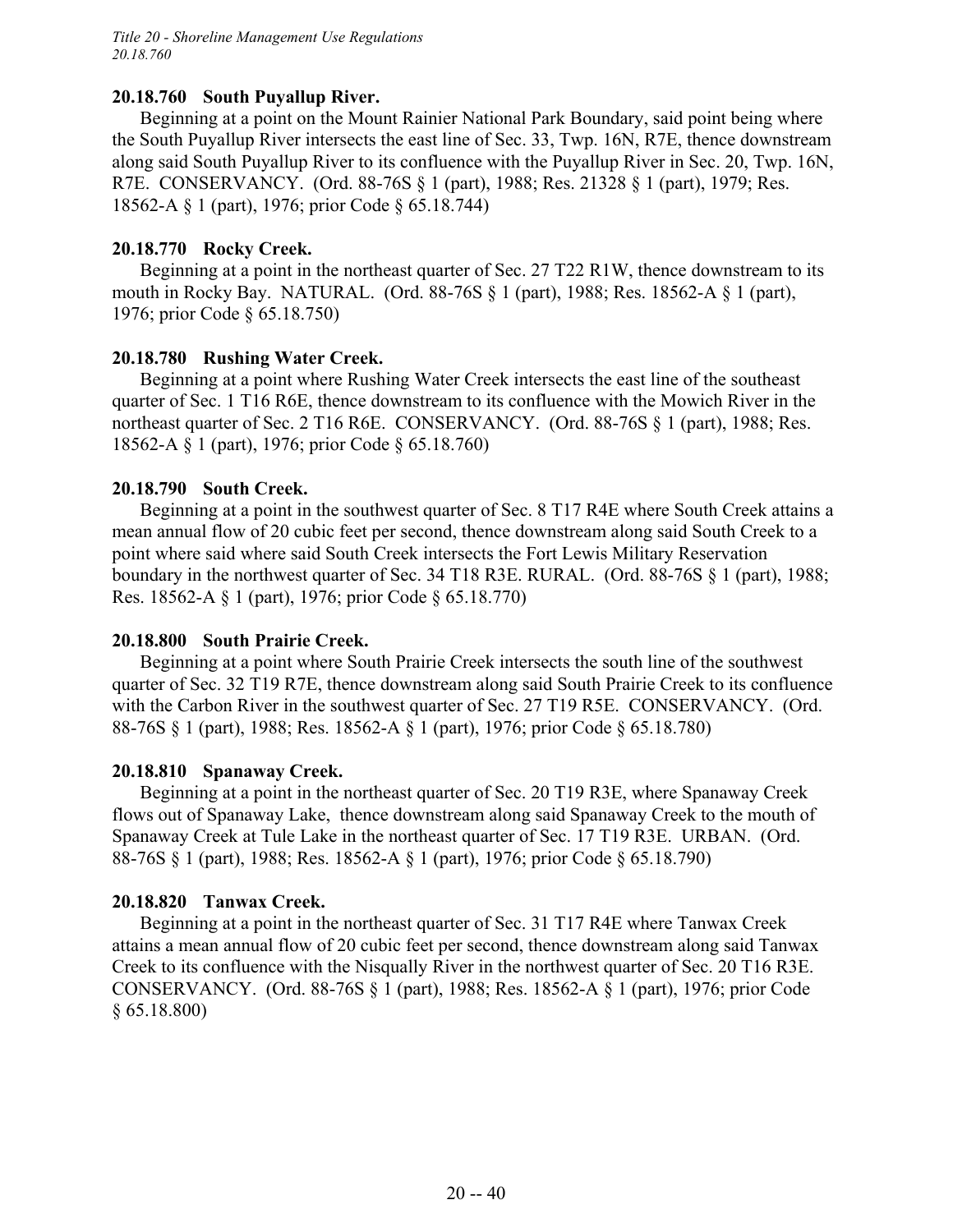# **20.18.830 Twenty-Five Mile Creek.**

Beginning at a point in the southeast quarter of Sec. 25 T17 R4E where Twenty-five Mile Creek attains a mean annual flow of 20 cubic feet per second, thence downstream along said Twenty-five Mile Creek to its confluence with Ohop Creek in the southeast quarter of Sec. 26 T17 R4E. CONSERVANCY. (Ord. 88-76S § 1 (part), 1988; Res. 18562-A § 1 (part), 1976; prior Code § 65.18.810)

### **20.18.840 Unnamed Tributary to the Mashel River.**

Beginning at a point in the northeast quarter of Sec. 29 T16 R6E where said Unnamed Tributary attains a mean annual flow of 20 cubic feet per second, thence downstream along said Unnamed Tributary to the Mashel River to its confluence with the Mashel River in the southwest quarter of Sec. 19 T16 R6E. CONSERVANCY. (Ord. 88-76S § 1 (part), 1988; Res. 18562-A § 1 (part), 1976; prior Code § 65.18.820)

### **20.18.850 Voight Creek.**

- A. Beginning at a point in the southeast quarter of Sec. 4 T17 R6E, where Voight Creek attains a mean annual flow of 20 cubic feet per second, thence downstream along said Voight Creek to a point where said Voight Creek intersects the east line of the southeast quarter of Sec. 33 T19 R5E. CONSERVANCY.
- B. Beginning at a point where Voight Creek intersects the east line of the southeast quarter of Sec. 33 T19 R5E, thence downstream along said Voight Creek to its confluence with the Carbon River in the southwest quarter of Sec. 33 T19 R5E. RURAL.

(Ord. 88-76S § 1 (part), 1988; Res. 18562-A § 1 (part), 1976; prior Code § 65.18.830)

## **20.18.860 West Fork of the White River.**

Beginning at a point where West Fork of the White River intersects the south line of the southeast quarter of Sec. 33 T19 R9E, thence downstream along said West Fork of the White River to its confluence with the White River in the northeast quarter of Sec. 23 T19 R9E. CONSERVANCY. (Ord. 88-76S § 1 (part), 1988; Res. 18562-A § 1 (part), 1976; prior Code § 65.18.840)

# **20.18.870 White River.**

- A. Beginning at a point where the White River intersects the east line of the northeast quarter of Sec. 36 T19 R9E, thence downstream along said White River to a point where it intersects the east line of the southeast quarter of Sec. 1 T19 R6E. CONSERVANCY.
- B. Beginning at a point where the White River intersects the east line of the southeast quarter of Sec. 1 T19 R6E, thence downstream along said White River to a point where said White River intersects the east Town limits of Buckley. RURAL.
- C. Beginning at a point where the White River intersects the west Town limits of Buckley in the southeast quarter of Sec. 33 T20 R6E, thence downstream to a point where said shoreline intersects the east line of the northeast quarter of Sec. 32 T20 R6E. RURAL.
- D. Beginning at a point where the White River intersects the east line of the northeast quarter of Sec. 32 T20 R6E, thence downstream along said shoreline to the Muckleshoot Indian Reservation boundary on the south line of Sec. 2 T20 R5E. CONSERVANCY.
- E. Beginning at a point where the White River intersects the north line of the northwest quarter of Sec. 1 T20 R4E, said point being on the King - Pierce County line, thence downstream along said White River to a point where said White River intersects the north line of the northeast quarter of Sec. 13 T20 R4E. RURAL.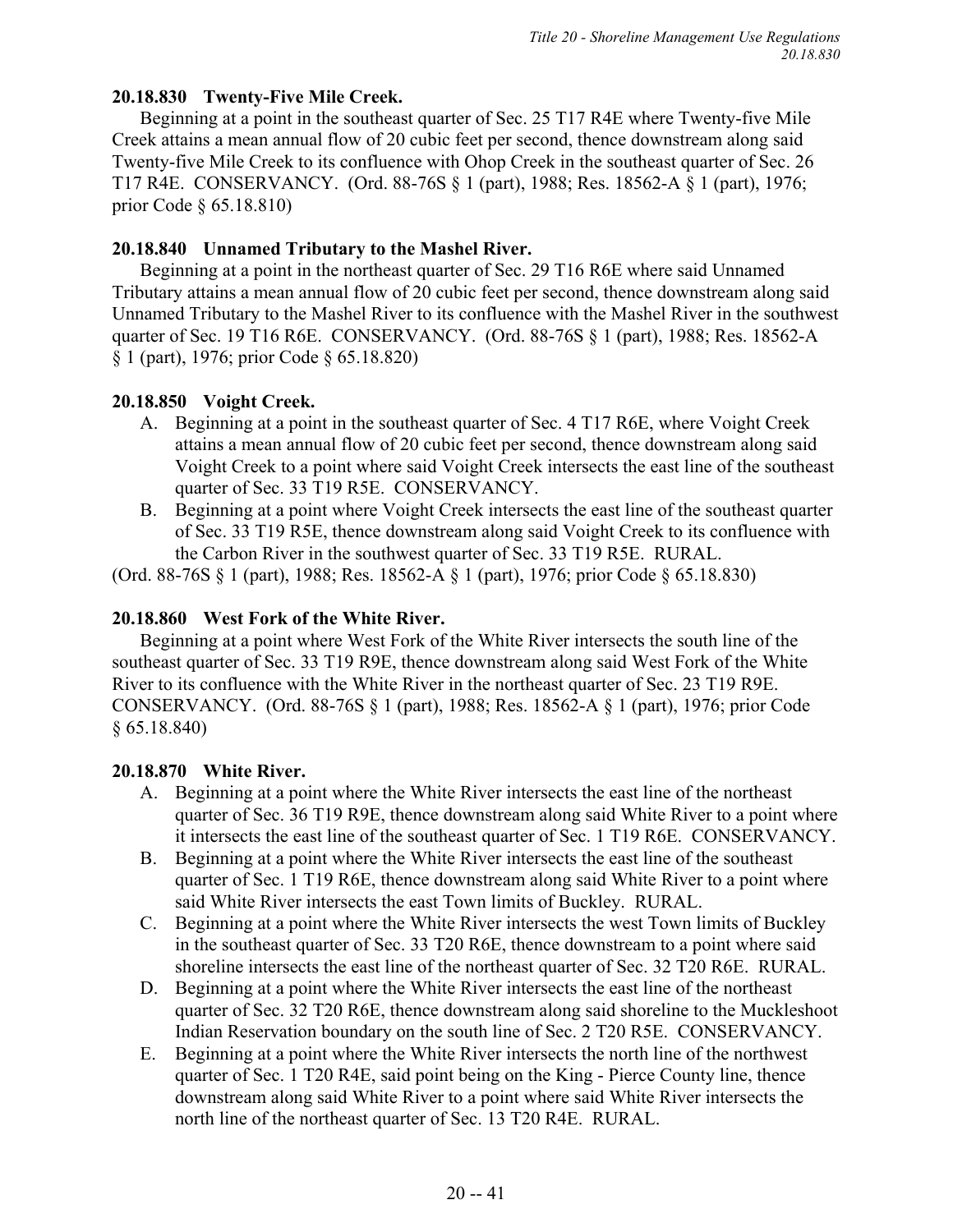- F. East Shoreline: Beginning at a point where the White River intersects the north line of the northeast quarter of Sec. 13 T20 R4E, thence downstream along said White River to a point where said White River intersects the north City limits of Sumner in the northwest quarter of Sec. 24 T20 R4E. URBAN.
- G. West Shoreline: Beginning at a point where the White River intersects the north line of the northeast quarter of Sec. 13 T20 R4E, thence downstream along said shoreline to the Sumner City limits in the southwest quarter of Sec. 24 T20 R4E. RURAL.
- H. Beginning at a point where the White River intersects the west City limits of Sumner in the southeast quarter of Sec. 23 T20 R4E, thence downstream along said White River to its confluence with the Puyallup River in the southeast quarter of Sec. 23 T20 R4E. CONSERVANCY.

(Ord. 88-76S § 1 (part), 1988; Res. 18562-A § 1 (part), 1976; prior Code § 65.18.850)

### **20.18.880 Wilkeson Creek.**

Beginning at a point in the northwest quarter of Sec. 13 T18 R6E where Wilkeson Creek attains a mean annual flow of 20 cubic feet per second, thence downstream along said Wilkeson Creek to its confluence with South Prairie Creek in the northwest quarter of Sec. 17 T19 R6E, excluding that portion of said Wilkeson Creek flowing through the Town of Wilkeson. CONSERVANCY. (Ord. 88-76S § 1 (part), 1988; Res. 18562-A § 1 (part), 1976; prior Code § 65.18.860)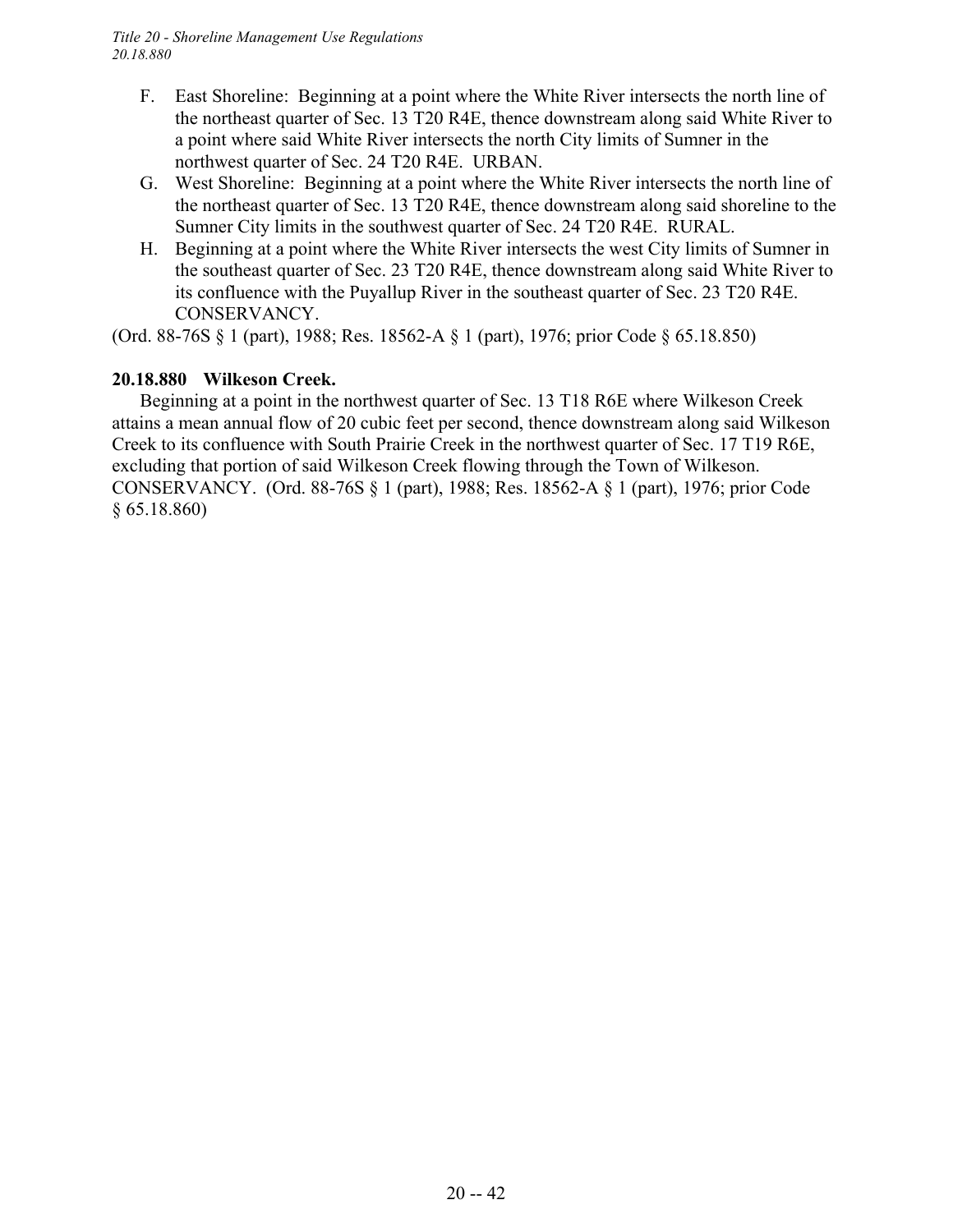## *INTRODUCTION TO USE ACTIVITY REGULATIONS*

### **Section: 20.20.010 Use Activity Regulations.**

#### **20.20.010 Use Activity Regulations.**

Shoreline use activities are classifications of the various types of developments or activities which can be anticipated to be carried out on or occupy shoreline locations.

The Department of Ecology final guidelines for Master Program development established 21 use activities and set minimum guidelines for managing each activity. In addition to this, Pierce County's Citizens Advisory Committee added four use activities which were felt needed in order to effectively manage the shoreline areas of Pierce County.

The use activity regulations are a means of implementing the more general policies of Phase I of the Master Program and the Shoreline Management Act.

The regulations of each use activity have been developed on the premise that all appropriate shoreline uses require some degree of control in order to minimize adverse affects to the shoreline environment and adjoining properties.

Each project which falls within the jurisdiction of the Act will be evaluated to determine its conformance with the use activity regulations as well as the goals and policies of Phase I of the Master Program.

(Ord. 88-76S § 1 (part), 1988; Res. 18562-A § 1 (part), 1976; prior Code Chapter 65.20)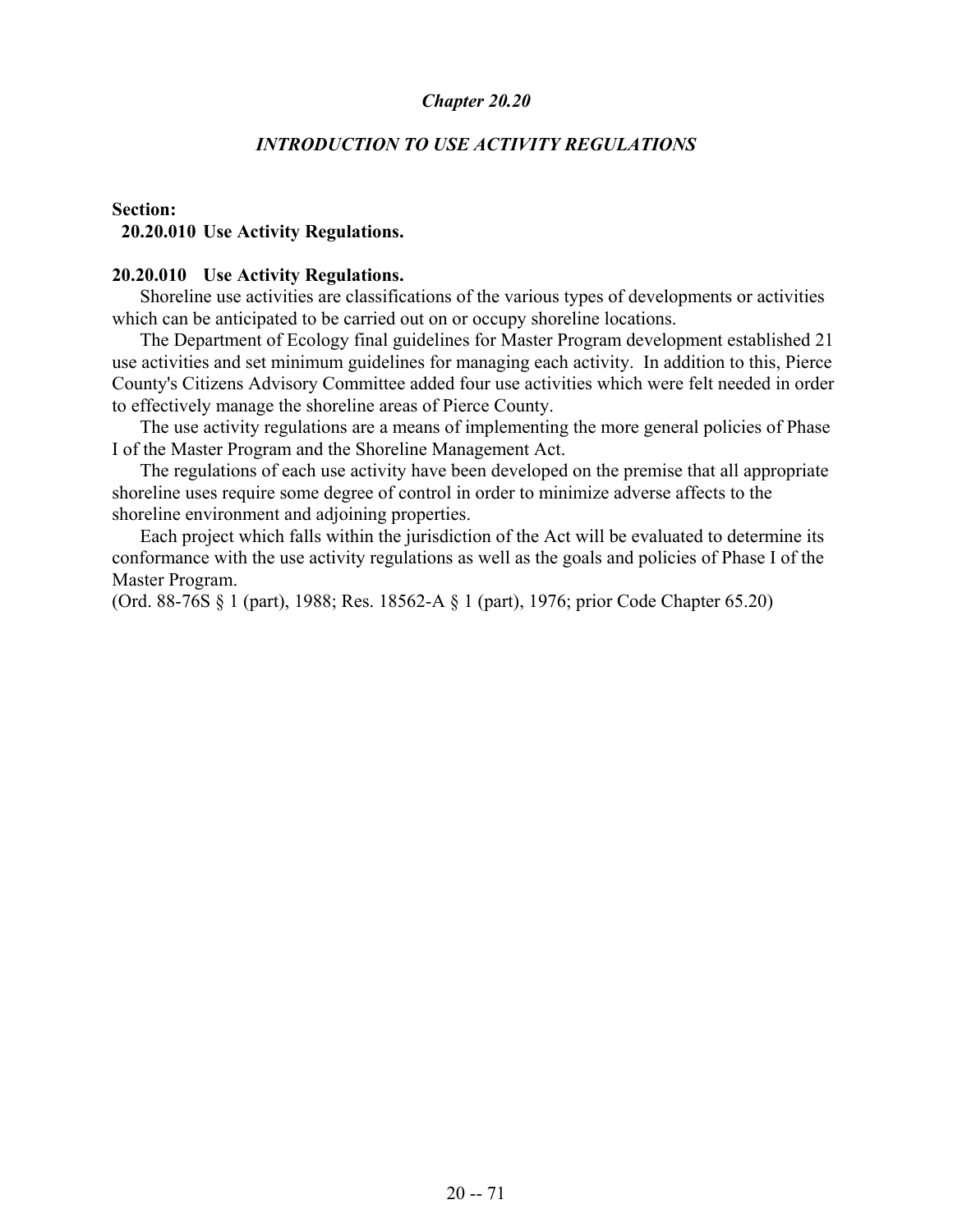# *AGRICULTURAL PRACTICES*

#### **Sections:**

- **20.22.010 Definition.**
- **20.22.020 General Regulations.**
- **20.22.030 Environment Regulations Uses Permitted.**

# **20.22.040 Intensive and Passive Agricultural Practices.**

# **20.22.010 Definition.**

Agricultural practices are those methods used in vegetation and soil management, such as tilling of soil, control of weeds, control of plant diseases and insect pests, soil maintenance and fertilization. (Ord. 88-76S § 1 (part), 1988; Res. 18562-A § 1 (part), 1976; prior Code § 65.22.010)

# **20.22.020 General Regulations.**

The following use regulations apply to agricultural practices in all shoreline environments:

A. The application of agricultural chemicals and solid waste materials shall not result in direct violations of state water quality standards.

WAC 372-64 - Intrastate Water Quality Standards

WAC 372-12 - Interstate Water Quality Standards

Application of agricultural chemicals shall be in conformance with the Washington State Pesticide Application Act (17.21 RCW)

- B. A buffer of natural or induced permanent vegetation shall be maintained between tilled areas and adjacent lakes and streams. The width of such buffer shall be based on conditions including type of vegetation, soils types and topography, but shall not be less than 25 feet measured on a horizontal plane from the high water mark, on designated lakes and streams.
- C. Confinement lots, feeding operations, retention and storage ponds, lot wastes, stockpiles of manure solids, and storage of noxious chemical shall not be located in the floodway or within 200 feet of ordinary high water, whichever is greater.

D. State Board of Health Public Water Supply Rules and Regulations shall be adhered to. (Ord. 88-76S § 1 (part), 1988; Res. 18562-A § 1 (part), 1976; prior Code § 65.22.020)

# **20.22.030 Environment Regulations - Uses Permitted.**

# A. **Urban Environment.**

- 1. Low and high intensity agricultural practices shall be permitted in the Urban environment subject to the general regulatory standards.
- 2. The application of any noxious chemicals shall not be permitted.
- B. **Rural-Residential Environment.** Same as Urban.

# C. **Rural Environment.**

- 1. Low and high intensity agricultural practices shall be permitted in the Rural environment subject to the general regulatory standards.
- 2. The application of noxious chemicals is permitted subject to the general regulatory standards and all applicable local, State and Federal laws.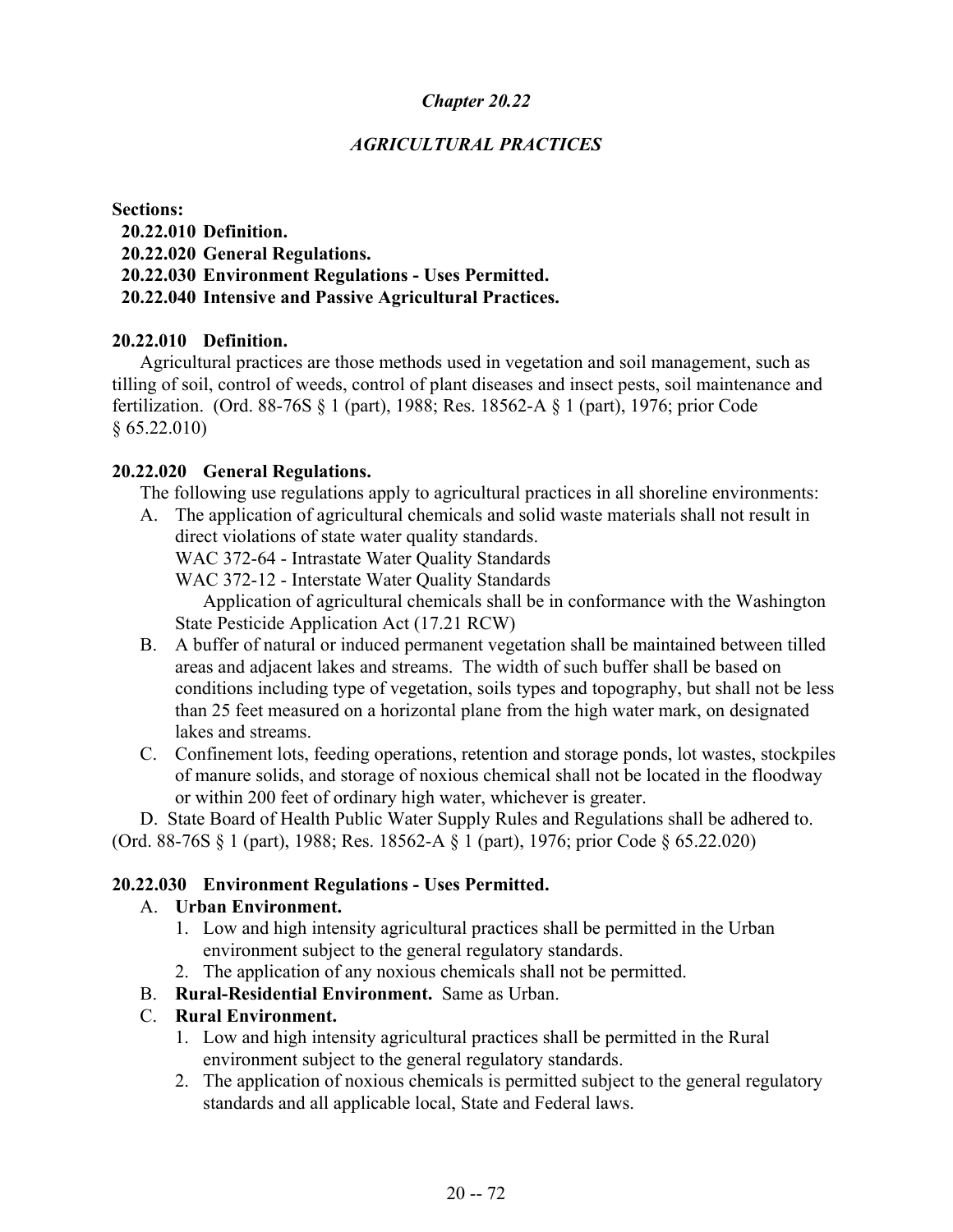# D. **Conservancy Environment.**

- 1. Low intensity agricultural practices shall be permitted in the Conservancy environment subject to the general regulatory standards.
- 2. High intensity agricultural practices shall not be permitted.
- 3. Noxious chemicals shall be applied by spot application only.
- E. **Natural Environment.** Agriculture shall not be permitted in the Natural environment except for limited grazing on natural grasslands subject to Conditional Use requirements.

(Ord. 88-76S § 1 (part), 1988; Res. 18562-A § 1 (part), 1976; prior Code § 65.22.030)

# **20.22.040 Intensive and Passive Agricultural Practices.**

High and low intensity forms of agriculture refer to the impact these practices will have on the land. The permit review authority will have the responsibility of determining the degree of impact the proposed agricultural use will have on the land. The following sample agricultural practices and agricultural soil capabilities classification system shall be used as guidelines in making a determination as to the degree of impact.

# A. **Sample Low Intensity (Passive) Agricultural Practices.**

- 1. Grain Crops.
- 2. Pasture and Range Lands.
- 3. Home Gardens under one acre.

# B. **Sample High Intensity Agricultural Practices.**

- 1. Row Crops.
- 2. Vegetable and Small Fruits.
- 3. Home Gardens larger than one acre.
- 4. Orchards.

# C. **Agricultural Soil Capabilities\***

1. The following soil types have the capability of supporting intensive agricultural practices:

| <b>GROUP A TABLE</b> |                                 |  |
|----------------------|---------------------------------|--|
| <b>Map Symbol</b>    | <b>Soil Series</b>              |  |
| <b>Group A</b>       | <b>Prime Agricultural Lands</b> |  |
| $CA*$                | Carbondale muck                 |  |
| CD                   | Chehalis silt loam              |  |
| OВ                   | Orting loam                     |  |
| OC                   | Orting sandy loam               |  |
| PF                   | Puget silt loam                 |  |
| PG                   | Puget silty clay loam           |  |
| <b>PH</b>            | Puyallup fine sandy loam        |  |
| <b>PK</b>            | Puyallup loam                   |  |
| PN                   | Puyallup silt loam              |  |
| PO                   | Puyallup silty clay loam        |  |
| RA                   | Rifle peat                      |  |
| <b>SA</b>            | Semiahmoo muck                  |  |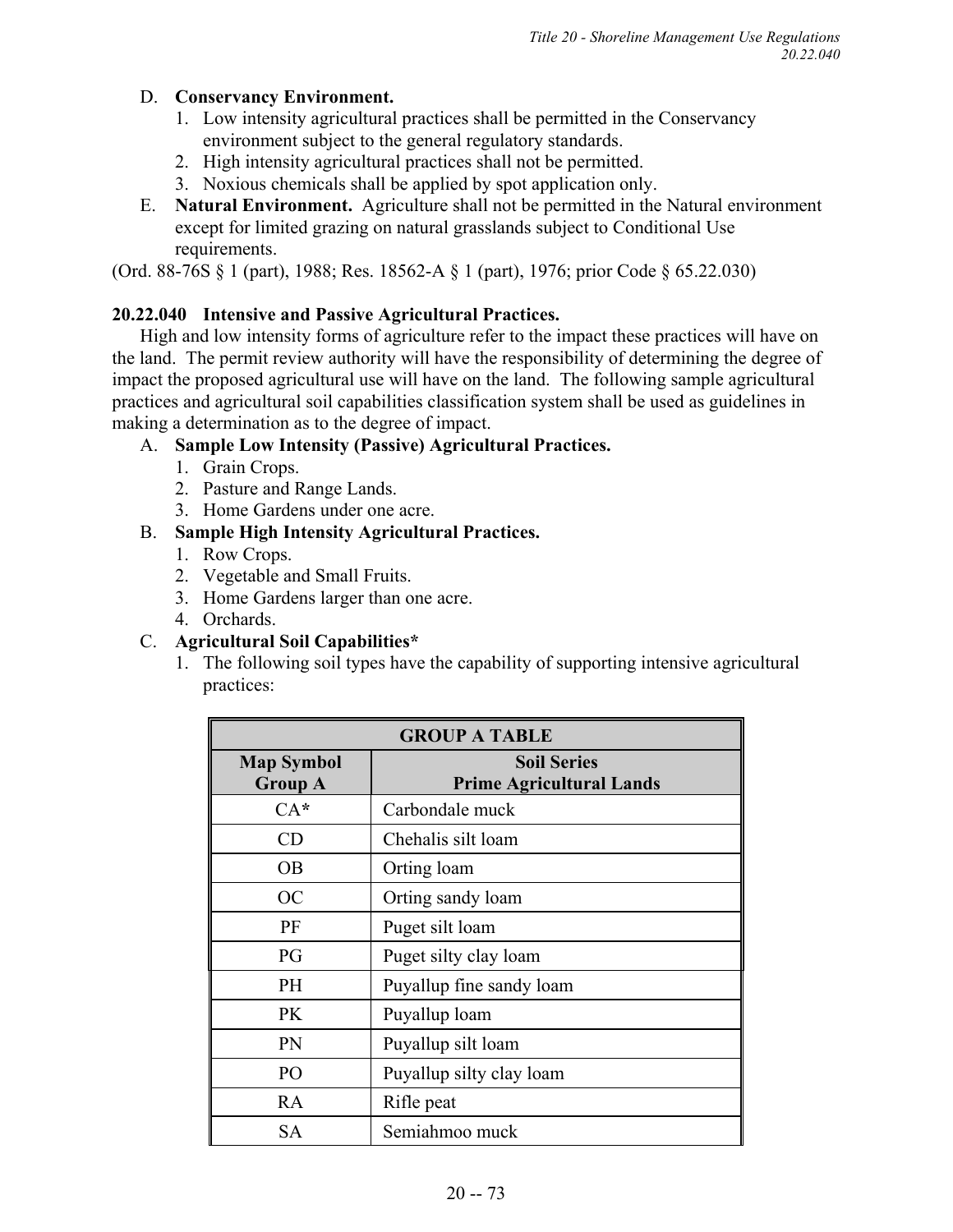| <b>GROUP A TABLE</b>                |                                                       |  |
|-------------------------------------|-------------------------------------------------------|--|
| <b>Map Symbol</b><br><b>Group A</b> | <b>Soil Series</b><br><b>Prime Agricultural Lands</b> |  |
| <b>SC</b>                           | Semiahmoo muck, shallow                               |  |
| <b>SL</b>                           | Snohomish fine sandy loam                             |  |
| <b>SM</b>                           | Snohomish loamy fine sand                             |  |
| <b>SN</b>                           | Snohomish silt loam                                   |  |
| <b>ST</b>                           | Sultan fine sandy loam                                |  |
| SU                                  | Sultan loam                                           |  |
| <b>SV</b>                           | Sultan silt loam                                      |  |

\*Compiled by the Soil Conservation Service, Department of Agriculture

| <b>GROUP B TABLE</b>                                                                         |                                                 |  |
|----------------------------------------------------------------------------------------------|-------------------------------------------------|--|
| <b>Soil Series</b><br><b>Map Symbol</b><br><b>Group B</b><br><b>Prime Agricultural Lands</b> |                                                 |  |
| <b>BG</b>                                                                                    | Bellingham silty clay loam                      |  |
| <b>BM</b>                                                                                    | <b>Buckley-Enumclaw loams</b>                   |  |
| BN                                                                                           | Buckley loam                                    |  |
| EA                                                                                           | Edmond's fine sandy loam                        |  |
| EB                                                                                           | Enumclaw fine sandy loam                        |  |
| EC                                                                                           | Enumclaw gravelly sandy loam                    |  |
| ED                                                                                           | Enumclaw loam                                   |  |
| KH                                                                                           | Kitsap loam, undulating                         |  |
| <b>ME</b>                                                                                    | Mukilteo peat                                   |  |
| NC                                                                                           | Newberg fine sandy loam                         |  |
| ND                                                                                           | Newberg loam                                    |  |
| <b>NH</b>                                                                                    | Norma fine sandy loam                           |  |
| $OA*$                                                                                        | Orting gravelly sandy loam                      |  |
| <b>PM</b>                                                                                    | Puyallup sandy loam shallow (over Buckley loam) |  |
| TE                                                                                           | Tisch silt loam                                 |  |
| WA                                                                                           | Wapato clay loam                                |  |

\*Compiled by the Soil Conservation Service, Department of Agriculture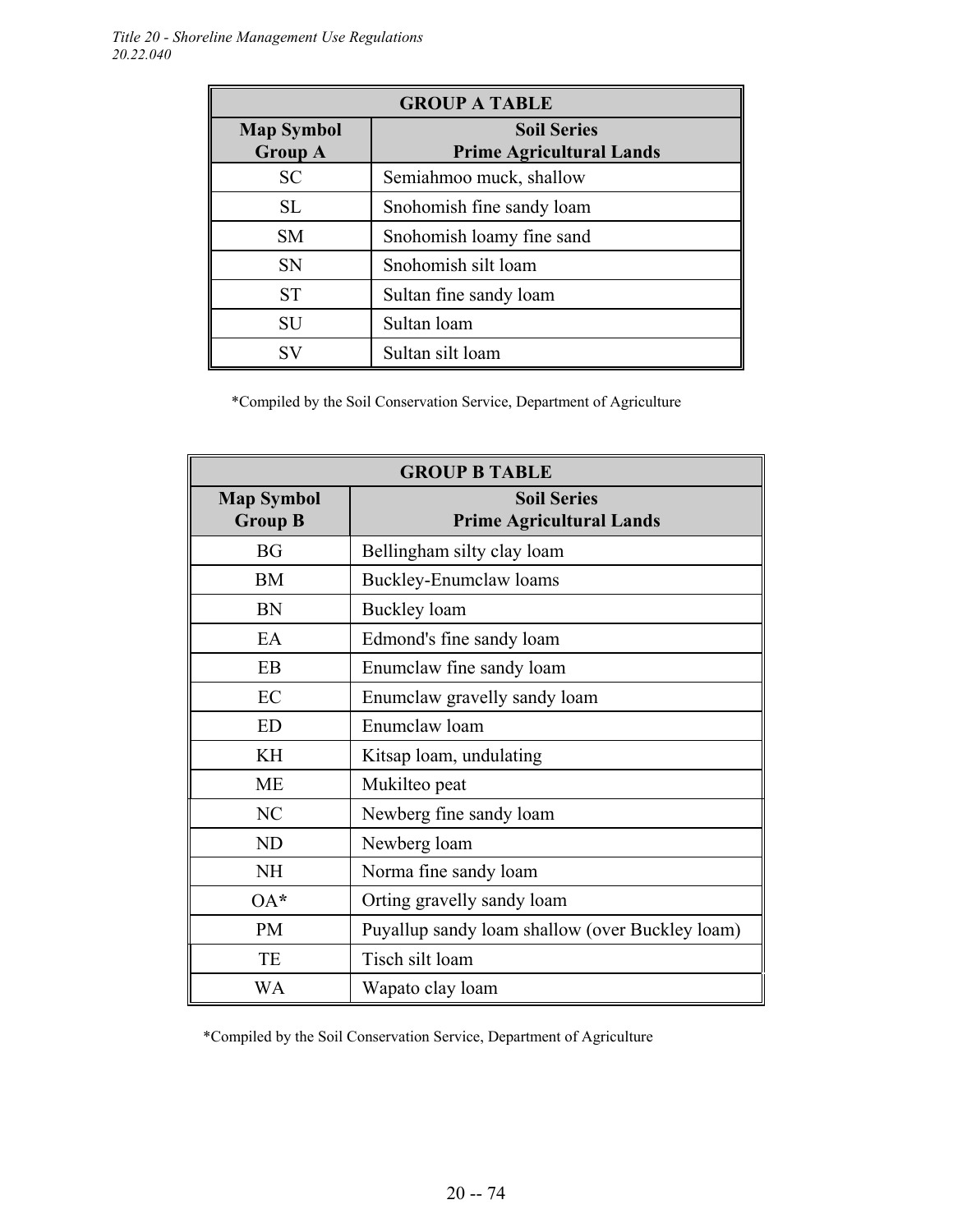| <b>GROUP C TABLE</b>                |                                                               |  |  |
|-------------------------------------|---------------------------------------------------------------|--|--|
| <b>Map Symbol</b><br><b>Group C</b> | <b>Soil Series</b><br><b>Below Average Agricultural Lands</b> |  |  |
| AA                                  | Alderwood gravelly loam, rolling                              |  |  |
| AC                                  | Alderwood gravelly sandy loam, rolling                        |  |  |
| <b>BF</b>                           | Bellingham silt loam                                          |  |  |
| <b>BH</b>                           | Bellingham silty clay loam, shallow surface soil              |  |  |
| <b>BL</b>                           | Bow clay loam, steep                                          |  |  |
| <b>BO</b>                           | Buckley loam, hardpan                                         |  |  |
| DA                                  | Dupont muck                                                   |  |  |
| EK                                  | Everett gravelly sandy loam, nearly level                     |  |  |
| IA                                  | Indianola loamy sand, gently rolling                          |  |  |
| <b>IB</b>                           | Indianola loamy sand, moderately steep                        |  |  |
| IC                                  | Indianola sandy loam, gently rolling                          |  |  |
| <b>KB</b>                           | Kapowsin gravelly clay loam, undulating                       |  |  |
| <b>KD</b>                           | Kapowsin gravelly loam, undulating                            |  |  |
| <b>KF</b>                           | Kapowsin gravelly sandy loam, undulating                      |  |  |
| <b>KG</b>                           | Kitsap-Indianola, complex                                     |  |  |
| KL                                  | Kitsap silt loam, undulating                                  |  |  |
| <b>KM</b>                           | Kopiah loam                                                   |  |  |
| KN                                  | Kopiah silty clay loam                                        |  |  |
| <b>MB</b>                           | McKenna gravelly loam, nearly level                           |  |  |
| <b>MC</b>                           | McKenna loam, nearly level                                    |  |  |
| <b>MD</b>                           | McKenna loam, sloping                                         |  |  |
| МF                                  | Mukilteo peat, shallow                                        |  |  |
| <b>NA</b>                           | National pumicy sandy loam                                    |  |  |
| $OD*$                               | Orting stony sandy loam                                       |  |  |
| <b>PB</b>                           | Pilchuck fine sandy loam                                      |  |  |
| PE                                  | Puget clay                                                    |  |  |
| PL                                  | Puyallup loamy fine sand                                      |  |  |
| <b>RB</b>                           | Rifle peat, shallow                                           |  |  |
| SB                                  | Semiahmoo muck, shallow                                       |  |  |
| <b>SD</b>                           | Semiahmoo muck, shallow (over Tanwax peat)                    |  |  |
| <b>SF</b>                           | Sinclair gravelly fine sandy loam, rolling                    |  |  |
| SO <sub>1</sub>                     | Spanaway gravelly sandy loam, deep, nearly level              |  |  |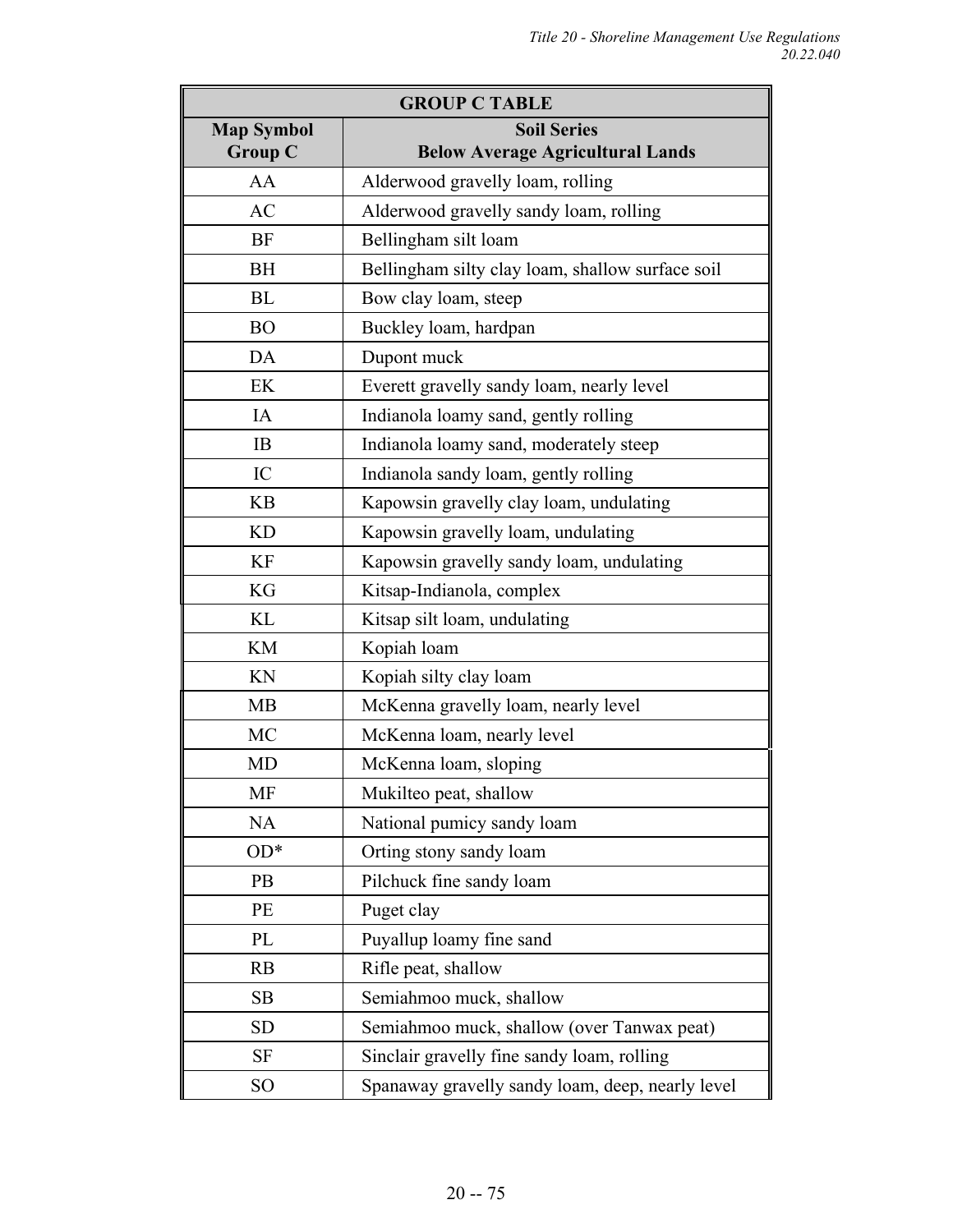| <b>GROUP C TABLE</b>                |                                                               |  |
|-------------------------------------|---------------------------------------------------------------|--|
| <b>Map Symbol</b><br><b>Group C</b> | <b>Soil Series</b><br><b>Below Average Agricultural Lands</b> |  |
| <b>TA</b>                           | Tacoma muck                                                   |  |
| <b>TC</b>                           | Tanwax peat                                                   |  |
| WC                                  | Wilkeson loam, rolling                                        |  |
|                                     | Wilkeson silt loam, rolling                                   |  |

\*Compiled by the Soil Conservation Service, Department of Agriculture

2. The following soil types do not have the capability of supporting intensive agricultural practices:

| <b>GROUP D TABLE</b>                |                                                    |  |  |
|-------------------------------------|----------------------------------------------------|--|--|
| <b>Map Symbol</b><br><b>Group D</b> | <b>Soil Series</b><br>Poor, Non-Agricultural Lands |  |  |
| AB                                  | Alderwood gravelly sandy loam, hilly               |  |  |
| <b>BB</b>                           | Barneston gravelly loamy sand, rolling             |  |  |
| <b>BC</b>                           | Barneston gravelly sandy loam, hilly               |  |  |
| CC                                  | Cathcart loam, hilly                               |  |  |
| EE                                  | Everett gravelly loamy sand, hilly                 |  |  |
| EF                                  | Everett gravelly loamy sand, rolling               |  |  |
| EG                                  | Everett gravelly sandy loam, hilly                 |  |  |
| <b>EH</b>                           | Everett gravelly sandy loam, nearly level          |  |  |
| <b>FA</b>                           | Fitch gravelly sandy loam, hilly                   |  |  |
| <b>GB</b>                           | Greenwater loamy sand                              |  |  |
| IB                                  | Indianola loamy sand, moderately steep             |  |  |
| KA                                  | Kapowsin gravelly clay loam, hilly                 |  |  |
| <b>KC</b>                           | Kapowsin gravelly loam, moderately steep           |  |  |
| <b>KE</b>                           | Kapowsin gravelly sandy loam, moderately steep     |  |  |
| <b>KK</b>                           | Kitsap silt loam, steep                            |  |  |
| LA                                  | Lynden loamy sand                                  |  |  |
| <b>NE</b>                           | Newberg loamy sand                                 |  |  |
| <b>NF</b>                           | Nisqually loamy sand                               |  |  |
| NG                                  | Nisqually sand                                     |  |  |
| PA                                  | Pilchuck fine sand                                 |  |  |
| PD                                  | Pilchuck loamy fine sand                           |  |  |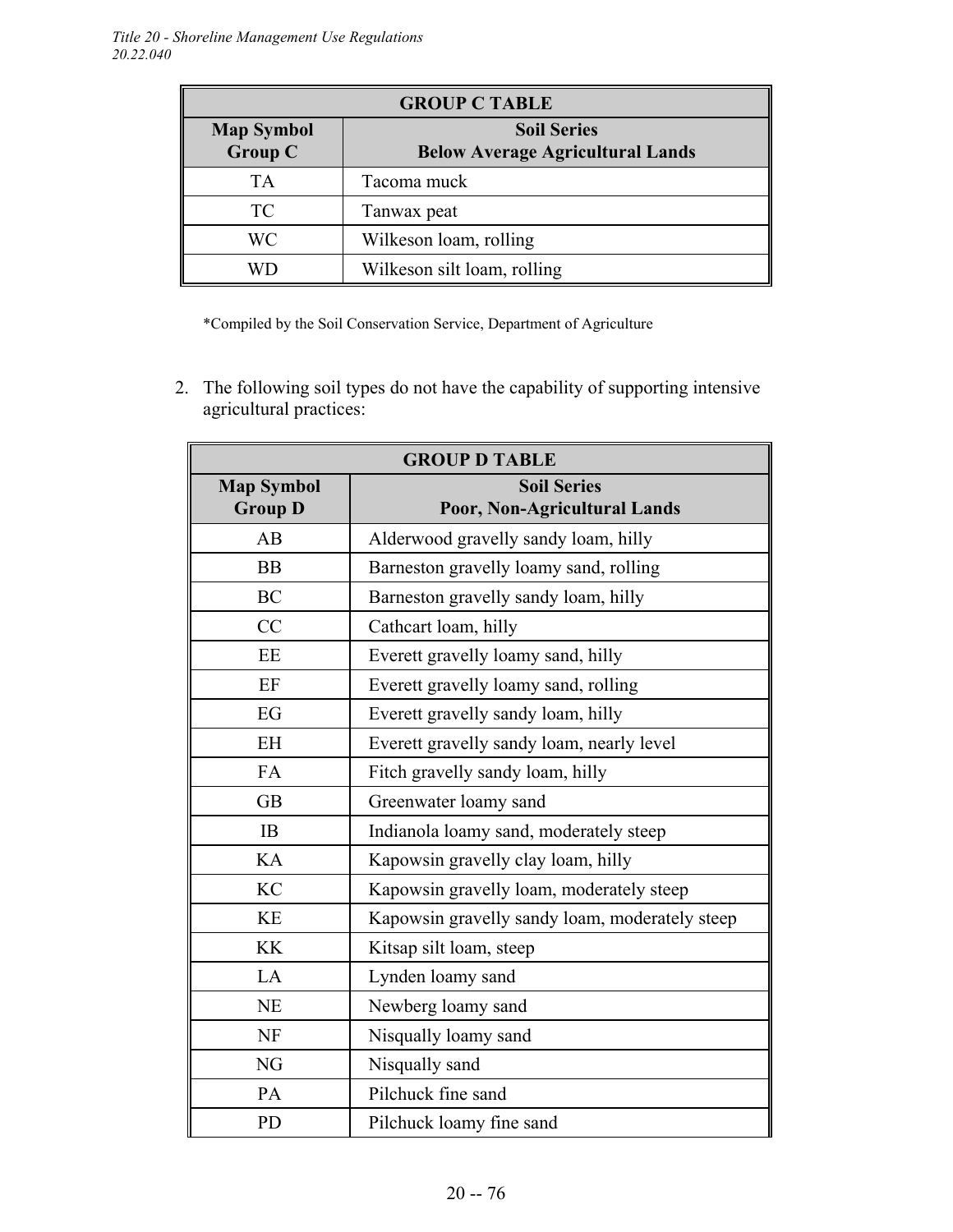| <b>GROUP D TABLE</b>                |                                                    |  |
|-------------------------------------|----------------------------------------------------|--|
| <b>Map Symbol</b><br><b>Group D</b> | <b>Soil Series</b><br>Poor, Non-Agricultural Lands |  |
| <b>SE</b>                           | Sinclair gravelly fine sandy loamy, hilly          |  |
| SG                                  | Sinclair gravelly loam, hilly                      |  |
| <b>SP</b>                           | Spanaway gravelly sandy loam, gently undulating    |  |
| <b>SR</b>                           | Spanaway gravelly sandy loam, moderately steep     |  |
| <b>SS</b>                           | Stossel stony loam, hilly                          |  |
| WВ                                  | Wilkeson silt loam, rolling                        |  |

\*Compiled by the Soil Conservation Service, Department of Agriculture

(Ord. 88-76S § 1 (part), 1988; Res. 18562-A § 1 (part), 1976; prior Code § 65.22.040)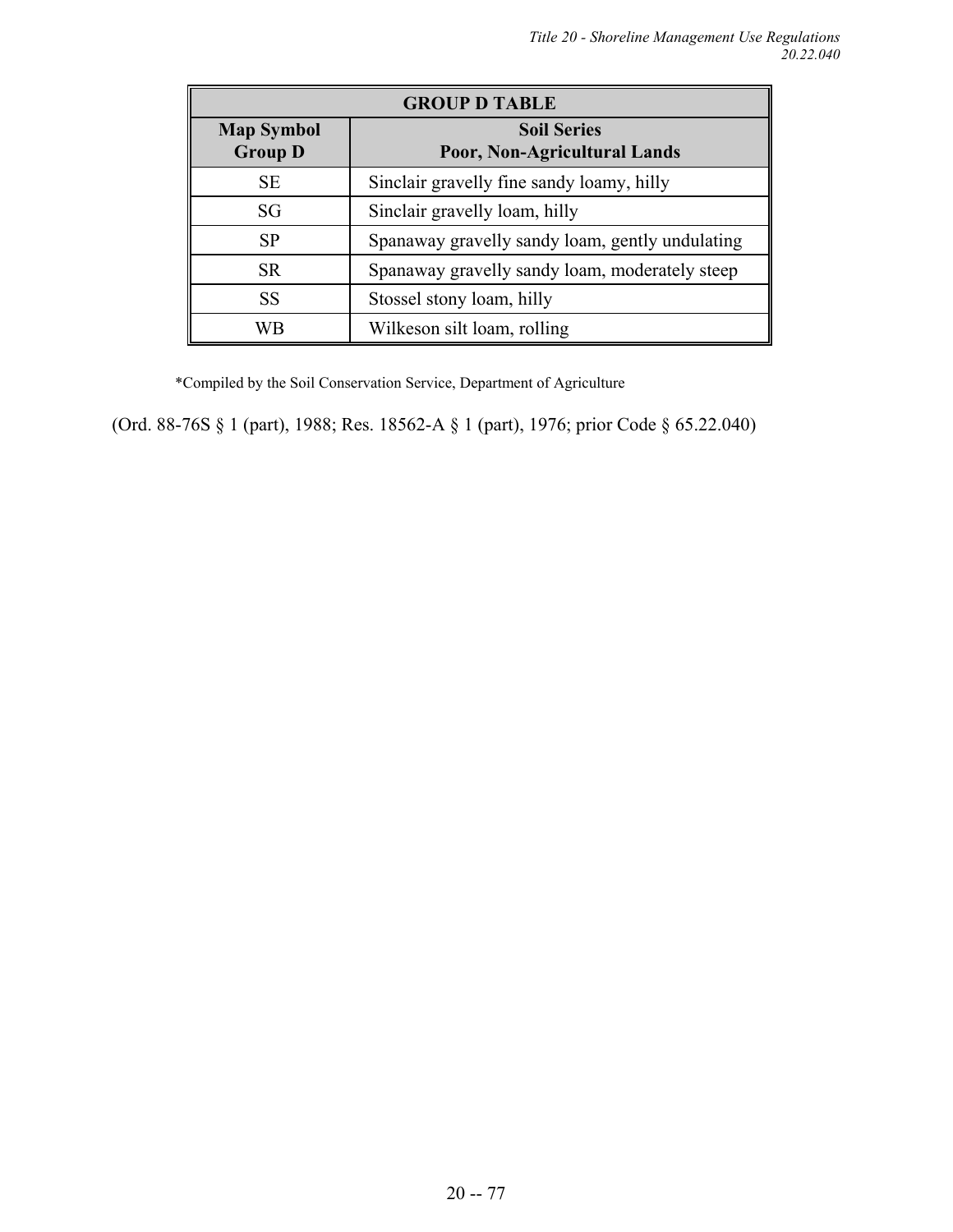# *AQUACULTURAL PRACTICES*

#### **Sections:**

### **20.24.010 Definitions.**

# **20.24.020 Guidelines for Reviewing Substantial Development Permits.**

## **20.24.030 Environment Regulations - Uses Permitted.**

### **20.24.010 Definitions.**

- A. **Aquaculture.** The commercial culture and farming of food fish, shellfish, and other aquatic plants and animals in lakes, streams, inlets, estuaries, and other natural or artificial water bodies.
- B. **Aquacultural Practices.** The hatching, cultivating, planting, feeding, raising, harvesting, and processing of aquatic plants and animals, and the maintenance and construction of necessary equipment, buildings, and growing areas. Methods of aquaculture include but are not limited to fish pens, shellfish rafts, racks and longlines, seaweed floats and the culture of clams and oysters in tidal and other shoreline areas.
- C. **Water Dependent Aquaculture Uses.** All uses that cannot exist in any other location and are dependent on the water by reason of the intrinsic nature of the operation. Examples of water dependent uses include but are not limited to the following:
	- 1. Boat launch facilities.
	- 2. Fish pens.
	- 3. Shellfish and seaweed rafts and floats.
	- 4. Racks and longlines.
- D. **Water Related Aquaculture Uses.** Those uses which are not intrinsically dependent on a waterfront location to continue their operation, but whose operation in Pierce County cannot occur economically at this time without a shoreline location. Examples of water related uses include but are not limited to the following:
	- 1. Aquaculture commodities processing plants.
	- 2. Culturing facilities.
	- 3. Boat storage facilities.
- E. **Nonwater Related Aquaculture Uses.** Those uses which do not need a waterfront location to operate though easements or utility corridors for access to the water may be desired. Examples of nonwater related uses include but are not limited to the following:
	- 1. Warehouses and storage areas.
	- 2. Office buildings.
	- 3. Parking lots.

(Ord. 88-76S § 1 (part), 1988; Ord. 82-46 § 1 (part), 1984; Res. 18562-A § 1 (part), 1976; prior Code § 65.24.010)

# **20.24.020 Guidelines for Reviewing Substantial Development Permits.**

The following regulations apply to aquaculture and aquaculture practices in all shoreline environments: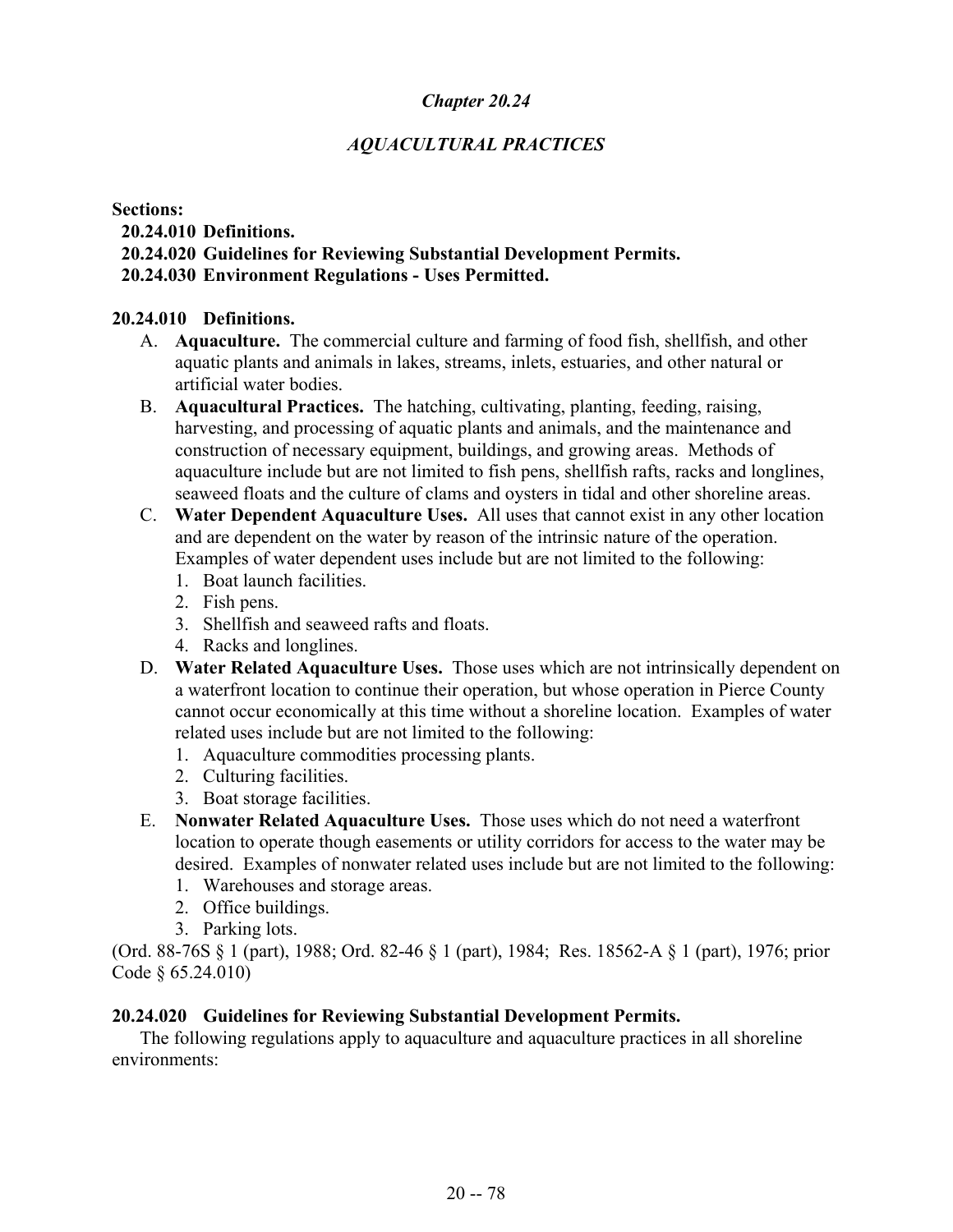- A. Development Guidelines. In lieu of specific standards relating to design, bulk, and use, the following guidelines shall be applied to the County's reviewing authority to a site specific project application for a substantial development permit in arriving at a satisfactory degree of consistency with the policies and criteria set forth in this Chapter and Chapter 20.30. To this end, the County may extend, restrict, or deny an application to achieve said purpose.
	- 1. The use of shoreline areas for aquaculture shall be encouraged for the production of commodities for human consumption and utilization.
	- 2. Aquaculture development shall not cause extensive erosion or accretion along adjacent shorelands.
	- 3. Aquacultural operations shall be conducted in a manner which precludes damage to specific fragile areas and existing aquatic resources. These operations shall maintain the highest possible levels of environmental quality and compatibility with native flora and fauna.
	- 4. Aquaculture operations shall be in conformance with the most current applicable local, state and federal regulations for water quality, noise, and odor and waste management. Where water withdrawal is required, a water registration permit must be obtained.
	- 5. Conflicts between the aquaculture use and the navigational access of current upland residents, and intense recreational boating, commercial fishing, and other commercial traffic can be minimized.
	- 6. Conflicts between the aquaculture use and the visual access of current upland residents or the general aesthetic quality of the shoreline can be minimized.
	- 7. As technology expands with increasing knowledge and experience, preference shall be placed on feasible structures which minimize interference with navigation or the impairment of the aesthetic quality of the shoreline.
	- 8. A baseline study at or near the proposed aquaculture site may be required only when the permit reviewing authority deems necessary.
	- 9. Where an aquaculture operation is proposed for a constricted body of water, a flushing study may be required when the permit reviewing authority deems necessary.
	- 10. Shoreline areas having the prerequisite qualities for aquacultural uses shall have priority in order to protect Pierce County's aquacultural potential.
	- 11. Prior to beginning aquaculture operations, aquaculture permits must be obtained from the State Department of Fisheries.
	- 12. The scale of aquaculture operations shall be in proportion with the surface area and configuration of the affected water body.
	- 13. All water related and non-water related aquaculture structures may be required to be landscaped to screen them from adjacent uses to the shoreline.
	- 14. Joint use of facilities such as boat launches and storage buildings is encouraged.
	- 15. Aquaculture developments are to be maintained in a safe and sound condition.

(Ord. 88-76S § 1 (part), 1988; Ord. 82-46 § 1 (part), 1984; Res. 18562-A § 1 (part), 1976; prior Code § 65.24.020)

# **20.24.030 Environment Regulations - Uses Permitted.**

A. Subject to the Guidelines for Reviewing Substantial Development Permits, geoduck harvesting is permitted outright in all shoreline environments.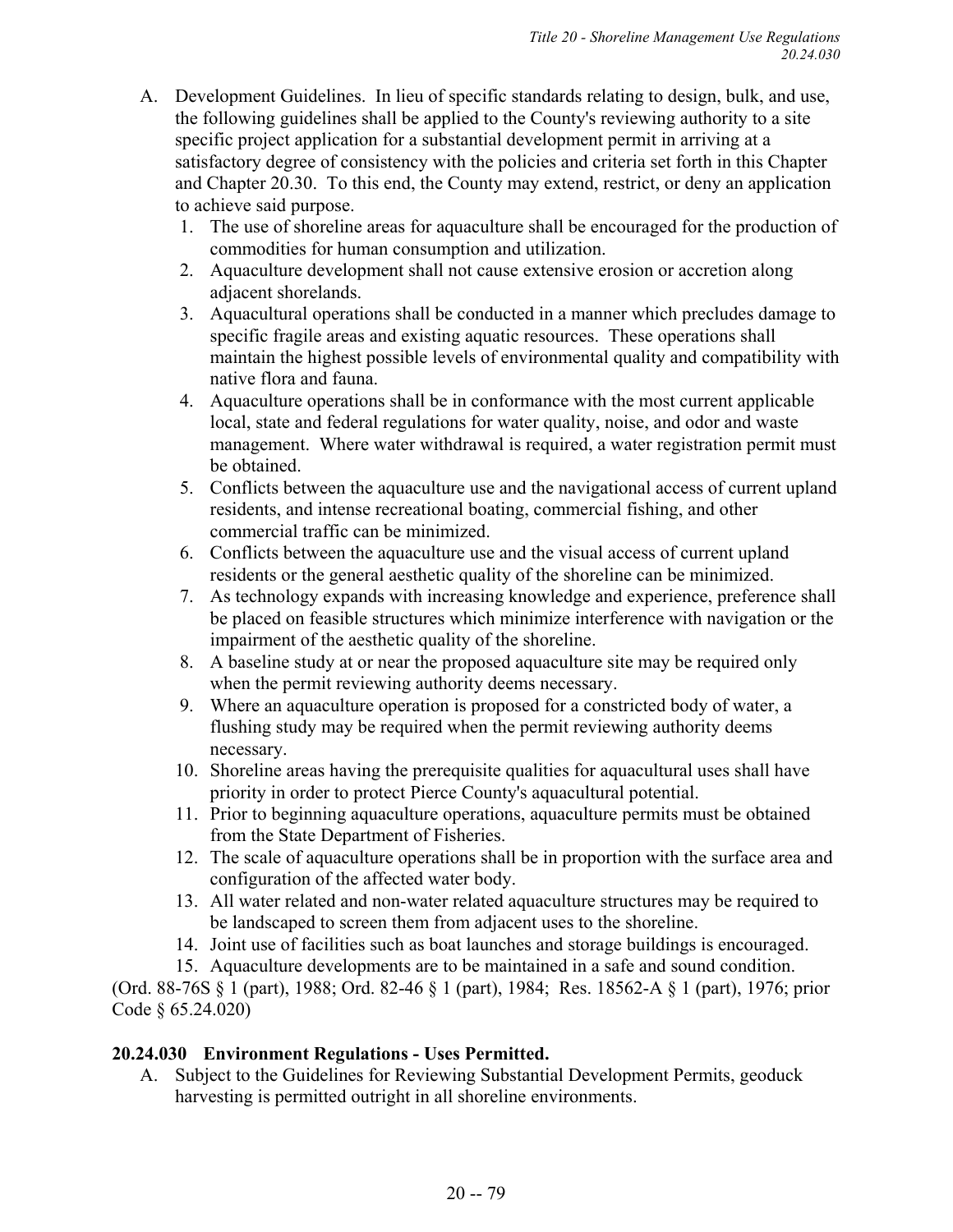- 1. Geoduck harvesting is to be conducted in a manner consistent with RCW 75.24.100 as now or hereafter amended.
- 2. Information concerning these requirements can be obtained from:

| Department of Natural Resources<br>Marine Land Division QW-21 | Department of Fisheries<br>Shellfish Program AX-11 |
|---------------------------------------------------------------|----------------------------------------------------|
| Olympia, WA 98504                                             | Olympia, WA 98504                                  |
| $(360)$ 754-1473                                              | $(360) 753 - 6772$                                 |

- B. **Urban, Rural-Residential, and Rural Environments.** Aquaculture operations are permitted subject to the Guidelines for Reviewing Substantial Development Permits.
- C. **Conservancy Environment.** Aquaculture operations which do not involve the placement of land based structures are permitted subject to the Guidelines for Reviewing Substantial Development Permits.

Aquaculture operations which involve the development of land based structures are allowed as Conditional Uses and subject to the Guidelines for Reviewing Substantial Development Permits.

D. **Natural Environment.** Aquaculture operations are limited to fishing and the harvesting of wild and planted stocks for recreation and commercial purposes. Operations which do not involve the placement of structures or fill in the aquatic or terrestrial environment will be allowed as a Conditional Use, upon showing the activity will not substantially change the character of the site or adversely affect natural populations and shall be subject to the Guidelines for Reviewing Substantial Development Permits. Operations involving structural developments are prohibited.

(Ord. 88-76S § 1 (part), 1988; Ord. 82-46 § 1 (part), 1984; Res. 18562-A § 1 (part), 1976; prior Code § 65.24.030)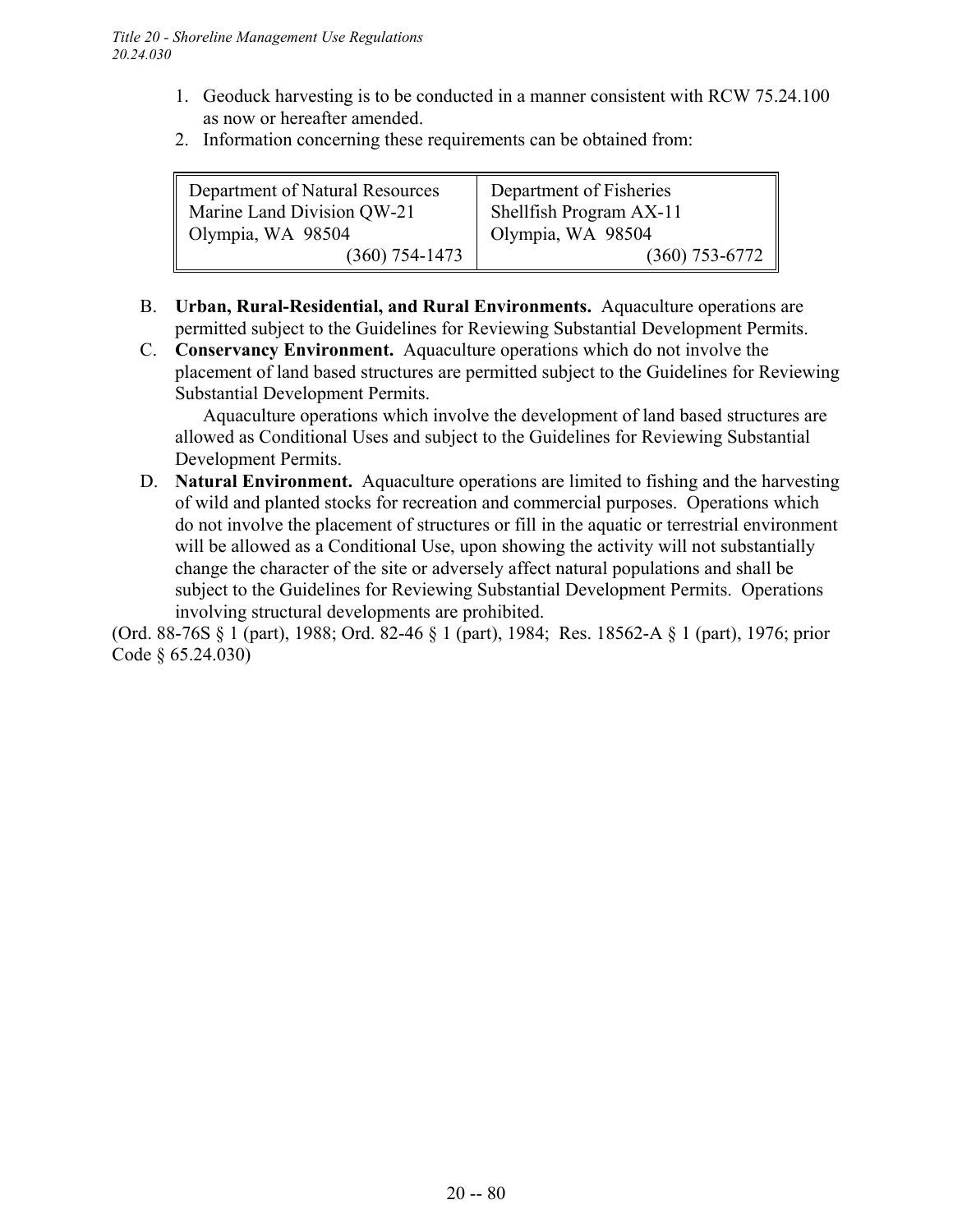# *BREAKWATERS*

### **Sections: 20.26.010 Definition. 20.26.020 General Regulations. 20.26.030 Environmental Regulations - Uses Permitted.**

### **20.26.010 Definition.**

Breakwaters are protective structures usually built off shore to protect beaches, bluffs or harbor areas from wave action. (Ord. 88-76S § 1 (part), 1988; Res. 18562-A § 1 (part), 1976; prior Code § 65.26.010)

### **20.26.020 General Regulations.**

The following regulations apply to breakwaters in all shoreline environments:

- A. The construction of breakwaters shall be permitted only in special cases where social and technical consideration demonstrate overall public benefit.
- B. Floating breakwaters shall be used in place of solid landfill types where they can withstand extensive wave action in order to maintain sand movement and fish habitat.
- C. Breakwaters shall be designed and constructed to ensure against adverse changes in sand movement and water circulation.
- D. Breakwaters shall only be permitted for navigational purposes, for industrial activities and marinas.
- E. The construction of breakwaters shall not create significant undesirable interference with the public use of the water surface.
- F. Where feasible, access for sightseeing and public fishing shall be incorporated into breakwater design.
- G. Designs for new breakwaters shall incorporate provisions for public access if the appropriate authority determines such access to be feasible and desirable.

(Ord. 88-76S § 1 (part), 1988; Res. 19803 (part), 1977; Res. 18562-A § 1 (part), 1976; prior Code § 65.26.020)

#### **20.26.030 Environment Regulations - Uses Permitted.**

- A. **Urban Environment.** Breakwaters are permitted subject to the general regulatory standards.
- B. **Rural-Residential Environment.** Same as Urban.
- C. **Rural Environment.** Same as Urban.
- D. **Conservancy Environment.** Breakwaters are permitted subject to the general regulatory standards and upon obtaining a Conditional Use Permit.
- E. **Natural Environment.** Breakwaters are prohibited.

(Ord. 88-76S § 1 (part), 1988; Res. 18562-A § 1 (part), 1976; prior Code § 65.26.030)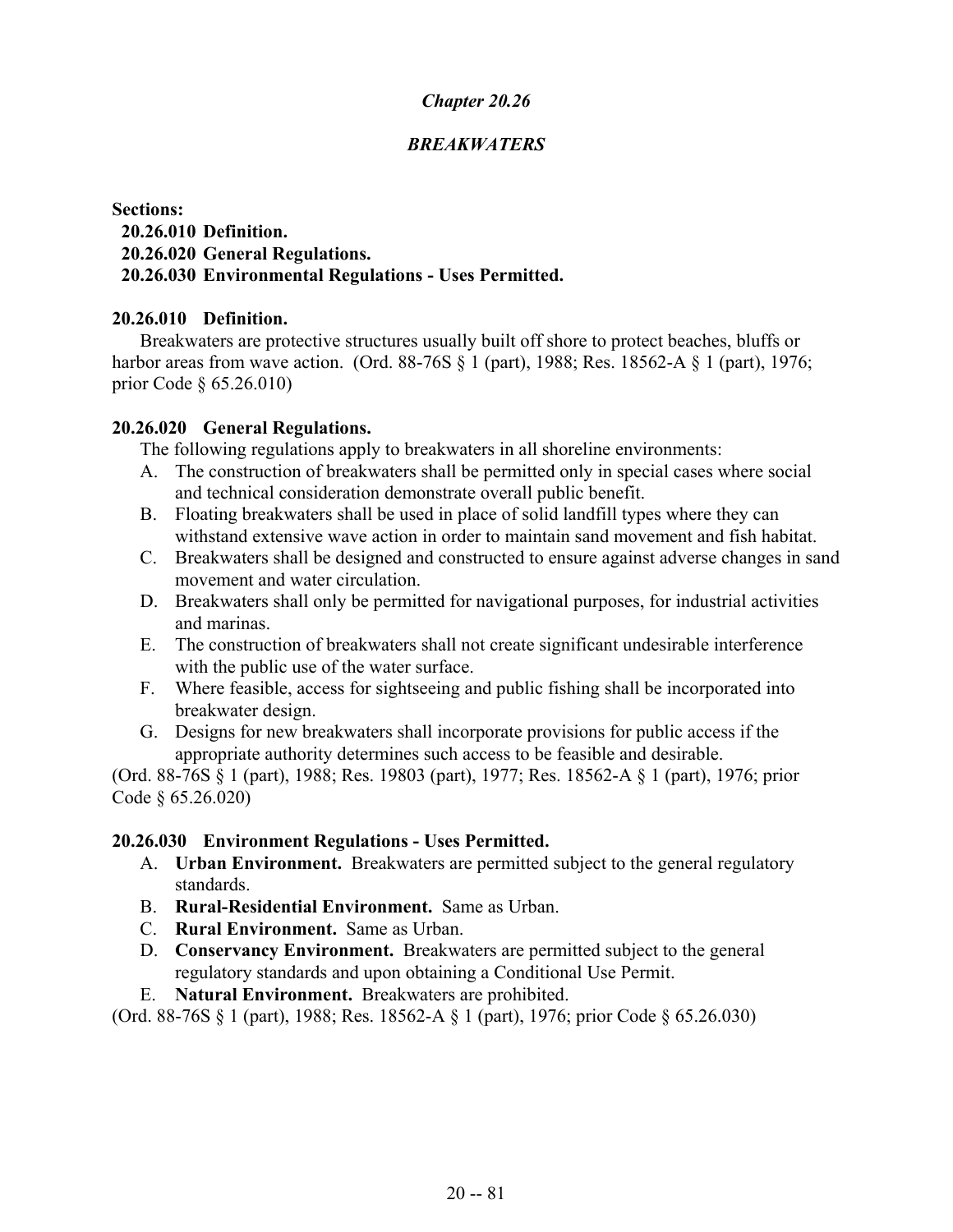# *BULKHEADS*

**Sections: 20.28.010 Definition. 20.28.020 Permit Exemptions. 20.28.030 General Regulations. 20.28.040 Environment Regulations - Uses Permitted.**

#### **20.28.010 Definition.**

Bulkheads or seawalls are structures erected parallel to and near the high water mark for the purpose of protecting adjacent uplands, other than newly created residential land, from the action of waves or currents. (Ord. 88-76S § 1 (part), 1988; Res. 18562-A § 1 (part), 1976; prior Code  $§ 65.28.010$ 

### **20.28.020 Permit Exemptions.**

The Shoreline Management Act exempts from the Substantial Development Permit requirement the construction of a normal protective bulkhead common to single family residences.

Although these structures are exempt from obtaining a Substantial Development Permit, compliance with the prohibitions, regulations, and development standards of this Chapter is required.

(Ord. 88-76S § 1 (part), 1988; Res. 19803 (part), 1977; prior Code § 65.28.020)

# **20.28.030 General Regulations.**

The following regulations apply to bulkheads in all shoreline environments:

# A. **General.**

- 1. Beach materials shall not be used for fill behind bulkheads except clean dredge spoils from a permitted dredge and fill operation and materials excavated during construction of the bulkhead.
- 2. Bulkheads shall be constructed in such a way as to minimize damage to fish and shell fish habitats.
- 3. The builder of any bulkhead shall be responsible for determining in advance the nature and the extent of any possible adverse effects on fish and wildlife or on the property of others caused by his construction and shall propose and take all necessary actions to minimize such effects.
- 4. A person who has received approval in keeping with these regulations to construct a bulkhead, shall grant adjacent property owners the privilege to tie in and meet with a bulkhead when they have an approved permit.
- 5. When a bulkhead is required at a public access site, provision for safe access to the water shall be incorporated in the design whenever possible.

### B. **Design Criteria.**

1. Bulkhead design shall not exceed Department of Fisheries design criteria for bulkheads.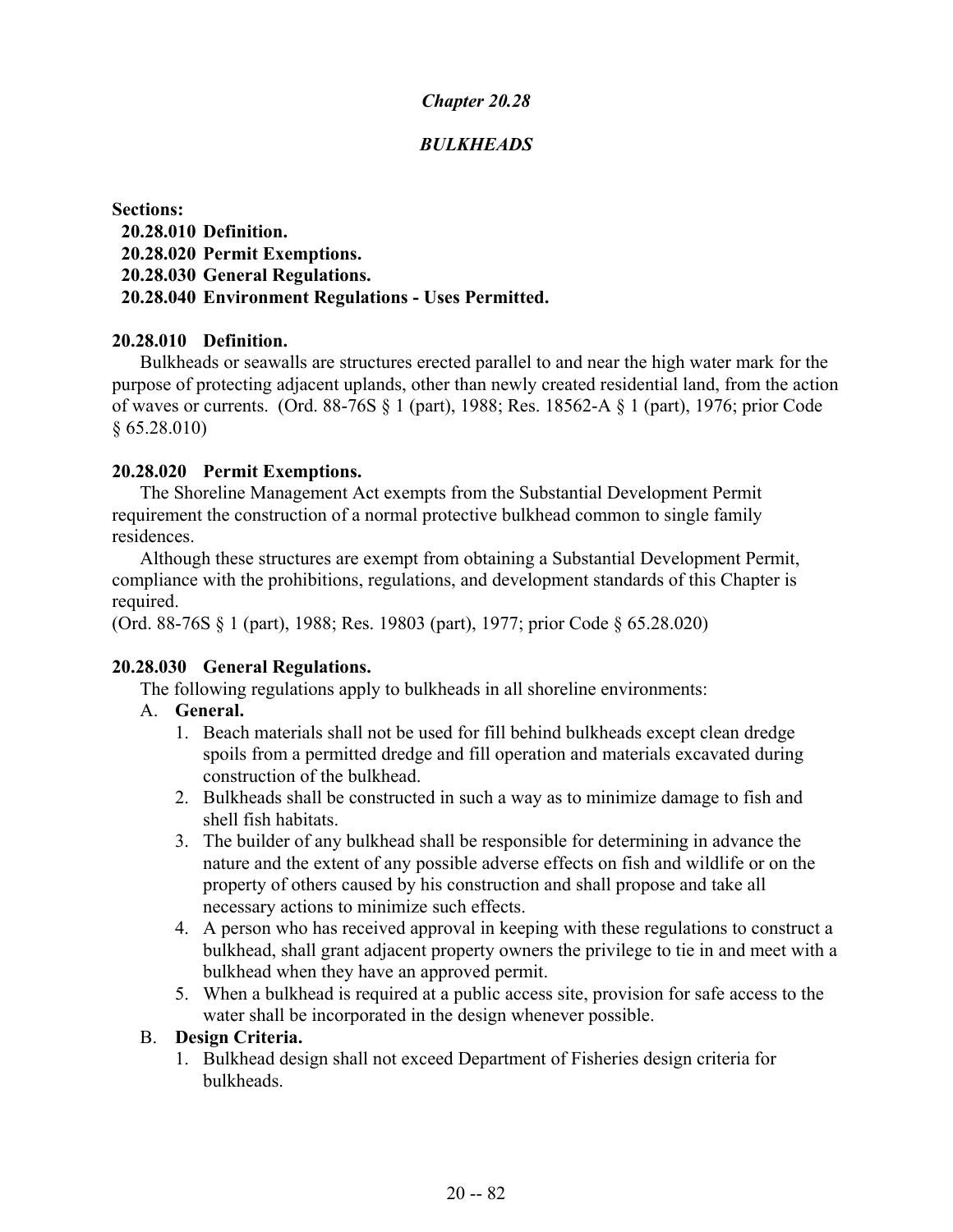- 2. The construction of a bulkhead on shorelines where no bulkheads are adjacent shall be within five feet from the foot of the natural bank or landfill permitted pursuant to Chapter 20.44. If no distinct bank exists, construction shall be landward of the mean higher high water mark.
- 3. The replacement of bulkheads may be located immediately in front of an existing bulkhead except where such existing bulkhead has not been backfilled and is seaward of the mean higher high water mark in which case the location criteria in subsection B.2. applies.
- 4. Bulkheads may tie in flush with existing bulkheads on adjoining properties, except where said adjoining bulkheads extend more than 20 feet beyond the foot of the natural bank or landfill permitted pursuant to Chapter 20.44; in which case the location requirements of subsection B.2. above apply. If there is an existing bulkhead on only one of the adjacent properties, the proposed bulkhead may tie in flush with said adjacent bulkhead but, to the extent feasible, should be contoured to within five feet of the foot of the natural bank or permitted landfill.
- 5. Multiple bulkheads proposed by two or more adjoining property owners to tie in together may tie in flush with existing bulkheads on the properties adjoining said proposed multiple bulkheads on one or both ends, except, where said adjoining bulkhead/bulkheads extend more than 20 feet beyond the foot of the natural bank or permitted landfill, in which case the location requirements of subsection B.2. apply.

When tying in flush with adjoining bulkheads on one or both ends, said multiple bulkheads should, to the extent feasible, be contoured to within five feet of the foot of the natural bank or permitted landfill.

6. Bulkheads shall be constructed of concrete, wood, rock riprap or other suitable materials which will serve to accomplish the desired end with maximum preservation of natural characteristics. Design and construction methods shall consider aesthetics and habitat protection.

(Ord. 88-76S § 1 (part), 1988; Res. 19803 (part), 1977; Res. 18562-A § 1 (part), 1976; prior Code § 65.28.030)

# **20.28.040 Environment Regulations - Uses Permitted.**

- A. **Urban Environment.** Bulkheads shall be permitted subject to the general regulatory standards.
- B. **Rural-Residential Environment.** Same as Urban.
- C. **Rural Environment.** Same as Urban.

# D. **Conservancy Environment.**

- 1. Uses permitted outright:
	- a. Bulkheads accessory to single-family residences.
- 2. Uses permitted subject to approval of a Conditional Use Permit:
- a. All bulkheads other than those a accessory to single family residences.

# E. **Natural Environment.**

- 1. Uses permitted subject to approval of a Conditional Use Permit:
	- a. All bulkheads.

(Ord. 88-76S § 1 (part), 1988; Res. 18562-A § 1 (part), 1976; prior Code § 65.28.040)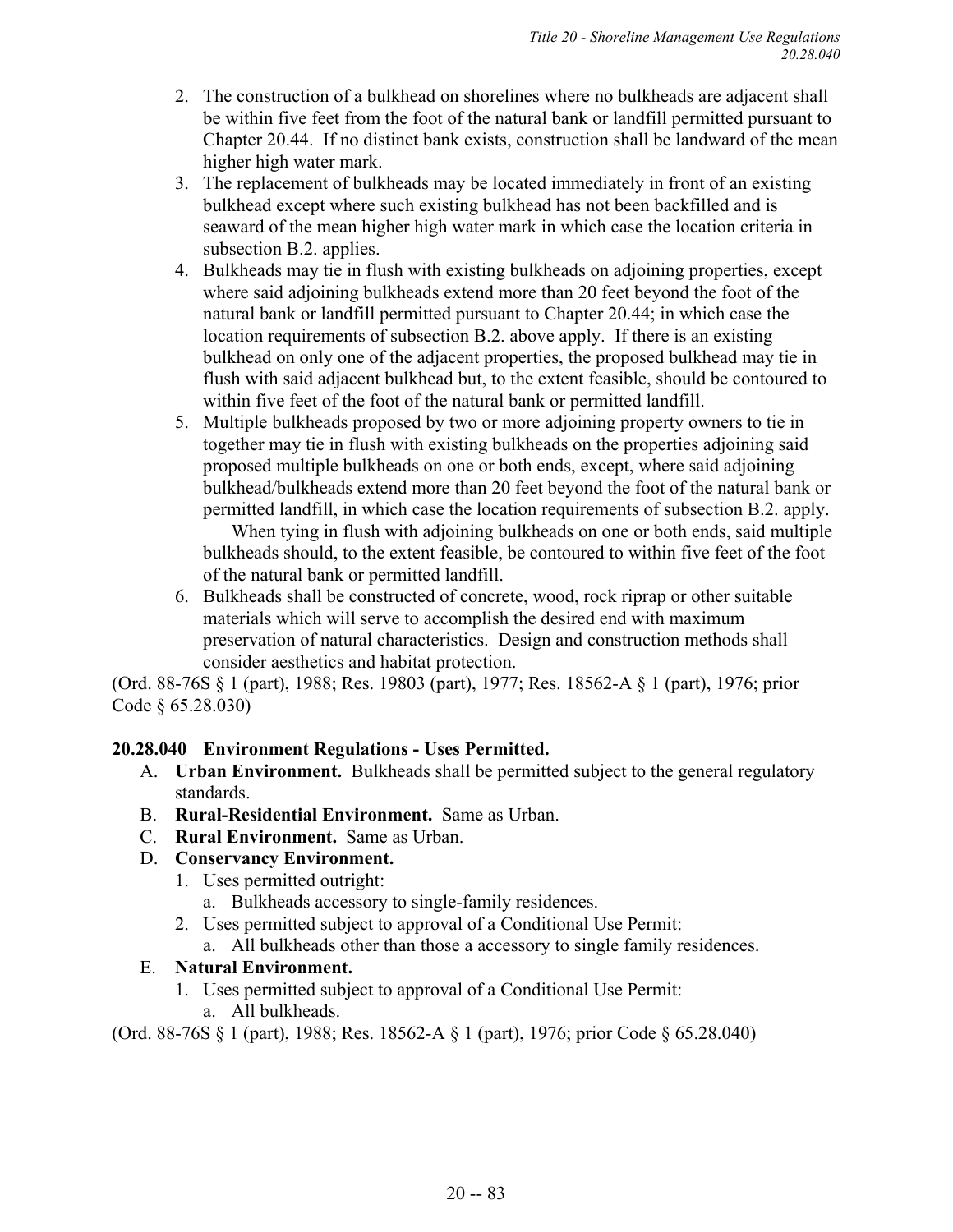# *COMMERCIAL AND LIGHT INDUSTRIAL DEVELOPMENT*

**Sections: 20.30.010 Definitions. 20.30.020 General Regulations. 20.30.030 Environment Regulations.**

#### **20.30.010 Definitions.**

- A. **Commercial Development.** For the purpose of this Section, Commercial Developments are those uses which are involved in wholesale and retail trade or business activities.
- B. **Light Industrial Development.** Light Industrial Developments are those industrial operations of less impact on surrounding properties in terms of nuisance factors, hazard or exceptional demands upon public facilities and services than heavy industrial uses.
- C. **Water Dependent Uses.** All uses that cannot exist in any other location and are dependent on the water by reason of the intrinsic nature of the operation. Examples of water dependent uses include but are not limited to the following:
	- 1. Boat launch facilities.
	- 2. Ferry and passenger terminals.
	- 3. Wet moorage.
	- 4. Aquacultural practices.
	- 5. Shoreline recreation including resort beaches, boating facilities, parks and trails that provide access to and along the shoreline.
- D. **Water Related Uses.** Those uses which are not intrinsically dependent on a waterfront location to continue their operation, but whose operation in Pierce County cannot occur economically at this time, without a shoreline location. Examples of water related uses include but are not limited to the following:
	- 1. Fish processing plants.
	- 2. Dry dock storage.
	- 3. Resorts.
- E. **Nonwater Related Uses.** Those uses which do not need a waterfront location to operate though easements or utility corridors for access to the water may be desired. Examples of nonwater related uses include but are not limited to the following:
	- 1. Motels.
	- 2. Warehouses and storage areas.
	- 3. Office buildings.
	- 4. Restaurants.
- F. **Prohibited Uses.** Those uses which have no relation to the water or whose operations are intrinsically harmful to the shoreline. Examples of prohibited uses include but are not limited to the following:
	- 1. Principal use commercial parking areas.
	- 2. Junk yards.

(Ord. 88-76S § 1 (part), 1988; Res. 21328 § 1 (part), 1979; Res. 18562-A § 1 (part), 1976; prior Code § 65.30.010)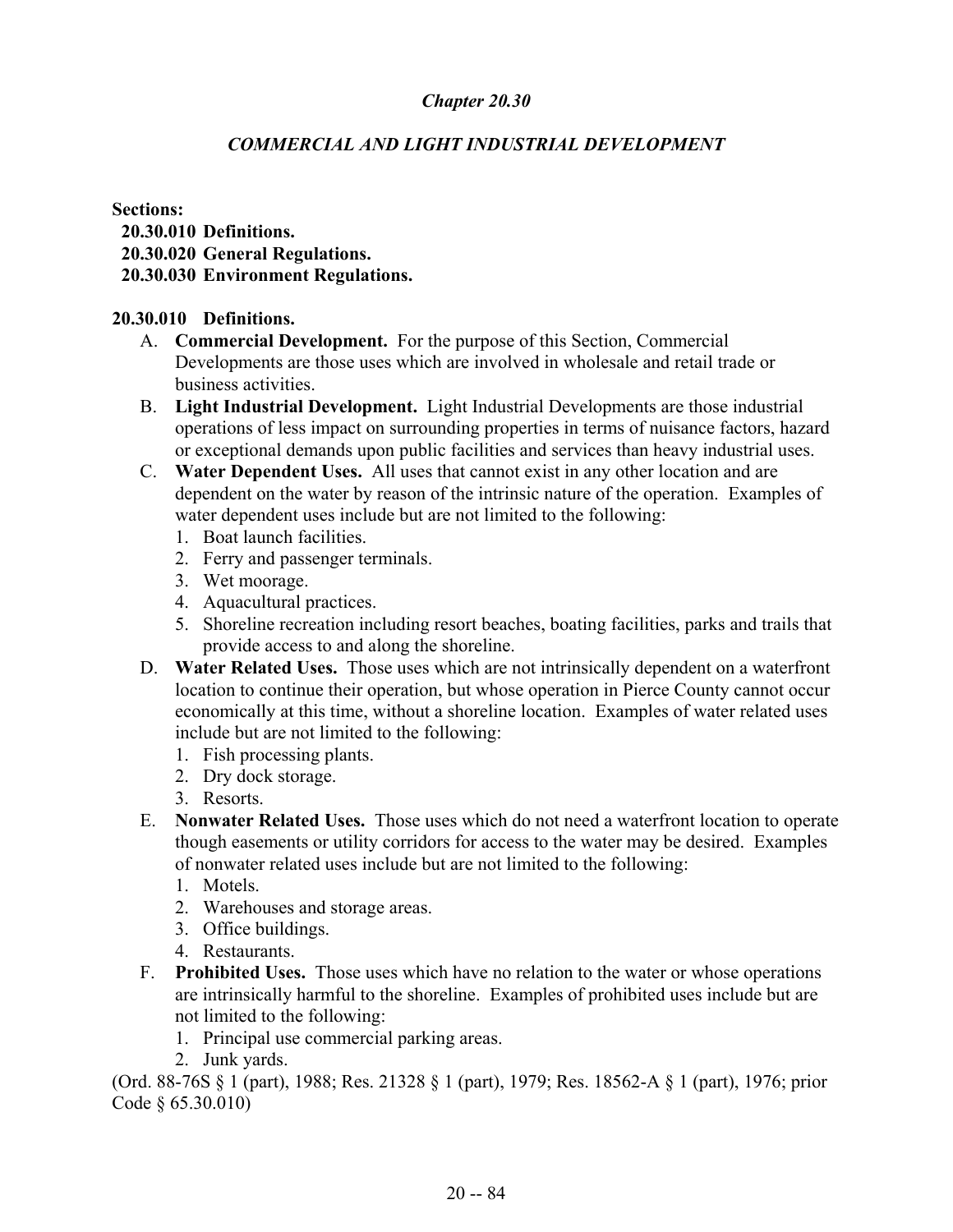# **20.30.020 General Regulations.**

The following regulations apply to commercial and light industrial developments in all shoreline environments:

- A. Developers of commercial and light industrial activities must be able to demonstrate the following to the satisfaction of the appropriate reviewing authority:
	- 1. Methods of erosion control to be utilized during and after project construction.
	- 2. Solutions to the problems of contamination of surface waters, depletion and contamination of ground water supplies, and the generation of increased surface runoff where such runoff results in adverse downstream effects.
	- 3. That the proposed development site is suited for commercial or light industrial development and will not cause severe negative impacts on the environment if the project is completed. Appropriate technical data including SCS Soils maps and interpretations should be used for this purpose.
- B. Any proposed use determined by the appropriate County reviewing authority to be nonwater related shall be allowed only in those environments where not prohibited and upon determination that:
	- 1. A water dependent or water related use is not reasonably expected to locate on the proposed site, due to topography, surrounding land uses, physical features, or due to the site's separation from the water; and/or
	- 2. The proposed use will be of appreciable public benefit by increasing public use, enjoyment, or access to the shoreline.
- C. Applications for Substantial Development Permits for Commercial or Light Industrial Developments will be approved only upon a determination that:
	- 1. The proposal is also consistent with the area's zoning designation, or in the case of the Gig Harbor Peninsula, the area's environment designation; and
	- 2. The proposed intensity of use is compatible with the surrounding area and the intent of the environment as stated in the Master Program. To this end, the appropriate reviewing authority may adjust and/or prescribe project dimensions, intensity of use, screening and setbacks as deemed appropriate.
- D. Applications for Substantial Development Permits for Commercial and Light Industrial Uses must include plans for associated parking areas. Such plans shall be reviewed by the appropriate reviewing authority who shall attach conditions as necessary to assure that:
	- 1. All proposed parking is appropriate and necessary for the proposed use.
	- 2. All parking area is located upland of the use and buffered as necessary by landscaping or other means so as to be screened from view from the adjacent water body. Parking lot location and the height, width, and type of any screening shall be approved by the appropriate reviewing authority commensurate with local conditions. The location of a parking area other than upland of the use is subject to a Conditional Use Permit.
- E. Any building over 35 feet in height above average grade occupied by the buildings shall be considered a conditional use and shall be subject to the Conditional Use Criteria in Chapter 20.40, High Rise Structures.
- F. At other than marina locations, fuel storage tanks and pumps shall be located such that any leakage or spillage will not enter adjoining water bodies.
- G. All loading and service areas which are not water dependent associated with commercial and light industrial developments shall be located on the upland side of the commercial activity or provisions must be made to screen the loading and service area.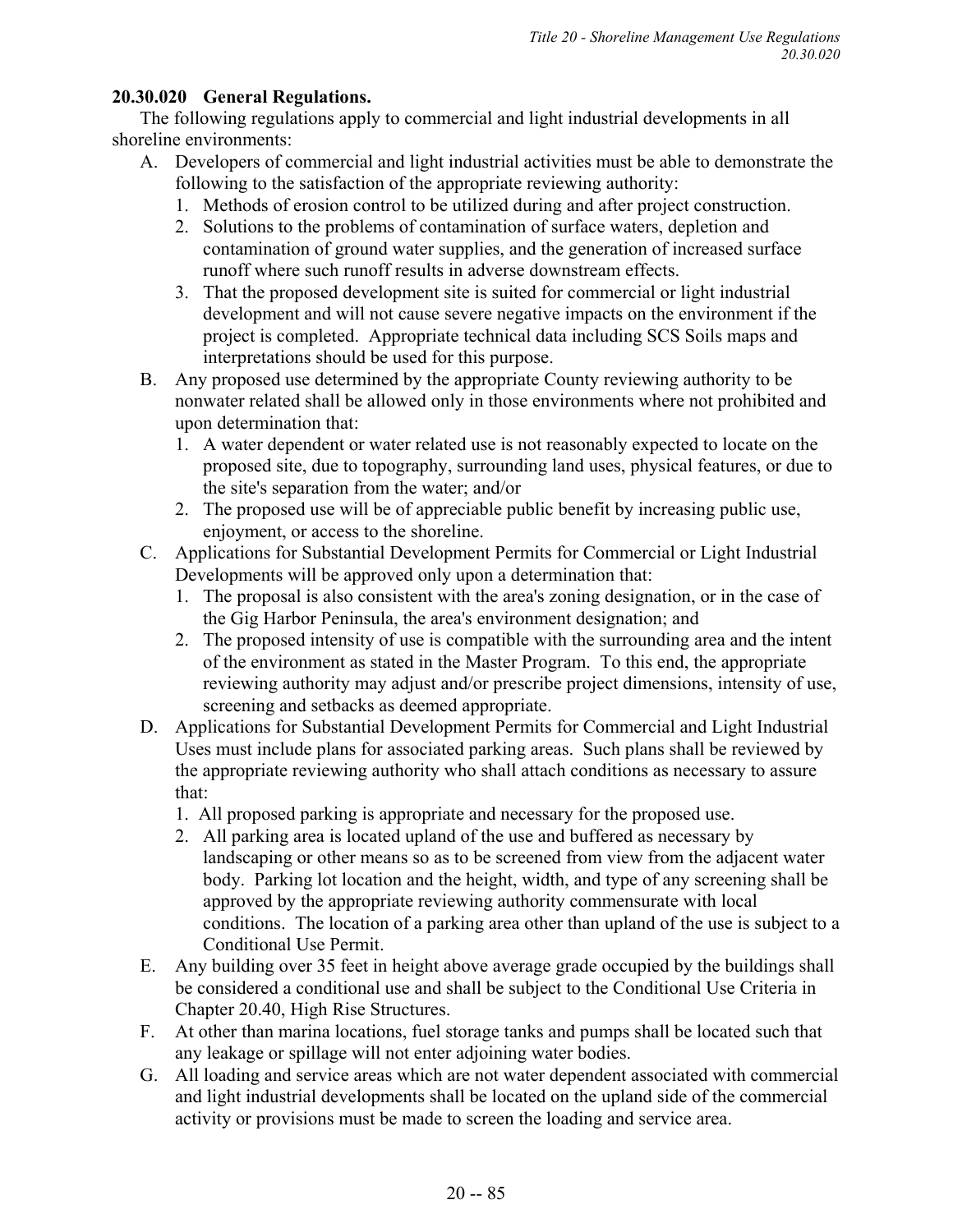- H. The County may require provision for public access in commercial developments when the appropriate reviewing authority determines that such multiple use is in the public interest and unless the applicant can show that reasonable safety precautions preclude such access.
- I. The required setback for all buildings and structures from any lot line or lines abutting the ordinary high water line or lawfully constructed bulkhead shall be as required by the appropriate reviewing authority, but in no case should the setback be less than 30 feet unless a Variance is granted (does not apply to structures which require or are dependent on direct contiguous access to the water).

(Ord. 88-76S § 1 (part), 1988; Res. 22859 § 1 (part), 1981; Res. 21328 § 1 (part), 1979; Res. 18562-A § 1 (part), 1976; prior Code § 65.30.020)

| A.                                |                            |                                     |                                                 |                                                                               |                |
|-----------------------------------|----------------------------|-------------------------------------|-------------------------------------------------|-------------------------------------------------------------------------------|----------------|
|                                   | <b>Urban</b>               | <b>Rural-</b><br><b>Residential</b> | Rural                                           | Conservancy                                                                   | <b>Natural</b> |
| Water<br>Dependent                | Permitted<br><b>SET 30</b> | Permitted<br><b>SET 30</b>          | Conditional<br>U <sub>se</sub><br><b>SET 30</b> | Commercial Only<br>*Conditional Only<br><b>SET 30</b>                         | X              |
| Water<br><b>Related</b>           | Permitted<br><b>SET 30</b> | Permitted<br><b>SET 30</b>          | Conditional<br>Use<br><b>SET 30</b>             | Commercial Only<br>*Conditional Use<br><b>SET 30</b>                          | X              |
| <b>Nonwater</b><br><b>Related</b> | Conditional Use            | Conditional<br>Use                  | Conditional<br>Use                              | ** Neighborhood<br>Commercial Only<br><b>Conditional Use</b><br><b>SET 30</b> | X              |

# **20.30.030 Environment Regulations - Uses Permitted.**

LEGEND:

|        | Permitted = Permitted subject to General Regulations                                                                                                                                                                                      |
|--------|-------------------------------------------------------------------------------------------------------------------------------------------------------------------------------------------------------------------------------------------|
|        | Conditional Use $=$ Conditional use subject to General Regulations                                                                                                                                                                        |
|        | $X =$ Prohibited                                                                                                                                                                                                                          |
|        | $* =$ Commercial only                                                                                                                                                                                                                     |
|        | ** = Neighborhood Commercial only (Retail establishments scaled from 8,000 to 15,000                                                                                                                                                      |
|        | square feet servicing a localized population)                                                                                                                                                                                             |
| SET 30 | = Indicates the minimum distance any commercial or light industrial structure must be<br>set back from the ordinary high water mark. (Does not include structures which<br>require or are dependent on direct contiguous access to water) |

B. Light Industrial Development in a Conservancy Environment is prohibited. (Ord. 88-76S § 1 (part), 1988; Res. 22859 § 1 (part), 1981; Res. 21328 § 1 (part), 1979; Res. 18562-A § 1 (part), 1976; prior Code § 65.30.030)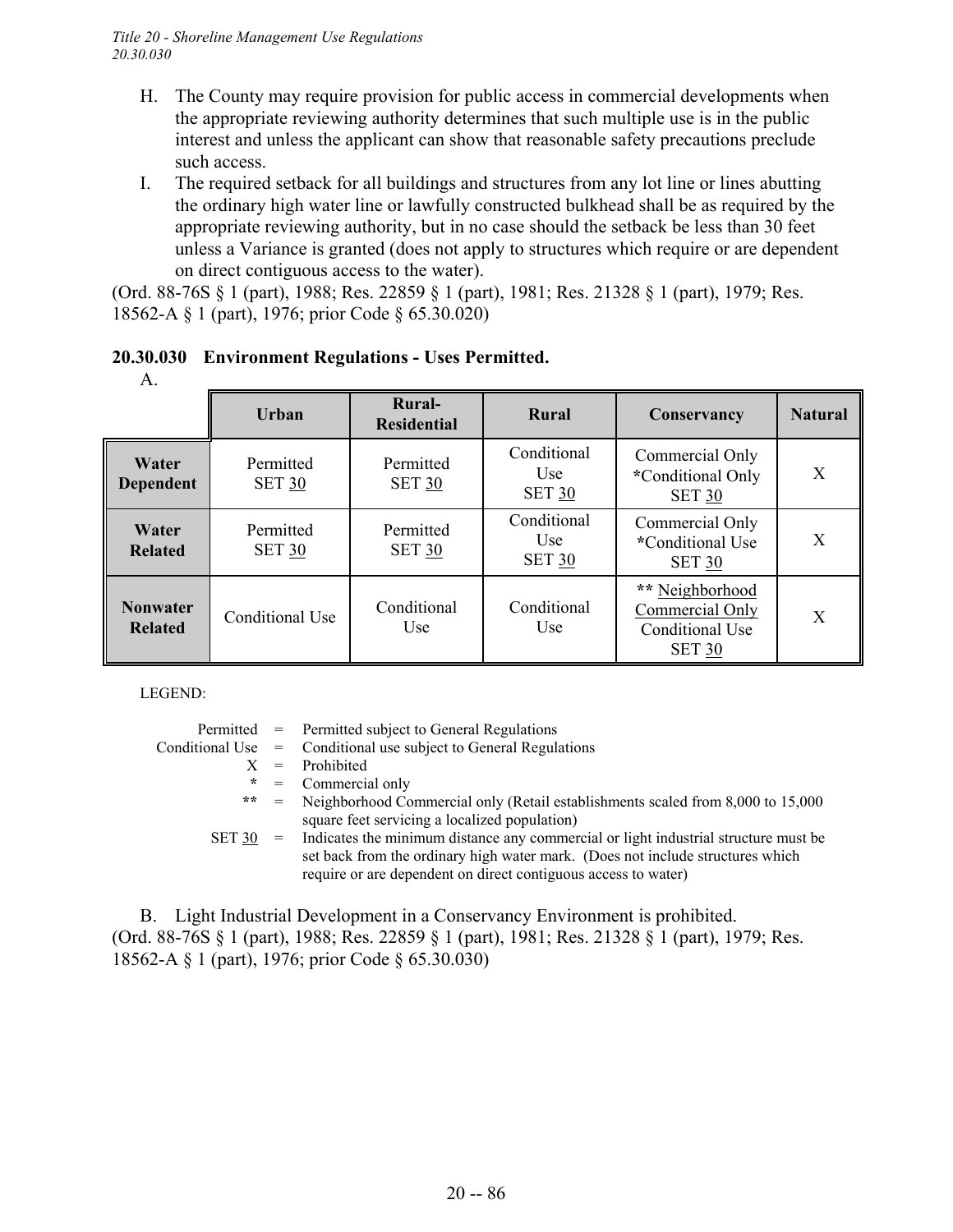# *DREDGING*

### **Sections: 20.32.010 Definition. 20.32.020 General Regulations. 20.32.030 Environment Regulations - Uses Permitted.**

### **20.32.010 Definition.**

Dredging is the removal of material from the bottom of a stream, river, lake, bay or other water body. (Ord. 88-76S § 1 (part), 1988; Res. 18562-A § 1 (part), 1976; prior Code § 65.32.010)

### **20.32.020 General Regulations.**

The following regulations apply to dredging activities in all shoreline environments:

- A. Material dredged in conformance with State and Federal Water Quality Standards may be used in permitted landfill projects.
- B. Where regular navigation maintenance dredging is required, a long-range plan for disposal sites shall be filed with the Planning Department.
- C. Deep-water soil disposal shall be done only at approved disposal sites and only when material meets EPA criteria for deposit in open waters.
- D. When upland disposal and storage sites are selected, consideration shall be given to the effect on wildlife habitat, such site may be approved after consultation with the appropriate state agency/agencies.
- E. Disposal sites shall be protected as necessary by berms and outlets to remove suspended solids and insure that the quality or return water meets State Department of Ecology Standards.
- F. Disposal of dredged material on marshes, swamps or bogs is prohibited except in committed industrial areas having an adopted comprehensive plan.
- G. Gravel removal within the high water flow channel bed on rivers and streams shall be permitted for habitat improvement as requested by the Departments of Fisheries and Game, and for permitted structural installations.
- H. Removal of gravel from the high water flow channel bed for flood prevention purposes shall be permitted. Sand and gravel shall not be removed for the sole purpose of obtaining the materials.

(Ord. 88-76S § 1 (part), 1988; Res. 21328 § 1 (part), 1979; Res. 19803 (part), 1977; Res. 18562-A § 1 (part), 1976; prior Code § 65.32.020)

# **20.32.030 Environment Regulations - Uses Permitted.**

# A. **Urban, Rural-Residential and Rural Environments.**

- 1. Uses permitted subject to the general regulations:
	- a. Dredging and disposal of dredged material.
- 2. Uses permitted upon approval of a Conditional Use Permit:

a. Dredging for the primary purpose of obtaining fill or construction material.

When deemed necessary, the County may impose such conditions as may be necessary to assure compliance with the purpose of this Chapter.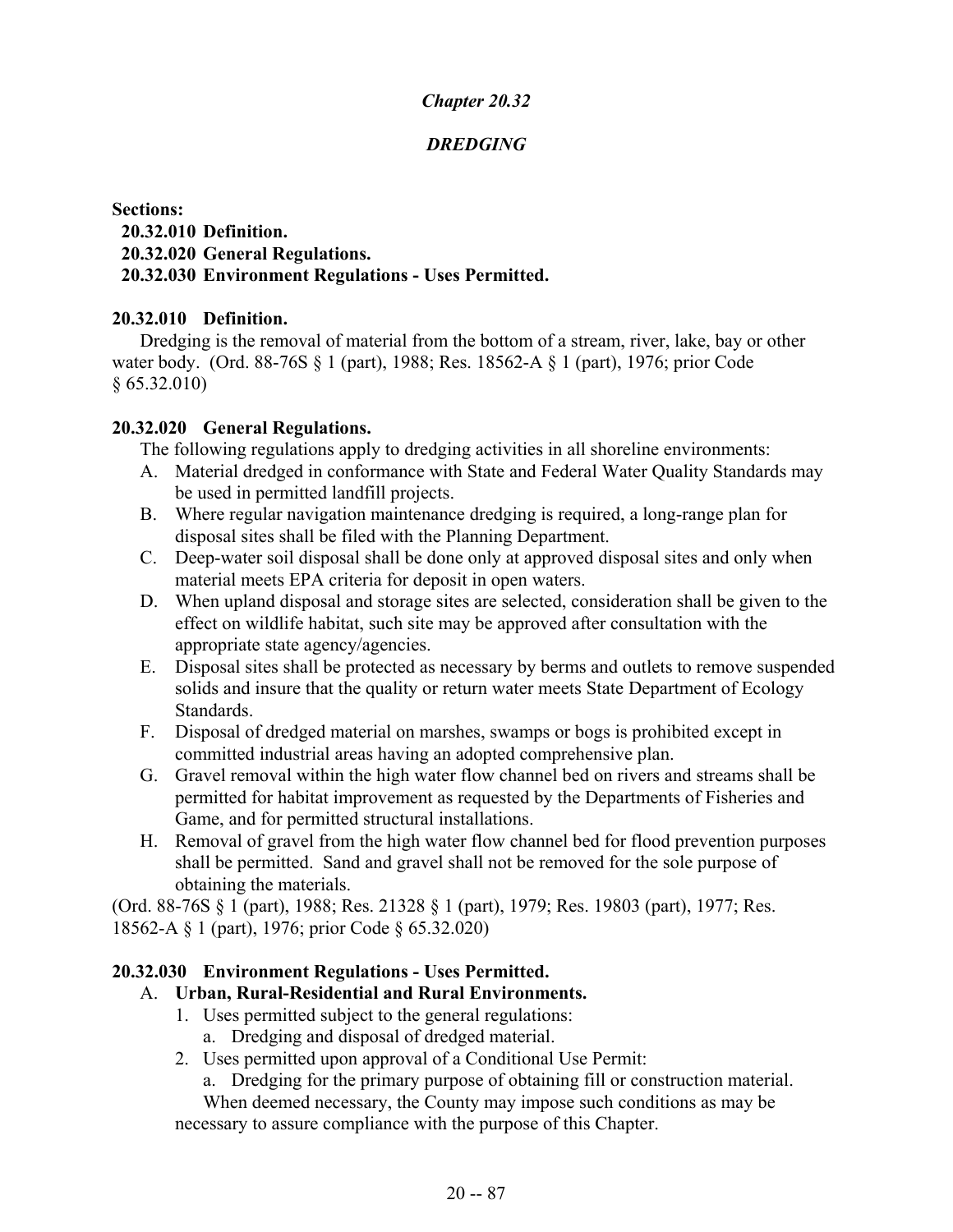- B. **Conservancy Environment.** Dredging shall be permitted subject to general regulatory standards. Disposal of dredged material at other than the approved deep-water site for permitted structural installations and flood control shall be subject to Conditional Use requirements.
- C. **Natural Environment.** Dredging and material disposal are permitted only for habitat maintenance and improvement in consultation with the State Departments of Fisheries and Game and shall be subject to Conditional Use requirements. An Environmental Impact Statement is required.

(Ord. 88-76S § 1 (part), 1988; Res. 21328 § 1 (part), 1979; Res. 19803 (part), 1977; Res. 18562-A § 1 (part), 1976; prior Code § 65.32.030)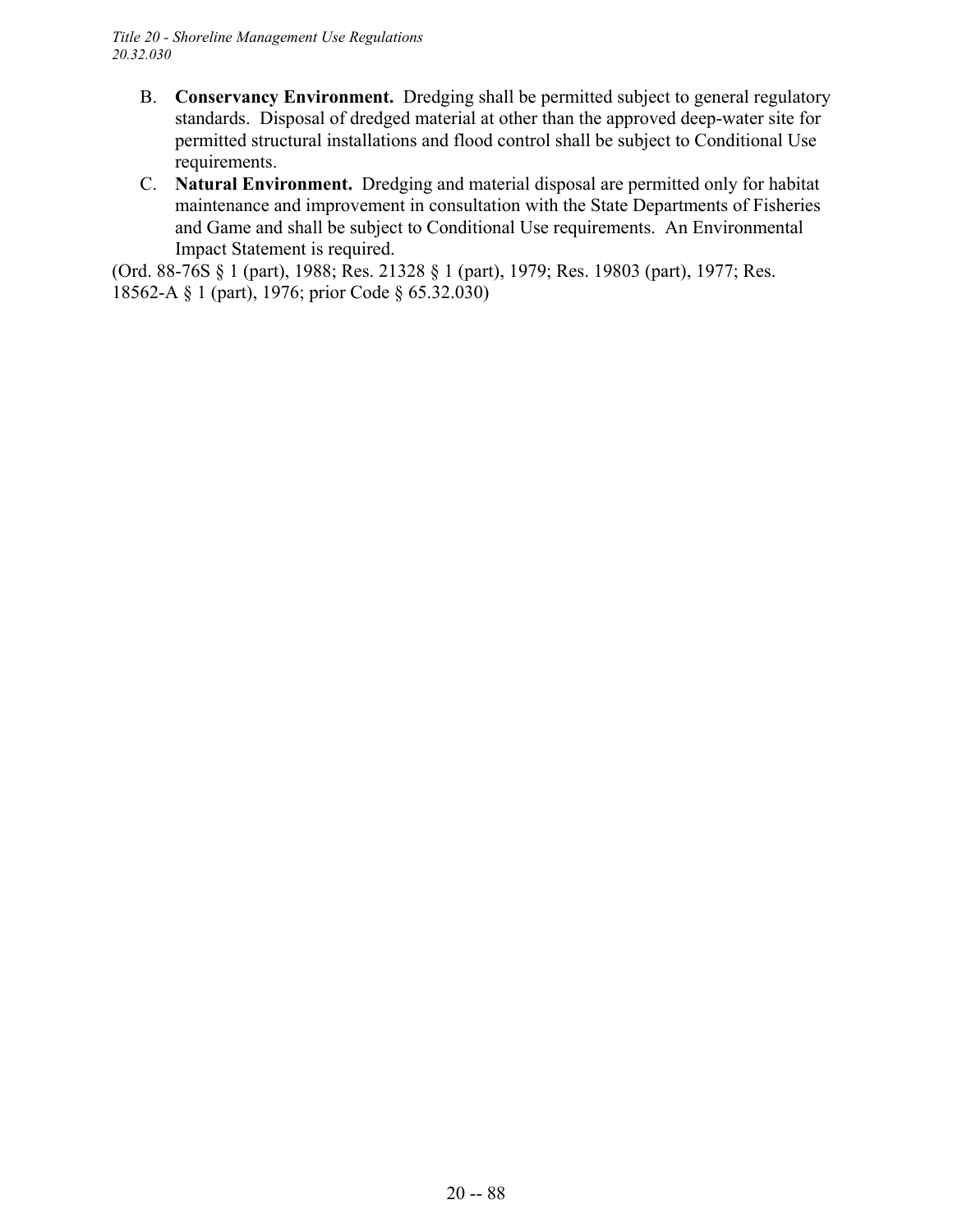### *EDUCATIONAL AND ARCHEOLOGICAL AREAS AND HISTORIC SITES*

#### **Sections: 20.34.010 Definition. 20.34.020 General Regulations. 20.34.030 Environment Regulations - Uses Permitted.**

#### **20.34.010 Definition.**

This use activity category includes significant archeological sites or excavations, ghost towns, military forts, old settlers homes, historic trails, kitchen middens, interpretive centers, or any other site, facility, or structure which is educationally significant. (Ord. 88-76S § 1 (part), 1988; Res. 18562-A § 1 (part), 1976; prior Code § 65.34.010)

#### **20.34.020 General Regulations.**

The following regulations apply to Educational and Archeological sites and Historical areas in all Shoreline environments:

- A. Pierce County shall maintain an inventory of all known or discovered archeological areas, ancient villages, military forts, old settlers homes, ghost towns, and historical trails. The Pierce County Planning and Building Departments and the County Assessor-Treasurer's Office shall maintain an up-to-date file on the above mentioned sites. When preservation of such areas is recommended by consultants such preservation shall be a priority consideration in evaluating Substantial Development permit applications.
- B. Pierce County shall appoint the Pierce County Arts Commission or its successor or an agency committee, or commission as designated by the Pierce County Council to periodically review, investigate, and make recommendations to the Pierce County Council on buildings, structures or places of historic significance located along the shorelines of Pierce County which should be preserved or protected.
- C. All shoreline permits shall contain provisions which require developers to notify local governments if any archeological artifacts or data are uncovered during excavations. Permits issued in areas known to contain archeological artifacts and data shall have provisions providing for a site inspection and evaluation by an archeologist. Cost for inspection and evaluation of the site will be the responsibility of the developer. This condition shall require the approval by the local government before work can begin or resume on a project. Significant archeological data or artifacts shall be recovered before work resumes or begins on a project.
- D. Where possible, sites shall be permanently preserved for scientific study, education, and public observation.
- E. Consideration shall be given to the National Historic Preservation Act of 1966 and Chapter 43.51 RCW to provide for the protection, rehabilitation, restoration and reconstruction of districts, sites, buildings, structures and objects significant in American and Washington history, architecture, archeology or culture.
- F. Access trails to shorelines shall pass protected, educational, historical, and archeological sites and areas.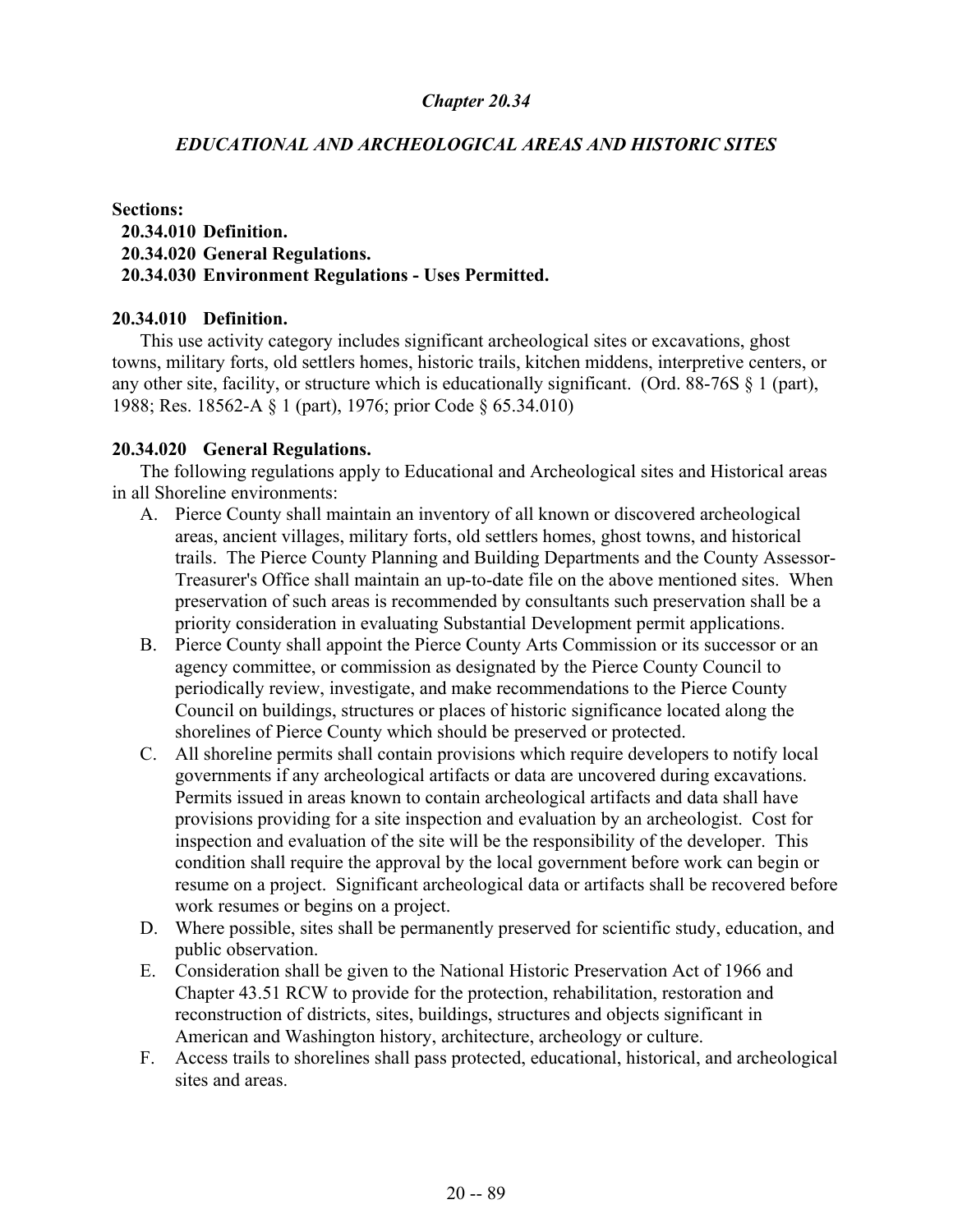*Title 20 - Shoreline Management Use Regulations 20.34.030*

G. Attempts shall be made in the restoration of sites, to point out the significance of the site and its location in relation to the flora and fauna.

(Ord. 88-76S § 1 (part), 1988; Res. 18562-A § 1 (part), 1976; prior Code § 65.34.020)

## **20.34.030 Environment Regulations - Uses Permitted.**

## A. **Urban Environment.**

- 1. Educational and archeological areas and historical sites shall be permitted subject to the general regulatory standards.
- 2. Interpretive centers are allowed subject to the general regulatory standards and upon obtaining a Conditional Use permit.
- B. **Rural-Residential Environment.** Same as Urban.
- C. **Rural Environment.** Same as Urban.
- D. **Conservancy Environment.** Same as Urban.
- E. **Natural Environment.** Same as Urban.

(Ord. 88-76S § 1 (part), 1988; Res. 18562-A § 1 (part), 1976; prior Code § 65.34.030)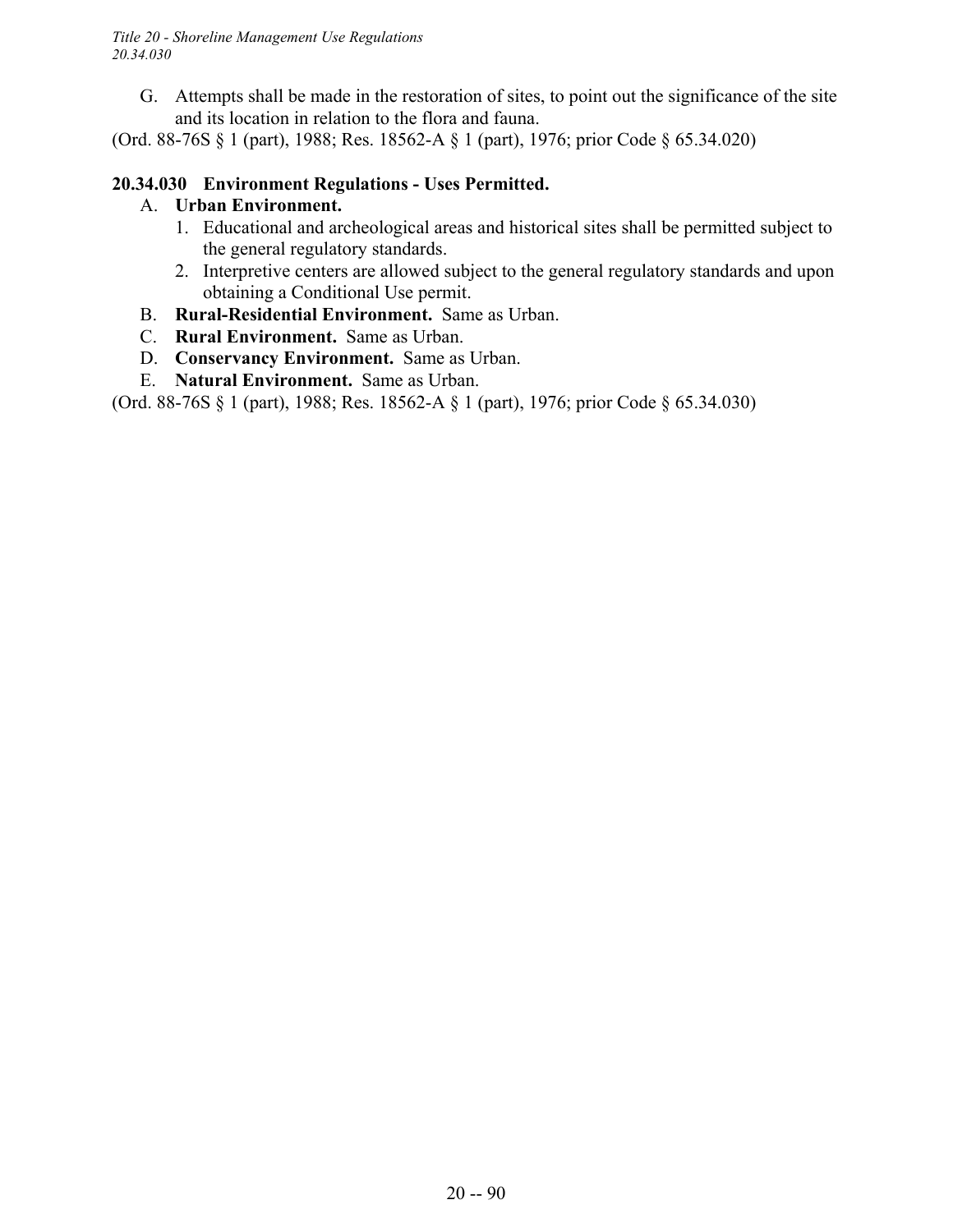# *EFFLUENT DISPOSAL*

### **Sections: 20.36.010 Definition. 20.36.020 General Regulations. 20.36.030 Environment Regulations - Uses Permitted.**

### **20.36.010 Definition.**

The liquid discharge of waste water, i.e., water used in an industrial process or sewage. (Ord. 88-76S § 1 (part), 1988; Res. 18562-A § 1 (part), 1976; prior Code § 65.36.010)

#### **20.36.020 General Regulations.**

The following regulations apply to sewage disposal facilities in all shoreline environments:

- A. Sewage disposal facilities for any proposed use shall meet all applicable State and local standards and regulations, including those of the Department of Ecology, Department of Social and Health Services, Tacoma-Pierce County Health Department and Pierce County Utilities Department and those found in zoning and subdivision ordinances. These regulations shall be strictly enforced in shoreline areas.
- B. Any use for which a sewage disposal facility using a drainfield is proposed along the shoreline shall be on a lot which at a minimum shall meet applicable State and County regulations.
- C. Outfalls which may result in decertification of shellfish production areas are prohibited.
- D. A Substantial Development permit for an effluent outfall shall not be issued if the State Department of Fisheries determines that it will interfere with the potential of the area involved for commercial aquaculture.
- E. No untreated effluent from an existing use or a proposed use shall be allowed to enter the waters of Pierce County. All regulatory standards shall be met by all County and State agencies listed in A.
- F. Septic tank effluent shall not be directed into storm sewers.

(Ord. 88-76S § 1 (part), 1988; Res. 19803 (part), 1977; Res. 18562-A § 1 (part), 1976; prior Code § 65.36.020)

#### **20.36.030 Environment Regulations - Uses Permitted.**

- A. **Urban Environment.** Sewage collection and treatment facilities shall be permitted subject to the general regulatory standards.
- B. **Rural-Residential Environment.** Same as Urban.
- C. **Rural Environment.** Same as Urban.
- D. **Conservancy Environment.**
	- 1. Sewage treatment for individual single family residences are permitted subject to the general regulatory standards.
	- 2. Community collection and treatment facilities shall be permitted subject to the general regulatory standards and obtaining a Conditional Use permit.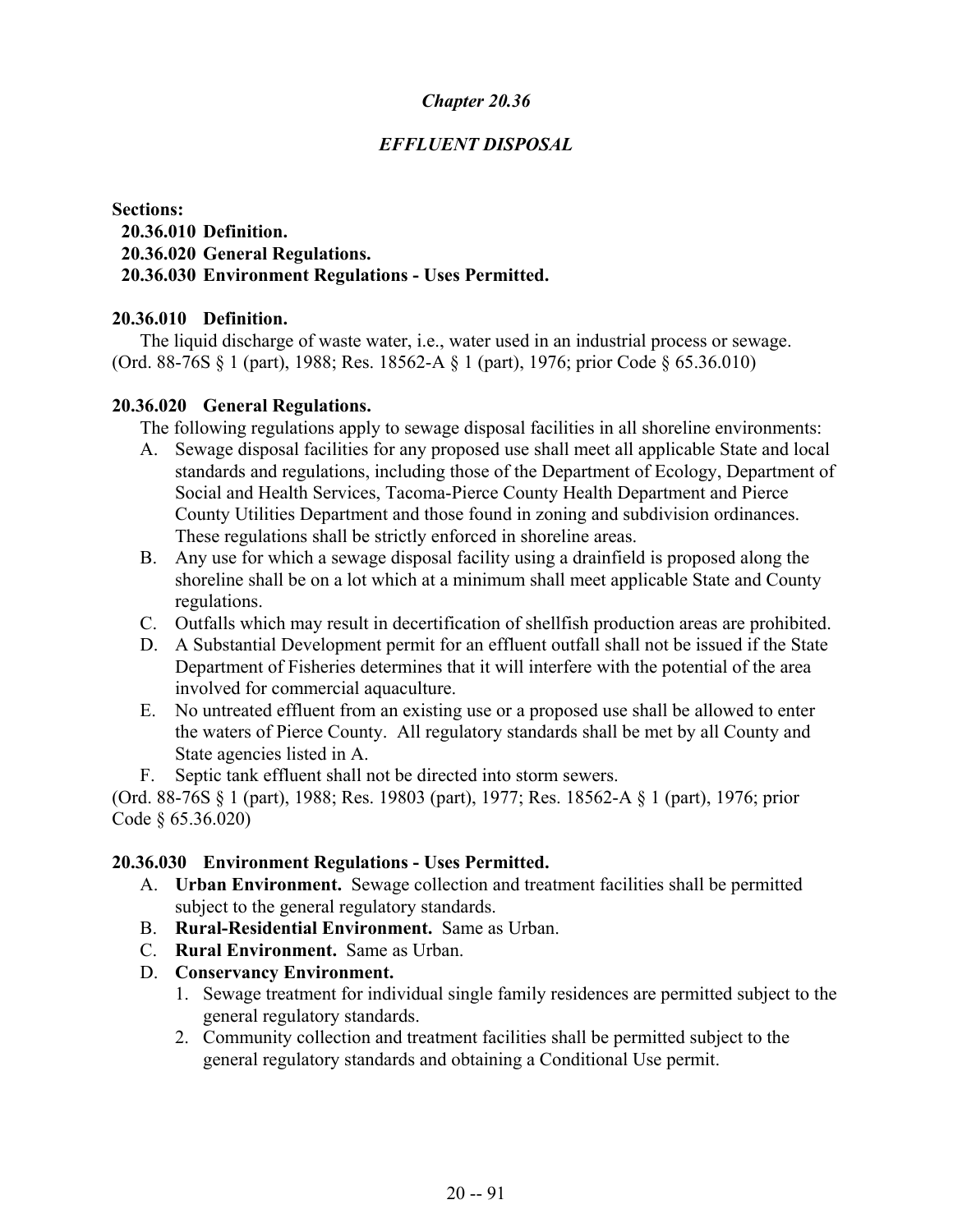E. **Natural Environment.** No sewage treatment facilities shall be permitted except treatment facilities used for individual single family residences. These facilities will be subject to the general regulatory standards where applicable.

(Ord. 88-76S § 1 (part), 1988; Res. 18562-A § 1 (part), 1976; prior Code § 65.36.030)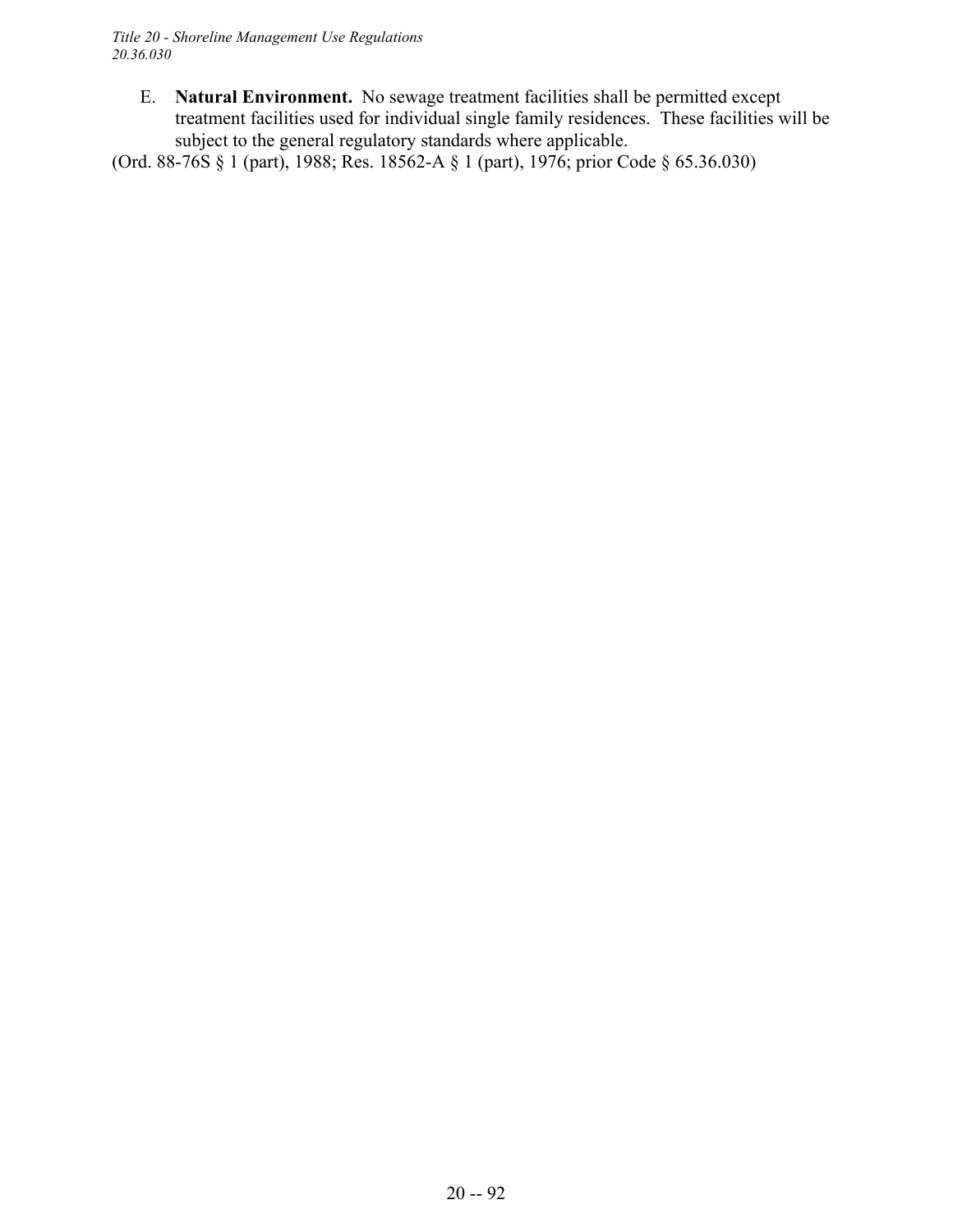# *FOREST MANAGEMENT PRACTICES*

### **Sections: 20.38.010 Definition. 20.38.020 General Regulations. 20.38.030 Environment Regulations - Uses Permitted.**

### **20.38.010 Definition.**

Forest Management Practices are those forestry practices which include:

- A. site preparation and regeneration;
- B. protection from insects, fire and disease;
- C. silvicultural practices such as thinning, release from competing vegetation, and fertilization; and
- D. harvesting including the engineering and road construction necessary for logging and administrative access.

(Ord. 88-76S § 1 (part), 1988; Res. 21328 § 1 (part), 1979; Res. 18562-A § 1 (part), 1976; prior Code § 65.38.010)

### **20.38.020 General Regulations.**

The following regulations apply to forest management practices in all shoreline environments:

- A. **Roads and Bridges.** The Forest Practices Act RCW 76.09 and its rules and regulations shall apply.
- B. **Harvesting Operations.** The Forest Practices Act RCW 76.09 and its rules and regulations shall apply.
- C. **Reforestation.** The Forest Practices Act RCW 76.09 and its rules and regulations shall apply.
- D. **Chemical Application.** The Forest Practices Act RCW 76.09 and its rules and regulations shall apply.

(Ord. 88-76S § 1 (part), 1988; Res. 21328 § 1 (part), 1979; Res. 18562-A § 1 (part), 1976; prior Code § 65.38.020)

# **20.38.030 Environment Regulations - Uses Permitted.**

- A. **Urban, Rural-Residential, Rural and Conservancy.** The Forest Practices Act RCW 76.09 and its rules and regulations shall govern forest management practices in the Urban, Rural-Residential, Rural and Conservancy Environments.
- B. **Natural Environment.** Commercial harvesting of merchantable timber is permitted within the areas designated Natural Environment, only when the following restrictions are satisfied:
	- 1. **Shoreline Management Zone Special Restrictions.** The removal of all vegetation and trees which are located within 50 feet, measured horizontally from the ordinary high water mark along the shoreline, is prohibited; provided that, tall merchantable trees may be removed if, in the opinion of the Department of Natural Resources forest practices compliance inspector, said tall merchantable tree is likely to be blown down by winds or otherwise fall into the river.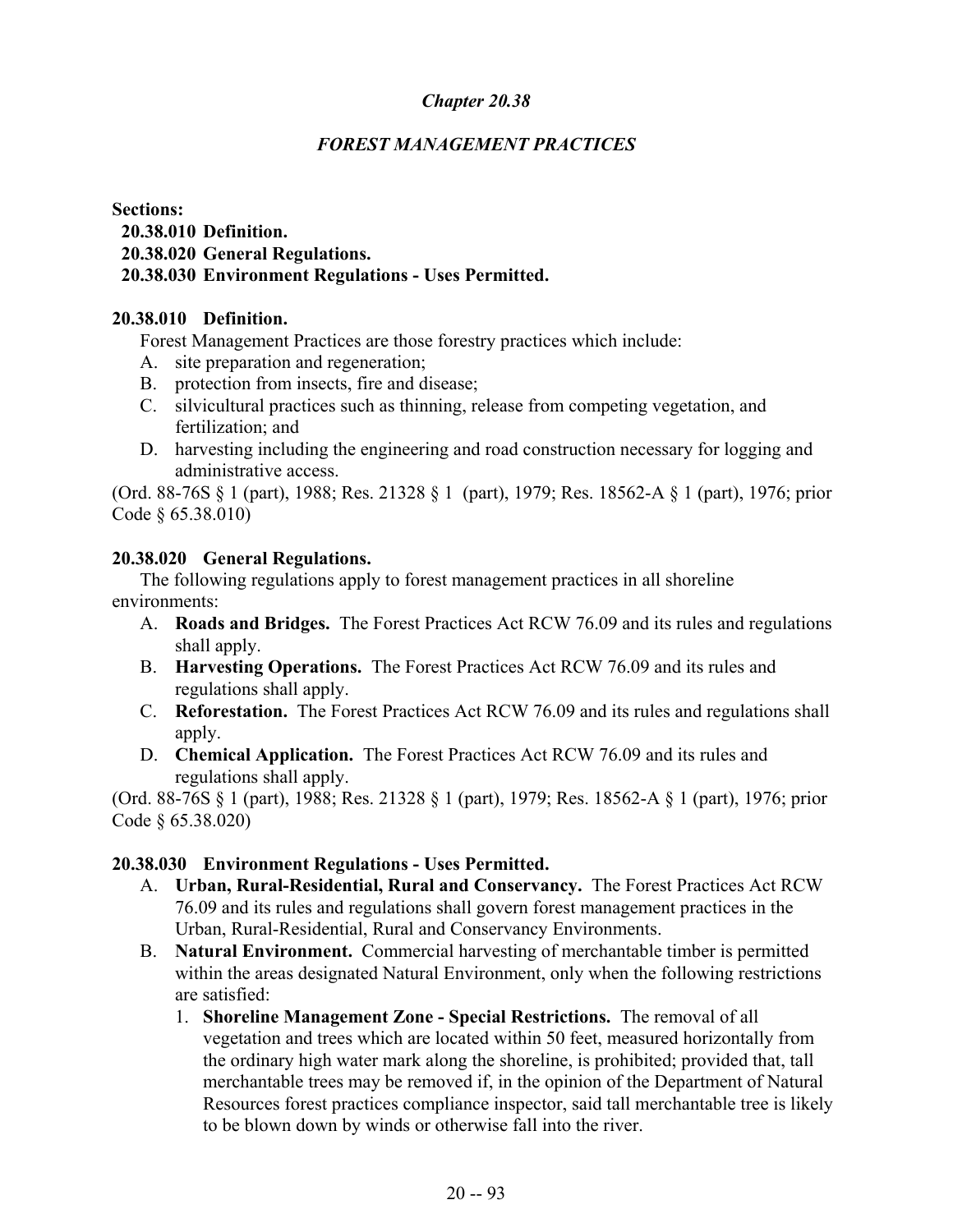- 2. **Steep Slopes and Bluffs.** Bluffs, cliffs, and slopes which are steeper than 70 degrees as measured from the horizontal plane, shall not be disturbed in any manner during the logging operation. Cables, and other tree removal devices shall not be utilized when they will be touching said slopes.
- 3. **Prevention of Siltation and Slides.** Special care shall be taken to prevent siltation and slides. Vegetation and nonmerchantable trees shall not be removed from within 25 feet of any Type 2, 3, 4, and 5 streams as defined by the Washington State Forest Practices Act as measured from the middle of said stream; provided that a small amount of vegetation may be removed in order to replant trees and comply with safety regulations.
- 4. **Notice of Operation in Natural Designated Areas.** The operator of a logging operation shall submit copies of all documents required to be submitted to the Department of Natural Resources, to the Pierce County Planning Department at least 30 days prior to the start of any logging operation within an area designated Natural by the Pierce County Shoreline Master Program.
- 5. **Staggering of Harvesting Operations.** Clearcut harvesting operations within areas designated as "Natural Environment" must be staggered or staged. Staggering or staging the harvesting means that the operator cannot clearcut a continuous distance of more than 1/2 mile along any shoreline section designated Natural without leaving the same percentage of his adjoining shore line ownership in it unharvested condition for a period of ten years from satisfactory reforestation as defined in the State Forest Practices Regulations.

(Ord. 88-76S § 1 (part), 1988; Res. 21328 § 1 (part), 1979; Res. 18562-A § 1 (part), 1976; prior Code § 65.38.030)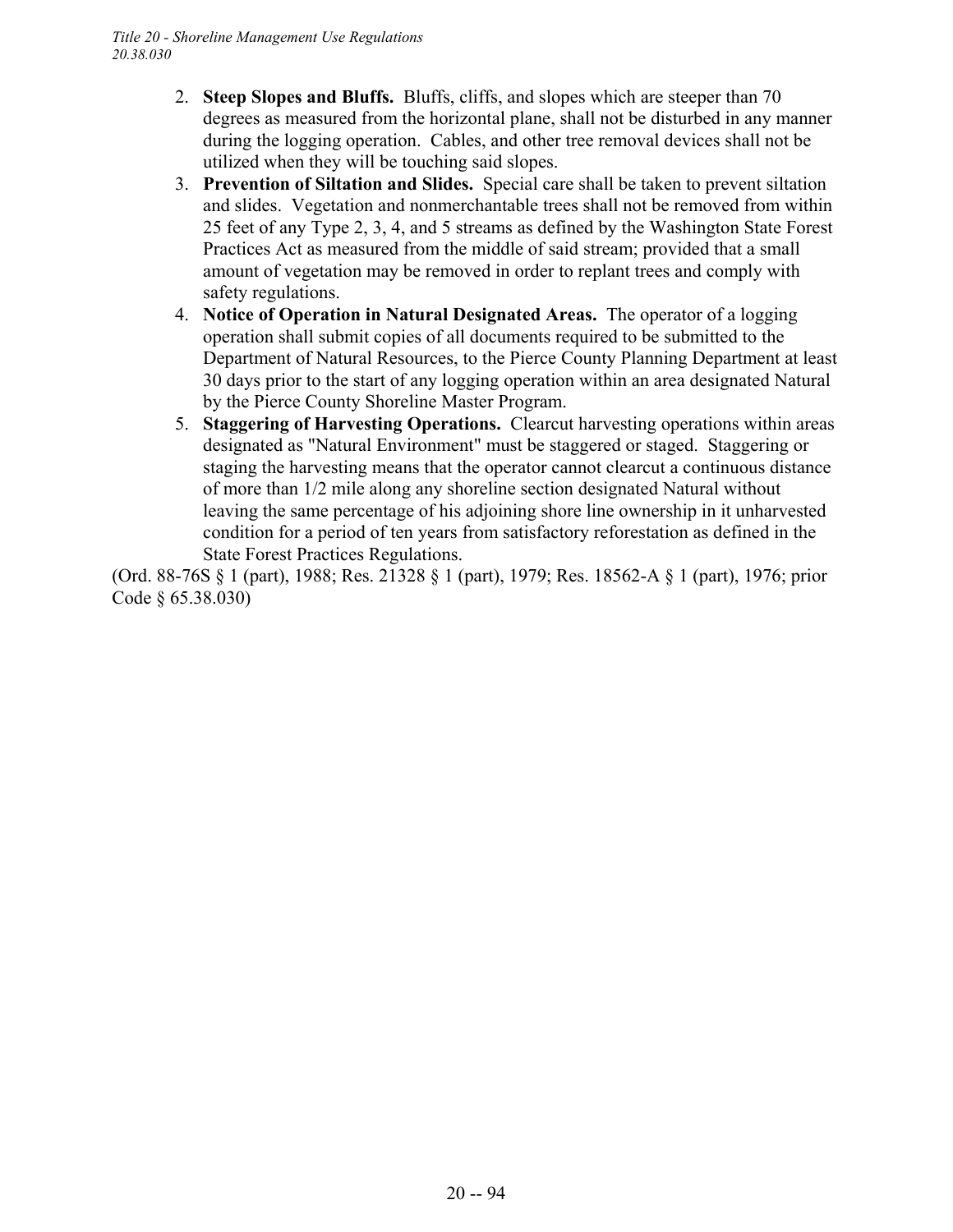# *HIGH RISE STRUCTURES*

### **Sections: 20.40.010 Definitions. 20.40.020 Environment Regulations - Uses Permitted. 20.40.030 Conditional Use Criteria.**

#### **20.40.010 Definitions.**

- A. High Rise Structures shall mean any building or structure of more than 35 feet in height above average grade level.
- B. Average Grade Level shall mean the average of the natural or existing topography at the center of all exterior walls of a building or structure to be placed on a site, PROVIDED that in the case of structures to be built over water, average grade level shall be the elevation of ordinary high water.
- C. Height shall be measured from average grade level to the highest point of the structure, PROVIDED, that appurtenances such as television antennae and chimneys shall not be used in calculating the height.

(Ord. 88-76S § 1 (part), 1988; Res. 19803 (part), 1977; Res. 18562-A § 1 (part), 1976; prior Code § 65.40.010)

### **20.40.020 Environment Regulations - Uses Permitted.**

# A. **Urban, Rural-Residential, Rural, Conservancy, and Natural Environments:**

- 1. **Uses permitted outright:** High rise buildings and structures related to water dependent uses in committed industrial or terminal areas when views from a substantial number of residences will not be obstructed.
- 2. **Uses permitted upon obtaining a Conditional Use Permit:** All other high rise structures comprising a principal or accessory use of a lot, tract or parcel of land.

(Ord. 88-76S § 1 (part), 1988; Res. 18562-A § 1 (part), 1976; prior Code § 65.40.020)

# **20.40.030 Conditional Use Criteria.**

The uses listed above as conditional uses will be allowed only after the appropriate County reviewing authority determines that the proposed structure is consistent with the following applicable conditional use criteria and will cause no unreasonable adverse effects on the environment and other uses:

- A. Views from adjacent residential properties will not be unduly impaired.
- B. Adequate separation will be maintained between the high rise structures and adjacent properties.
- C. High rise structures will not interfere with the public use of public shorelines.
- D. The uses and enjoyment of adjacent properties will not be unduly diminished due to the height of the high rise structure or to the size of the lot upon which it is located, or the location of the structure on the site.

When deemed necessary, the County may impose such conditions as may be necessary to assure compliance with the purpose of this Chapter.

(Ord. 88-76S § 1 (part), 1988; Res. 19803 (part), 1977; Res. 18562-A § 1 (part), 1976; prior Code § 65.40.030)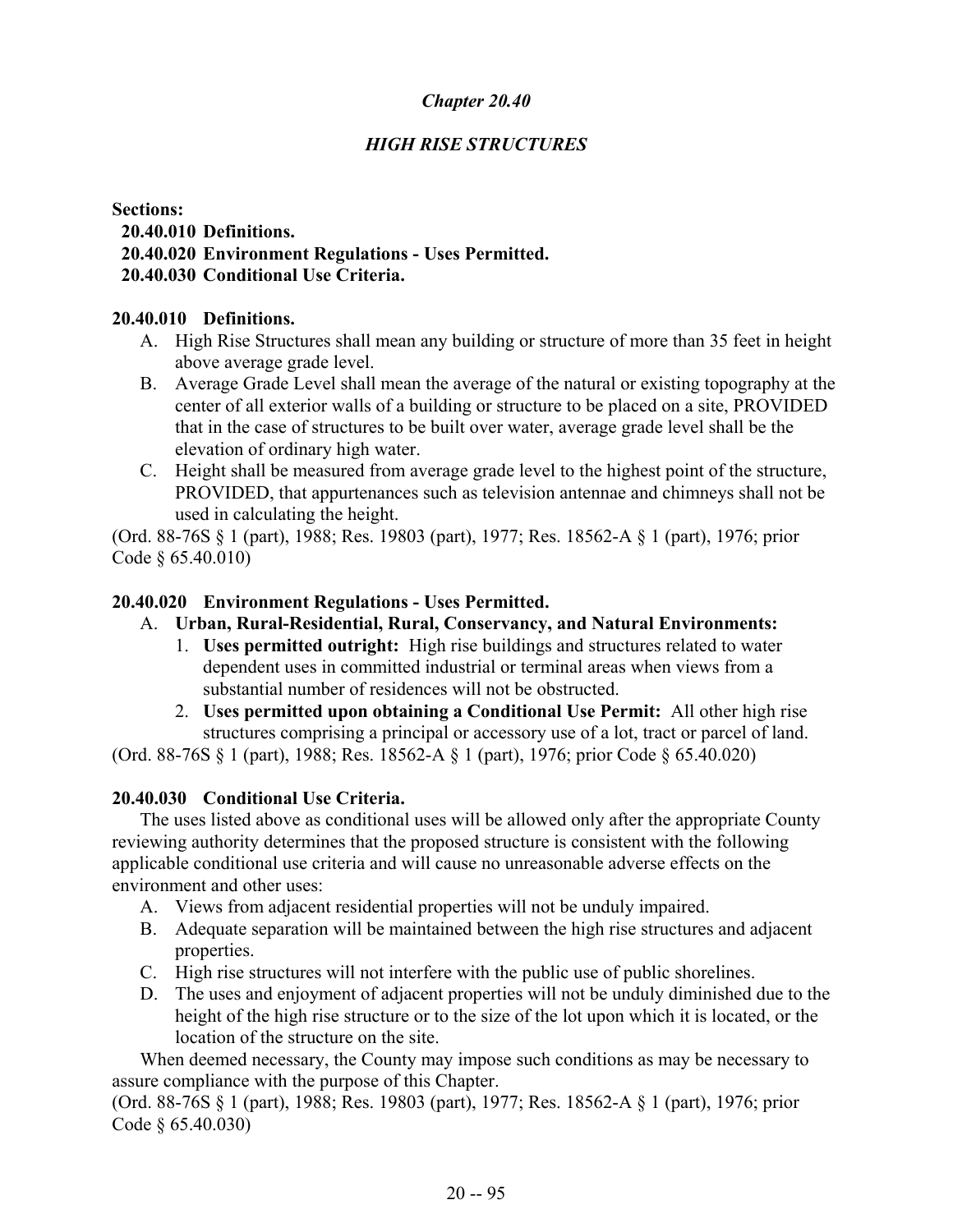## *JETTIES AND GROINS*

### **Sections: 20.42.010 Definition. 20.42.020 General Regulations. 20.42.030 Environment Regulations - Uses Permitted.**

### **20.42.010 Definition.**

Jetties and Groins are structures designed to modify or control sand movement. They are erected at right angles to the shoreline. (Ord. 88-76S  $\S$  1 (part), 1988; Res. 18562-A  $\S$  1 (part), 1976; prior Code § 65.42.010)

#### **20.42.020 General Regulations.**

The following regulations apply to jetties and groins in all shoreline environments:

- A. The construction of jetties and groins shall be permitted only in special cases where social and technical consideration demonstrates overall public benefit.
- B. Sand movement and the effect of proposed jetties or groins on that sand movement shall be considered. Provisions shall be made to minimize potential adverse effects on natural systems caused by jetties and groins. Cost shall be borne by the person who develops the jetty or groin.
- C. Special attention shall be given to the effect these structures will have on wildlife propagation and movement, and to a design of these structures which will not detract from the aesthetic quality of the shoreline.
- D. Jetties and groins shall only be permitted for navigational purposes, industrial activity, marinas and recreational activities, but such structures remain subject to the criteria stated herein.
- E. Design for new jetties shall incorporate provision for public access such as sightseeing and public fishing if the appropriate authority determines such access to be feasible and desirable.

(Ord. 88-76S § 1 (part), 1988; Res. 19803 (part), 1977; Res. 18562-A § 1 (part), 1976; prior Code § 65.42.02)

#### **20.42.030 Environment Regulations - Uses Permitted.**

A. **Urban Environment.** Subject to the general regulatory standards of this Chapter, the following uses are permitted:

Uses permitted outright: Jetties and Groins.

B. **Rural-Residential Environment.** Subject to the general regulatory standards of this Chapter, the following uses are permitted:

Uses permitted outright: Same as Urban.

C. **Rural Environment.** Subject to the general regulatory standards of this Chapter, the following uses are permitted:

Uses permitted outright: Same as Urban.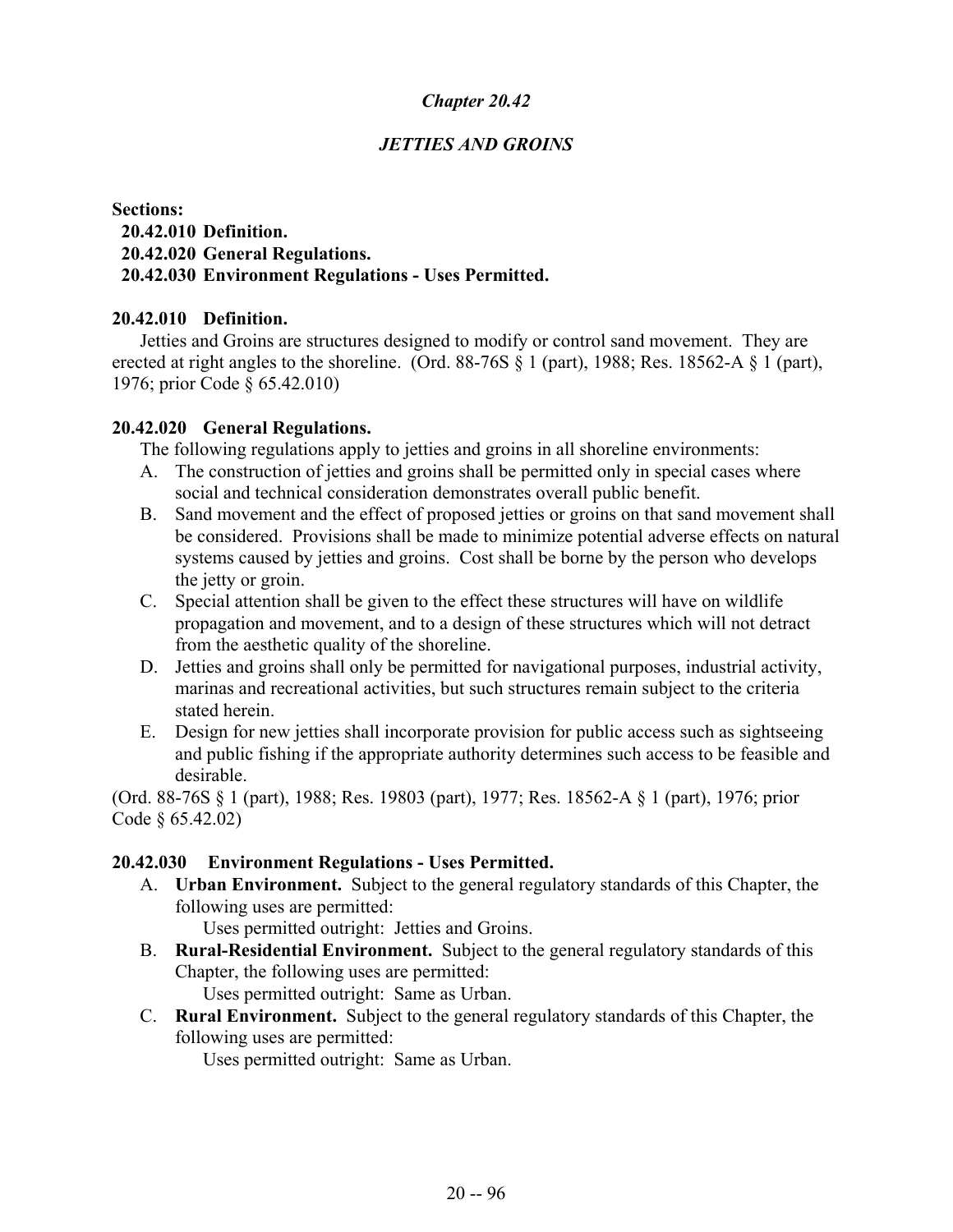D. **Conservancy Environment.** Subject to the general regulatory standards of this Chapter, the following uses are permitted:

Uses permitted upon approval of a Conditional Use Permit: Jetties and Groins.

E. **Natural Environment.** Jetties and Groins are prohibited.

(Ord. 88-76S § 1 (part), 1988; Res. 18562-A § 1 (part), 1976; prior Code § 65.42.030)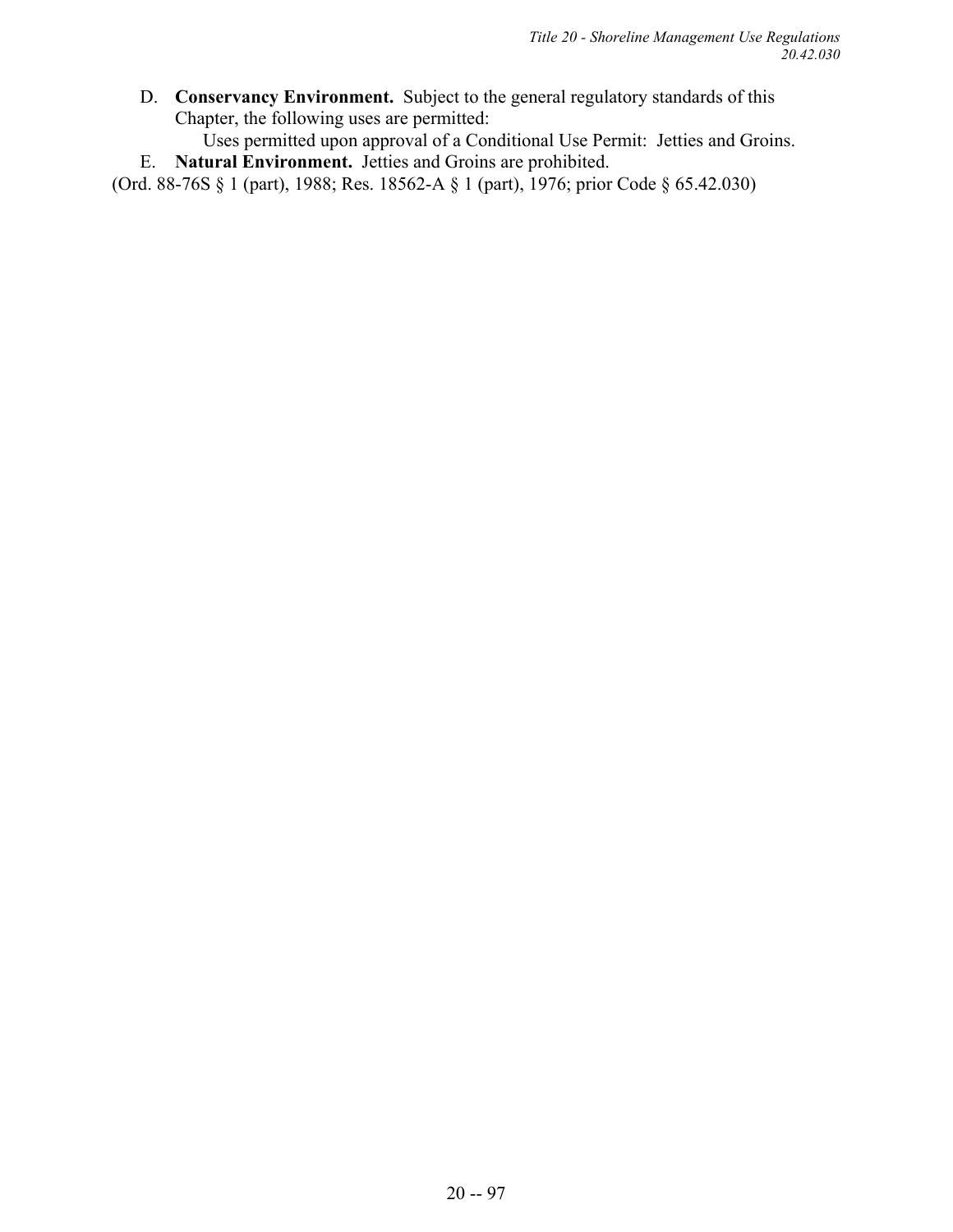# *LANDFILLS*

### **Sections: 20.44.010 Definition. 20.44.020 General Regulations. 20.44.030 Environment Regulations - Uses Permitted.**

### **20.44.010 Definition.**

Landfill is the creation of dry upland area by filling or depositing of sand, soil or gravel into a wetland area. (Ord. 88-76S § 1 (part), 1988; Res. 18562-A § 1 (part), 1976; prior Code § 65.44.010)

### **20.44.020 General Regulations.**

The following regulations apply to all landfill projects in all shoreline environments:

- A. Fills which do not extend waterward more than five feet on a horizontal plane from ordinary high water may be permitted upon determination by the County that no environmental harm will result; however, fills located landward of the ordinary high water are preferred.
- B. Landfills extending waterward more than five feet on a horizontal plane from ordinary high water will be allowed as a conditional use, when it can be clearly shown that all the general regulations herein and the Shoreline Management Act are satisfied.
- C. Filling for the purpose of creating new land shall be permitted only for ports and water dependent public and private uses.
- D. Landfills are prohibited in marshes, bogs and swamps except in committed industrial areas, having an adopted comprehensive plan and when there is a demonstrated public benefit as determined by the County and when no significant loss of habitat will result. In other water retention or groundwater recharge areas, the need for fill in such a site must be demonstrated by the applicant.
- E. All perimeters of cuts and fills shall be provided with vegetation, riprap, retaining walls, or other approved means for erosion prevention.
- F. Fill materials shall not cause violation of water quality standards or otherwise be toxic to humans or to fish and wildlife.

(Ord. 88-76S § 1 (part), 1988; Res. 19803 (part), 1977; Res. 18562-A § 1 (part), 1976; prior Code § 65.44.020)

# **20.44.030 Environment Regulations - Uses Permitted.**

- A. **Urban, Rural-Residential, Rural and Conservancy Environments.** Subject to the general regulatory standards of this Chapter, the following uses are permitted:
	- 1. Uses permitted subject to the general regulations:
		- a. Landfills extending waterward less than five feet on a horizontal plane from ordinary high water.
		- b. Landfills extending waterward more than five feet from ordinary high water only when said landfill constitutes backfill for a bulkhead which ties into an existing adjacent bulkhead as permitted in Chapter 20.28.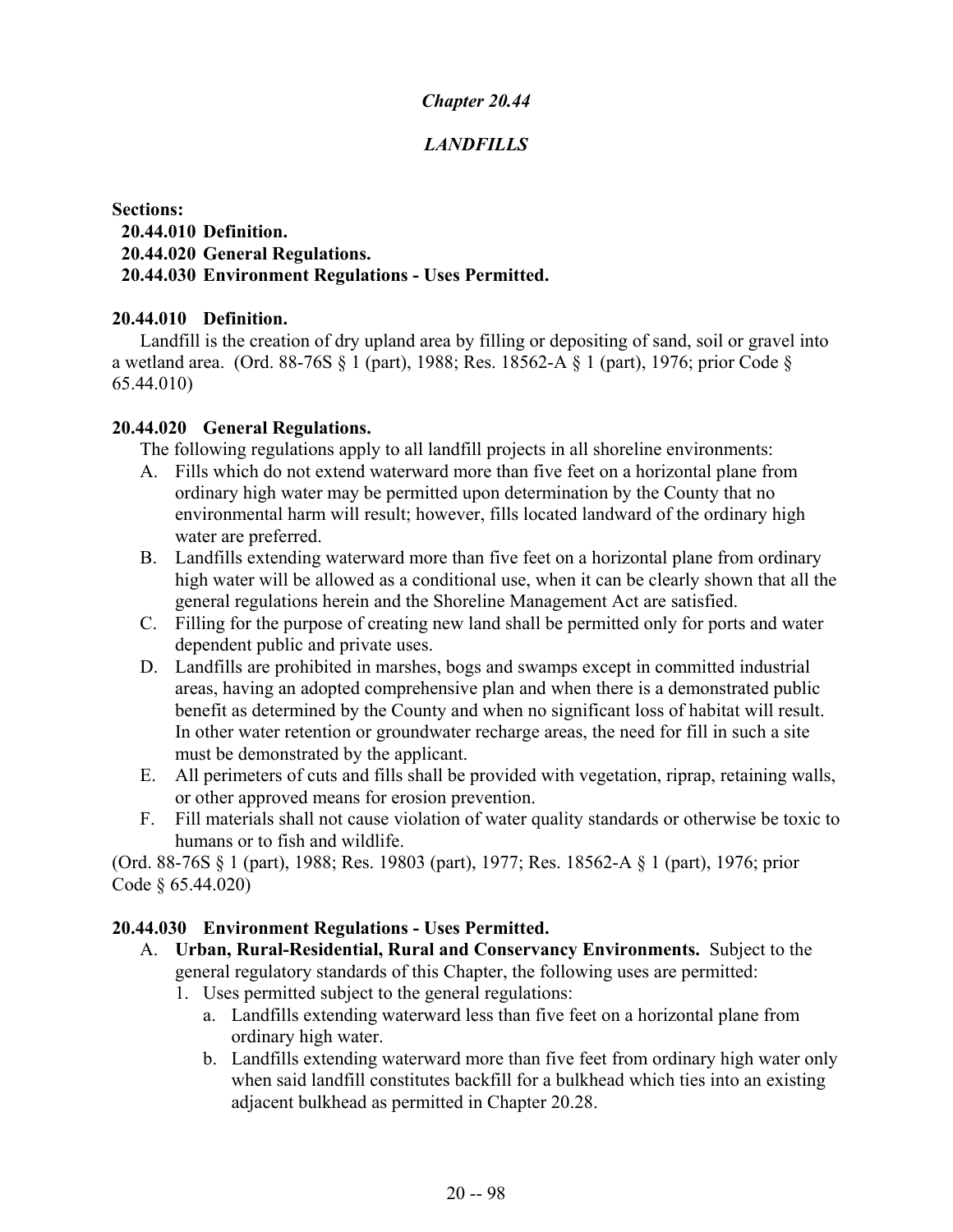- 2. Uses permitted upon approval of a Conditional Use Permit:
	- a. Landfills for water dependent or water related uses only, extending waterward more than five feet on a horizontal plane from ordinary high water.
- B. **Natural Environment.** Landfill is prohibited in the Natural Environment.

(Ord. 88-76S § 1 (part), 1988; Res. 21328 § 1 (part), 1979; Res. 18562-A § 1 (part), 1976; prior Code § 65.44.030)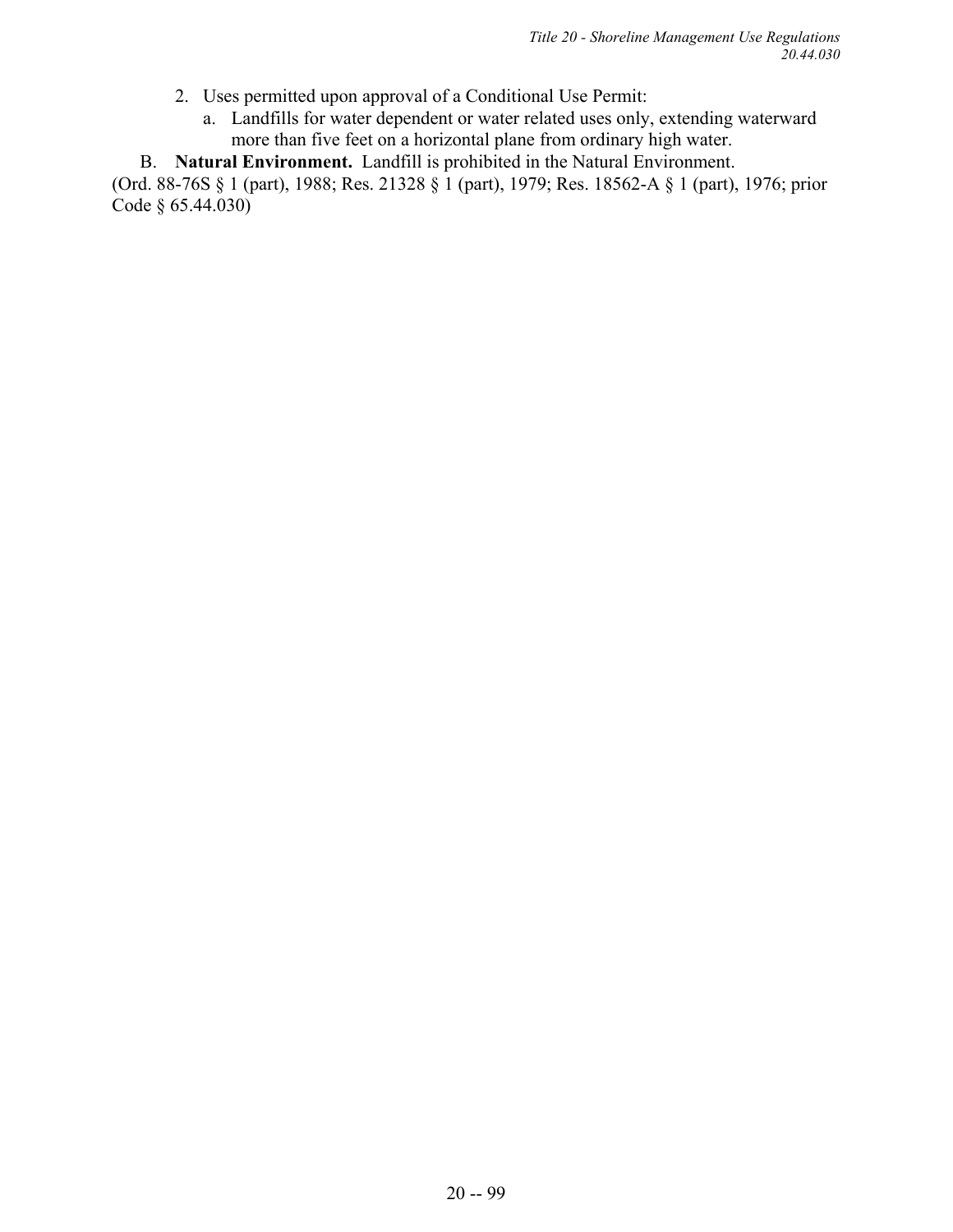# *LAUNCHING RAMPS*

#### **Sections: 20.46.010 Definitions. 20.46.020 General Regulations. 20.46.030 Environment Regulations - Uses Permitted.**

#### **20.46.010 Definitions.**

- A. Launching Ramps are areas developed for boating ingress and egress.
- B. Public Launching Ramps are launching ramps that are used by the public. Ownership of the facilities can be either private or public.
- C. Private Launching Ramps are launching ramps that are not open to use by the public.

(Ord. 88-76S § 1 (part), 1988; Res. 19803 (part), 1977; Res. 18562-A § 1 (part), 1976; prior Code § 65.46.010)

#### **20.46.020 General Regulations.**

The following regulations apply to launching ramps in all shoreline environments:

- A. Private boat launching ramps, associated with single family residences, where appropriate, may be permitted.
- B. Before granting approval of a permit to allow any launching ramp, the appropriate reviewing authority shall be satisfied that:
	- 1. There is a demonstrated need for the facility in the subject location and that physical conditions such as natural flushing are capable of handling the proposed intensity of use.
	- 2. Adequate facilities for the efficient handling of sewage and litter will be provided.
	- 3. The ramp will be designed not to obstruct the littoral drift.
	- 4. Important navigation routes or recreation areas will not be obstructed.
	- 5. Adequate separation will be maintained between the structure and adjacent properties and structures.
	- 6. There will be no interference with public use of public shorelines.
	- 7. Parking, if required, is provided at a level which is consistent with the desired intensity of use of the facility.
	- 8. Adequate separation and buffers can be maintained between the facility's associated parking area and adjacent properties.
	- 9. Adequate separation will be maintained between associated swimming beaches.

(Ord. 88-76S § 1 (part), 1988; Res. 19803 (part), 1977; Res. 18562-A § 1 (part), 1976; prior Code § 65.46.020)

#### **20.46.030 Environment Regulations - Uses Permitted.**

- A. **Urban Environment.** Launching ramps are permitted subject to the general regulatory standards of this Chapter.
- B. **Rural-Residential Environment.** Same as Urban.
- C. **Rural Environment.** Same as Urban.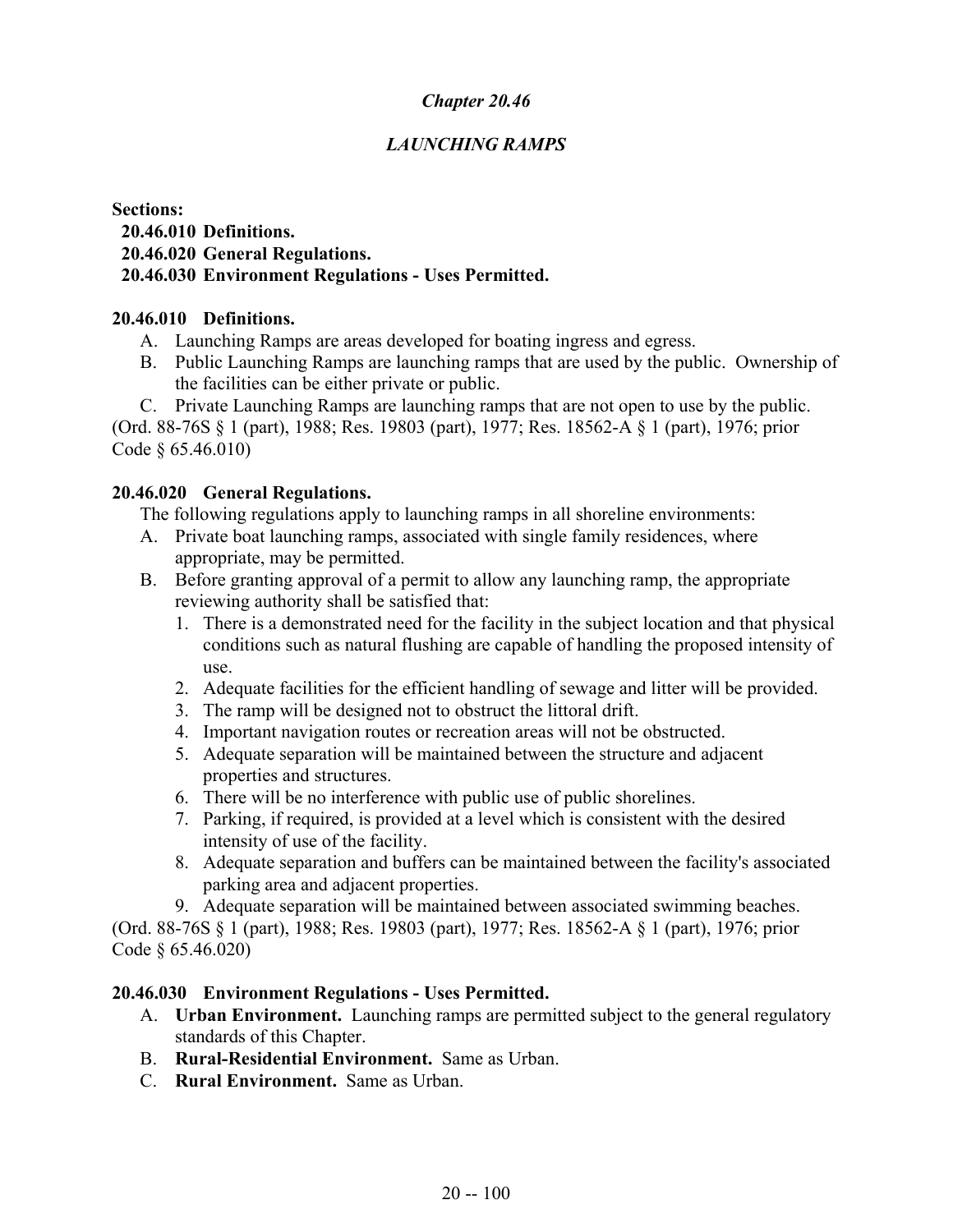*Title 20 - Shoreline Management Use Regulations 20.46.030*

D. **Conservancy Environment.** Same as Urban.

E. **Natural Environment.** Launching ramps are prohibited.

(Ord. 88-76S § 1 (part), 1988; Res. 19803 (part), 1977; Res. 18562-A § 1 (part), 1976; prior Code § 65.46.030)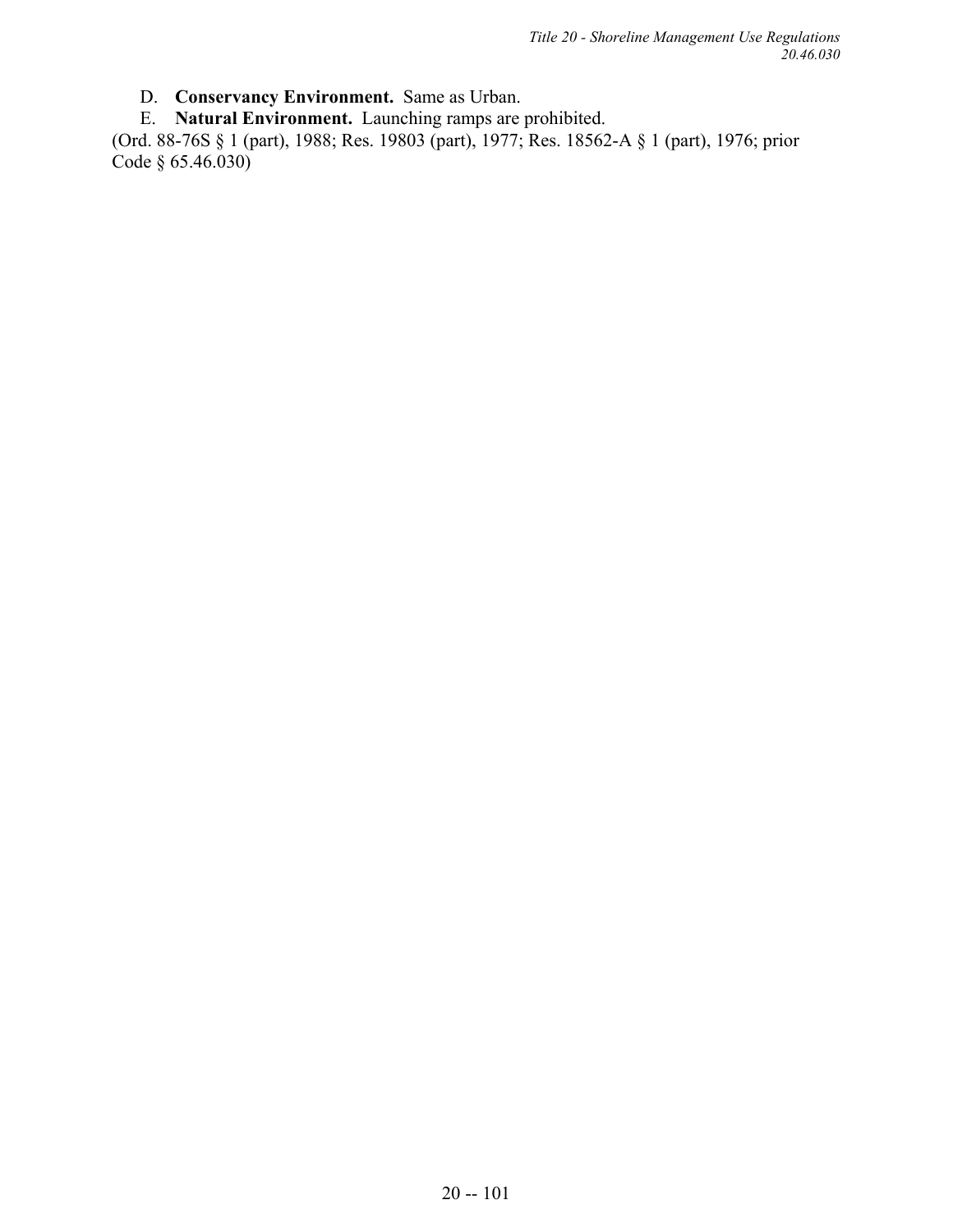# *LOG STORAGE AND RAFTING*

### **Sections: 20.48.010 Definition. 20.48.020 General Regulations. 20.48.030 Environment Regulations - Uses Permitted.**

#### **20.48.010 Definition.**

Log Storage and Rafting is the temporary storage of commercial timber in the water or on the upland area adjacent to the shoreline. (Ord. 88-76S  $\S$  1 (part), 1988; Res. 18562-A  $\S$  1 (part), 1976; prior Code § 65.48.010)

### **20.48.020 General Regulations.**

The following regulations apply to Log Storage and Rafting in all Shoreline environments:

- A. Log storage and handling shall not be permitted in public waters where State Water Quality Standards cannot be met at all times by the permitted activity.
- B. Easy let-down devices shall be used for placing logs in the water.
- C. Bundled logs shall be secured in bundles on land before being placed in the water. Bundles shall not be opened again except on land or at millside.
- D. Provisions shall be made to securely retain all logs, chunks, end-trimmings and other wood or bark particles of significant size within log dumps, rafting areas, and mill site handling zones.
- E. Accumulations of bark and wood debris on the land and docks around dump sites and upland storage sites shall be kept out of the water. After cleanup disposal shall be at an upland site where leachate will not enter surface or ground waters.
- F. Dry land storage of logs shall be permitted subject to the following minimum regulations:
	- 1. Unpaved storage areas underlain by permeable soils shall have at least a four foot separation between ground surface and the winter water table.
	- 2. Dikes, drains, vegetative buffer strips and other means shall be used to ensure that surface runoff is collected and discharged from the storage area at one point, if possible. Runoff from dryland log storage determined by the State Department of Ecology to be contaminated shall receive appropriate consideration and action as prescribed by the Department of Ecology.

(Ord. 88-76S § 1 (part), 1988; Res. 18562-A § 1 (part), 1976; prior Code § 65.48.020)

# **20.48.030 Environment Regulations - Uses Permitted.**

- A. **Urban Environment.** Log dumping, storage and rafting shall be permitted subject to the general regulatory standards and Conditional Use requirements.
- B. **Rural-Residential Environment.** Same as Urban.
- C. **Rural Environment.** Same as Urban.
- D. **Conservancy Environment.** Same as Urban.
- E. **Natural Environment.** Log dumping, storage and rafting are prohibited.

(Ord. 88-76S § 1 (part), 1988; Res. 18562-A § 1 (part), 1976; prior Code § 65.48.030)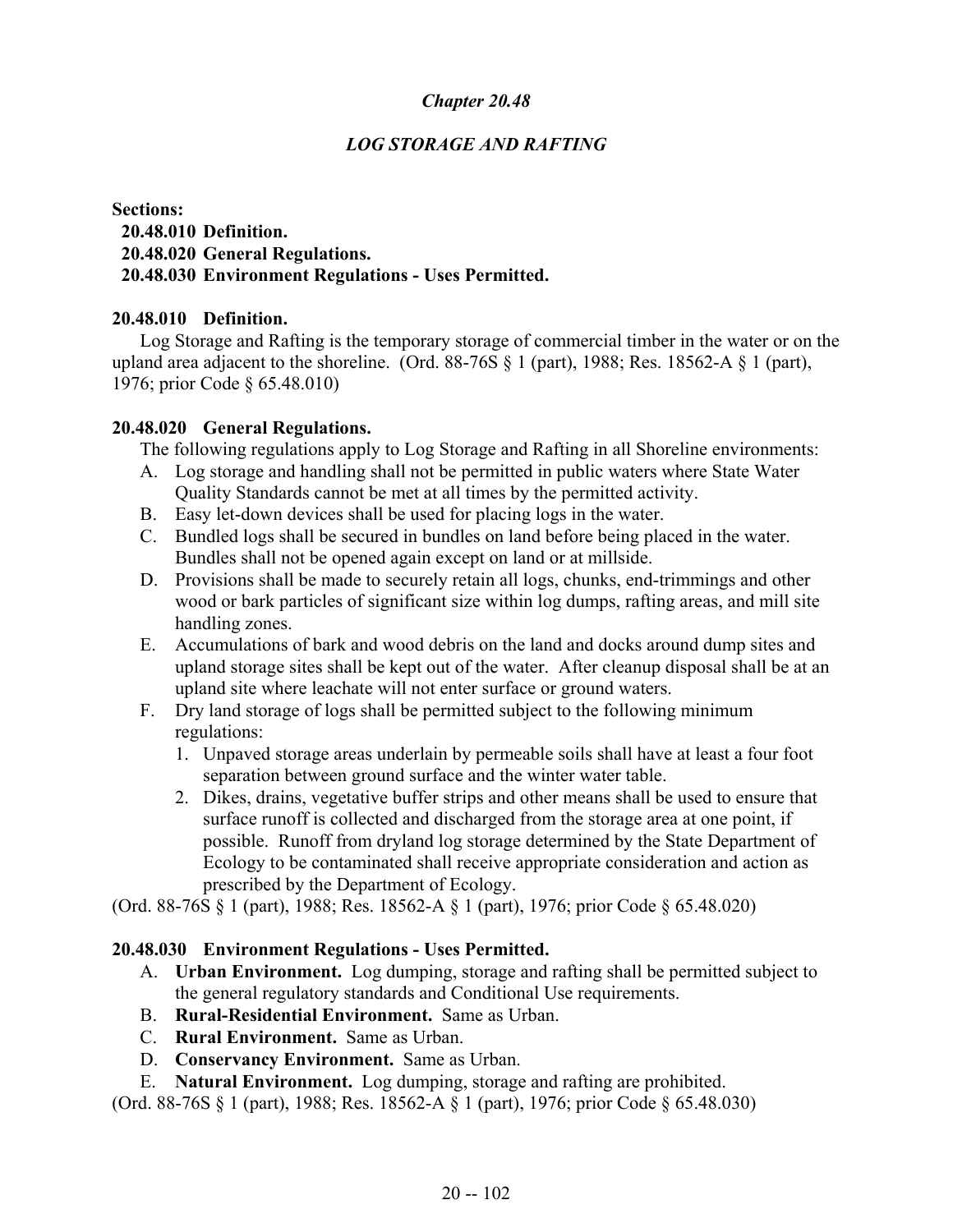# *MARINAS*

**Sections: 20.50.010 Definition. 20.50.020 Intent. 20.50.030 Environment Regulations - Uses Permitted. 20.50.040 Guidelines for Reviewing Substantial Development Permits.**

#### **20.50.010 Definition.**

A marina is a commercial facility constructed for the purpose of providing rented or leased wet or dry storage for watercraft and providing other services to the tenant and other boaters.

The following uses shall be considered accessory to a marina operation:

- A. Minor watercraft repair;
- B. Sale of parts;
- C. Wet moorage or dry storage of watercraft;
- D. Bait and tackle shops;
- E. Marine fueling station;
- F. Launching ramp, elevator, derrick, marine railway, or other launching apparatus;
- G. Administration facilities;
- H. Boat sales and rentals and passenger charter operations;
- I. Food services;
- J. Sewage disposal facilities.

(Ord. 88-76S § 1 (part), 1988; Res. 19803 (part), 1977; Res. 18562-A § 1 (part), 1976; prior Code § 65.50.010)

#### **20.50.020 Intent.**

It is the intent of Pierce County to encourage the construction of sizeable marinas in areas of adequate flushing action so as to secure economies of scale for the benefit of users and so as to minimize the number of shoreline areas which must be commercialized. Because good marina design involves many variables, construction shall require a Substantial Development Permit granted upon a finding by the appropriate County reviewing authority of consistency with the guidelines of Section 20.50.040. Building Permits are also required. (Ord. 88-76S § 1 (part), 1988; Res, 19803 (part), 1977; prior Code § 65.50.020)

#### **20.50.030 Environment Regulations - Uses Permitted.**

- A. **Urban Environment.** Marinas are allowed subject to the general regulatory standards and obtaining a Substantial Development Permit.
- B. **Rural-Residential Environment.** Same as Urban.
- C. **Rural Environment.** Same as Urban.
- D. **Conservancy Environment.** Marinas are prohibited.
- E. **Natural Environment.** Same as Conservancy.

(Ord. 88-76S § 1 (part), 1988; Res. 19803 (part), 1977; Res. 18562-A § 1 (part), 1976; prior Code § 65.50.030)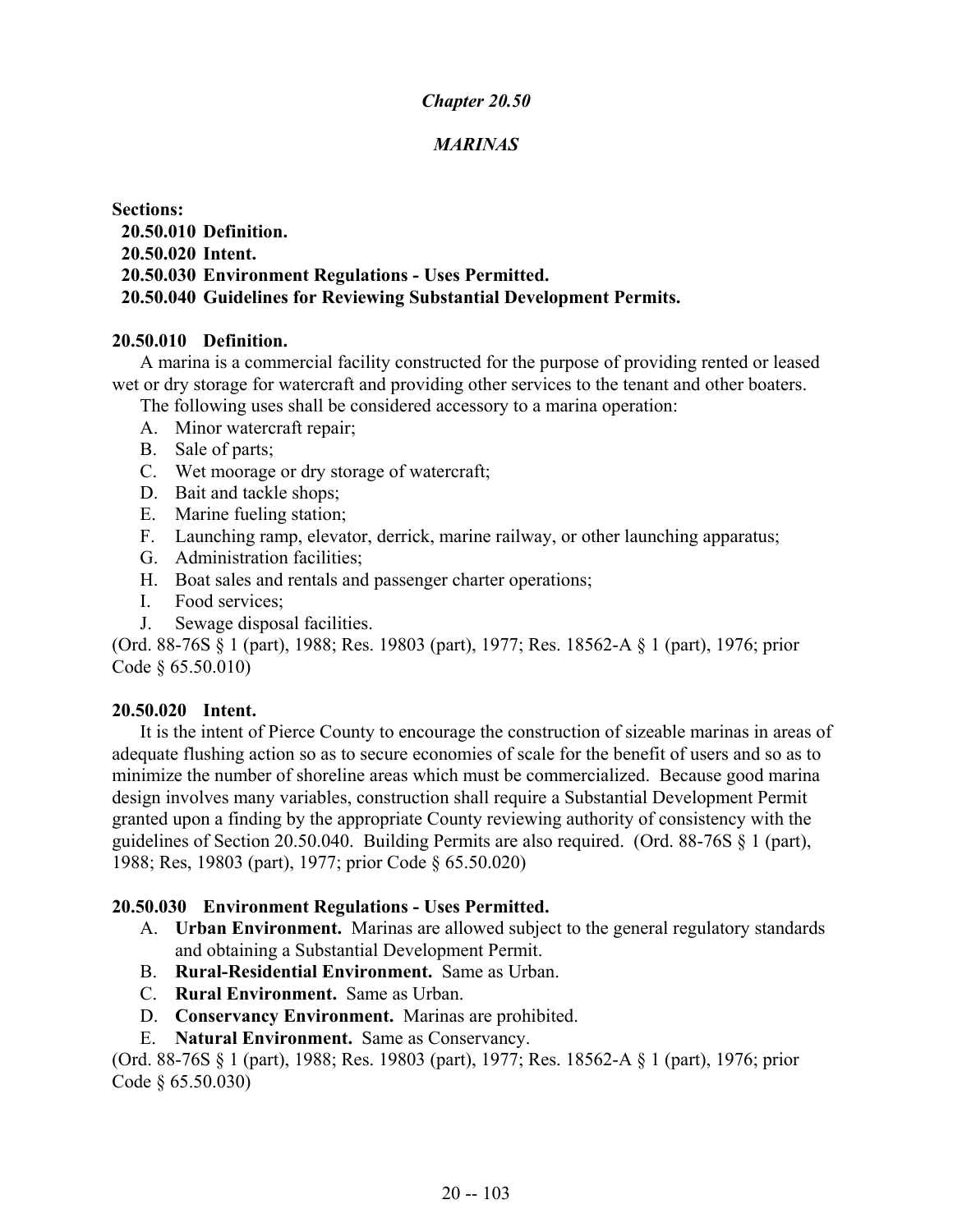# **20.50.040 Guidelines for Reviewing Substantial Development Permits.**

Development Guidelines. In lieu of specific standards relating to design, location, bulk and use, the following guidelines shall be applied by the County's reviewing authority to a site specific project application for Substantial Development Permit in arriving at a satisfactory degree of consistency with the policies and criteria set forth in this Chapter. To this end, the County may extend, restrict, or deny an application to achieve said purposes.

- A. Important navigational routes or marine oriented recreation areas will not be obstructed or impaired;
- B. Views from surrounding properties will not be unduly impaired;
- C. Ingress-egress as well as the use and enjoyment of the water or beach on adjoining property is not unduly restricted or impaired;
- D. Public use of the surface waters below ordinary high water shall not be unduly impaired;
- E. The intensity of the use or uses of any proposed marina shall be compatible with the surrounding environment and land and water uses;
- F. In areas identified by the Department of Fisheries, Game or Natural Resources in accordance with a study in existence at the time of application as having a high environmental value for shellfish, fish life or wildlife, a marina shall not be allowed unless it can be conclusively established that the marina will not be detrimental to the natural habitat.
- G. The proposed site must have the flushing capacity required to maintain water quality. Application for a marina shall be approved in a constricted body of salt water (width at the entrance less than half the distance from the entrance to the inner most shoreline) only if there is one surface acre of water within the constricted body, measured at mean low water, for each boat moorage (including buoys) within said constricted body.
- H. Parking areas associated with marinas must be set back from the water and screened with the dual objective of making the area as visually unobjectionable as possible and that they are not located on the upland immediately adjacent to the water. Sufficient spaces must be provided for the parking load normal to a non-holiday summer weekend.
- I. All piers, docks, and floats shall be constructed and maintained in a safe and sound condition.
- J. Pilings employed in piers or any other structure shall have a minimum vertical clearance of one foot above extreme high water.
- K. When plastics or other nondegradable materials are used in pier construction, precautions shall be taken to ensure their containment.
- L. The dock facilities should be equipped with adequate lifesaving equipment such as life rings, hook and ropes.
- M. Accessory buildings, such as storage sheds and service repair buildings shall be located away from the mean high water mark and adequately screened.
- N. Any structure, with the exception of derricks or other launching devices, which exceeds a height of 35 feet shall be considered a conditional use.
- O. Adequate facilities for the prevention and control of fuel spillage must be incorporated into the marina proposal.
- P. Marina operators shall post all regulations pertaining to handling and disposal of waste, sewage, or toxic materials where all marina users may easily read them.
- Q. Adequate garbage or litter receptacles shall be provided and maintained by the marina operator at several locations convenient to users.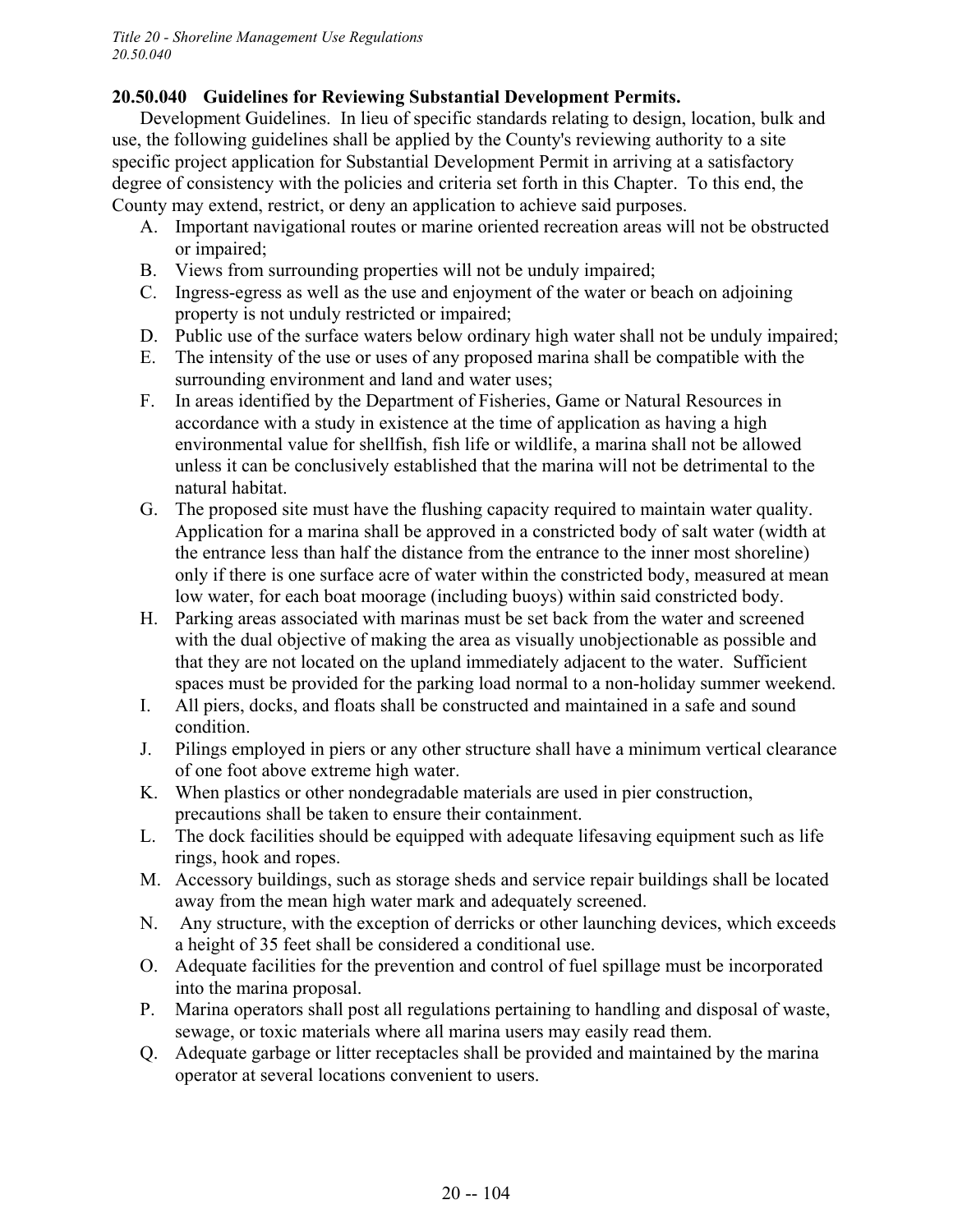- R. All marinas should provide restrooms for the boaters' use. They should be kept clean, located within 200 feet from the dock or pier, there should be one toilet and handwashing facility for each sex per 50 moorage sites; signs should be posted such that the restrooms are readily identifiable.
- S. Boaters should not use their marine toilets while moored unless these toilets are selfcontained or have an approved treatment device. Signs stating this should be posted where they are readily visible to all boaters.
- T. Marinas may be required to provide facilities for dumping of holding tanks.
- U. Swimming shall be prohibited within marina facilities unless the swimming area is adequately separated and protected.
- V. Proposals for marinas shall indicate how the applicant intends to incorporate launch facilities or shall state why such facilities are not included in the project.
- W. Covered moorages are not permitted in areas determined by the appropriate reviewing authority to be scenic value.
- X. Where covered moorages are utilized, a dock shall be provided to the public for viewing the water and for fishing when feasible and appropriate.
- Y. All marina developments must comply with Department of Fisheries and Department of Social and Health Services regulations pertaining to marina construction and location.

(Ord. 88-76S § 1 (part), 1988; Res. 19803 (part), 1977; Res. 18562-A § 1 (part), 1976; prior Code § 65.50.040)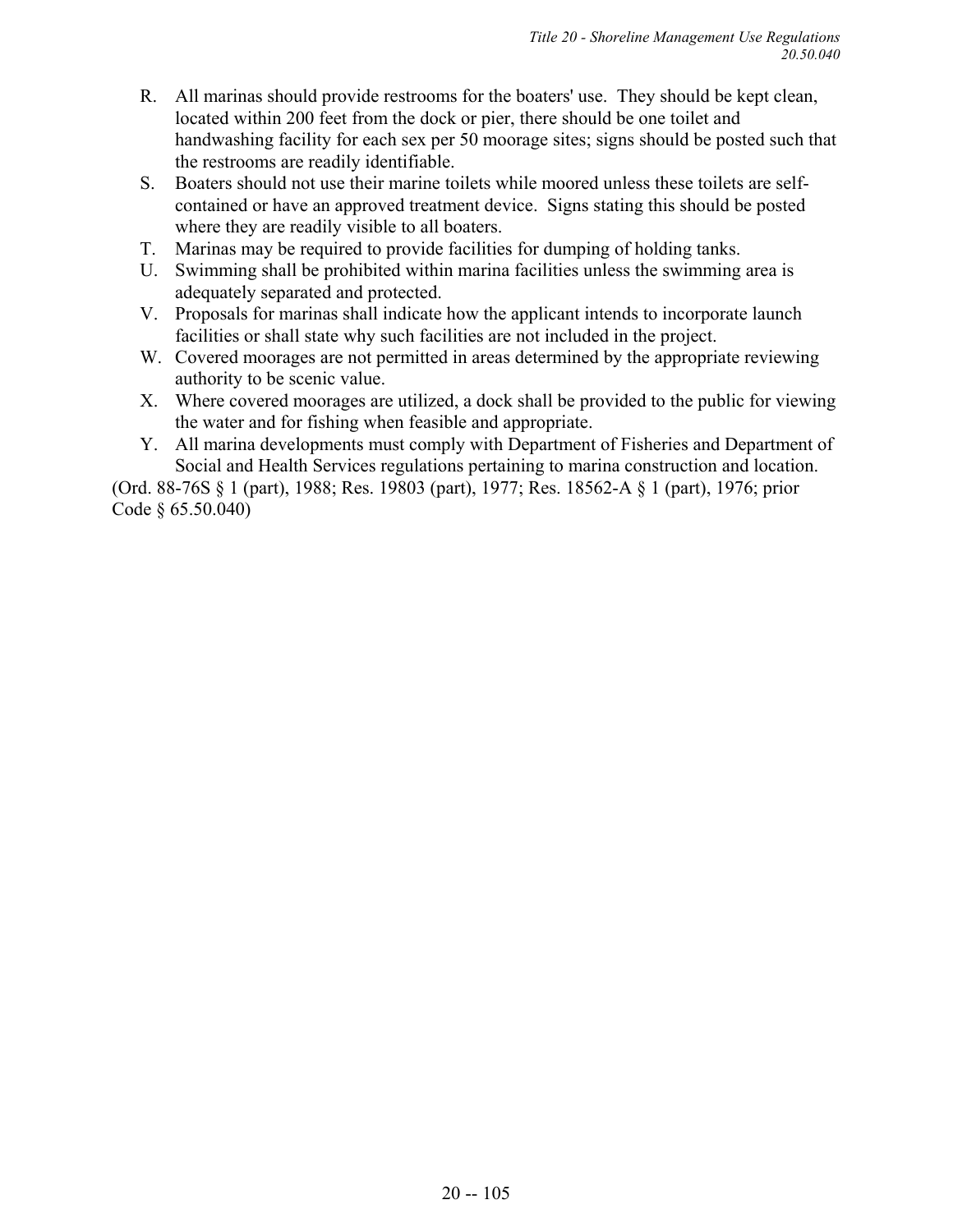# *MINING*

#### **Sections: 20.52.010 Definition. 20.52.020 General Regulations. 20.52.030 Environment Regulations - Uses Permitted.**

### **20.52.010 Definition.**

Mining is the removal of naturally occurring materials from the earth for beneficial uses. (Ord. 88-76S § 1 (part), 1988; Res. 18562-A § 1 (part), 1976; prior Code § 65.52.010)

### **20.52.020 General Regulations.**

The following regulations apply to mining in all environments:

- A. No materials shall be removed from a floodway or lakebed for the primary purpose of obtaining the material.
- B. The removal of naturally occurring inorganic materials from the intertidal area along marine beaches shall be prohibited unless for purposes of fish and wildlife habitat improvement. Excavation for the maintenance, repair or construction of shoreline structures such as bulkheads, piers, jetties and groins are subject to the Master Program regulations governing those activities.
- C. The removal of 10,000 tons or more of naturally occurring inorganic materials or disturbance of more than 2 acres of land within designated wetland areas in one section shall require an Environmental Impact Statement.
- D. Any proposed mining activity within the geographical jurisdiction of the Shoreline Management Act shall maintain public values by:
	- 1. Doing no permanent significant damage to the environment.
	- 2. Providing for restoration subsequent to completion of the project in compliance with the conditions of the Substantial Development permit.
	- 3. Maintaining visual and aural screening of the operation as defined by the conditions of the substantial development permit.
	- 4. Maintaining buffers of at least 50 feet around mining activity, preferably of native vegetation, for additional visual and aural screening and for dust settling.
	- 5. Complying with the provisions of the Washington State Surface Mining Act and the provisions required under the Unclassified Use Permit Section of the Pierce County Zoning Code.
- E. Operators shall not leave pits subject to flooding and subsequent stranding of fish.
- F. When rock, sand, gravel and other minerals are removed from the shoreline areas, protection against sediment and silt production shall be provided in compliance with the conditions of the Shoreline Substantial Development permit.
- G. The exploration for and subsequent production of petroleum products within the geographical jurisdiction of the Shoreline Management Act shall be considered incompatible with the intent of the Act.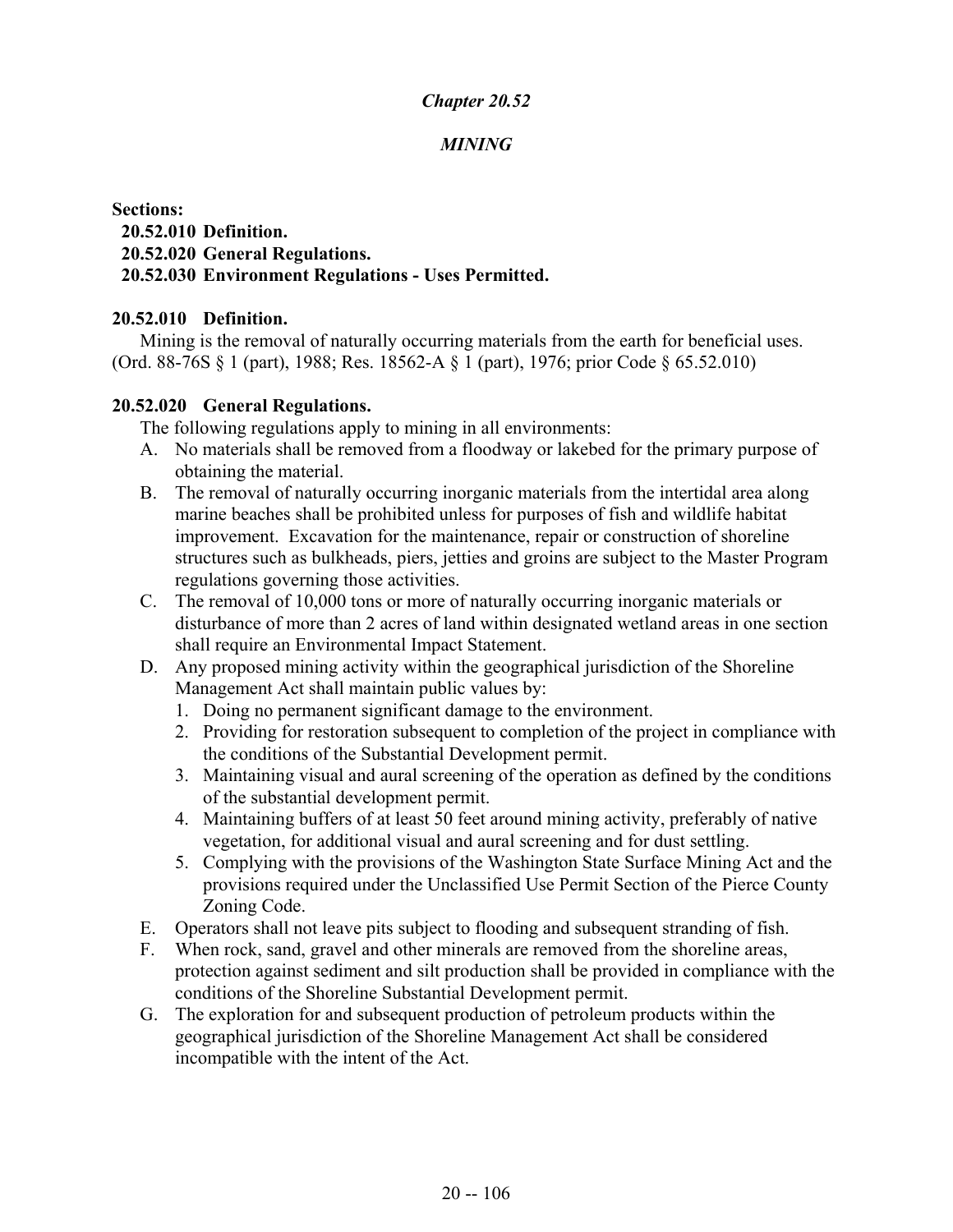H. Removal of any inorganic material from a floodway or lakebed should be for stream or habitat improvement purposes or for structural installations performed by this Master Program and shall be in conformance with the technical provisions of the Departments of Fisheries and Game under jurisdiction of the Hydraulics Act.

(Ord. 88-76S § 1 (part), 1988; Res. 18562-A § 1 (part), 1976; prior Code § 65.52.020)

### **20.52.030 Environment Regulations - Uses Permitted.**

- A. **Urban Environment.** Mining shall be permitted subject to the general regulatory standards and upon obtaining a Conditional Use permit.
- B. **Rural-Residential Environment.** Same as Urban.
- C. **Rural Environment.** Same as Urban.
- D. **Conservancy Environment.** Same as Urban.
- E. **Natural Environment.** Mining shall not be permitted.

(Ord. 88-76S § 1 (part), 1988; Res. 18562-A § 1 (part), 1976; prior Code § 65.52.030)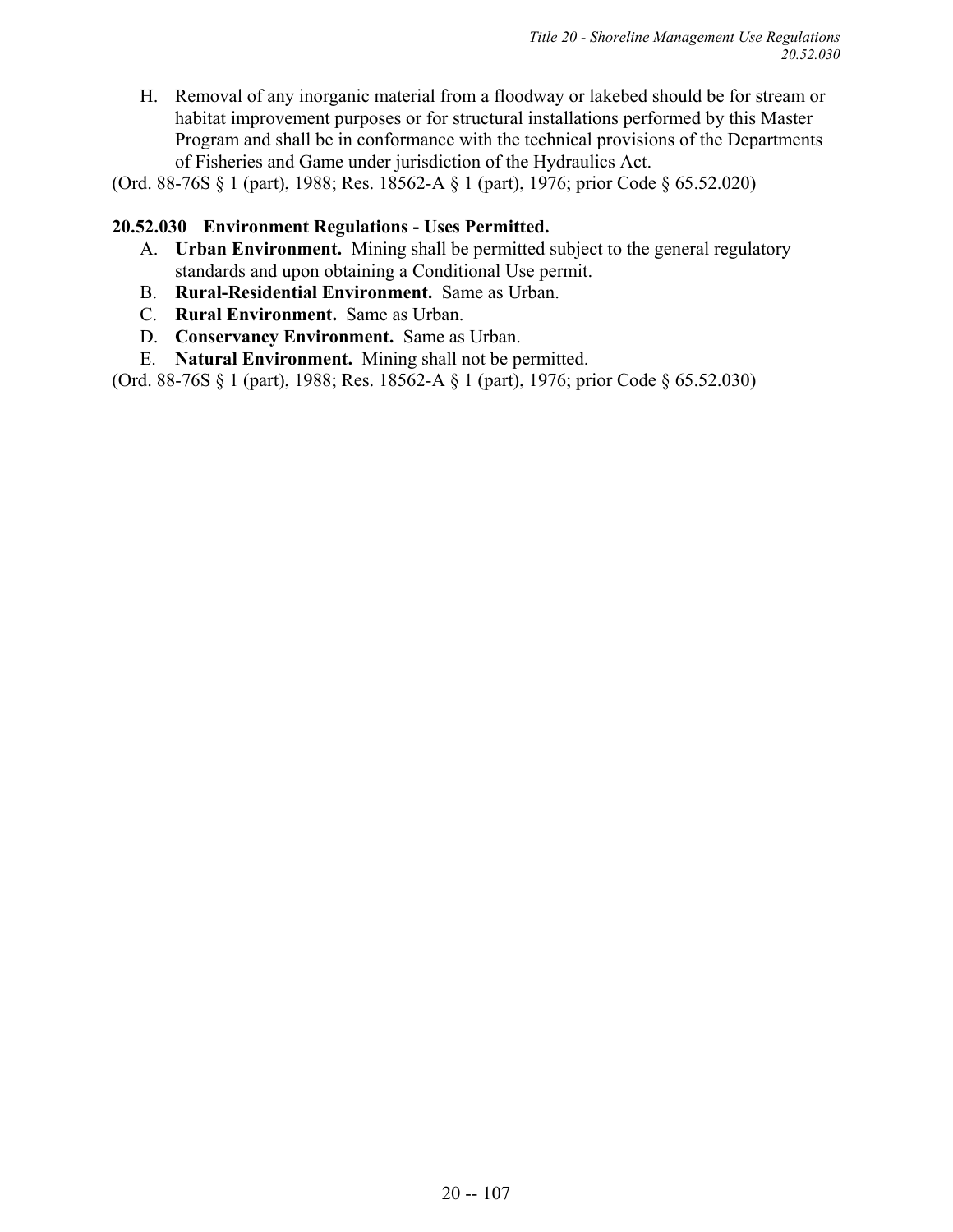# *OUTDOOR ADVERTISING, SIGNS AND BILLBOARDS*

#### **Sections: 20.54.010 Definition. 20.54.020 General Regulations. 20.54.030 Environment Regulations - Uses Permitted.**

### **20.54.010 Definition.**

Signs are public displays whose purpose is to provide information, direction, or advertising. (Ord. 88-76S § 1 (part), 1988; Res. 18562-A § 1 (part), 1976; prior Code § 65.54.010)

### **20.54.020 General Regulations.**

The following regulations apply to outdoor advertising, signs and billboards in all shoreline environments.

- A. The location, erection and maintenance of all signs must comply with the Pierce County Sign Code.
- B. Off-premise outdoor advertising signs, displays and billboards are prohibited in all shoreline environments.
- C. The appropriate reviewing authority must be satisfied that proposed commercial signs, warning signs, informational signs, etc. will be designed, located, and maintained in a manner that will not restrict the enjoyment of the shoreline resource.
- D. No signs will be erected or maintained upon trees, or drawn or painted upon rocks or other natural features.
- E. The height of any building mounted sign shall not extend above the highest exterior wall of the building to which the sign relates.

(Ord. 88-76S § 1 (part), 1988; Res. 18562-A § 1 (part), 1976; prior Code § 65.54.020)

#### **20.54.030 Environment Regulations - Uses Permitted.**

# A. **Urban Environment.**

- 1. Commercial signs, warning signs, and informational signs are permitted subject to the general regulatory standards.
- 2. Signs may be illuminated; however, signs which blink or flash, or which have changing images, or which in any way give an appearance of movement are prohibited.
- 3. Strings of pennants, banners or streamers, festoons of lights, clusters of flags, windanimated objects, balloons, and similar devices of a carnival nature are prohibited. Not prohibited are National, State and institutional flags properly displayed or temporary decorations customary for special holidays such as Independence Day, Christmas and similar events of a public nature.
- B. **Rural-Residential Environment.** Same as Urban.
- C. **Rural Environment.** Same as Urban.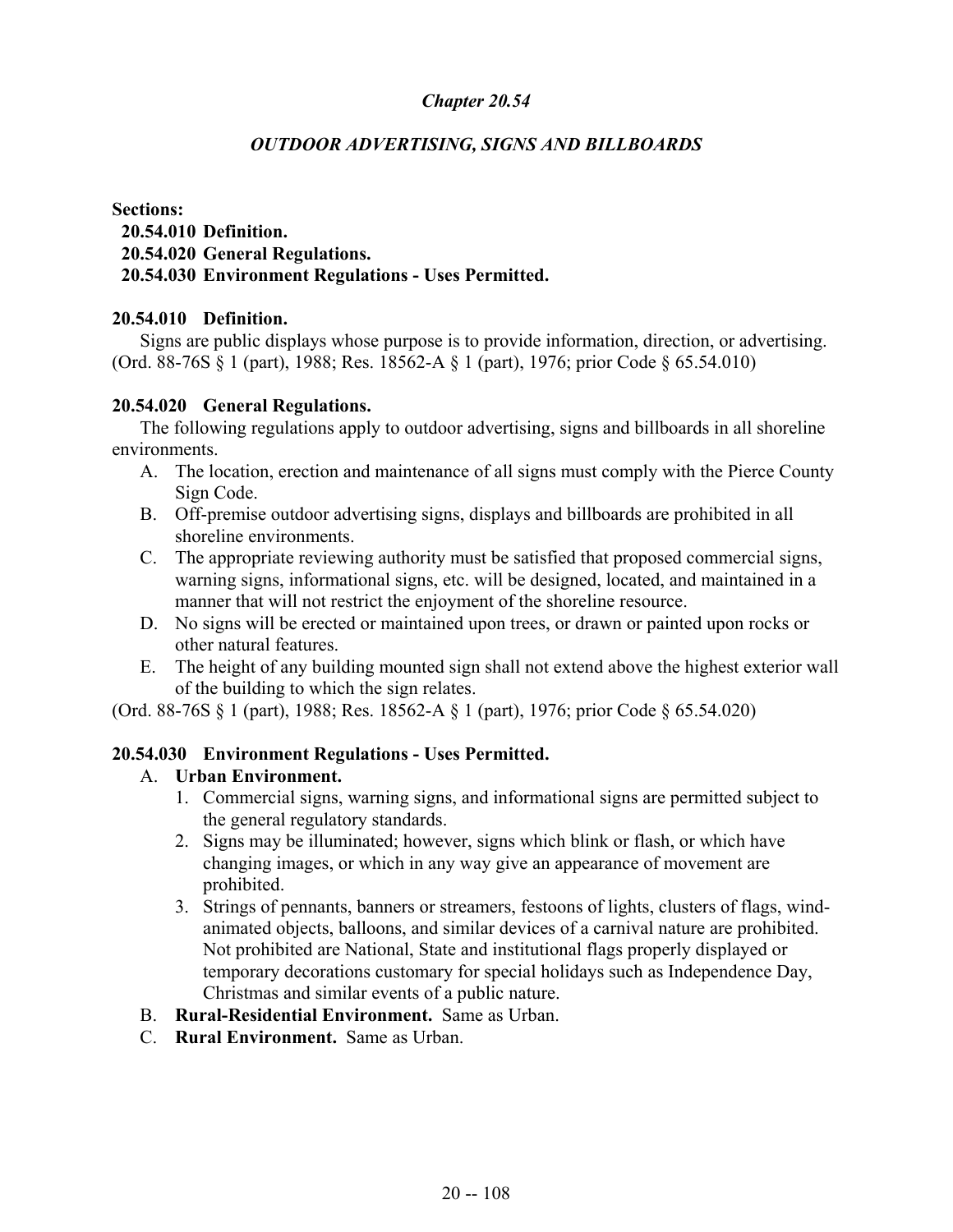# D. **Conservancy Environment.**

- 1. Warning signs and informational signs are permitted in the Conservancy and Natural environments subject to the general regulatory standards.
- 2. Not prohibited are National, State and institutional flags properly displayed or temporary decorations customary for special holidays such as Independence Day, Christmas and similar events of a public nature.
- E. **Natural Environment.** Same as Conservancy.

(Ord. 88-76S § 1 (part), 1988; Res. 18562-A § 1 (part), 1976; prior Code § 65.54.030)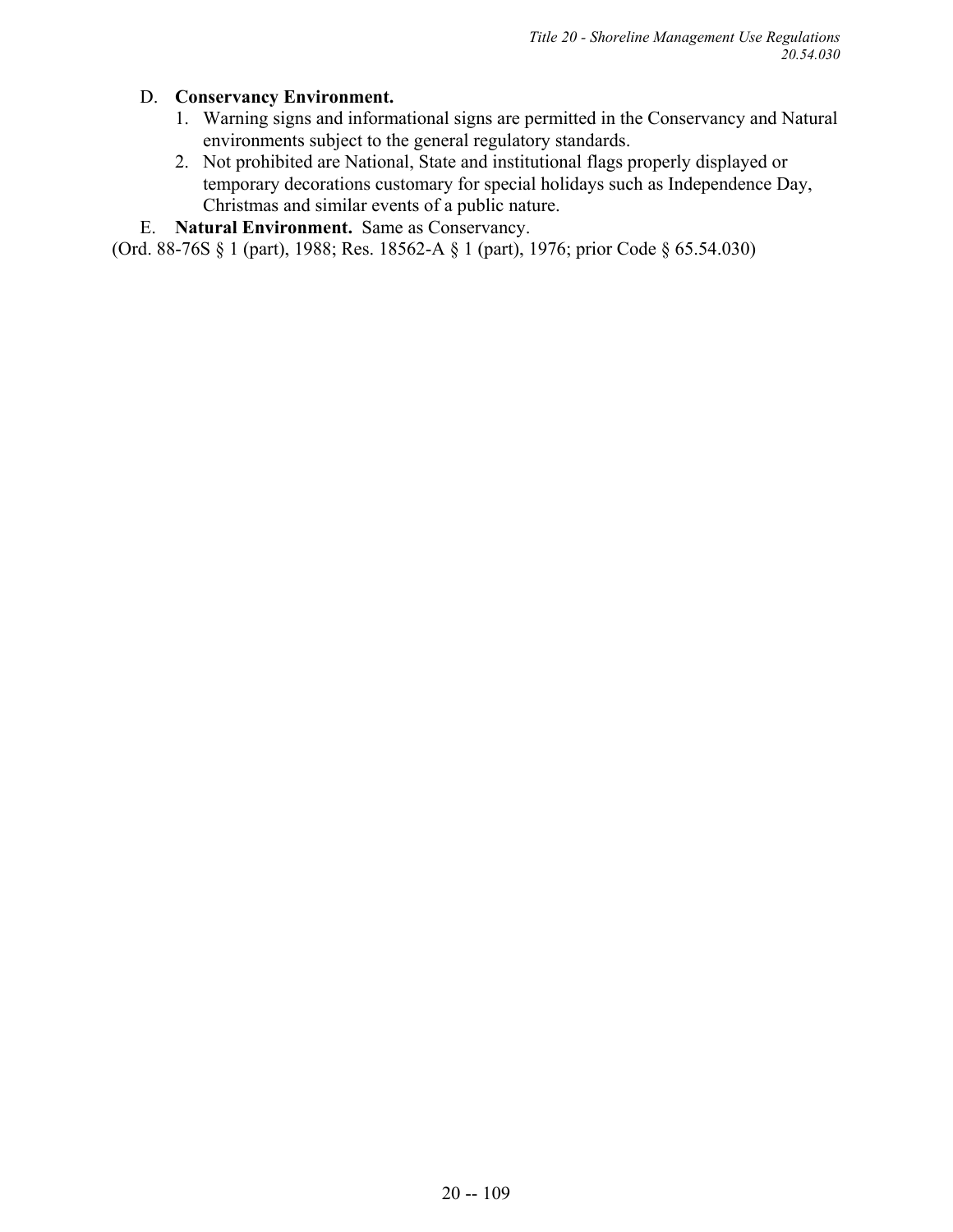# *PIERS AND DOCKS*

#### **Sections:**

- **20.56.010 Definitions.**
- **20.56.020 Intent.**
- **20.56.030 Environment Regulations Uses Permitted.**
- **20.56.040 General Criteria and Guidelines for Reviewing Substantial Development Permits.**

### **20.56.010 Definitions.**

- A. **Dock.** A "Dock" shall mean a structure which abuts the shoreline and floats upon the water and is used as a landing or moorage place for marine transport or for recreational purposes, but does not include recreational decks, storage facilities, or other appurtenances.
- B. **Pier.** A "Pier" shall mean a structure which abuts the shoreline and is built over the water on pilings and is used as a landing or moorage place for marine transport or for recreational purposes.
- C. **Float.** A "Float" shall mean a structure comprised of a number of logs, boards, barrels, etc., fastened together into a platform capable of floating on water, used as a landing or moorage structure for marine transport or for swimming purposes. Floats are either attached to a pier or are anchored to the bedlands so as to allow free movement up or down with the rising or falling water levels.
- D. **Gangway.** A "Gangway" shall mean a sloping structure which provides access from a pier to a float.
- E. **Intrusion into the Water.** "Intrusion into the Water" shall mean the length of a dock or pier together with any attached structures such as a gangway and/or float measured along a perpendicular line from the ordinary high water line or lawfully established bulkhead to the most seaward projection of the structure.
- F. **Length Parallel to Shore.** "Length Parallel to Shore" shall mean the width of a pier or dock at its widest point measured parallel to the shoreline or the combined width of a pier, dock, and any attached structures such as a float at the widest point.
- G. **Fetch.** "Fetch" shall mean the horizontal distance across a body of water measured in a straight line from the most seaward point along the ordinary high water line or lawfully established bulkhead on a given stretch of shoreline to the closest point on the ordinary high water line or lawfully established bulkhead on the opposite shoreline.
- H. **Opposite Shore.** "Opposite Shore" shall mean the area of shoreline across a body of water, from a given lot or tract of land that lies within an arc, the centerpoint of the arc being the mid-point of a base line which is a straight line drawn between the point of intersection of one lot sideline with the shoreline and the intersection of the opposite side lot line with the shoreline; the length of said radius being the distance between the mid-point of said line and the intersection of said radius line with the shoreline across the body of water measured perpendicular to the base line.
- I. **Single Use Pier or Dock.** "Single Use Pier or Dock" shall mean a dock or pier including a gangway and/or float which is intended for the private noncommercial use of one individual or family.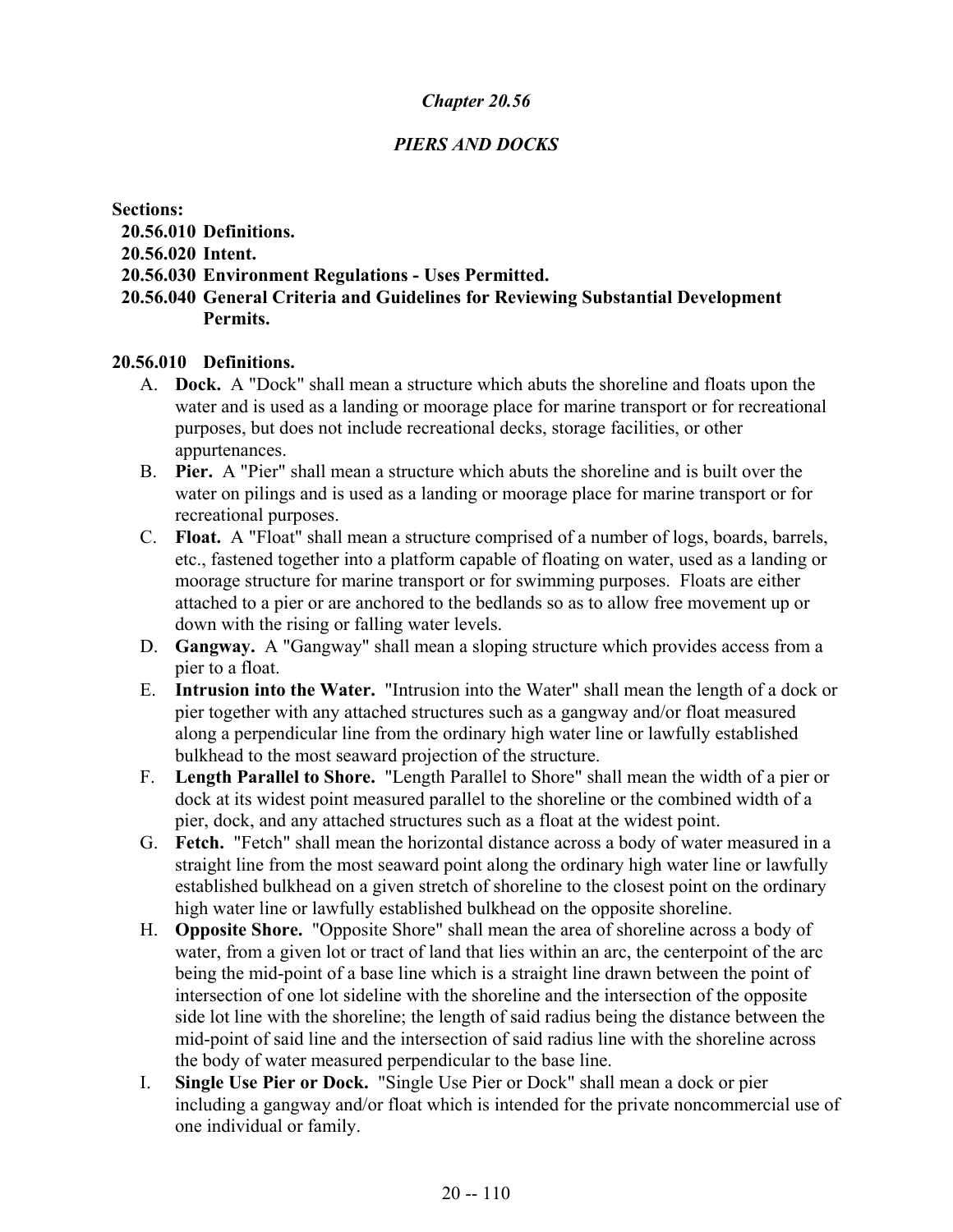- J. **Joint Use Pier or Dock.** "Joint Use Pier or Dock" shall mean a pier or dock including a gangway and/or float which is intended for the private, noncommercial use of not more than four waterfront building lot owners, at least one boundary of whose building lots lies within 1,000 feet of the boundary of the lot on which the joint use pier or dock is to be constructed.
- K. **Community Pier or Dock.** "Community Pier or Dock" shall mean a pier or dock including a gangway and/or float which is intended for use in common by lot owners or residents of a subdivision or residential planned development district.
- L. **Public Recreational Pier or Dock.** "Public Recreational Pier or Dock" shall mean a pier or dock including a gangway and/or float either publicly or privately owned and maintained intended for use by the general public for recreational purposes, but not to include docks constructed as part of a marine development.
- M. **Private Recreational Pier or Dock.** "Private Recreational Pier or Dock" shall mean a pier or dock including a gangway and/or float which is owned and maintained by a private group, club, association or other organization and is intended for use by its members.
- N. **Commercial-Industrial Pier or Dock.** "Commercial-Industrial Pier or Dock" shall mean a pier or dock including a gangway and/or float which is intended for any commercial or industrial use other than storage or moorage of boats used for recreational purposes.
- O. **Constricted Body of Water.** "Constricted Body of Water" shall mean any tidal basin having a width at the entrance which is less than half of the inner distance, measured from the entrance to the innermost shoreline.

(Ord. 97-84 § 6 (part), 1997; Ord. 88-76S § 1 (part), 1988; Res. 19803 (part), 1977; Res. 19562-A § 1 (part), 1976; prior Code § 65.56.010)

# **20.56.020 Intent.**

It is the intent of Pierce County to encourage the construction of joint use or community use docks and piers whenever feasible so as to lessen the number of structures projecting into the water. To this end, waterfront property owners are encouraged to explore the advantages of increased dock dimensions which are afforded by the construction of a joint or community use structure. (Ord. 88-76S § 1 (part), 1988; Res. 19803 (part), 1977; prior Code § 65.56.020)

# **20.56.030 Environment Regulations - Uses Permitted.**

# A. **Urban Environment.**

- 1. Uses permitted outright: (The issuance of a building permit may be required.)
	- a. Floating type navigation aids such as channel markers.
	- b. Anchor buoys limited to one per lot owner or one per 100 feet of shoreline frontage.
	- c. One uncovered float, pier and float, or dock as an accessory use and located on, or in front of the same lot, tract or parcel of land as a single family dwelling.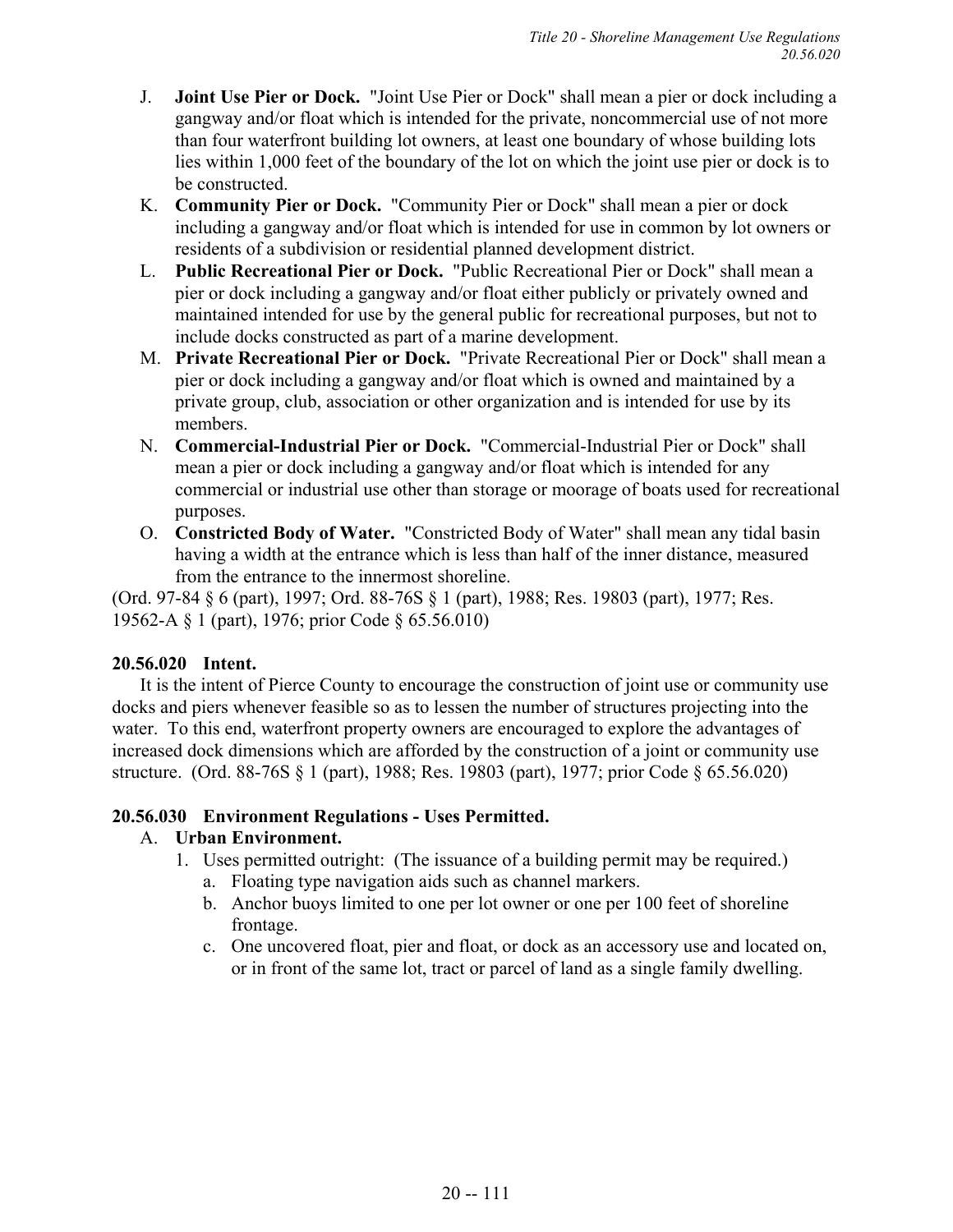*Title 20 - Shoreline Management Use Regulations 20.56.030*

# **FIGURE 1**

# **ILLUSTRATIONS OF MEASUREMENTS**

 $W =$  Length Parallel to Shore

 $L = Intusion$  Into the Water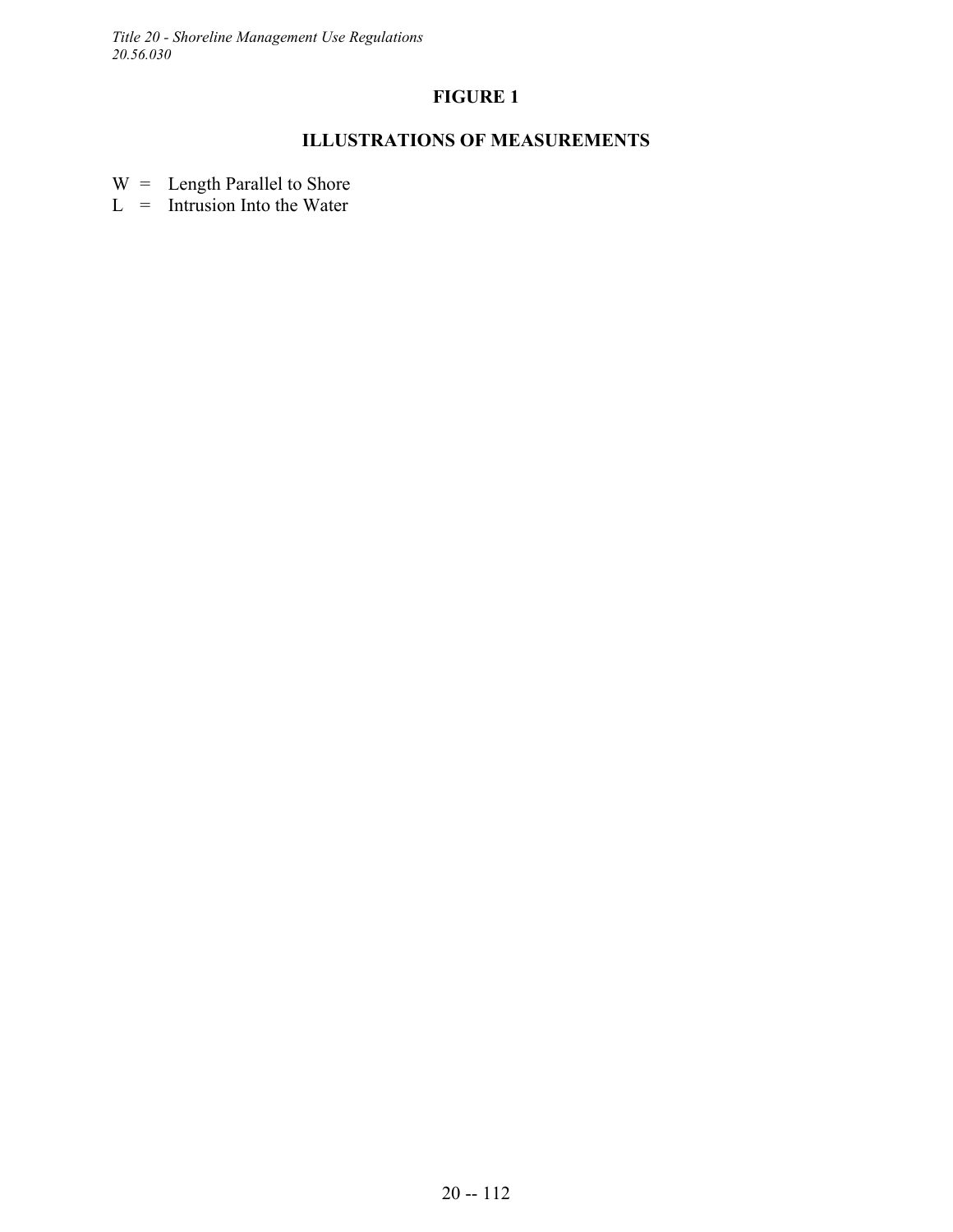*Title 20 - Shoreline Management Use Regulations 20.56.030*

# **FIGURE 2**

# **OPPOSITE SHORE**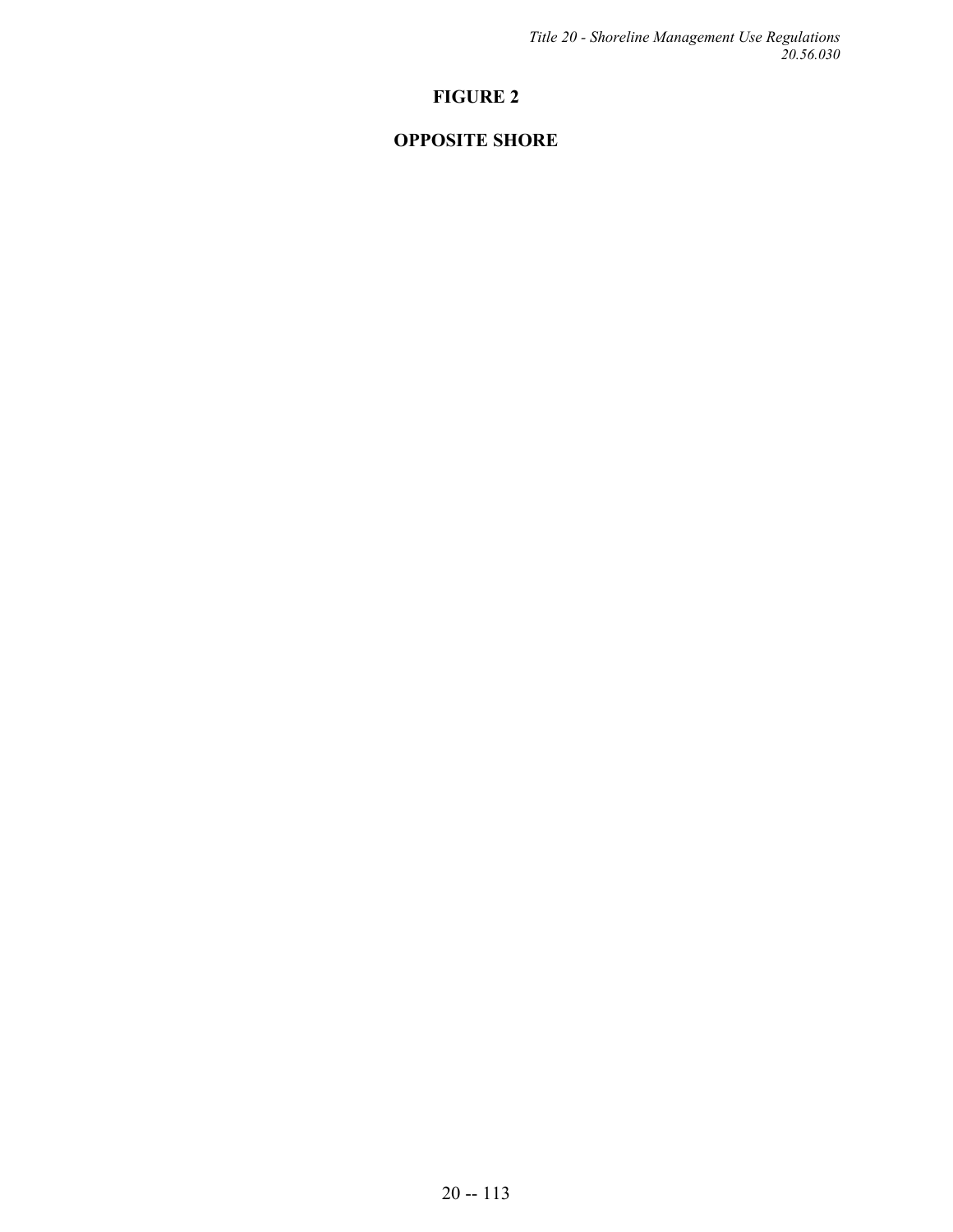- (1) The dock, pier or float shall be designed for swimming and/or mooring pleasure craft only, for the private noncommercial use of the owners, lessee or contract purchaser or the single family residence to which the float or dock is accessory provided the cost or fair market value, whichever is higher, does not exceed the dollar amounts outlined in Section 20.04.640 G.
- (2) Floats shall be so anchored as to allow clear passage on all sides by small watercraft and shall extend at least eight inches above the water surface.
- (3) Floats shall have an overall area not exceeding 100 square feet.
- (4) Floats, piers, and docks shall be located not closer than ten feet to a side property line except for docks intended for joint use.
- (5) Saltwater docks and piers shall have an intrusion into the water of not more than 50 feet or only so long as to obtain a depth of eight feet, whichever is less as measured at mean lower low water, except that the intrusion into water of any pier or dock on saltwater shall not exceed 15 percent of the fetch. Maximum length parallel to shore shall be eight feet.
- (6) Fresh water docks and piers shall have an intrusion into the water of not more than 30 feet or only so long as to obtain a depth of eight feet, whichever is less as measured at ordinary high water; except that the intrusion into water of any dock or pier on fresh water shall not exceed 15 percent of the fetch. Maximum length parallel to shore shall be eight feet.
- 2. Uses permitted subject to the granting of a Substantial Development Permit upon a finding by the appropriate County reviewing authority, of consistency with the criteria and guidelines of Section 20.56.040; and subject also to the granting of a building permit.
	- a. Uses permitted outright in subsection A.1., but which exceed the limitations set forth in subsection A.1.;
	- b. Joint use pier or dock, uncovered;
	- c. Community pier or dock, uncovered;
	- d. Recreational pier or dock, uncovered;
	- e. Commercial and industrial pier, covered or uncovered;
	- f. Navigational aids, non-floating.
- B. **Rural-Residential Environment.** Same as Urban Environment.
- C. **Rural Environment.** Same as Urban Environment.
- D. **Conservancy Environment.** Same as Urban Environment, except only water dependent and water related commercial and light industrial piers are allowed as a conditional use.
- E. **Natural Environment.** Piers, docks and floats are prohibited.

(Ord. 97-84 § 6 (part), 1997; Ord. 88-76S § 1 (part), 1988; Res. 19803 (part), 1977; Res. 19562- § 1 (part), 1976; prior Code § 65.56.030)

# **20.56.040 General Criteria and Guidelines for Reviewing Substantial Development Permits.**

- A. **Criteria.** The granting of a Substantial Development Permit is dependent upon the County reviewing authority's determination that the proposed project is consistent with the policies of the Master Program and with the following criteria:
	- 1. Important navigational routes or marine oriented recreation areas will not be obstructed or impaired;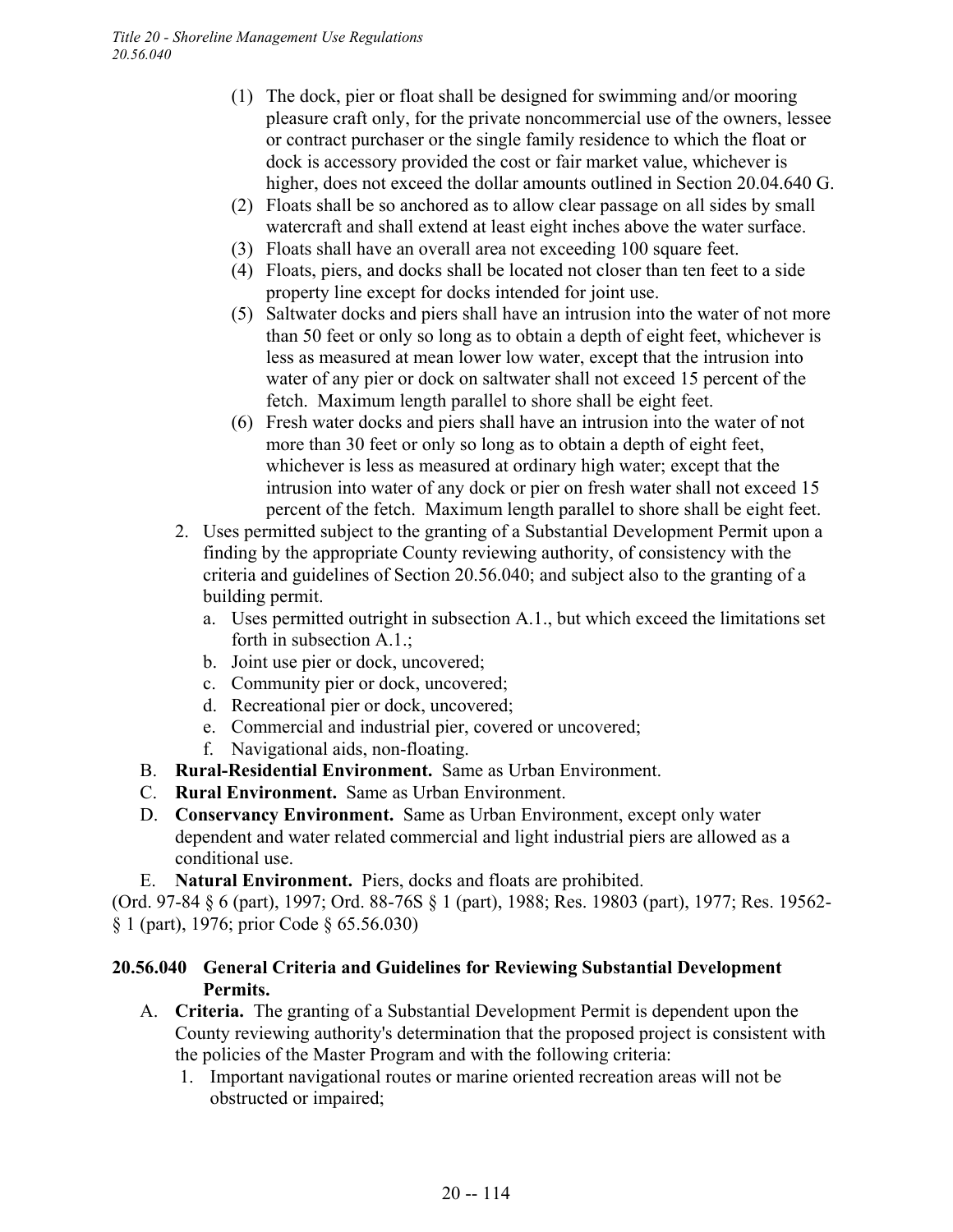- 2. Views from surrounding properties will not be unduly impaired;
- 3. Ingress-Egress as well as the use and enjoyment of the water or beach on adjoining property is not unduly restricted or impaired;
- 4. Public use of the surface waters below ordinary high water shall not be unduly impaired;
- 5. A reasonable alternative such as joint use, commercial or public moorage facilities does not exist or is not likely to exist in the near future;
- 6. The use or uses of any proposed dock, pier or float requires, by common and acceptable practice, a Shoreline location in order to function;
- 7. The intensity of the use or uses of any proposed dock, pier and/or float shall be compatible with the surrounding environment and land and water uses.
- B. **Development Guidelines.** In lieu of specific standards relating to design, location, bulk and use, the following guidelines shall be applied by the County's reviewing authority to a site specific project application for Substantial Development Permit in arriving at a satisfactory degree of consistency with the policies and criteria set forth in this Chapter. To this end, the County may extend, restrict, or deny an application to achieve said purposes.
	- 1. All subdivisions containing ten or more lots proposed after the effective date of this amended Chapter which abut the shorelines of any saltwater body or lake, should make provision for a community dock. Individual docks shall not be permitted.
	- 2. In areas identified by the Department of Fisheries, Game or Natural Resources in accordance with a study in existence at the time of application as having a high environmental value for shellfish, fish life or wildlife, piers, docks and floats shall not be allowed unless functionally necessary to the propagation, harvesting, testing or experimentation of said marine or wildlife, unless it can be conclusively established that the dock, pier or float will not be detrimental to the natural habitat.
	- 3. All piers and docks shall be constructed and maintained in a safe and sound condition.
	- 4. Pilings employed in piers or any other structure shall have a minimum vertical clearance of one foot above extreme high tide.
	- 5. When plastics or other nondegradable materials are used in pier construction, precautions shall be taken to ensure their containment.
	- 6. Single use piers and docks.
		- a. Maximum intrusion into water should be only so long as to obtain a depth of eight feet of water as measured at mean lower low water on saltwater shorelines or as measured at ordinary high water in freshwater shorelines, except that the intrusion into the water of any pier or dock should not exceed the lesser of 15 percent of the fetch or 150 feet on saltwater shorelines and 40 feet on freshwater shorelines.
		- b. Maximum length parallel to shore should not exceed eight feet.
		- c. A minimum separation of ten feet should be maintained between the structure and the side property lines extended at a right angle to the shoreline.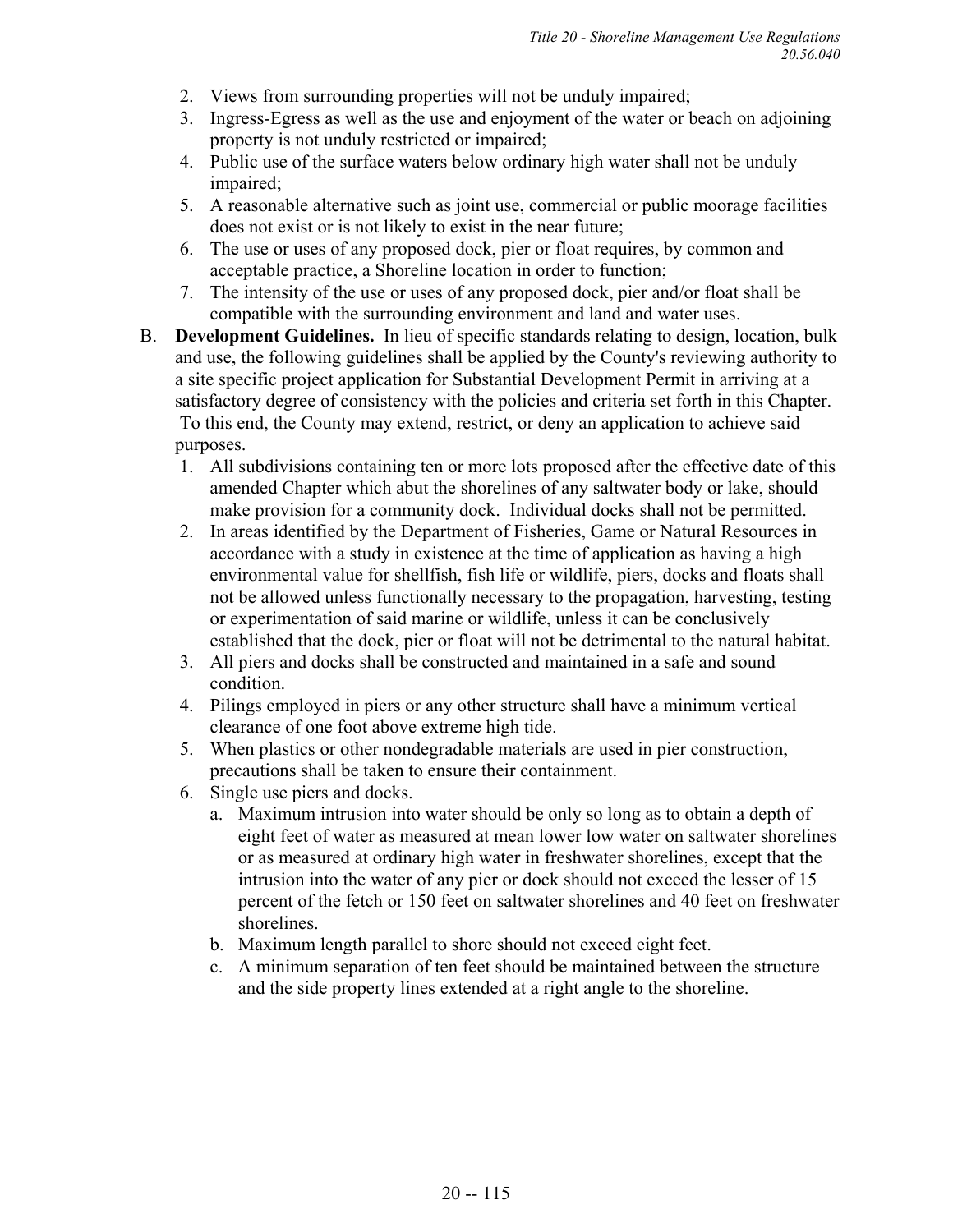- 7. Joint use piers and docks.
	- a. Maximum intrusion into water should be only so long as to obtain a depth of eight feet of water as measured at mean lower low water on saltwater shorelines, or as measured at ordinary high water on freshwater shorelines, except that the intrusion into water of any pier or dock should not exceed the lesser of 15 percent of the fetch or 150 feet on saltwater shorelines and 40 feet on freshwater shorelines.
	- b. Maximum length parallel to shore shall be as determined by the appropriate reviewing authority.
	- c. Minimum separation between the structure and the side property lines extended at a right angle to the shoreline of any property not sharing in the use of the structure shall be as required by the appropriate reviewing authority.
	- d. Joint use piers and docks can be located on, or straddling the property line of adjacent waterfront property owners when mutually agreed to by the owners in a contract, a copy of which must be filed with the application for permit.
	- e. Joint dock facilities should have no more moorage spaces than one space per waterfront owner using the dock.
- 8. Community and recreational piers and docks.
	- a. Maximum intrusion into water should be only so long as to obtain a depth of eight feet of water as measured at mean lower low water on saltwater shorelines, or as measured at ordinary high water on freshwater shorelines, except that the intrusion into water of any pier or dock should not exceed 15 percent of the fetch or 150 feet whichever is less.
	- b. Maximum length parallel to shore shall be as determined by the appropriate reviewing authority.
	- c. Minimum separation between the structure and the side property lines extended at a right angle to the shoreline shall be as determined by the appropriate reviewing authority.
	- d. Density of usage should not exceed the following:
		- (1) Public recreational pier or dock. One moorage for each ten feet of waterfront up to 200 front feet plus one moorage for each additional five front feet (e.g., a 50 boat public recreational pier or dock would require 350 front feet). For piers associated with marinas, see Marinas Section.
		- (2) Community pier or dock. One moorage for each 20 feet of waterfront up to 200 front feet plus one moorage for each additional ten front feet (e.g., a 20 boat community pier or dock would require 300 front feet).
		- (3) Private recreational pier or dock One moorage for each 30 feet of waterfront up to 210 front feet plus one moorage for each additional 15 front feet (e.g., a 20 boat club pier and dock would require 405 front feet).
	- e. Applications for a community pier or dock, or a public or private recreational pier or dock should be approved in a constricted body of saltwater only if there is one surface acre of water within the constricted body, measured at mean low water, for each boat moorage (including buoys) within said constricted body.
	- f. Developers of community or recreational piers and docks should provide some means of maintenance of the structure and the associated upland area to assure that the facility and associated ground will be adequately maintained.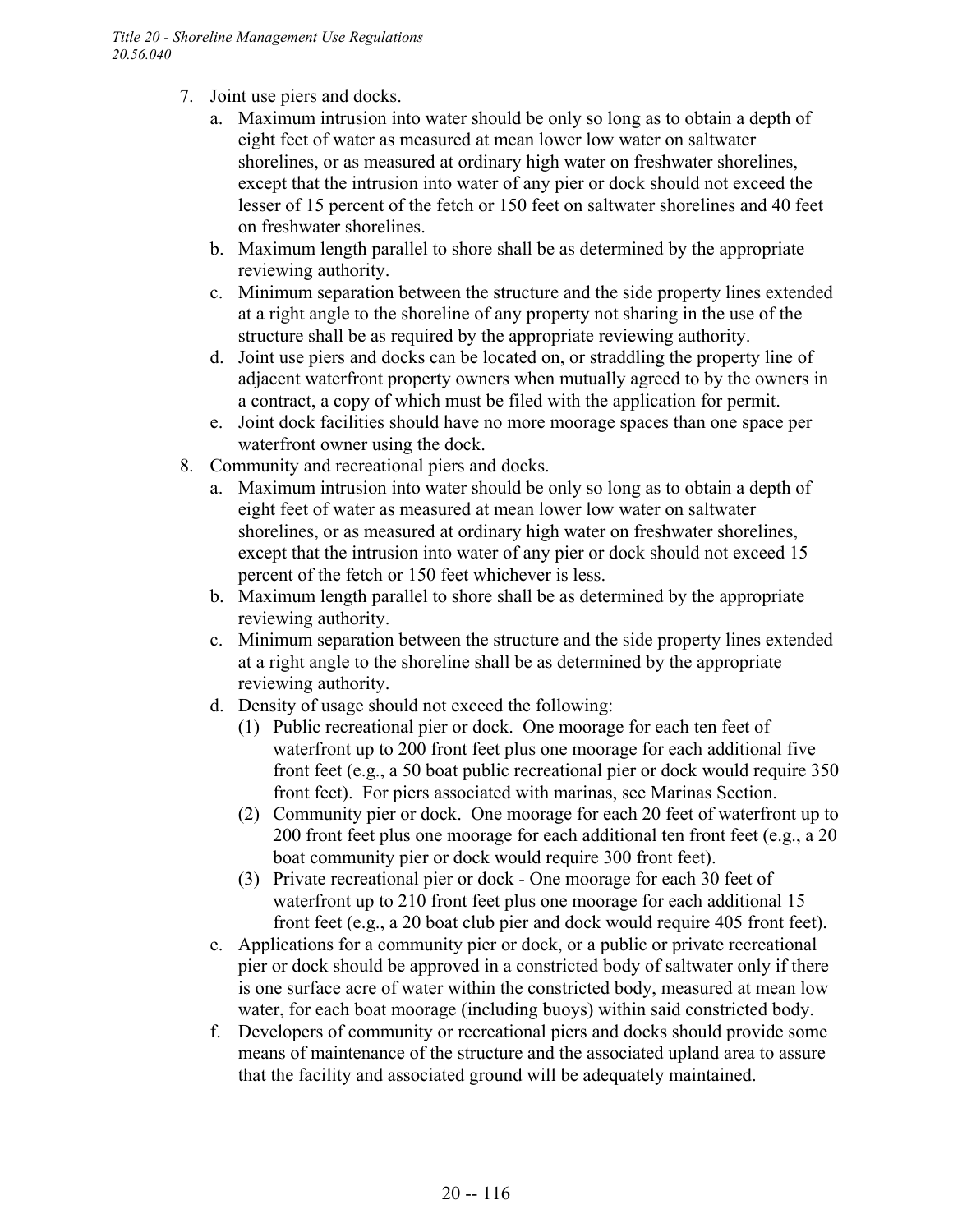- g. Any parking area associated with a community or recreational pier or dock should provide parking spaces at a level which is consistent with the desired intensity of use of the pier or dock. Adequate separation and buffers should be maintained between said parking area and adjacent properties.
- h. In addition, all recreational piers or docks which are intended for use by the general public should comply with the following regulations:
	- (1) An adequate number of approved sanitary waste containers should be located conveniently for boater utilization.
	- (2) The dock facilities should be equipped with adequate lifesaving equipment such as life rings, hook and ropes.
	- (3) Every facility should be in good repair and free from other safety hazards.
	- (4) All piers/docks with 25 or more moorage spaces should provide restrooms for the boaters' use. They should be kept clean, located within 200 feet from the dock or pier; there should be one toilet and handwashing facility for each sex per 25 moorage sites; signs should be posted such that the restrooms are readily identifiable.
	- (5) Boaters should not use their marine toilets while moored unless these toilets are self-contained or have an approved treatment device. Signs stating this should be posted where they are readily visible to all boaters.
	- (6) All community and recreational piers and docks may be required to provide facilities for dumping of holding tanks.
- 9. Commercial-Industrial pier or dock.
	- a. Piers/docks will be permitted to the outer harbor line or combined U.S. Pierhead/Bulkhead Line for water dependent or water related uses.
	- b. Piers/docks extending to the outer harbor or combined U.S. Pierhead/Bulkhead Line will be permitted for multi-use facilities if the majority use is water dependent and public access is provided (when public safety can be assured).
	- c. Joint or shared use of piers and other saltwater structures is preferred over single purpose use.
	- d. The maximum intrusion of the water should be no more than that required for the draft of the largest vessel expected to moor at the facility and in no case should intrusion extend beyond the outer harbor line.
	- e. Any parking area associated with a commercial or industrial pier or dock should maintain adequate separation and buffers between adjacent properties and uses.
- 10. Floats. The design and placement of floats exceeding the limits of 20.56.030 A.1. shall be as determined by the appropriate County reviewing authority. Compliance with the general criteria and guidelines for reviewing Substantial Development Permits (20.56.040) is required.

(Ord. 88-76S § 1 (part), 1988; Res. 19803 (part), 1977; Res. 19562-A § 1 (part), 1976; prior Code § 65.56.040)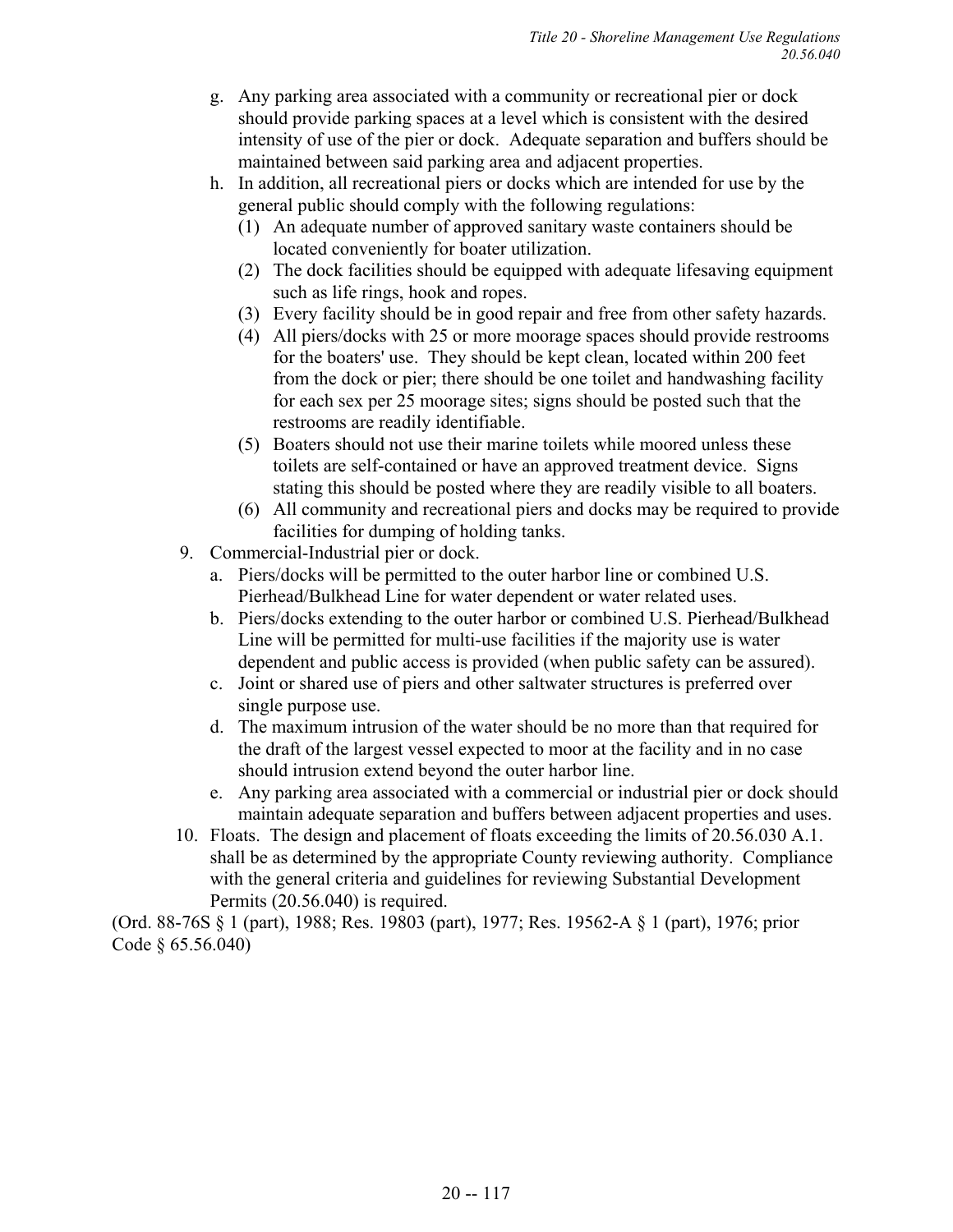## *PORTS AND WATER RELATED INDUSTRY*

### **Sections: 20.58.010 Definition. 20.58.020 General Regulations. 20.58.030 Environment Regulations - Uses Permitted.**

#### **20.58.010 Definition.**

Ports are centers which provide services and facilities for the transfer of commodities to and from vehicles (water, air or land) of commerce and may provide the means for their protection, storage, maintenance and operation. (Ord. 88-76S § 1 (part), 1988; Res. 18562-A § 1 (part), 1976; prior Code § 65.58.010)

#### **20.58.020 General Regulations.**

The following regulations apply to port and water related industrial development in all shoreline environments:

- A. New ports and water related industry shall not be located in estuaries or on sites vital to maintenance of vital resources.
- B. New or expanded facilities for water transport of bulk crude petroleum shall be prohibited.
- C. Petroleum sump ponds shall be covered, screened and sheltered to prevent wildlife kill.
- D. Developers of port facilities or water related industry must be able to demonstrate the following:
	- 1. That the proposed use is dependent on a shoreline location.
	- 2. That the proposed development site is suited for port or industrial use and will not require large scale alterations thus causing severe negative impacts on the environment if the project is completed.
	- 3. That any proposed expansion will not occur on Class II agriculture land as determined by the Soil Conservation Service and consistent with greatest public need.
	- 4. That adequate means will be employed for the safe handling of toxic materials and fuels to prevent them from entering the water, and that adequate means will be employed for those spills that do occur.
	- 5. That proposed new piers, storage and parking areas are required for purposes that cannot be accommodated through shared use of existing facilities.
	- 6. That consideration has been given to and plans made to mitigate negative external effects on adjacent communities including but not limited to air, water and noise pollution, and loss of fish and wildlife habitat.
- E. Proposed port developments, expansions, alterations, or any phase thereof shall be consistent with an officially adopted long-range port development plan and shall be compatible with State and County land use plans, including the Shorelines Management Master Program.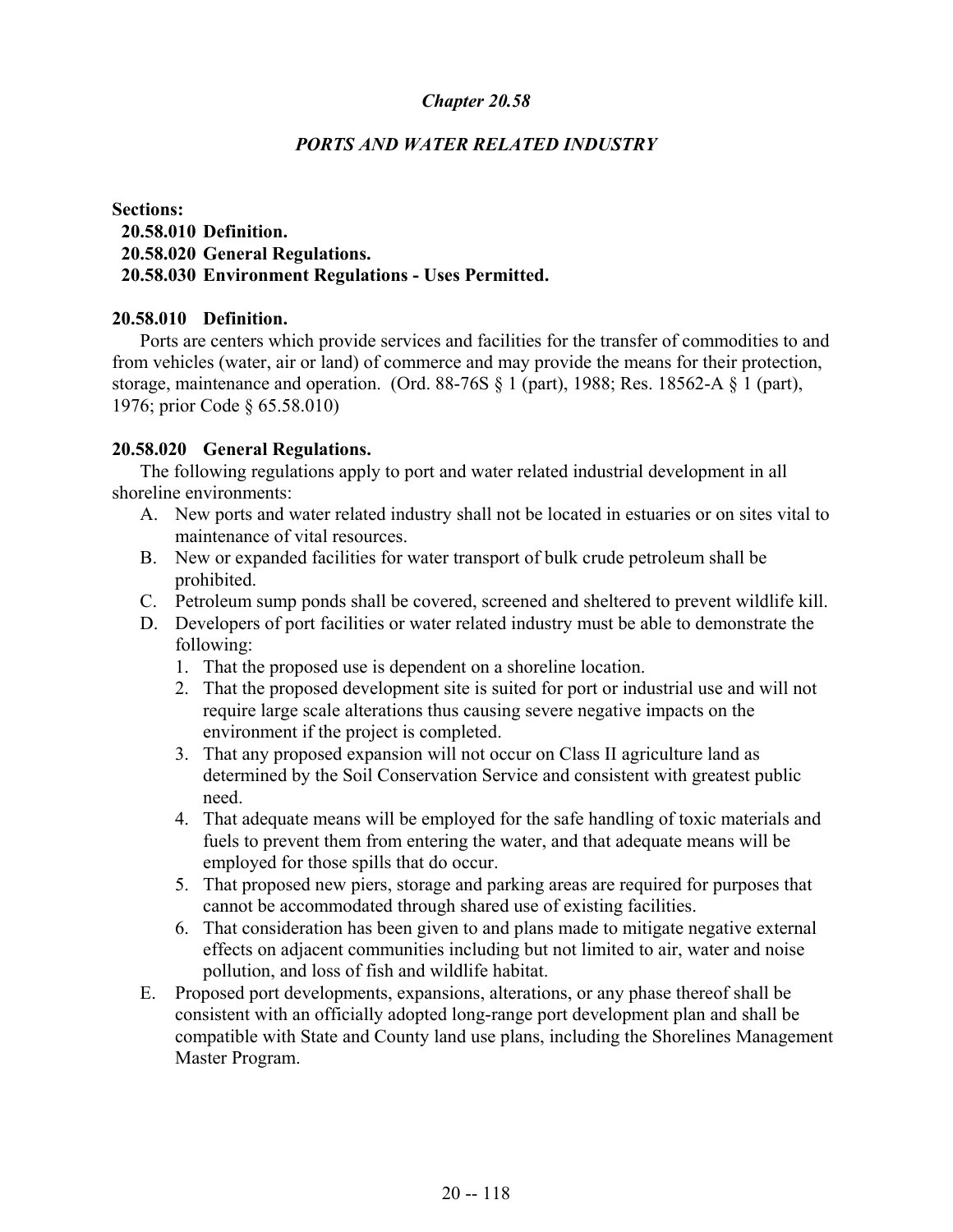- F. Copies of the draft long-range development plans, or amendments, must be made available to the public through the County Planning Department at least 30 days prior to adoption.
- G. Sewage treatment, water reclamation, desalinization, and power plants shall be located where they do not interfere with and are compatible with recreational, residential or other public uses of the water and shorelands.
- H. In the development of new or expanded port facilities, consideration shall be given to resources and amenities existing on the proposed site. It shall be the developers' responsibility to prove that the value of the proposed port development, to the people of the State, is greater than the tangible and intangible values which the public will be required to forfeit.
- I. Piers/docks will be permitted to the outer harbor line or combined U.S. pierhead/bulkhead line for water dependent or water related uses.
- J. Piers/docks extending to the outer harbor or combined U.S. pierhead/bulkhead line will be permitted for multi-use facilities if the majority use is water dependent and public access is provided (when public safety can be assured).
- K. Joint or shared use of piers and other saltwater structures is preferred over single purpose use.
- L. The maximum intrusion into the water shall be no more than that required for the draft of the largest vessel expected to moor at the facility and in no case shall intrusion extend beyond the outer harbor line.

(Ord. 88-76S § 1 (part), 1988; Res. 18562-A § 1 (part), 1976; prior Code § 65.58.020)

# **20.58.030 Environment Regulations - Uses Permitted.**

- A. **Urban Environment.** Ports and water related industry are permitted subject to the general regulatory standards and Conditional Use requirements.
- B. **Rural-Residential Environment.** Same as Urban.
- C. **Rural Environment.** Same as Urban.
- D. **Conservancy Environment.** Ports and water related industries are prohibited.
- E. **Natural Environment.** Same as Conservancy.

(Ord. 88-76S § 1 (part), 1988; Res. 18562-A § 1 (part), 1976; prior Code § 65.58.030)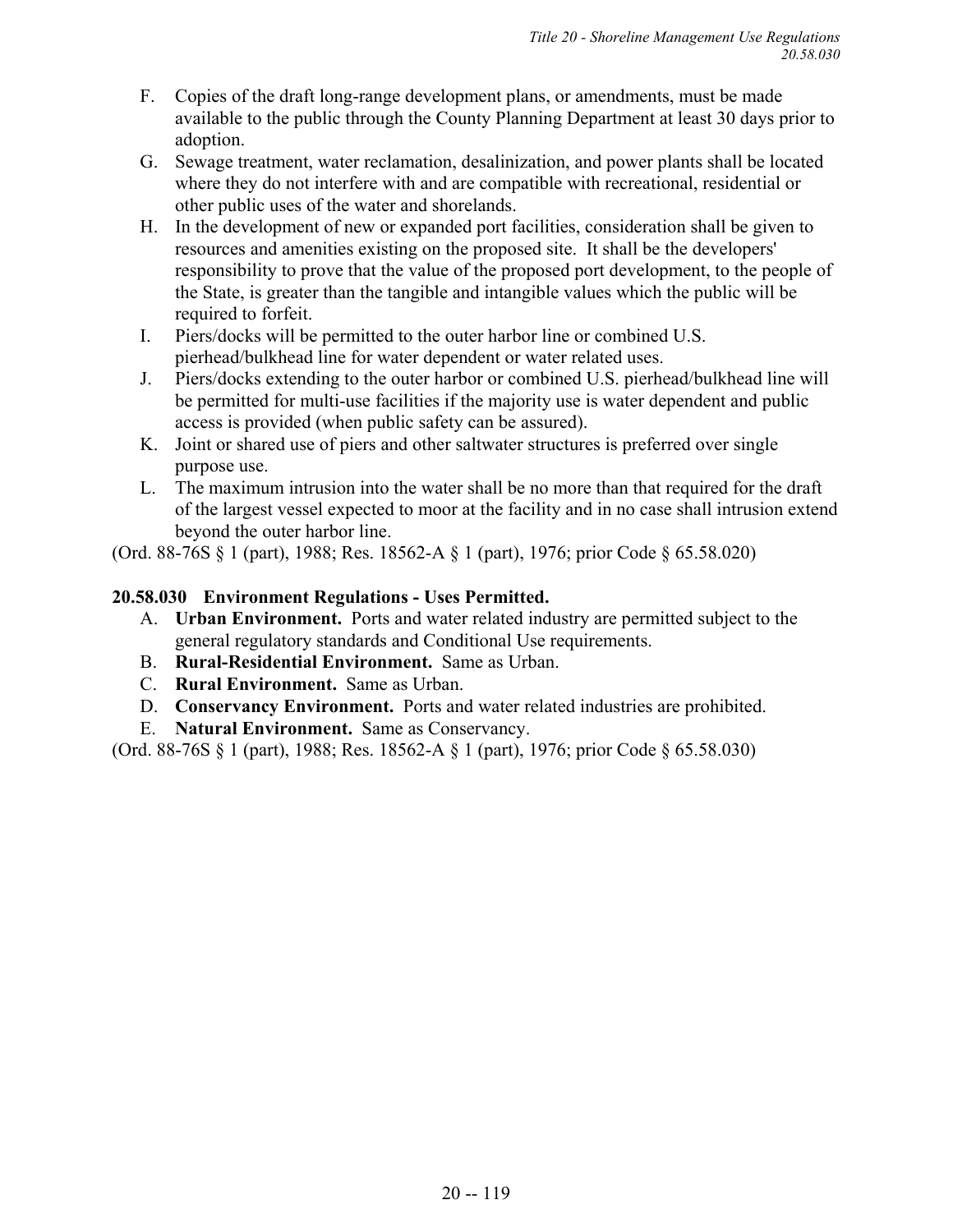# *RECREATIONAL PRACTICES*

#### **Sections: 20.60.010 Definitions. 20.60.020 General Regulations. 20.60.030 Environment Regulations - Uses Permitted.**

#### **20.60.010 Definitions.**

- A. **Recreation.** Recreation is the refreshment of body and mind through forms of play, amusement or relaxation. This Section applies to publicly and privately owned shoreline facilities intended for use either by the public or a private club, group, association, or a facility constructed accessory to a multifamily residential development.
- B. **Water Dependent Uses.** (Marinas and Boat Launch Facilities are considered under those titles). All uses that are dependent on the water by reason of their intrinsic nature and cannot exist in any other location. Examples of water dependent uses include but are not limited to the following:
	- 1. Swimming;
	- 2. Boating;
	- 3. Water skiing;
	- 4. Skin diving;
	- 5. Fishing;
	- 6. Recreational shellfish harvesting;
	- 7. Waterfowl hunting and observation;
	- 8. Beachcombing;
	- 9. Scenic viewing (including picnicking activities).
- C. **Water Related Uses.** Recreational activities not intrinsically dependent on a shoreline location but which are made aesthetically more enjoyable by such location. Examples of water related uses include but are not limited to the following:
	- 1. Hiking trails;
	- 2. Bicycle paths;
	- 3. Bridle paths;
	- 4. Golf courses.
- D. **Nonwater Related Uses.** Those uses which do not need a shoreline location although access easements to the shoreline may be required. Examples of nonwater related uses include but are not limited to the following:
	- 1. Parking lots;
	- 2. Food concessions;
	- 3. Facilities for non-aquatic sports.
- E. **Low Intensity Park and Campground.** Those parks and campgrounds not exceeding the following design criteria shall be considered low intensity:
	- 1. Campsites shall be designed for single use only and shall be limited to a maximum density of five units per acre;
	- 2. Roads allowed within 200 feet of the line of ordinary high water shall be single lane only and shall not be closer than 100 feet from ordinary high water;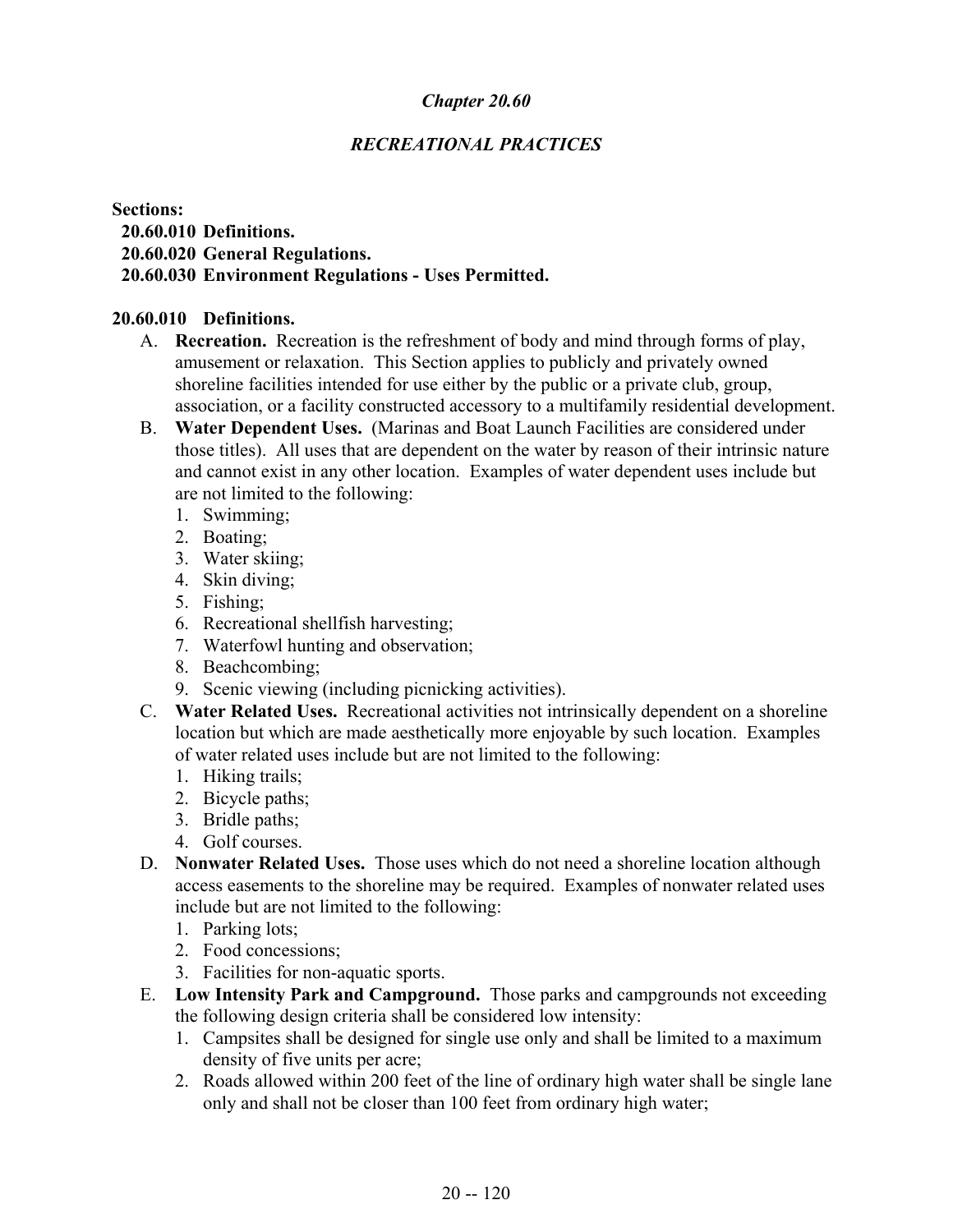- 3. Visitor information services shall be limited to information signs and trailhead markers constructed of natural materials;
- 4. Restroom and shower facilities associated with swimming beaches may not be located within the shoreline 200 foot zone except when these facilities are of a vault type construction or they are connected with a properly constructed and maintained sewer system. In these cases, such facilities may be located in the 200 foot zone, but shall be no closer than 100 feet from the ordinary high water mark, provided that the above provision shall not apply to sewage pump out-stations;
- 5. All nonwater related structures except picnic shelters shall be set back at least 200 feet from ordinary high water;
- 6. The removal of onsite native vegetation shall be limited to only that which is necessary for the development of campsites or other permitted structures or facilities.

(Ord. 88-76S § 1 (part), 1988; Res. 22859 § 1 (part), 1981; Res. 21328 § 1 (part), 1979; Res. 18562-A § 1 (part), 1976; prior Code § 65.60.010)

# **20.60.020 General Regulations.**

The following regulations apply to recreational practices in all shoreline environments:

- A. In approving shoreline recreational developments, the appropriate County reviewing authority shall ensure that the development will maintain, enhance or restore desirable shoreline features including scenic views. To this end, the appropriate reviewing authority may adjust and/or prescribe project dimensions, location of project components on the site, intensity of use, screening, parking requirements, and setbacks, as deemed appropriate to achieve this intent.
- B. Sewage. Proposals for recreational developments must include plans for sewage disposal. All disposal facilities including privies and dry wells shall meet all applicable State and local standards and regulations. Where treatment facilities are not available, the appropriate reviewing authority shall limit the intensity of development to meet County and State requirements for onsite sewage disposal.
- C. Proposals for recreational developments which would in the judgment of the appropriate reviewing authority substantially alter the natural characteristics of the shoreline will be considered a Conditional Use.
- D. Underwater parks and artificial reefs established in cooperation with State agencies shall include safety provisions to warn boating traffic of their location.
- E. Artificial reefs shall not contain materials toxic or otherwise hazardous to persons or to fish and wildlife.
- F. Recreational beaches shall be retained in their natural state for water dependent multiple uses such as swimming, clamming and beachcombing. Structural modifications which might cause erosion are prohibited.
- G. Recreational developers who propose to use fertilizers, pesticides or other chemicals toxic to humans or to fish and wildlife must submit plans describing methods of preventing leachate from entering adjoining water bodies.

These plans should include the siting of buffer strips and where practical, the location of shade trees. The appropriate reviewing authority shall determine the maximum width necessary for buffer strips but in no case shall the buffer strip be less than 10 feet.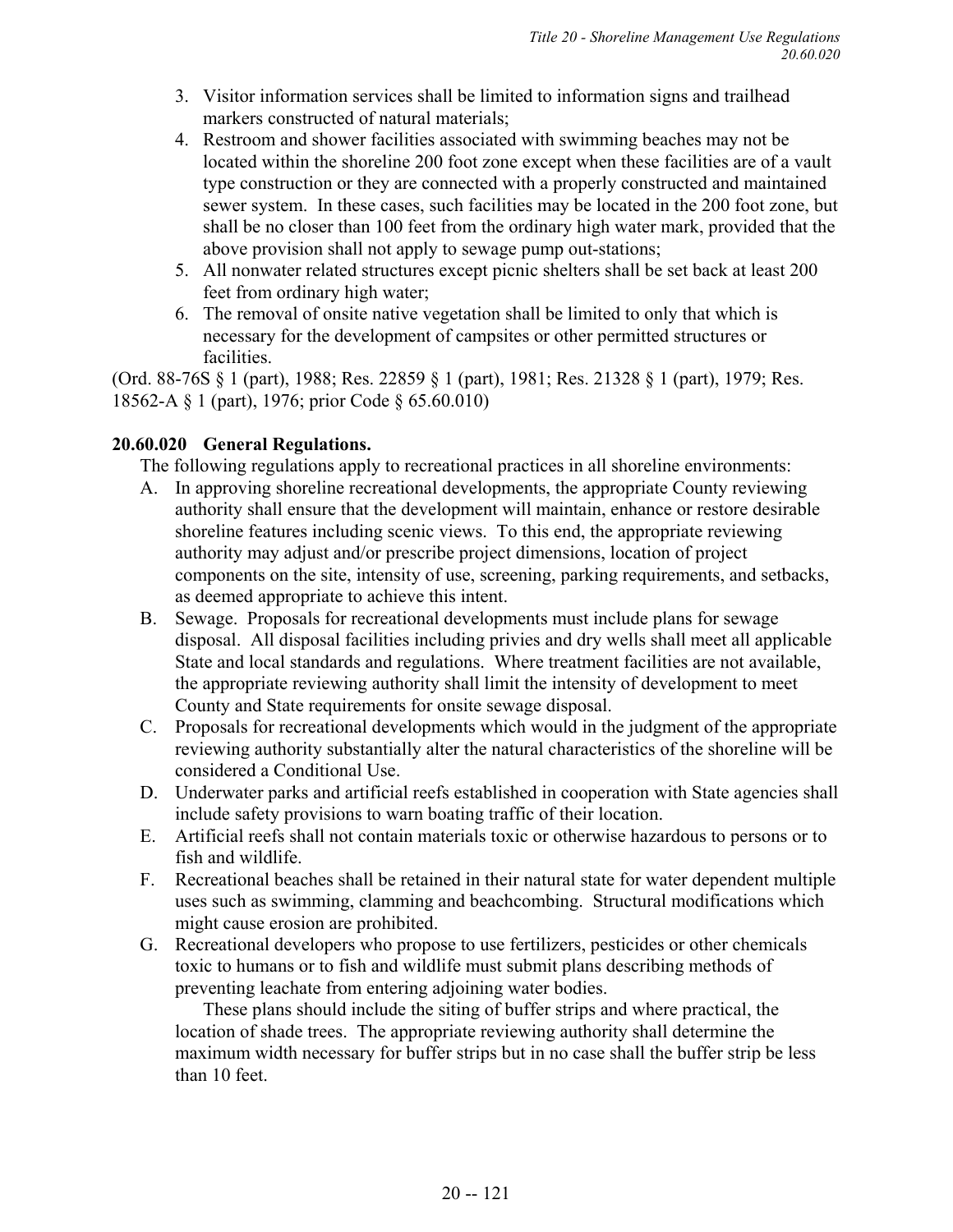- H. Public parking areas shall be provided wherever needed for off-road recreation user parking.
- I. Motor vehicular traffic on beach and roadless shoreline areas is prohibited.
- J. No recreational development shall unnecessarily interfere with public use of navigable waters.
- K. No recreational building or structure excluding docks and boathouses shall be built over water.
- L. Accesses for boats shall allow safe and convenient passage to the public water, dictated by the class of boats using the access.

(Ord. 88-76S § 1 (part), 1988; Res. 22859 § 1 (part), 1981; Res. 21328 § 1 (part), 1979; Res. 18562-A § 1 (part), 1976; prior Code § 65.60.020)

# **20.60.030 Environment Regulations - Uses Permitted.**

- A. **Urban, Rural-Residential, Rural and Conservancy Environments.** The following specific regulations are applicable to the Urban, Rural-Residential, Rural and Conservancy Environments:
	- 1. Recreational activities and facilities allowed in the Urban, Rural-Residential, Rural and Conservancy Environments shall be limited to those which are either water dependent or water related with the following exceptions:
		- a. ORV trails and areas shall be specifically prohibited.
		- b. Fishing piers in the Conservancy Environments are considered a Conditional Use.
		- c. Park and campground development allowed within 200 feet of the line of ordinary high water in the Conservancy Environment shall be limited to low intensity park and campground development; provided that high intensity uses are allowed in any park or campground beyond the 200 foot shoreline zone (see Section 20.60.010 for definition of low intensity park and campground).
		- d. Nonwater related activities and facilities may be allowed in the Urban, Rural-Residential and Rural Environments as Conditional Uses, provided it can be shown that:
			- (1) A water dependent or water related use cannot be reasonably expected to locate on the proposed site, due to topography, surrounding land uses, physical features or other conditions; and
			- (2) The proposed use will be of appreciable public or community benefit by increasing public use, enjoyment, or access to the shoreline.

# B. **Natural Environment.**

- 1. The following recreational activities and developments are permitted subject to the general regulatory standards contained herein:
	- a. Bridle, bicycling and hiking trails;
	- b. Viewpoints;
	- c. Fishing and hunting access areas not requiring structural facilities.
- 2. Conditional Uses. Walk-in campgrounds.
- 3. The following recreational activities are specifically prohibited:
	- a. Golf courses;
	- b. Structures for recreational purposes;
	- c. ORV trails and areas;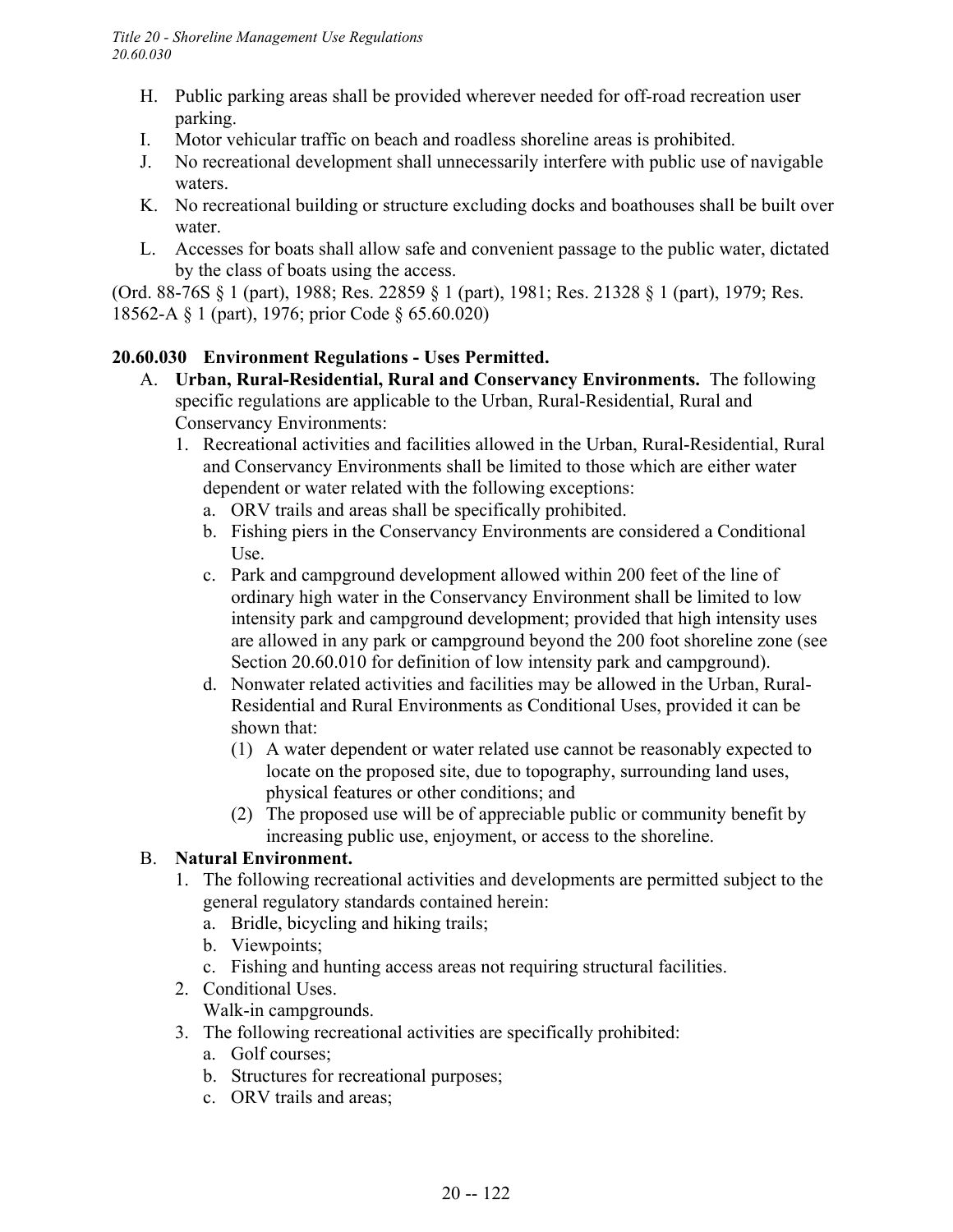- d. Resorts;
- e. High intensity parks;
- f. Paved trails.

(Ord. 88-76S § 1 (part), 1988; Res. 22859 § 1 (part), 1981; Res. 21328 § 1 (part), 1979; Res. 18562-A § 1 (part), 1976; prior Code § 65.60.030)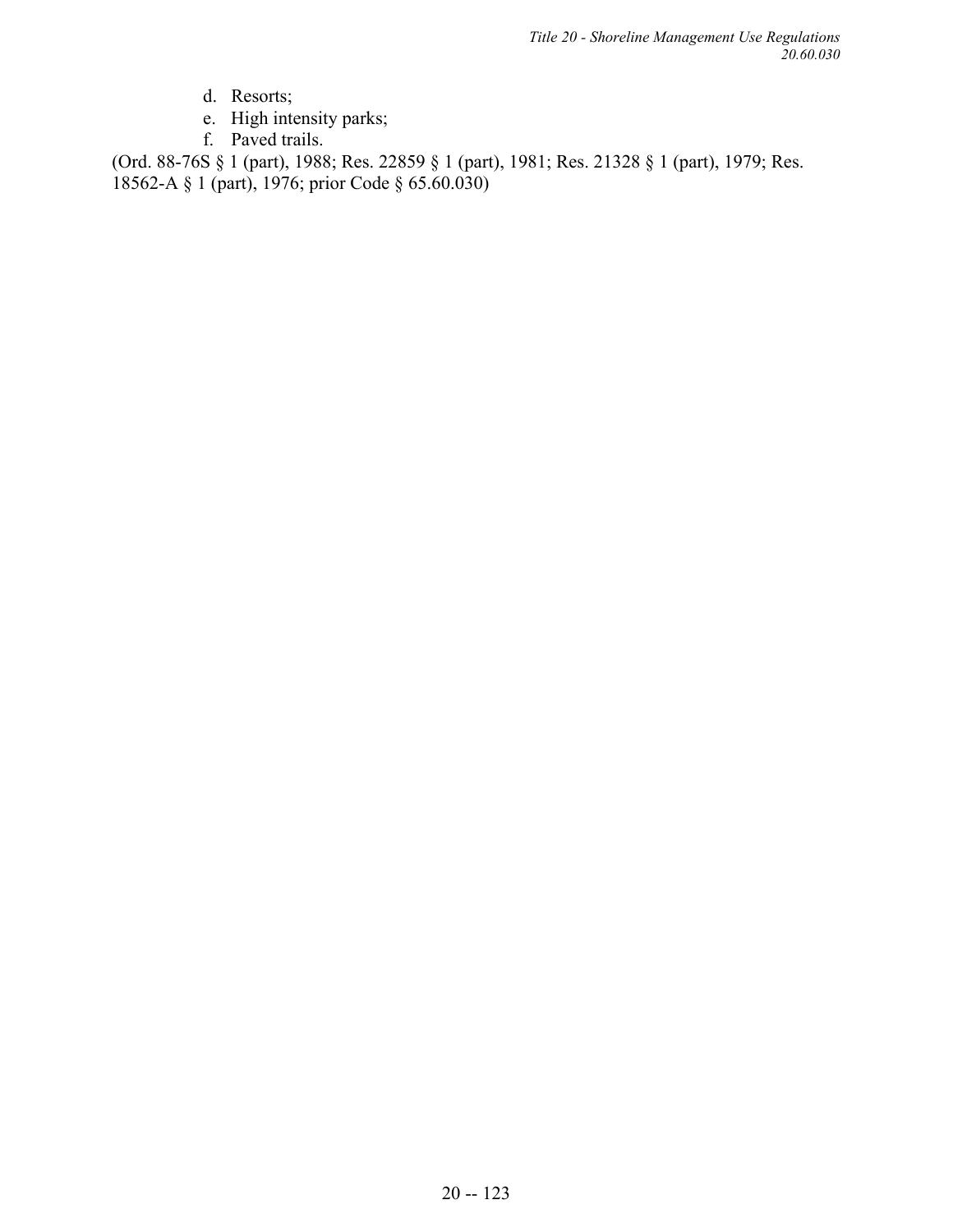#### *RESIDENTIAL DEVELOPMENT*

**Sections: 20.62.010 Definition. 20.62.020 Permit Exemptions. 20.62.030 General Regulations. 20.62.040 Environment Regulations - Uses Permitted. 20.62.050 Bulk Regulations.**

#### **20.62.010 Definition.**

Residential development shall mean one or more buildings or structures or portions thereof which are designed for and used to provide a place of abode for human beings, including one and two family detached dwellings, multifamily residences, row houses, townhouses, mobile home parks and other similar group housing, together with accessory uses and structures normally common to residential uses including but not limited to garages, sheds, boat storage facilities, tennis courts, and swimming pools. Residential development shall not include hotels, motels, or any other type of overnight or transient housing or camping facilities. (Ord. 88-76S § 1 (part), 1988; Res. 19803 (part), 1977; Res. 18562-A § 1 (part), 1976; prior Code § 65.62.010)

#### **20.62.020 Permit Exemptions.**

The Shoreline Management Act exempts from obtaining a Substantial Development Permit the construction of any structure with a fair market value less than \$1,000, and the construction of a single family residence by an owner, lessee, or contract purchaser for his own use or the use of his family, if said residence does not exceed a height of 35 feet above average grade level. Although these structures are exempt from obtaining a Substantial Development Permit, compliance with the prohibitions, regulations, and development standards of this Chapter is still required. (Ord. 88-76S § 1 (part), 1988; Res. 19803 (part), 1977; prior Code § 65.62.020)

#### **20.62.030 General Regulations.**

Prior to the granting of a Substantial Development Permit, the appropriate County reviewing authority shall make a determination that the proposed project is consistent with the policies of the Master Program and the following regulatory standards:

- A. Prior to the approval of any residential development and associated roads and utilities pursuant to this Chapter, the appropriate reviewing authority shall be satisfied that:
	- 1. The proposed development site is suited for residential use and is not located in areas having significant hazard to life and property and likely to require future public funds to protect and rehabilitate.
	- 2. Adequate methods of erosion control will be utilized during and after project construction.
	- 3. Disturbance of shoreline vegetation will be minimized.
	- 4. Solutions will be provided to the problem of contamination of surface waters, depletion and contamination of ground water supplies and generation of increased runoff into water bodies.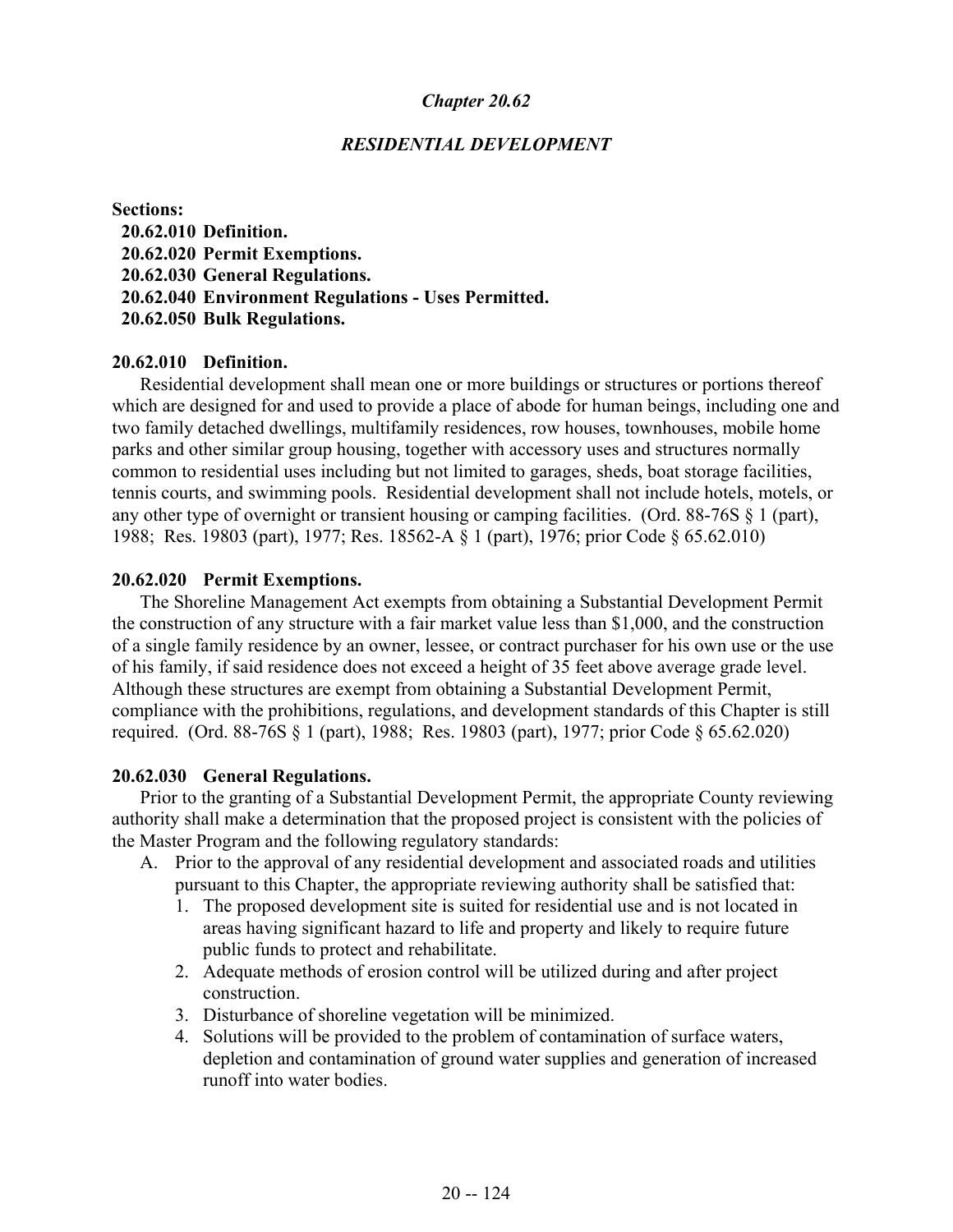- 5. All residential structures shall be landward of the extreme high water mark.
- B. Bulkheading, filling, substantial regrading or any other similar structure or activity shall not be permitted when such structures or activities are clearly non-essential for the reasonable use or production of the lot or tract upon which it is located.
- C. In any development project containing five or more residential sites, a commonly owned natural open space area shall be provided and maintained between the shoreline and the first tier of lots adjacent to the shoreline for the benefit, use and enjoyment of all lots within said subdivision and for the purpose of maintaining the natural visual appearance of the waterfront. However, if due to topography or other significant site characteristics, another site would be more appropriately used as open space, and it is determined that linear access is not required, the appropriate reviewing authority may allow an equivalent area to be utilized as open space.
- D. All new platting on rivers of statewide significance shall include a pedestrian easement along the stream bank for the use of the public. Said easement shall be a minimum width on a horizontal plane from ordinary high water as necessary for a practical trail which will not damage stream banks.
- E. All new platting on lakes and marine shorelines shall include pedestrian easements to public waters if the appropriate reviewing authority determines that adequate public access does not presently exist in the area.

(Ord. 88-76S § 1 (part), 1988; Res. 19803 (part), 1977; Res. 18562-A § 1 (part), 1976; prior Code § 65.62.030)

# **20.62.040 Environment Regulations - Uses Permitted.**

NOTE: The Pierce County Zoning Code and other County regulations also contain density, setback, and lot width requirements which are applicable in shoreline areas. These regulations must also be consulted, when appropriate, when developing on the shoreline. In case of a discrepancy between the requirements of this Code and the Zoning Code, or other regulations, the most restrictive regulation shall prevail.

- A. **Urban, Rural-Residential and Rural Environments.** The following specific regulations are applicable to the Urban, Rural-Residential and Rural Environments.
	- 1. The following uses are permitted outright in the Urban, Rural-Residential, and Rural Environments. The issuance of a building permit may be required:
		- a. Construction, within the prescribed setback, bulk and height limitations of a single family residence by an owner, lessee or contract purchaser for his own or the use of his family.
		- b. The construction of single family residences within a subdivision for the purpose of sale where the construction of said residences and the subdivision meet all applicable Master Program requirements.
		- c. The following uses commonly accessory to single family residences constructed within the prescribed setback and height limitations:
			- (1) Garages;
			- (2) Sheds and storage facilities;
			- (3) Bulkheads (see Chapter 20.28);
			- (4) Piers, docks, buoys and floats (see Chapter 20.56).
		- d. Residential subdivisions, determined not to be substantial developments.
	- 2. The following uses are permitted upon the issuance of a Substantial Development Permit and building permit, if appropriate: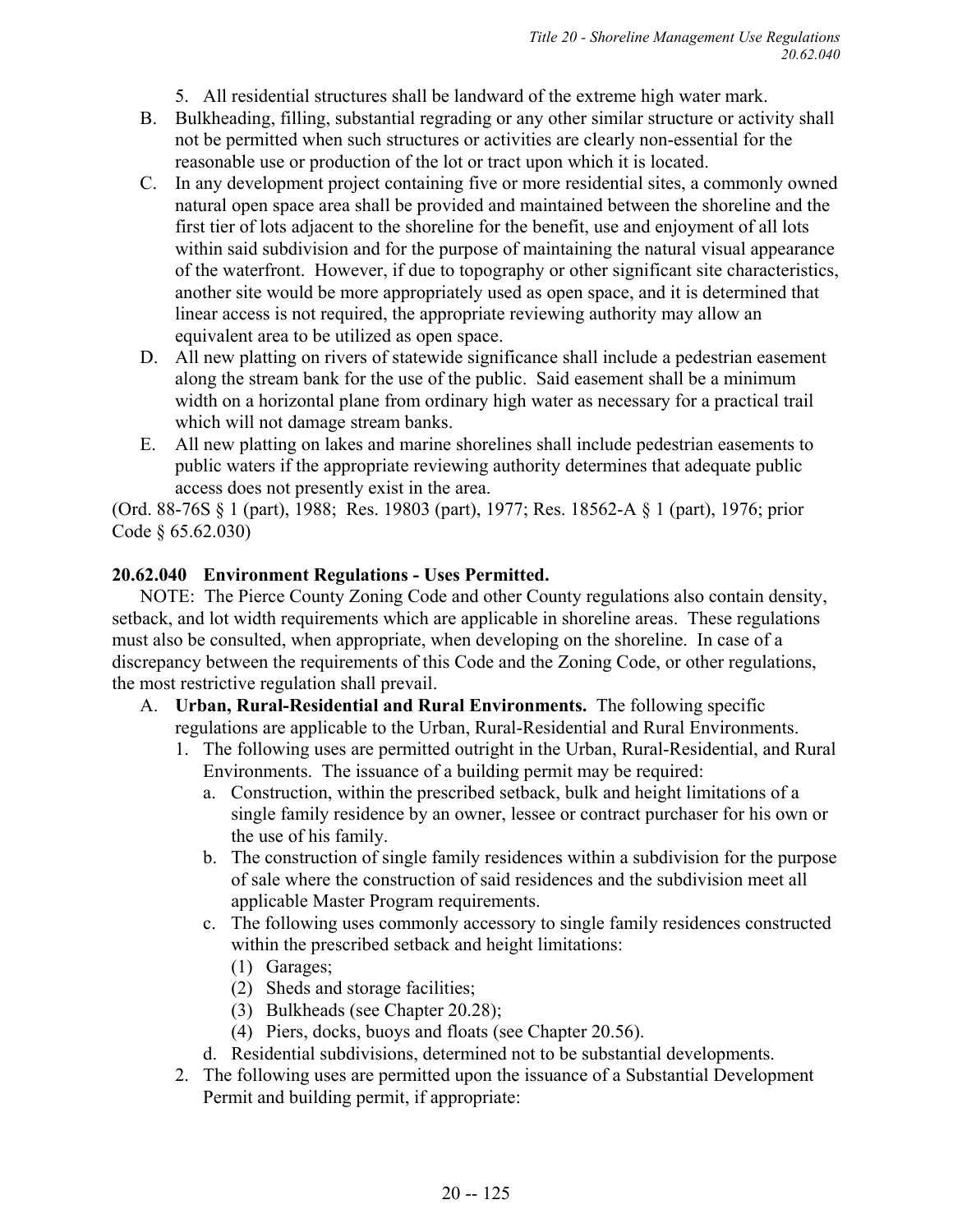- a. The construction of single family residences for the purpose of sale which are not within a subdivision which has received prior approval of a Substantial Development Permit.
- b. Two family detached dwellings (duplexes).
- c. Residential subdivisions determined to be substantial developments.
- d. Structures commonly accessory to dwellings other than those listed in subsection A.l.c.
- 3. The following uses are permitted upon the issuance of a Substantial Development Permit, building permit as appropriate, and final approval of a development project pursuant to the County PDD ordinances:
	- a. Multifamily housing;
	- b. Residential subdivisions;
	- c. Row housing, townhouses, and other similar cluster type development;
	- d. Uses commonly accessory to dwellings.
- 4. The following use is permitted upon the issuance of a Shoreline Management Conditional Use Permit and building permits, as appropriate:
	- a. Mobile home parks: This use will be allowed only after the appropriate County reviewing authority determines that the proposed structure is compatible with surrounding uses and is consistent with the intent of the Master Program.

Note: When deemed necessary, the County may impose such conditions as may be necessary to assure compatibility with surrounding uses such as, but not limited to, screening, landscaping, and setbacks.

5. Density Requirements:

|                |                                                                   | <b>MAXIMUM DWELLING UNITS PER NET ACRE</b><br>30,000 sq. ft.) OR PROPORTIONATELY<br><b>FOR A FRACTION THEREOF*</b> |                                     |              |
|----------------|-------------------------------------------------------------------|--------------------------------------------------------------------------------------------------------------------|-------------------------------------|--------------|
|                | <b>TYPE</b>                                                       | <b>URBAN</b>                                                                                                       | <b>RURAL-</b><br><b>RESIDENTIAL</b> | <b>RURAL</b> |
| a.             | Subdivision, single<br>family detached                            | 3.33                                                                                                               | 3.1                                 | 1.5          |
| b.             | Duplexes                                                          | 4.4                                                                                                                | 4.0                                 | 2.0          |
| $\mathbf{c}$ . | Subdivision, group or<br>cluster, prepared under<br>PDD ordinance | 5.5                                                                                                                | 5.0                                 | 5.0          |
| d.             | Multifamily, prepared<br>under PDD ordinance                      | 15.0                                                                                                               | 10.0                                | 8.0          |
| e.             | Mobile home parks                                                 | 5.5                                                                                                                | 5.0                                 | 5.0          |

B. **Conservancy Environment.** The following specific requirements are applicable to the Conservancy Environment: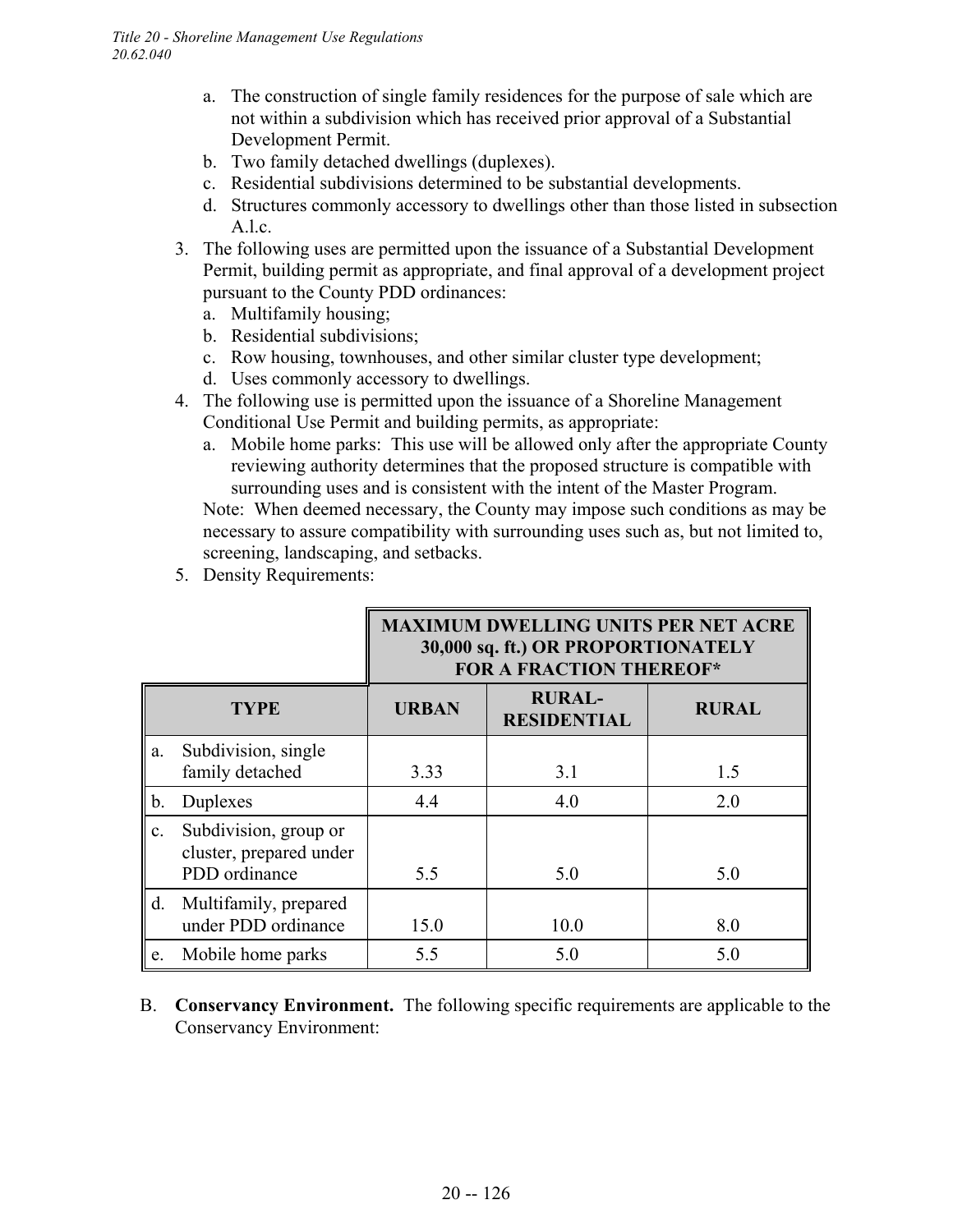- 1. The following uses are permitted outright in the Conservancy Environment. The issuance of a building permit may be required: Same as Urban Environment.
- 2. The following uses are permitted upon the issuance of a Substantial Development Permit and a building permit, if appropriate:
	- a. The construction of single family residences for the purpose of sale which are not within a subdivision which has received prior approval of a Substantial Development Permit.
	- b. Subdivision of single family residences determined to be a substantial development.
	- c. Structures commonly accessory to dwellings other than those listed in subsection A.l.c.
- 3. Density requirements:

|    | <b>TYPE</b>                                                       | <b>MAXIMUM DWELLING UNITS PER NET ACRE</b><br>(30,000 sq. ft.) OR PROPORTIONATELY<br><b>FOR A FRACTION THEREOF*</b> |
|----|-------------------------------------------------------------------|---------------------------------------------------------------------------------------------------------------------|
| a. | Subdivision, single family<br>detached                            | 1.0                                                                                                                 |
| b. | Subdivision, group or<br>cluster, prepared under PDD<br>ordinance |                                                                                                                     |

C. **Natural Environment.** Residential development is prohibited in the Natural Environment.

**\*** NOTE: Residential density is the average waterfront density which is based upon the net acre (e.g., 30,000 sq. ft.) for each lot being located within the two hundred foot horizontal plane distance measured from the ordinary high water mark or lawfully established bulkhead, or upland limit of any associated wetland as defined by Section 90.50.030(2)(f) of the Shoreline Management Act; provided, that residential density may be based on total lot area in any subdivision or portion thereof, if as a condition of plat approval, all principal structures and uses in said subdivision or portion thereof are set back a distance of 125 feet or more from the ordinary high water mark, lawfully established bulkhead, or upland limit of an associated wetland.

(Ord. 88-76S § 1 (part), 1988; Res. 22859 § 1 (part), 1981; Res. 21328 § 1 (part), 1979; Res. 19803 (part), 1977; Res. 18562-A § 1 (part), 1976; prior Code § 65.62.040)

# **20.62.050 Bulk Regulations.**

The following lot coverage, setback and height limitations shall be applicable to residential development in all shoreline environments. Exceptions may be made to the lot coverage and setback requirements if a project is developed pursuant to the Planned Development Ordinance.

A. **Lot Coverage.** Not more than 33-1/3 percent of the gross lot area shall be covered by impervious material including parking areas but excluding driveways.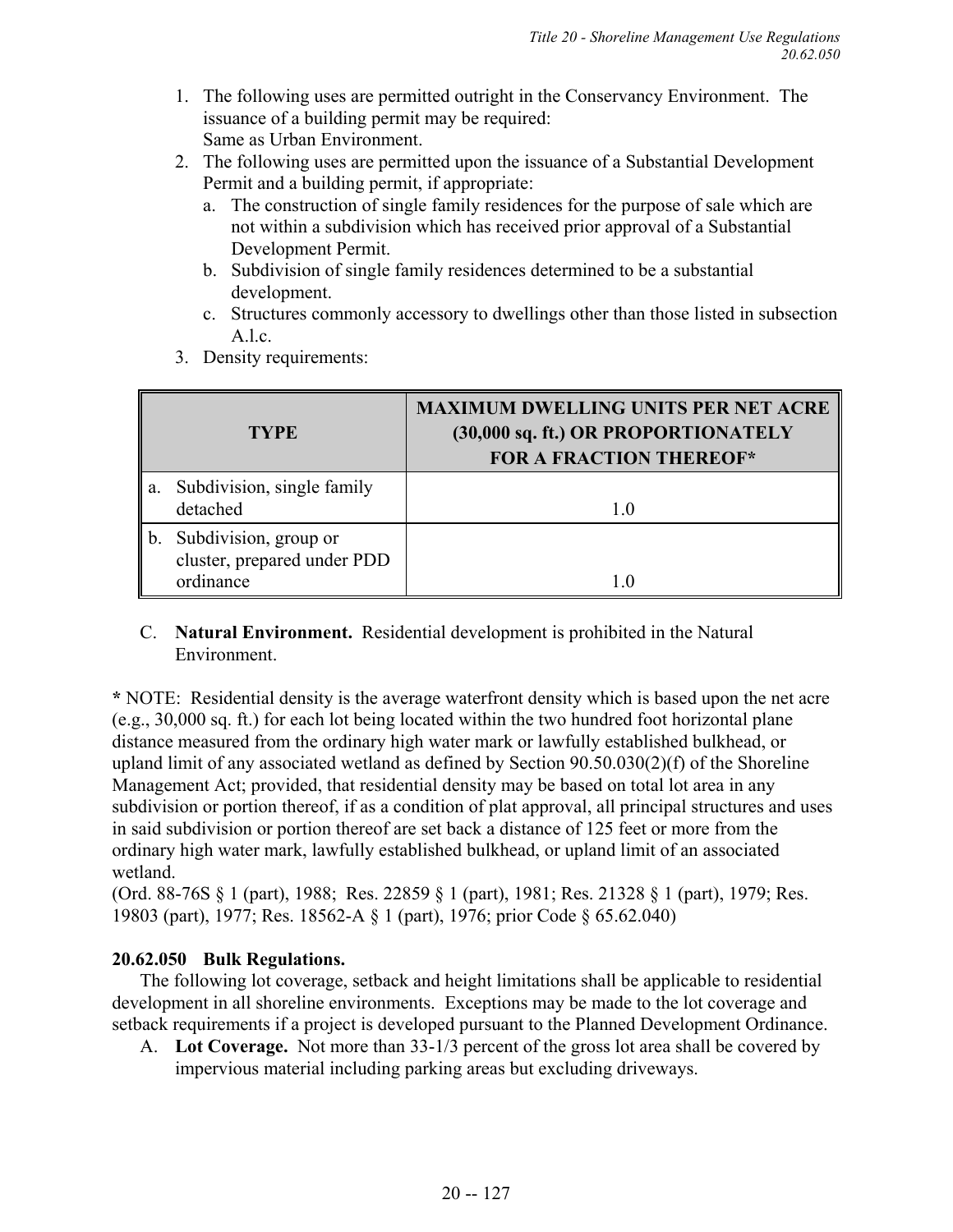- B. **Setbacks.** All setbacks, with the exception of the setbacks from the ordinary high water line or lawfully established bulkhead, shall be as required by the Pierce County Zoning Code or other County regulations.
- C. **Special Setbacks for Shoreline Sites.** The required setback for buildings and structures from any lot line or lines abutting the ordinary high water line or lawfully constructed bulkhead shall be 50 feet except that the special shoreline setback shall not apply to docks, floats, buoys, bulkheads, launching ramps, jetties and groins.
- D. **Exceptions to the Special Setbacks for Shoreline Sites.**
	- 1. The shoreline setback for any proposed buildings or structures on a vacant lot that has a common property line with one or more lots which is/are developed with a principal use/uses and which abut the ordinary high water line shall be as follows:
		- a. Not less than the average of the setbacks of the principal uses on the adjacent properties. (In determining the average, a vacant parcel shall be considered a 50 foot setback.) However, no building or structure will be required to be set back more than 50 feet from nor allowed closer than 15 feet to the ordinary high water line or the lawfully established bulkhead.
	- 2. Any water dependent accessory use may be allowed within the 50 foot setback upon the issuance of a Conditional Use Permit. The issuance of a Conditional Use Permit shall be predicated upon a determination that the project will be consistent with the following Conditional Use criteria, and the Conditional Use criteria listed in WAC 173-14-140, and will cause no reasonable adverse effects on the environment and other uses.

Conditional Use Criteria:

- a. Views from surrounding properties will not be unduly impaired.
- b. Adequate separation will be maintained between the structure and adjacent properties and structures.
- c. Screening and/or vegetation will be provided to the extent necessary to insure aesthetic quality.
- d. Design and construction materials shall be chosen so as to blend with the surrounding environment.
- e. No additional harm to the aquatic environment will result from the reduced setback.
- 3. The shoreline setback for lots of record as of April 4, 1975, having a depth of less than 115 feet may be reduced, if appropriate by one foot for each foot that the lot is less than 115 feet deep, but in no case shall such adjustment result in a setback of less than 15 feet.
- 4. Existing buildings and structures in existence on or before the effective date of this Title may be remodeled or rebuilt in the same location, provided the ground floor lot area of the said building is not increased and further provided that the building or use thereof shall have been and continues to be conforming to these regulations and shall be for the same use.
	- a. Chimneys, flues, belt courses, leaders, sills, pilasters, lintels, ornamental features, cornices, eaves, sun shades and gutters may project into a required yard a distance not to exceed one and one-half feet.
	- b. Uncovered porches or decks may project into a required setback, provided that such porches or decks are no higher than four feet from the finished ground level; and further provided that in no case shall they be closer than 5 feet to any lot line nor closer than 15 feet to ordinary high water or the lawfully established bulkheads.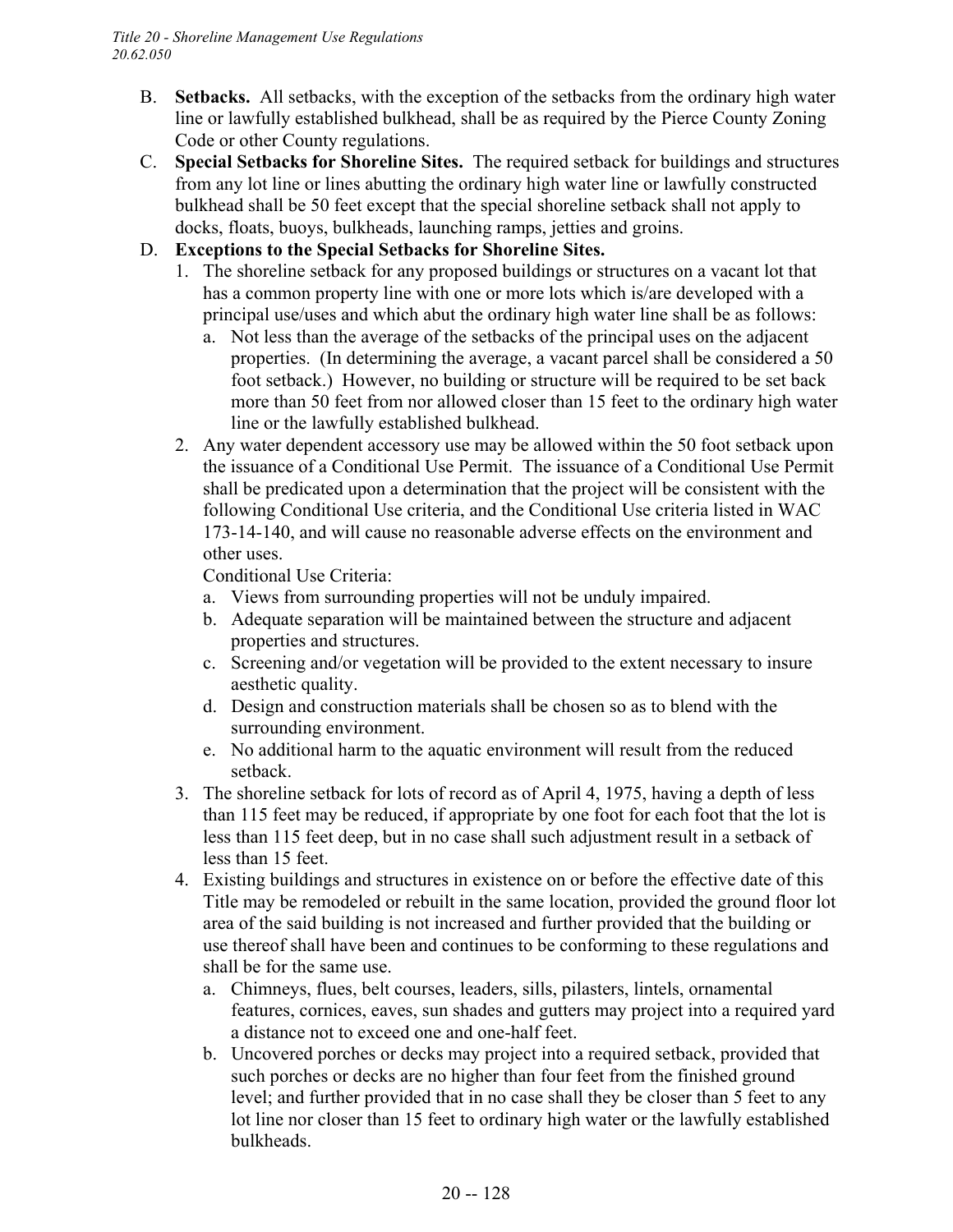- 5. Offstreet Parking. At least one but not more than three offstreet parking spaces shall be provided for each dwelling unit on a site or tract of land subject to the limitations of total lot coverage. No parking area shall be located within 30 feet of the ordinary high water mark.
- 6. Site Preparation. It shall be the intent of this Chapter to require the maintenance, enhancement, and preservation of the natural site amenities. To this end, the County may limit the extent of grading and clearing to the extent deemed necessary for the reasonable and necessary use of the site or tract.
- E. **Height Limitations.** The maximum height above average grade level of any residential structure shall be 35 feet unless a Conditional Use Permit is obtained pursuant to Chapter 20.40, High Rise Structures.

(Ord. 88-76S § 1 (part), 1988; Res. 21328 § 1 (part), 1979; Res. 19803 (part), 1977; Res. 18562-A § 1 (part), 1976; prior Code § 65.62.050)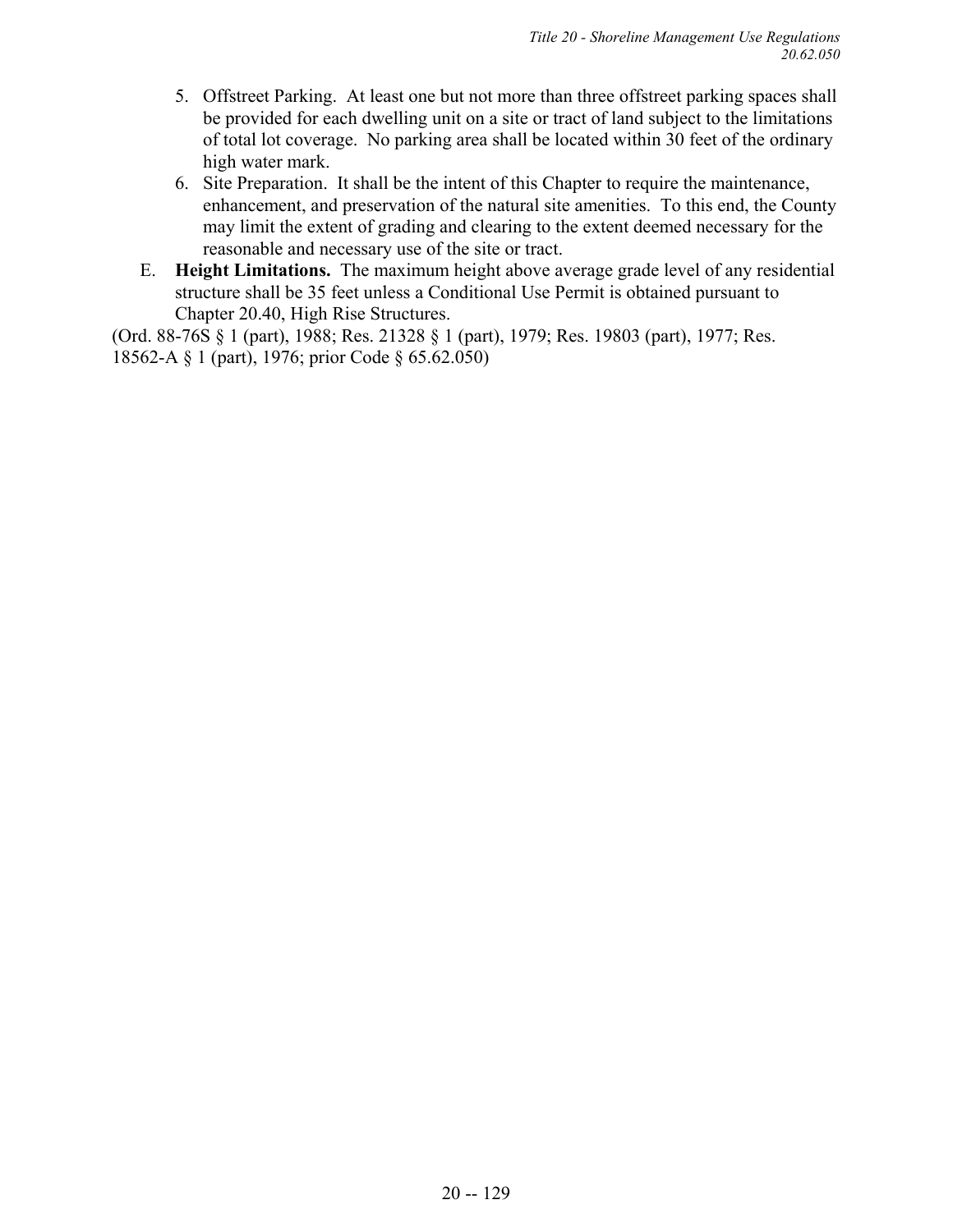# *ROADS AND RAILROADS*

### **Sections: 20.64.010 Definitions. 20.64.020 General Regulations. 20.64.030 Environment Regulations - Uses Permitted.**

### **20.64.010 Definitions.**

A road is a linear passageway, usually for motor vehicles, and a railroad is a linear passageway with tracks for train traffic. (Ord. 88-76S § 1 (part), 1988; Res. 18562-A § 1 (part), 1976; prior Code § 65.64.010)

### **20.64.020 General Regulations.**

The following regulations apply to the building or alteration of roads and railroads in all shoreline environments:

- A. Developers of roads and railroads must be able to demonstrate the following to the appropriate reviewing authority:
	- 1. The need for a shoreline location and that no reasonable upland alternative exists.
	- 2. The construction is designed to protect the adjacent shorelands against erosion, uncontrolled or polluting drainage, and other factors detrimental to the environment both during and after construction.
	- 3. That the project will be planned to fit the existing topography as much as possible thus minimizing alterations to the natural environment.
	- 4. That all debris, overburden and other waste materials from construction will be disposed of in such a way as to prevent their entry by erosion from drainage into water body.
	- 5. That proposed bridges will be built high enough to allow the passage of debris and anticipated high water flows.
	- 6. That when new roads will afford scenic vistas, viewpoint areas will be provided. Scenic corridors shall have sufficient provision for safe pedestrian and nonmotorized vehicular travel. Where regulations require a sixty foot right-of-way, the road bed may be placed on one side of the right-of-way.
	- 7. That public road rights-of-way, view areas, rest and picnic areas will maintain the natural shoreline vegetation and topography.
	- 8. That efforts have been made to coordinate with existing land use plans including the Shoreline Master Program.
	- 9. That roads in an industrial area are essential to the industrial operation.
- B. Developers of roads and railroads must also be able to demonstrate the following to the appropriate reviewing authority to insure access to the shorelines from upland areas.
	- 1. That roads and railroads are located on grade rather than elevated unless crossing wetlands. Road and railroad designs must provide appropriate pedestrian and nonmotorized vehicular crossings where public access to shorelines is intended.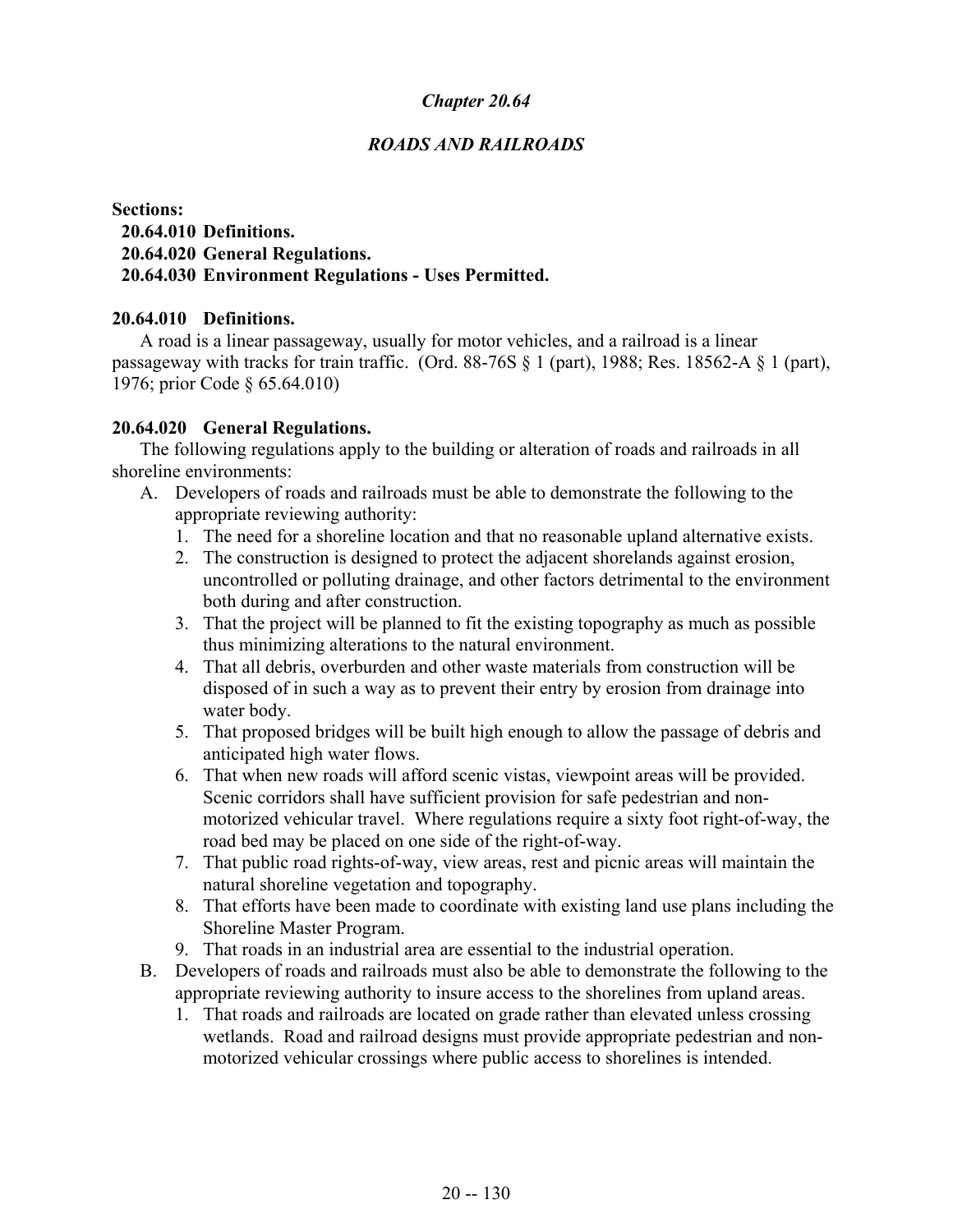- 2. That where bridges cross streams or rivers, pedestrian linear access along the rivers will be provided except where precluded by safety factors. Pedestrian and bicycle passage across water shall be provided except on limited access highways.
- 3. That financing is available and is secured for view points and picnic areas along highways having high scenic value before County approval of funds for road construction.
- C. All cut and fill slopes shall be stabilized and planted with native and/or appropriately introduced grasses, shrubs and/or trees which shall be maintained by the installing agency until established.
- D. Roads and railroads shall not be located so as to require large portions of streams to be routed into and through culverts.
- E. To the extend possible, developers of roads and railroads shall attempt to minimize locations which parallel the shoreline.
- F. Bridges shall be used when crossing marshes, swamps, bogs, ponds, natural recharge areas and other wetlands to avoid obstructing movement of surface and groundwater.
- G. Major roads and railroads shall cross shoreline areas by the shortest most direct route feasible, unless such route would cause significant additional environmental damage.
- H. Private access roads providing ingress and egress for individual single family residences or lots shall be limited to one lane with turnouts and may not exceed a maximum width of fifteen (15) feet.
- I. Private access roads serving two or more families may be two lanes in width.

(Ord. 88-76S § 1 (part), 1988; Res. 19803 (part), 1977; Res. 18562-A § 1 (part), 1976; prior Code § 65.64.020)

# **20.64.030 Environment Regulations - Uses Permitted.**

- A. **Urban, Rural-Residential and Rural Environments.** Subject to the general regulatory standards of this Chapter, the following uses are permitted in the Urban, Rural-Residential and Rural Environment:
	- 1. Uses permitted outright:
		- a. Roads;
		- b. Railroads.
- B. **Conservancy Environment.** Subject to the general regulatory standards of this Chapter, the following uses are permitted in the Conservancy Environment:
	- 1. Uses permitted outright:
		- a. Roads with paved surface of 30 feet or less;
		- b. Railroads.
	- 2. Uses permitted upon approval of Conditional Use Permit: Roads with a paved surface exceeding 30 feet.
- C. **Natural Environment.** Subject to the general regulatory standards of this Chapter, the following uses are permitted in the Natural Environment:
	- 1. Uses permitted outright:
		- a. Roads necessary to protect the Natural Environment and adjoining lands from major disasters.

(Ord. 88-76S § 1 (part), 1988; Res. 18562-A § 1 (part), 1976; prior Code § 65.64.030)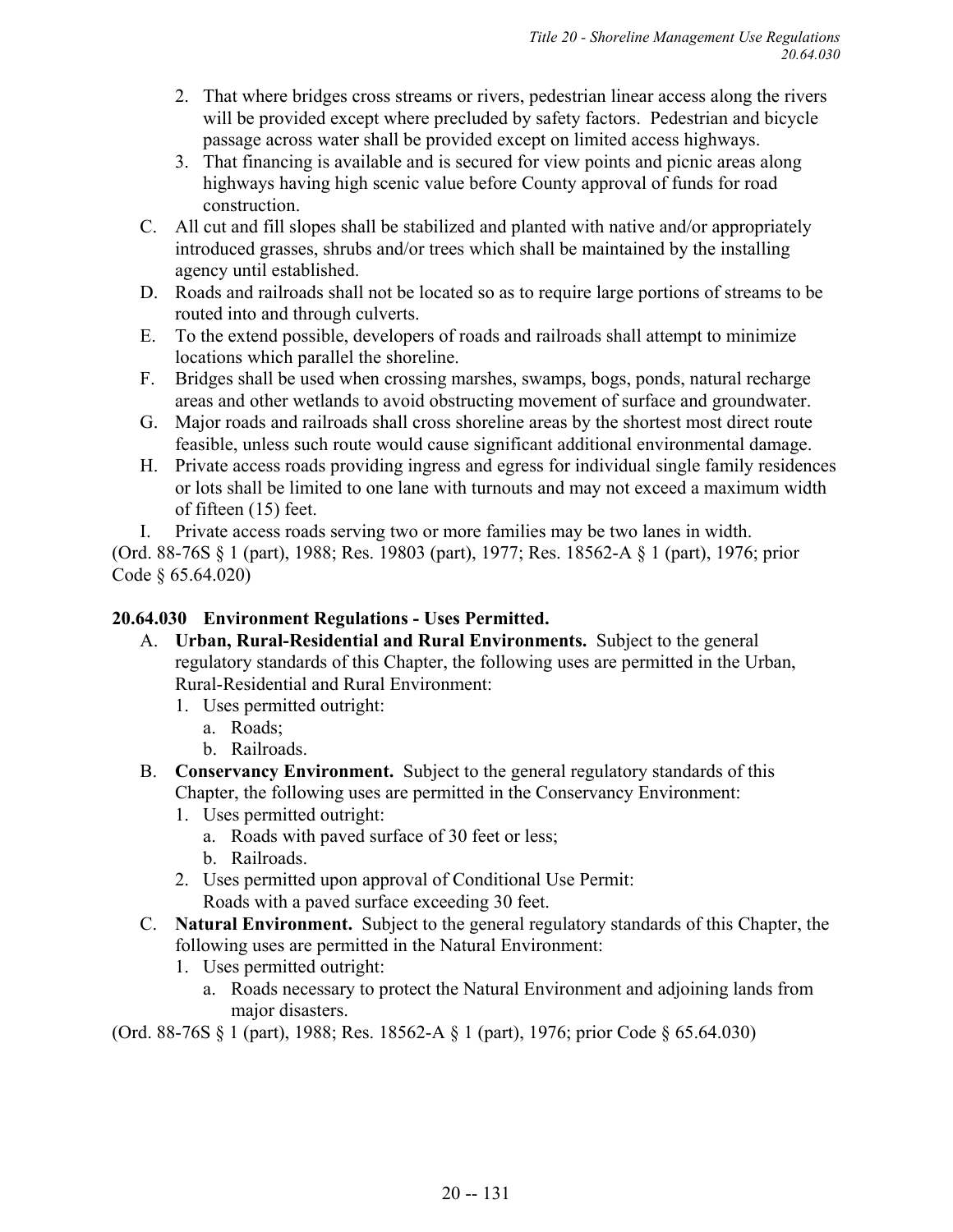## *SHORELINE PROTECTION ACTIONS*

### **Sections: 20.66.010 Definition. 20.66.020 General Regulations. 20.66.030 Environment Regulations - Uses Permitted.**

#### **20.66.010 Definition.**

Flood protection and streamway modifications are those activities occurring within the streamway and wetland areas which are designed to reduce overbank flow of high waters and stabilize eroding streambanks. (Ord. 88-76S § 1 (part), 1988; Res. 18562-A § 1 (part), 1976; prior Code § 65.66.010)

#### **20.66.020 General Regulations.**

The following regulations apply to shoreline protection actions in all environments:

The following use regulations are applicable to the areas within the 100-year floodplain under the jurisdiction of the Shoreline Management Act and are recommended policies for management of adjacent land also located in the flood hazard zone.

- A. In the rare instances in which structural flood controls are permitted to protect private property, the cost of such devices shall not be subsidized by the taxpayers of Pierce County unless there are demonstrated public benefits which are greater than the harm to the environment caused by said structures, as determined by the County.
- B. Approval or denial of shoreline protection permits shall not be based on the availability of funding.
- C. No permanent nonwater dependent structures shall be placed in the floodway zone.
- D. Permanent structures placed within the 100-year floodplain shall be designed and constructed to resist a 100-year flood.
- E. Stormwaters from new developments shall be controlled on site so that runoff entering surface waters is no greater than it would be if the land were left undeveloped.
- F. Riprapping and other bank stabilization measures, when permitted, shall be located, designed and constructed so as to avoid the need for channelization and to protect the natural character of the streamway.
- G. All bank protection material shall be placed from the bank. There shall be no dumping of bank protection material directly from a truck bed onto the bank face.
- H. Bank protection material shall be clean and shall be of a sufficient size to prevent its being washed away by high water or by wave action.
- I. When riprap is washed out of place into the river and presents a hazard to the safety of recreational users, it shall be removed by the owner of such material.
- J. Trees shading streams and rivers shall be retained or replanted when riprap is placed.
- K. Dikes, levees, berms and similar flood control structures shall be placed landward of the floodway as determined by the U.S. Army Corps of Engineers and the State of Washington, Department of Ecology.
- L. Structural flood control devices shall not be placed between swamps, marshes and other wetlands associated with the stream and the stream proper.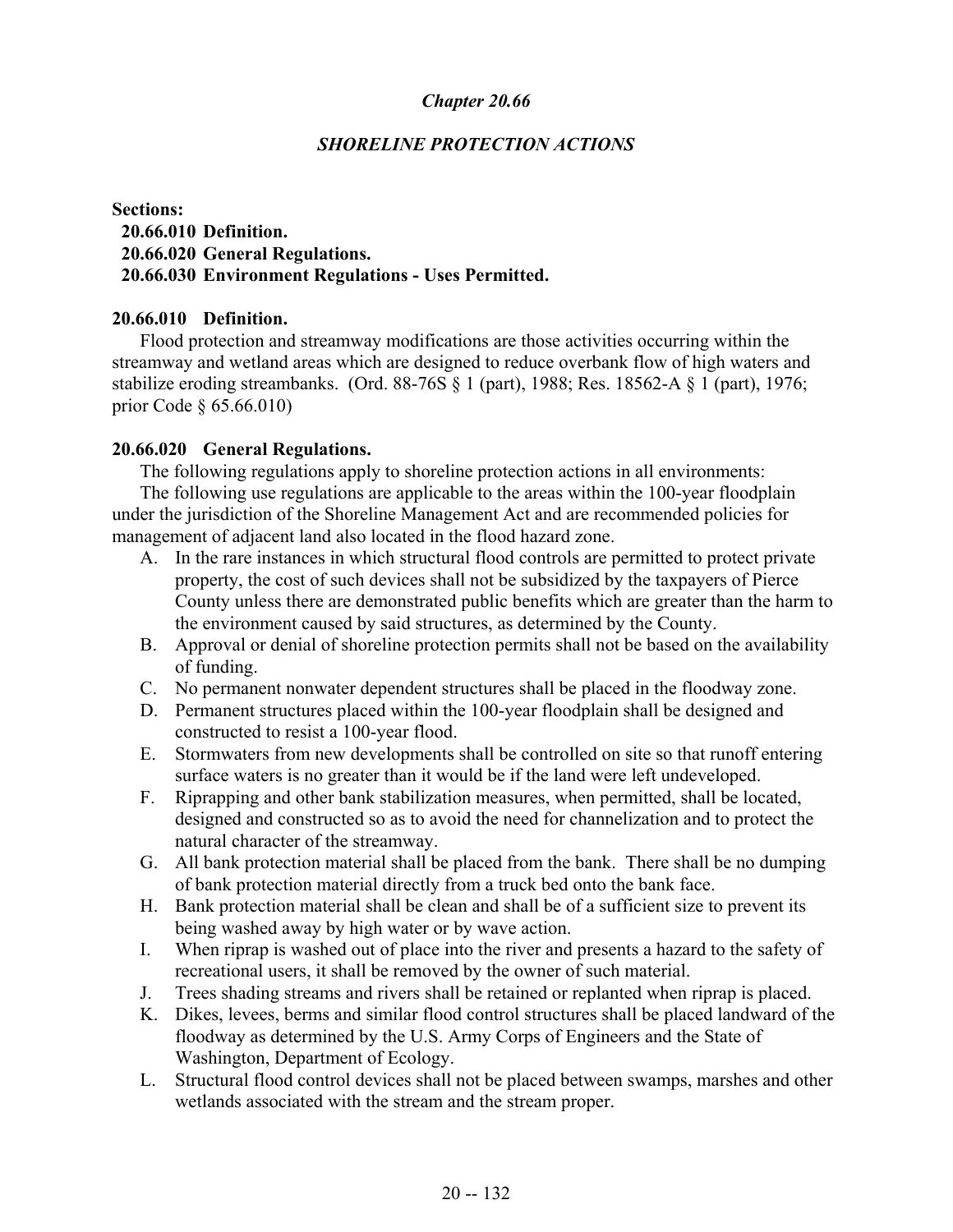- M. Dikes, levees, berms and similar flood control structures shall be shaped and planted with vegetation suitable for wildlife habitat.
- N. Whenever bank stabilization is allowed, materials used for such action shall consist of rock or other materials of the earth. Automobile bodies or other junk or solid waste materials shall not be used.
- O. When application is made for structural flood controls on shorelines of statewide significance, primary consideration shall be given to the effect of the structures on the statutory preferred uses of such shorelines.
- P. Linear access along dikes shall be encouraged and incorporated into the County Shoreline Access Program.
- Q. The County shall require linear access along new dikes when the appropriate reviewing authority determines such access to be in the public interest.
- R. Flood Control Zone permits may be required by the Department of Ecology within the Puyallup and Nisqually Flood Control Zones.

(Ord. 88-76S § 1 (part), 1988; Res. 18562-A § 1 (part), 1976; prior Code § 65.66.020)

# **20.66.030 Environment Regulations - Uses Permitted.**

# A. **Urban Environment.**

- 1. Straightening or channelizing rivers is prohibited unless there is a demonstrated public benefit which outweighs the harm to the environment as determined by the County.
- 2. Dams and holding basins are encouraged and permitted subject to the general regulatory standards and Conditional Use requirements.
- 3. Other shoreline protection actions are permitted subject to the general regulatory standards.

# B. **Rural-Residential Environment.**

- 1. Straightening or channelizing rivers is prohibited.
- 2. Dams and holding basins are encouraged and permitted subject to the general regulatory standards and Conditional Use requirements.
- 3. Other shoreline protection actions are permitted subject to the general regulatory standards.

# C. **Rural Environment.**

- 1. Straightening or channelizing rivers is prohibited.
- 2. Dams and holding basins are permitted subject to the general regulatory standards and Conditional Use requirements.
- 3. Bank stabilization by means of berms and vegetation is preferred and permitted subject to the general regulatory standards.
- 4. Other shoreline protection actions shall be permitted only when necessary to protect life, buildings in existence on the date of final adoption of this Master Program, or land committed to agricultural use.

Exception: Bank protection associated with bridge construction and maintenance may be permitted and shall conform to provisions of the State Hydraulics Act.

# D. **Conservancy Environment.**

- 1. Straightening or channelizing rivers is prohibited.
- 2. Dams and holding basins are permitted subject to the general regulatory standards and Conditional Use requirements.
- 3. Bank stabilization by means of berms and vegetation is preferred and permitted subject to the general regulatory standards.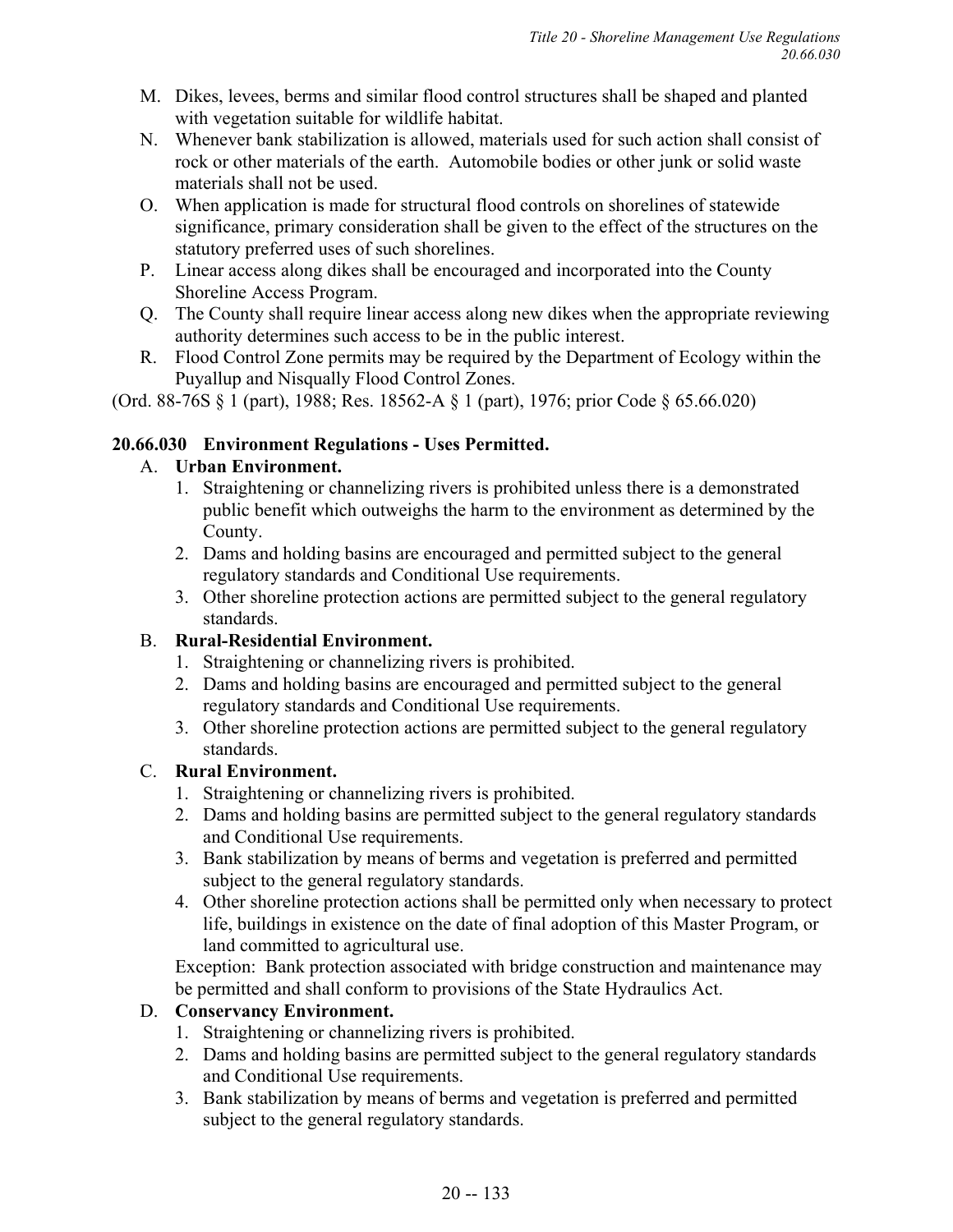- 4. Structural shoreline protection is permitted subject to the general regulatory standards and Conditional Use requirements.
- 5. Nonstructural shoreline protection shall be permitted subject to the general regulatory standards.
- 6. Shoreline protection actions shall be permitted only when necessary to protect life, buildings in existence on the date of final adoption of this Master Program, or land committed to agricultural use.

Exception: Bank protection associated with bridge construction and maintenance may be permitted and shall conform to provisions of the State Hydraulics Act.

# E. **Natural Environment.**

- 1. Structural shoreline protection is prohibited.
- 2. Straightening or channelizing rivers is prohibited.
- 3. Dams and holding basins are prohibited.
- 4. Nonstructural shoreline protection shall be permitted subject to the general regulatory standards and upon obtaining a Conditional Use Permit.
- 5. Only protection by vegetation shall be permitted.

(Ord. 88-76S § 1 (part), 1988; Res. 18562-A § 1 (part), 1976; prior Code § 65.66.030)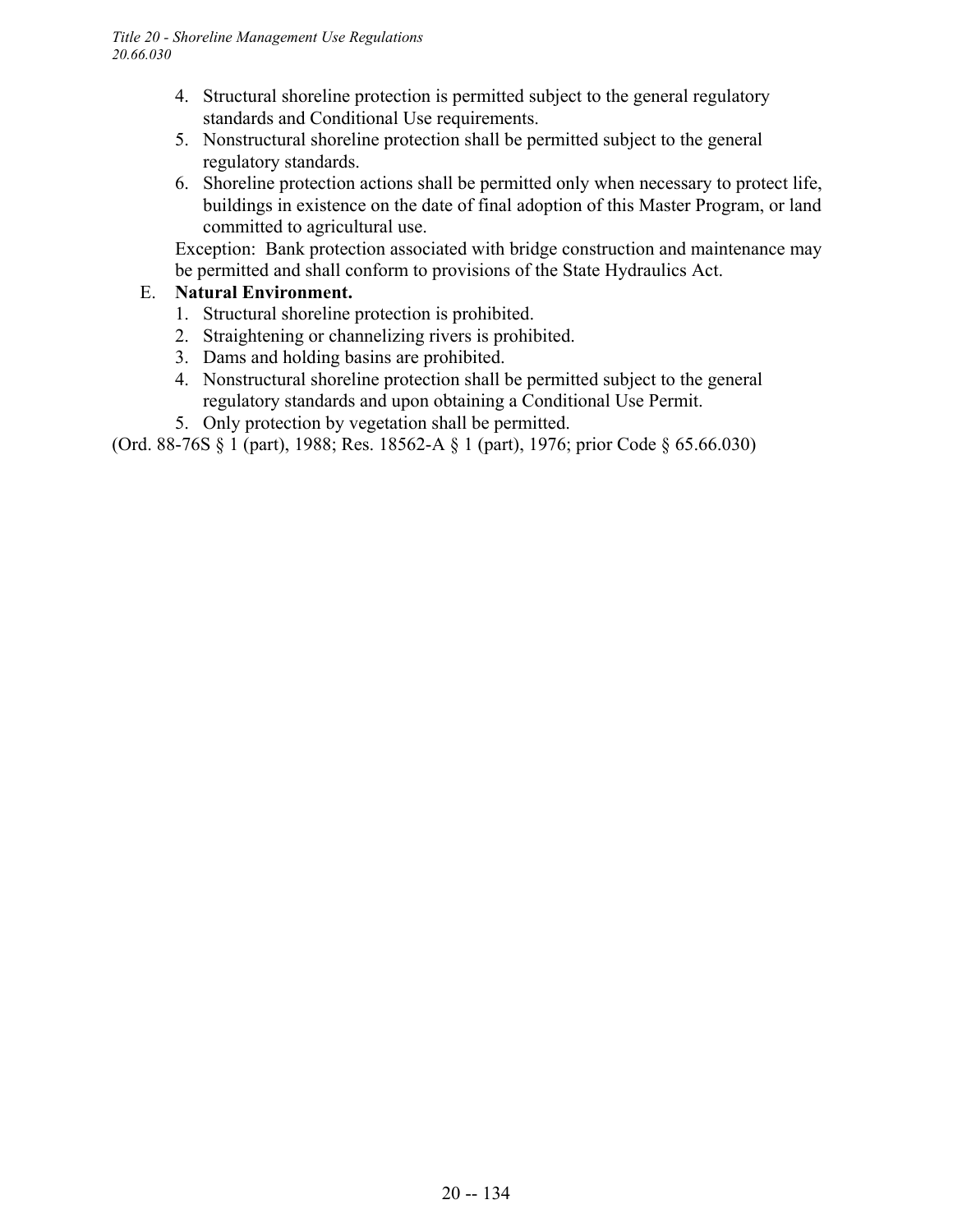### *SOLID WASTE DISPOSAL*

### **Sections: 20.68.010 Definition. 20.68.020 General Regulations. 20.68.030 Environment Regulations - Uses Permitted.**

#### **20.68.010 Definition.**

Solid waste disposal is the disposal of garbage, refuse and solid waste materials resulting from domestic, agricultural and industrial activities, construction and demolition debris. (Ord. 88-76S § 1 (part), 1988; Res. 18562-A § 1 (part), 1976; prior Code § 65.68.010)

#### **20.68.020 General Regulations.**

The following regulations apply to the disposal of solid waste in all shoreline environments.

- A. Shoreline areas shall not be considered for solid waste disposal or transfer.
- B. Existing shoreline solid waste disposal and transfer facilities shall be expeditiously phased out and rehabilitated.
- C. Solid waste disposal policies and regulations shall be consistent with the adopted Pierce County Solid Waste Management Plan and with applicable State regulations.
- D. All developments, public and private, shall provide for solid waste disposal facilities adequate for maximum estimated usage. Department of Ecology regulations shall be followed.
- E. The Washington State Litter Law (RCW 70.93) shall be strictly enforced in shoreline areas.

(Ord. 88-76S § 1 (part), 1988; Res. 18562-A § 1 (part), 1976; prior Code § 65.68.020)

#### **20.68.030 Environment Regulations - Uses Permitted.**

- A. **Urban Environment.** Solid waste disposal sites are prohibited.
- B. **Rural-Residential Environment.** Same as Urban.
- C. **Rural Environment.** Same as Urban.
- D. **Conservancy Environment.** Same as Urban.
- E. **Natural Environment.** Same as Urban.

(Ord. 88-76S § 1 (part), 1988; Res. 18562-A § 1 (part), 1976; prior Code § 65.68.030)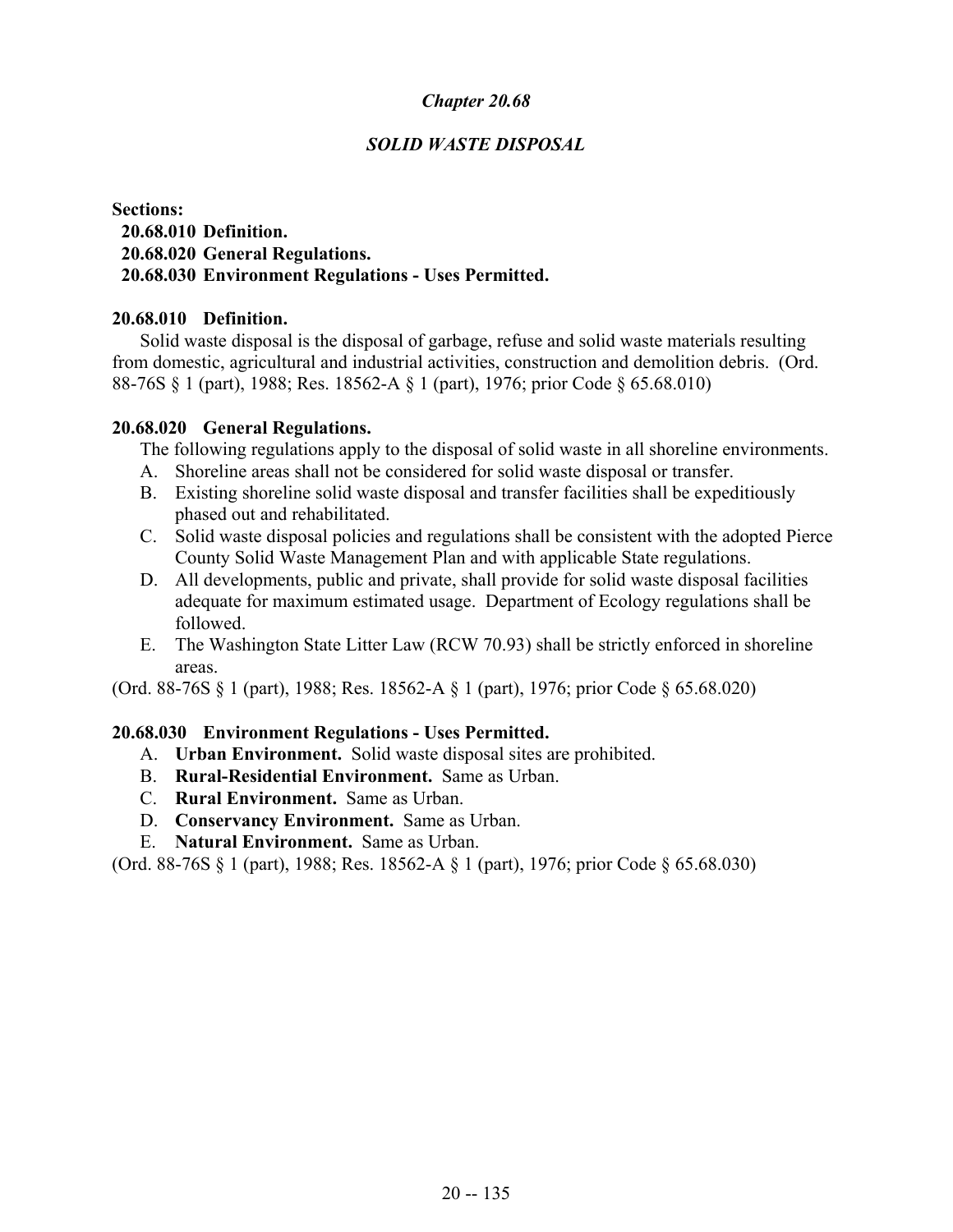## *UTILITIES*

### **Sections: 20.70.010 Definition. 20.70.020 General Regulations. 20.70.030 Environment Regulations - Uses Permitted.**

#### **20.70.010 Definition.**

Utilities are services which produce and carry or transmit electric power, water, gas, sewage, communications, and oil. (Ord. 88-76S § 1 (part), 1988; Res. 18562-A § 1 (part), 1976; prior Code § 65.70.010)

### **20.70.020 General Regulations.**

The following regulations apply to utility installations in all shoreline environments.

- A. Applications for installation of utility facilities shall include the following:
	- 1. Reason why utility facility requires a shoreline location;
	- 2. Alternative locations considered and reasons for their elimination;
	- 3. Location of other utility facilities in the vicinity of the proposed project to include the facilities of other types of utilities;
	- 4. Plans for reclamation of areas disturbed during construction;
	- 5. Plans for control of erosion and turbidity during construction;
	- 6. Possibility for consideration of the proposed facility within existing utility right-ofway.
- B. Utilities shall be located to re-enforce goals and policies of comprehensive long-range planning.
- C. The State of Washington Departments of Fisheries and Ecology shall be notified of any utility proposal which would require withdrawals of water from any body of water under shoreline management jurisdiction.
- D. The location and construction of outfalls shall comply with all appropriate Federal, State, and County regulations.
- E. Water discharged to rivers or marine waters which is determined by the Department of Ecology to be contaminated shall receive appropriate treatment as determined by the Department of Ecology and shall not present a thermal barrier to fish migration.
- F. Construction of underwater utilities or those within the wetted perimeter shall be timed to avoid major fish migratory runs.
- G. Distribution lines shall be placed underground in all residential developments.
- H. Underground utility lines shall be completely buried under the river bed in all river or stream crossings.
- I. All underwater pipelines transporting liquids intrinsically harmful to aquatic life or potentially injurious to water quality are prohibited unless no other alternative exists. In those limited instances when permitted, automatic shut off valves shall be provided at both sides of the water body.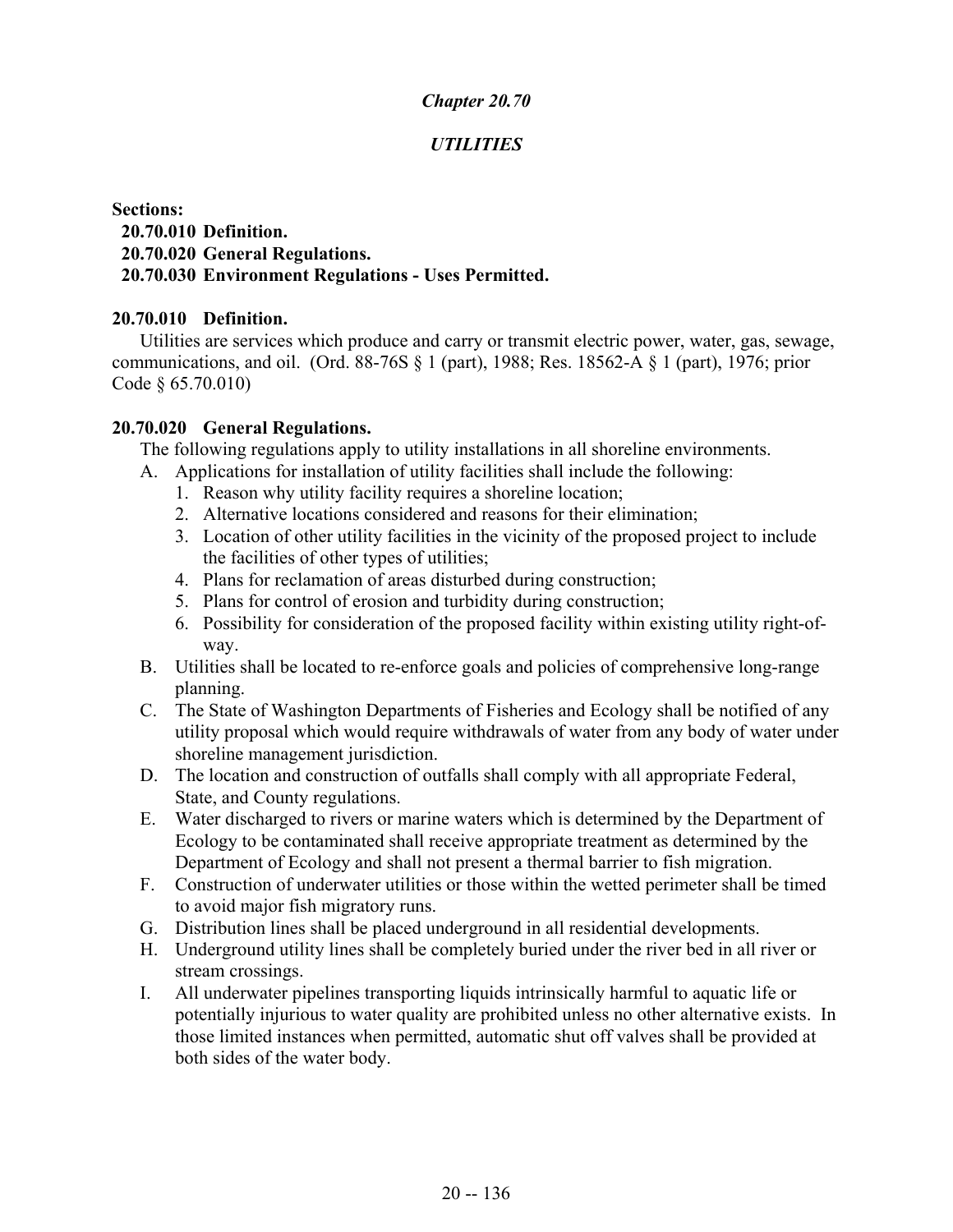- J. Upon completion of utility installation/maintenance projects on shorelines, banks shall be restored to pre-project configuration, replanted and provided with maintenance care until the newly planted vegetation is established. Plantings shall be native species and/or be similar to vegetation in the surrounding area.
- K. Above ground generating facilities, switching complexes, pumping stations, treatment plants, storage tanks, and substations shall be located at least 200 feet from the ordinary high water mark unless the developer can show the need for a shoreline location.
- L. Where major generating facilities must be placed in a shoreline area, the location and design shall be chosen so as not to destroy or obstruct scenic views.
- M. Shoreline crossings by transmission and distribution facilities shall be minimized.
- N. Transmission and distribution facilities shall cross shoreline jurisdictional areas by the shortest, most direct route feasible, unless such route would cause significant environmental damage.
- O. Where overhead transmission lines must parallel the shoreline, they shall be outside of the two hundred foot or wetland designation unless topography or safety factors would make it unfeasible.
- P. When minimum flow requirements are established on major rivers by the Washington State Department of Fisheries, utilities requiring withdrawals of water should be located only where such minimum flows can be maintained.
- Q. In cooperation with landowners, the County shall attempt to incorporate major transmission line rights-of-way on shorelines into its program for public access to and along water bodies.

R. State Board of Health Public Water Supply rules and regulations shall be adhered to. (Ord. 88-76S § 1 (part), 1988; Res. 18562-A § 1 (part), 1976; prior Code § 65.70.020)

### **20.70.030 Environment Regulations - Uses Permitted.**

- A. **Urban Environment.** Utilities are permitted subject to the general regulatory standards.
- B. **Rural-Residential Environment.** Same as Urban.
- C. **Rural Environment.** Same as Urban.
- D. **Conservancy Environment.** Same as Urban.
- E. **Natural Environment.**
	- 1. Utilities are prohibited except where unavoidably necessary to cross a body of water.
	- 2. Utilities in the limited instances when allowed shall be considered a Conditional Use and shall be placed underground.

(Ord. 88-76S § 1 (part), 1988; Res. 18562-A § 1 (part), 1976; prior Code § 65.70.030)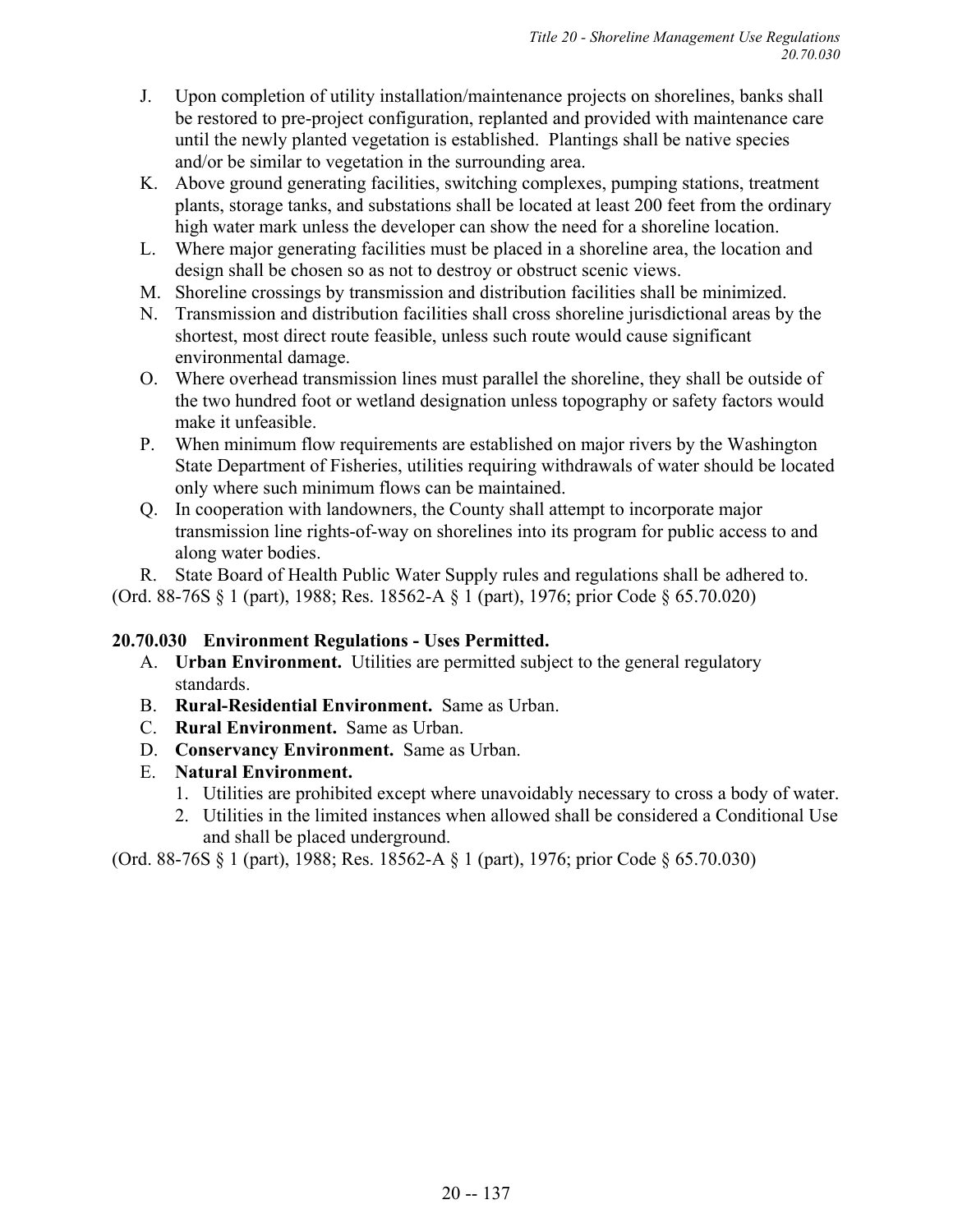### *SHORELINE SUBSTANTIAL DEVELOPMENT PERMITS, VARIANCES, CONDITIONAL USES, AND EXPANSION OF NONCONFORMING USE PERMITS*

#### **Sections:**

 **20.72.010 Purpose. 20.72.020 Variances. 20.72.030 Conditional Uses. 20.72.040 Unclassified Uses. 20.72.050 Expansion of a Nonconforming Use. 20.72.060 Discontinuance of Nonconforming Uses.**

#### **20.72.010 Purpose.**

To insure that strict implementation of the Master Program will not create unnecessary hardships or thwart the policy enumerated in Section 90.58.020 RCW; variance, conditional use, and nonconforming use provisions are provided to help implement the Master Program.

Any such variance or conditional use shall be allowed only if extraordinary circumstances are shown and the public interest suffers no substantial detrimental effects.

Nonconforming use provisions apply to any use which became nonconforming on the effective date of this Title, and whose expansion would make the use more conforming. (Ord. 88-76S § 1 (part), 1988; Res. 18562-A § 1 (part), 1976; prior Code § 65.72.010)

#### **20.72.020 Variances.**

It is understood that the regulations may cause unnecessary hardships in particular situations, or that the regulations might be unreasonable in light of new evidence, technology, or other special circumstances, and the goals and policies of the Master Program may not necessarily be served by the strict application of the regulations. The property owner must show that if he complies with the provisions he cannot make any reasonable use of his property. The fact that he might make a greater profit by using his property in a manner contrary to the intent of the program is not a sufficient reason for a Variance.

A Variance will be granted only after the applicant can demonstrate the following:

- A. There are conditions or circumstances involved with the particular project that make strict application of the regulations unnecessary or unreasonable for the applicant's proposal.
- B. That granting the Variance will not violate, abrogate, or ignore the goals, policies, or individual environment purposes spelled out in the Master Program.
- C. That no other applicable regulations will be violated, abrogated, or ignored.
- D. That the public health, safety and welfare will not be adversely affected.
- E. That the specific provision or provisions to be relaxed clearly did not foresee or consider the particular situation the applicant is facing.

(Ord. 88-76S § 1 (part), 1988; Res. 18562-A § 1 (part), 1976; prior Code § 65.72.020)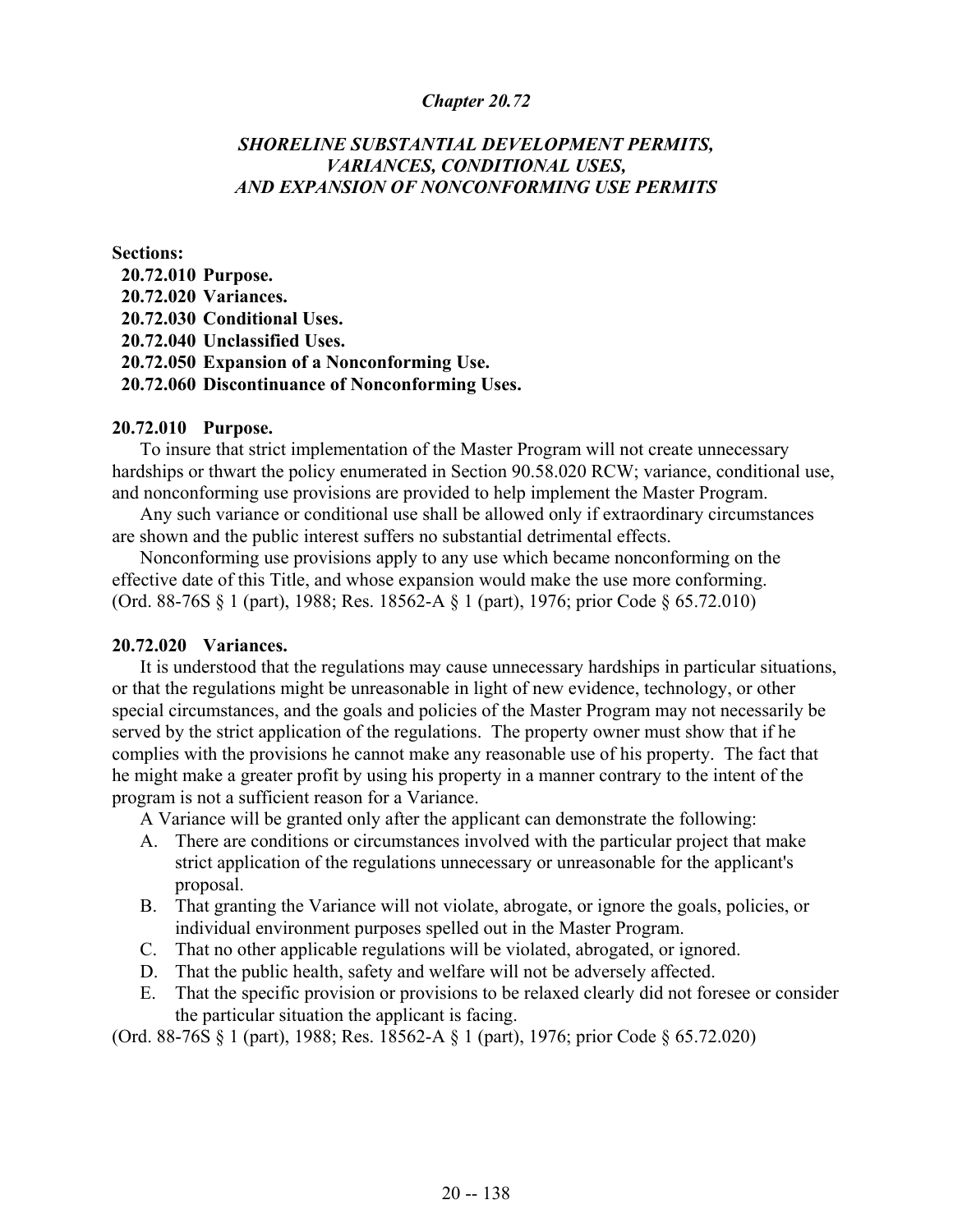## **20.72.030 Conditional Uses.**

The objective of a Conditional Use provision is to provide more control and flexibility for implementing the regulations of the Master Program. With provisions to control undesirable effects, the scope of uses within each of the five environments can be expanded to include many uses.

Uses considered to be Conditional Uses are those which may be permitted provided all of the following criteria are met:

- A. That there is some necessity for a shoreline site for the proposed use or that the particular site applied for is essential for this use.
- B. The use will cause no unreasonably adverse effects on the environment or other uses.
- C. That water, air, noise and other classes of pollution will not exceed the level customarily found in that particular environment.
- D. Design of the site will be compatible with the Master Program.
- E. The use will not interfere with public use or public shorelines.

(Ord. 88-76S § 1 (part), 1988; Res. 18562-A § 1 (part), 1976; prior Code § 65.72.030)

## **20.72.040 Unclassified Uses.**

All proposed uses not classified under one or more of the Master Program use activities shall be considered a Conditional Use and will be permitted provided the Conditional Use criteria are met. (Ord. 88-76S § 1 (part), 1988; Res. 18562-A § 1 (part), 1976; prior Code § 65.72.040)

## **20.72.050 Expansion of a Nonconforming Use.**

Any proposed expansion of a use determined by the Planning Department or the appropriate reviewing authority to be nonconforming shall be permitted provided all of the following criteria are met:

- A. The proposed change will make the use more compatible with the environment in which it is located.
- B. That water, air, noise and other classes of pollution will not exceed the level customarily found in that particular environment.
- C. That the public health, safety and welfare will not be adversely affected.

(Ord. 88-76S § 1 (part), 1988; Res. 18562-A § 1 (part), 1976; prior Code § 65.72.050)

# **20.72.060 Discontinuance of Nonconforming Uses.**

Should a nonconforming use be discontinued for a period of one year or more, the use of said property and structures shall thereafter conform to a use permitted in the environment designation in which it is located. If any structure or use thus becomes an illegal structure or use, the owner of the property in issue shall within two months of notification of such remove said illegal structure or use. (Ord. 88-76S § 1 (part), 1988; Res. 18562-A § 1 (part), 1976; prior Code § 65.72.060)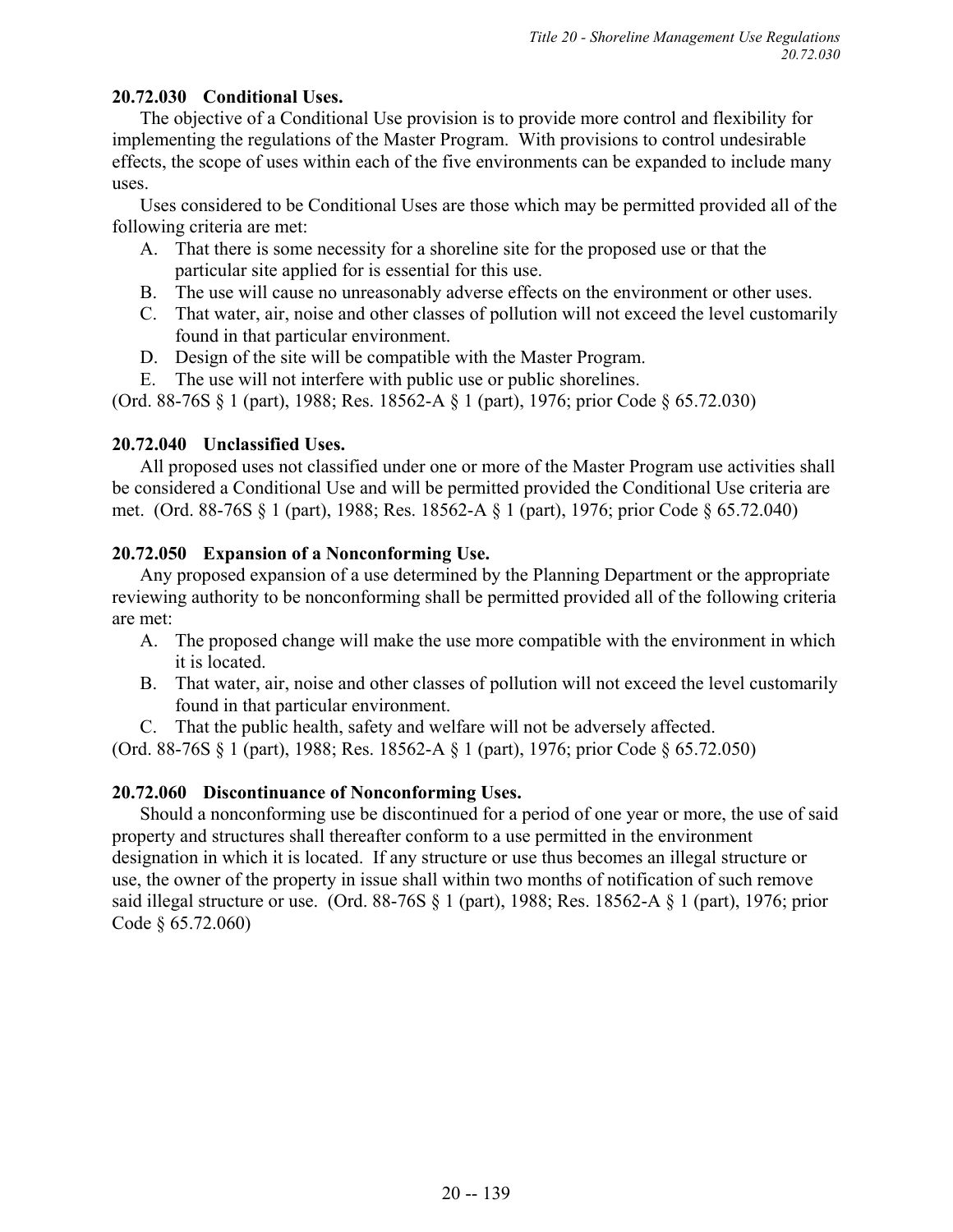### *PROCEDURE FOR AMENDMENTS TO THE SHORELINE MASTER PROGRAM AND OFFICIAL CONTROLS*

**Sections:**

- **20.74.010 Purpose.**
- **20.74.020 Adoption Required by the Council.**
- **20.74.030 Initiation of Amendments.**
- **20.74.040 Applications Required.**
- **20.74.050 Prefiling.**
- **20.74.060 Public Hearing Required by Commission.**
- **20.74.070 Setting of Hearing.**
- **20.74.080 Filing Fees.**
- **20.74.090 Filing Fees Nonrefundable.**
- **20.74.100 Multiple Fees.**
- **20.74.110 Fee Exemption.**
- **20.74.120 Notices.**
- **20.74.130 Planning Department Report Transmittal.**
- **20.74.140 Changes to an Amendment Authorized at a Hearing.**
- **20.74.150 Hearings May be Continued Without Recourse to Additional Public Notice.**
- **20.74.160 Required Vote by the Commission.**
- **20.74.170 Planning Agency's Report to the Council.**
- **20.74.180 Right of Appeal.**
- **20.74.190 Action by the Council Upon Receipt of Planning Agency's Report.**
- **20.74.200 Remand Notice and Hearing Required.**
- **20.74.210 Action by the Council Remand Matters.**
- **20.74.220 Reversal Council to Prepare Separate Findings.**
- **20.74.230 Decision of the Council Final.**
- **20.74.240 Transmittal to the Department of Ecology.**
- **20.74.250 Appeals Cost of Preparing Transcript.**
- **20.74.260 Permanent Files Shall Include Summary of Testimony.**

### **20.74.010 Purpose.**

The purpose of this Chapter is to set forth the procedures to be followed when proposals are made to:

- A. Amend the Shoreline Master Program, or
- B. Adopt or amend the official controls of area-wide applicability which implement the Shoreline Master Program, i.e., the Shoreline Use Regulations and maps made a part thereof.

(Ord. 88-76S § 1 (part), 1988; Res. 18562-A § 1 (part), 1976; prior Code § 65.74.010)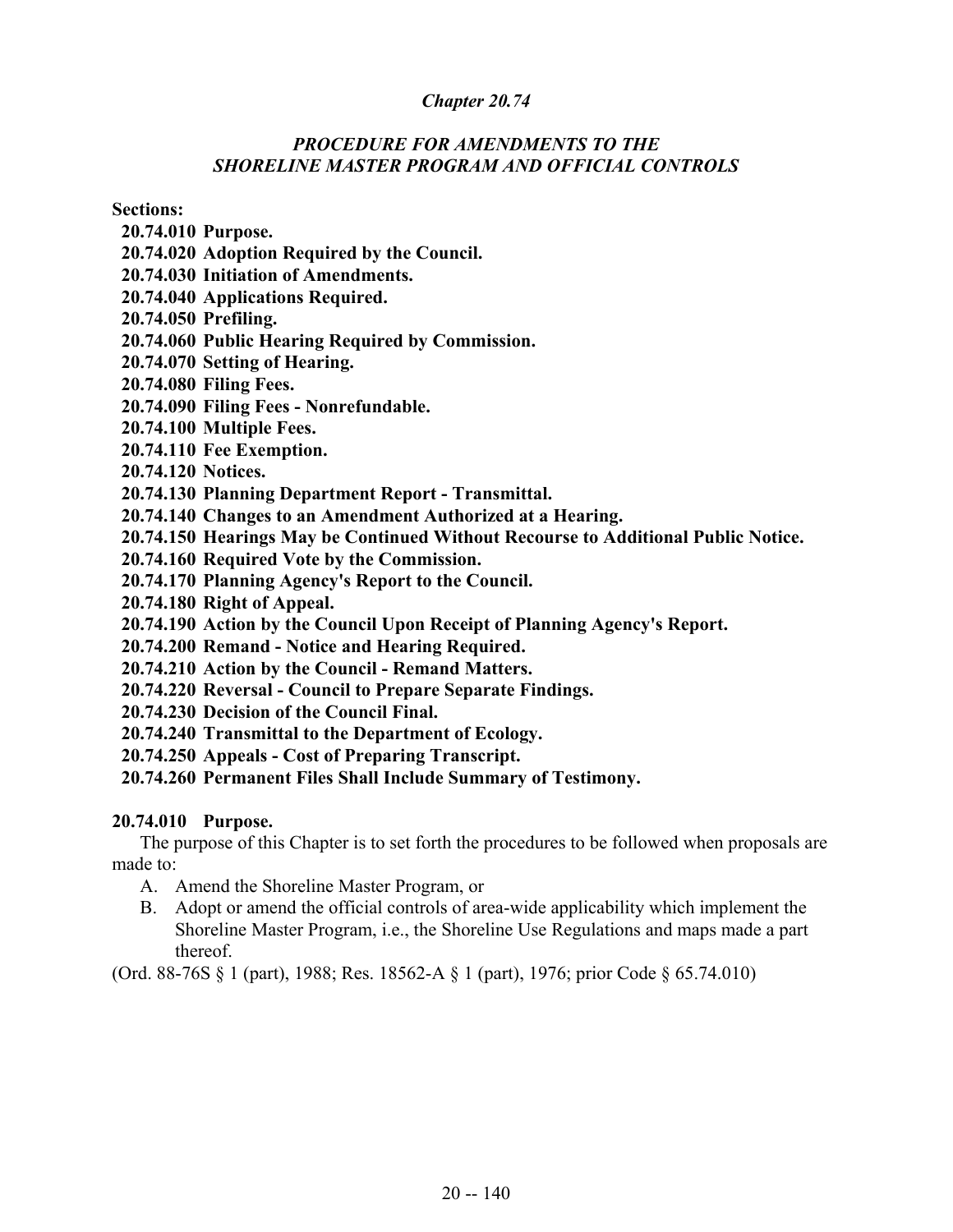### **20.74.020 Adoption Required by the Council.**

Adoption of an amendment to the Shoreline Master Program or adoption of or amendment to the official controls shall be adopted by the Council by ordinance after a public hearing and report by the Planning Commission. (Ord. 88-76S  $\S$  1 (part), 1988; Res. 18562-A  $\S$  1 (part), 1976; prior Code § 65.74.020)

## **20.74.030 Initiation of Amendments.**

The Shoreline Master Program, official controls or amendments thereto may be initiated by:

- A. The adoption of a motion by the Council requesting the Planning Agency to set a matter for hearing and recommendation.
- B. The adoption of a motion by the Planning Commission with the concurrence of the Planning Department.
- C. Application of one or more owners of property which are directly affected by the proposal.
- D. A department or agency of the County or a municipal or governmental entity.
- E. The adoption of a motion by the majority of those members of the Shoreline Management Citizens Advisory Committee present and entitled to vote at a meeting of the Committee where a quorum is present.

(Ord. 88-76S § 1 (part), 1988; Res. 21328 § 1 (part), 1979; Res. 18562-A § 1 (part), 1976; prior Code § 65.74.030)

## **20.74.040 Applications Required.**

The Planning Department shall prescribe the form in which applications are made for amendments to the Shoreline Master Program and/or official controls. It may prepare and provide blanks for such purpose and may prescribe the type of information to be provided in the application by the applicant. No application shall be accepted unless it complies with such requirements. Applications that do not meet the filing requirements of the Planning Department shall become null and void 60 days from the date the application was issued by the Department, provided, the Department, for good cause, may extend said period. (Ord. 88-76S § 1 (part), 1988; Res. 18562-A § 1 (part), 1976; prior Code § 65.74.040)

# **20.74.050 Prefiling.**

For the purpose of advising and informing an applicant of the procedural requirements and to insure that an application is in satisfactory form, the Planning Department may require a prefiling conference and may request the submission of general plans or other descriptive data relative to the proposal. Unless determined to be exempt, an Environmental Assessment shall be required as a part of the prefiling procedures. (Ord. 88-76S § 1 (part), 1988; Res. 18562-A § 1 (part), 1976; prior Code § 65.74.050)

### **20.74.060 Public Hearing Required by Commission.**

Whenever an amendment to the Shoreline Master Program or official controls is initiated under Section 20.74.030 above, the Commission shall hold at least one public hearing thereon, and notice of such hearing shall be given. (Ord.  $88-76S \S 1$  (part), 1988; Res. 18562-A  $\S 1$ (part), 1976; prior Code § 65.74.060)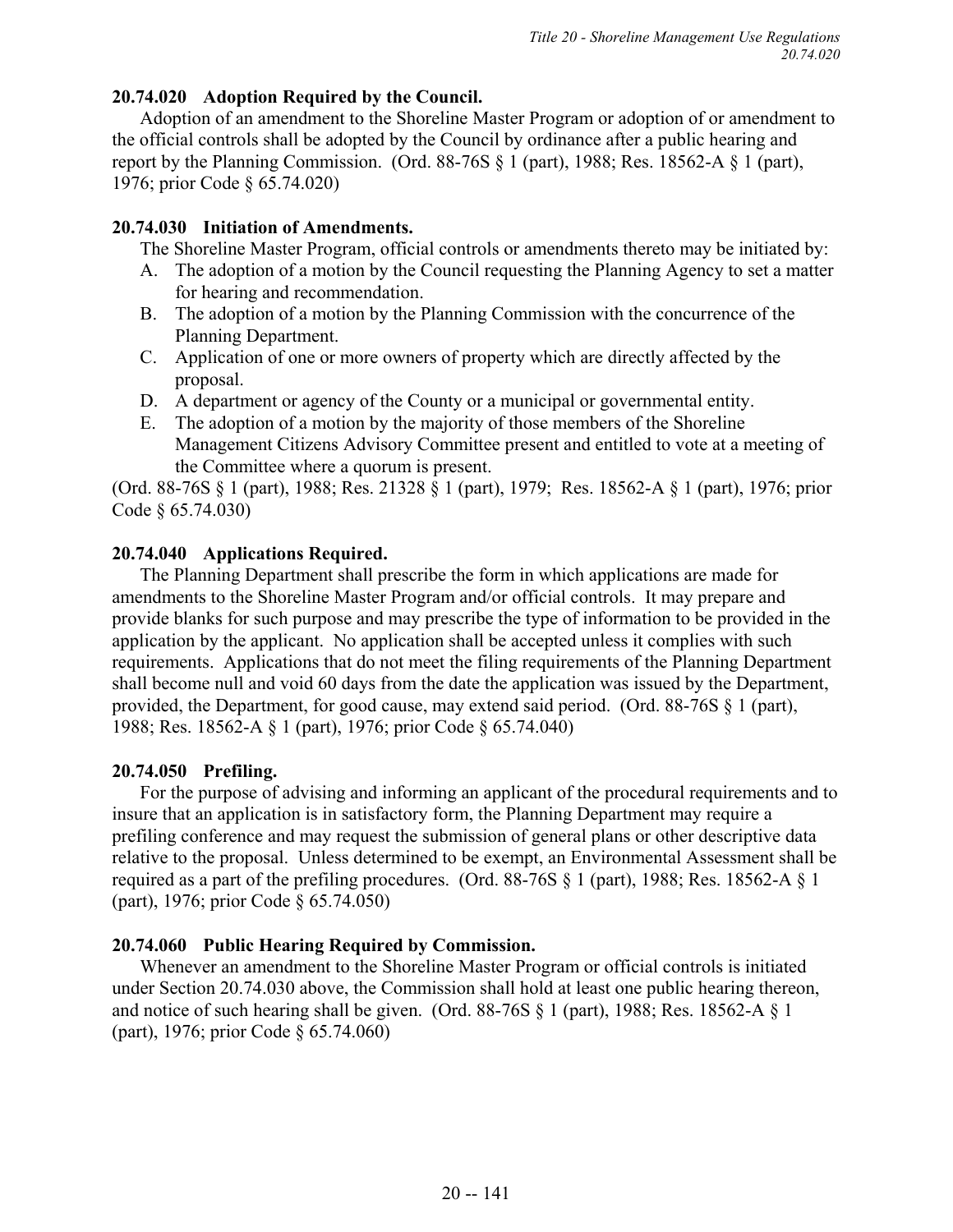*Title 20 - Shoreline Management Use Regulations 20.74.070*

#### **20.74.070 Setting of Hearing.**

The date, or dates, for public hearings on matters relating to the Shoreline Master Program or official controls shall be set by the Planning Department when such hearings are to be held before the Planning Commission and by the Clerk of the Council for hearings to be held before the Council. The date of the hearings before the Commission or the Council shall be not less than ten days from the time of the filing of a verified application or the adoption of a motion of intention by the Planning Commission or the Council. (Ord. 88-76S § 1 (part), 1988; Res. 18562-A § 1 (part), 1976; prior Code § 65.74.070)

### **20.74.080 Filing Fees.**

Fees, as set forth in Chapter 2.05, shall be paid upon the filing of any application. Additional review fees may be assessed by other County departments. (Ord. 92-93 § 4 (part), 1992; Ord. 91-167 § 4 (part), 1991; Ord. 91-50S § 4 (part), 1991; Ord. 88-76S § 1 (part), 1988; Ord. 87-201 § 4 (part), 1988; Res. 20633 § 1 (part), 1978; Res. 18562-A § 1 (part), 1976; prior Code § 65.74.080)

### **20.74.090 Filing Fees - Nonrefundable.**

Filing fees shall not be refunded after acceptance of a properly filed application by the Planning Department. (Ord. 92-93 § 4 (part), 1992; Ord. 88-76S § 1 (part), 1988; Res. 18562-A § 1 (part), 1976; prior Code § 65.74.090)

### **20.74.100 Multiple Fees.**

When any proposal requires more than one (1) application pursuant to this Code or other land use regulatory codes, the highest of the several required filing fees plus one-half of all other fees shall be paid. (Ord. 88-76S § 1 (part), 1988; Res. 18562-A § 1 (part), 1976; prior Code  $§ 65.74.100)$ 

#### **20.74.110 Fee Exemptions.**

Filing fees shall not be required when a matter has been initiated by the Council or a department or agency of Pierce County, or the Shoreline Management Citizen Advisory Committee. (Ord. 92-93 § 4 (part), 1992; Ord. 88-76S § 1 (part), 1988; Res. 18562-A § 1 (part), 1976; prior Code § 65.74.110)

#### **20.74.120 Notices.**

Notice shall be given by at least one (1) publication in a newspaper of general circulation in the County and in the official gazette, if any, of the County, not less than ten days before the date of said public hearing, and such notice shall set forth the date of the hearing, the time and the place and the matter to be considered. Both published and written notice of any hearing may be employed at the direction of the Planning Department. In the event a proposed amendment is specifically related to a community geographical area of the County, notice, as provided above, shall also be published in a newspaper particularly oriented to that community, if there be one. (Ord. 88-76S § 1 (part), 1988; Res. 18562-A § 1 (part), 1976; prior Code § 65.74.120)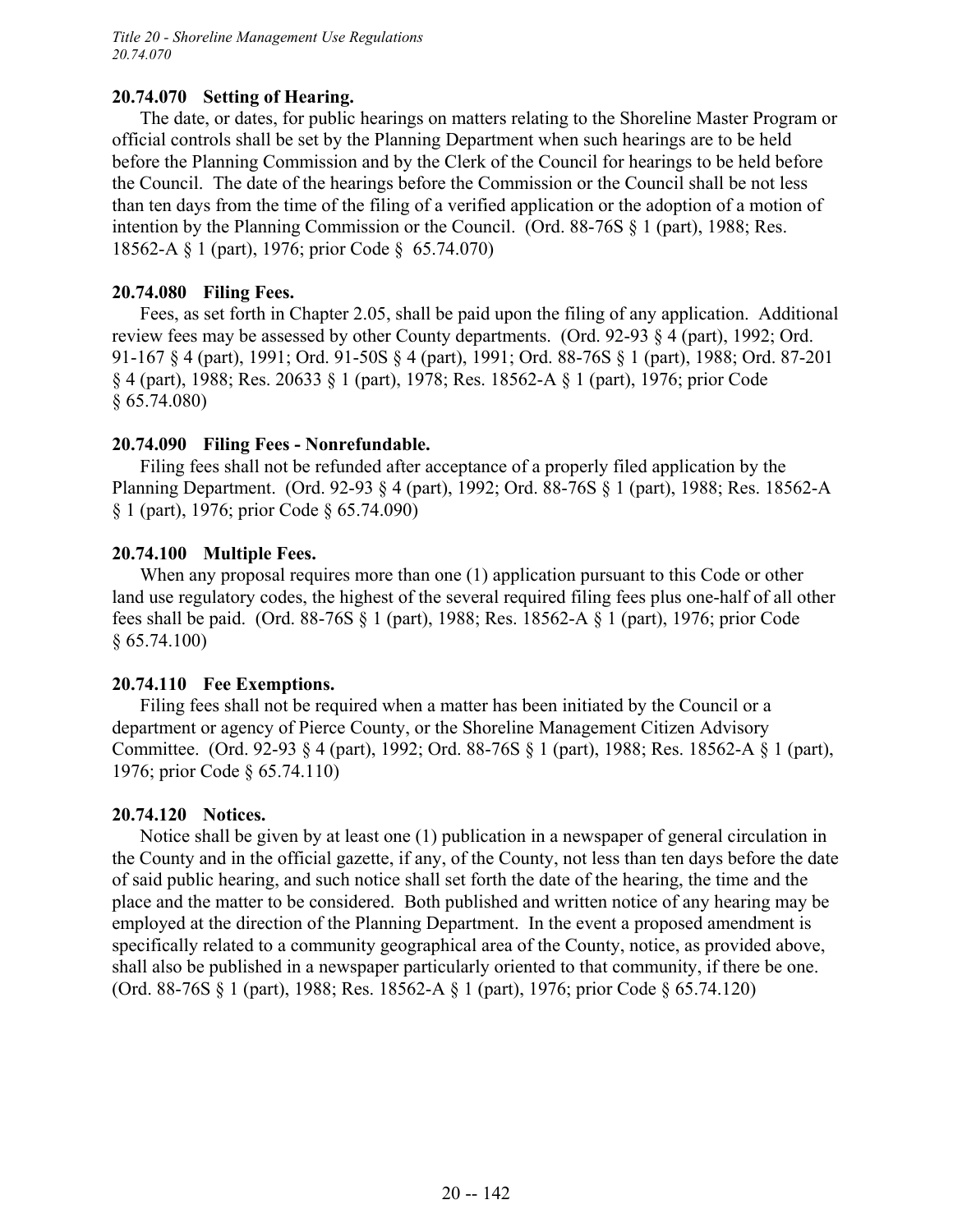### **20.74.130 Planning Department Report - Transmittal.**

The Planning Department shall prepare a written report on each application pending before the Planning Commission which shall contain the factual findings by the department having a bearing on the application and the department's recommendation, if such is to be made. The report shall also include the comments by other departments. The Environmental Worksheet together with the Determination of No Significant Impact or a Final Environmental Impact Statement shall also be forwarded to the Planning Commission. Not less than five working days prior to the date of the public hearing on an application, the Planning Department staff report shall be transmitted to the Planning Commission and the applicant. Copies of the staff report shall be made available in the Chambers on the date of public hearing. (Ord. 88-76S § 1 (part), 1988; Res. 18562-A § 1 (part), 1976; prior Code § 65.74.130)

### **20.74.140 Changes to an Amendment Authorized at a Hearing.**

A proposed amendment may be changed or modified at the prescribed hearing without further legal notice being given; provided, any such change or modification does not exceed the scope of the legal notice provided thereto. When changes are proposed which exceed the scope of the legal notice given said matter, no further action shall be taken on the matter until such time as further legal notice can be given in the manner provided in this Chapter. (Ord. 88-76S § 1 (part), 1988; Res. 18562-A § 1 (part), 1976; prior Code § 65.74.140)

### **20.74.150 Hearings May be Continued Without Recourse to Additional Public Notice.**

If for any reason the hearing on any matter set for public hearing cannot be completed on the date set for such hearing, the person presiding at such public hearing may direct that the hearing on the matter be continued. If the date, time and place at which the continued hearing will be held is publicly announced at the hearing from which the continuance is made, then no further notice of the continued hearing is required. (Ord. 88-76S § 1 (part), 1988; Res. 18562-A § 1 (part), 1976; prior Code § 65.74.150)

### **20.74.160 Required Vote by the Commission.**

A recommendation for approval of any amendment of official control before the Commission shall be by the affirmative vote of not less than a majority of the total members of the Commission. When a motion before the Commission to recommend approval of an amendment fails to carry by the required vote, or a motion to deny the proposed amendment is carried, said amendment shall be considered disapproved and the action of the Commission final and conclusive unless appealed, except when the matter has been referred to the Planning Agency by the Council. (Ord. 88-76S § 1 (part), 1988; Res. 18562-A § 1 (part), 1976; prior Code § 65.74.160)

### **20.74.170 Planning Agency's Report to the Council.**

Not later than ten working days after the final action by the Commission to recommend approval of an amendment or an official control, the Planning Agency shall file with the Council a report which shall set forth the motion on the amendment, the vote of said motion, together with the findings of fact, conclusions reached by the Commission and the reason for their action. Said report shall be accompanied by written or illustrative evidence considered by the Commission together with a summary of pertinent oral testimony on the amendment. The indication of approval by the Commission shall be recorded on the map and/or descriptive matter by the signature of the Chairman and Secretary of the Commission, when applicable, be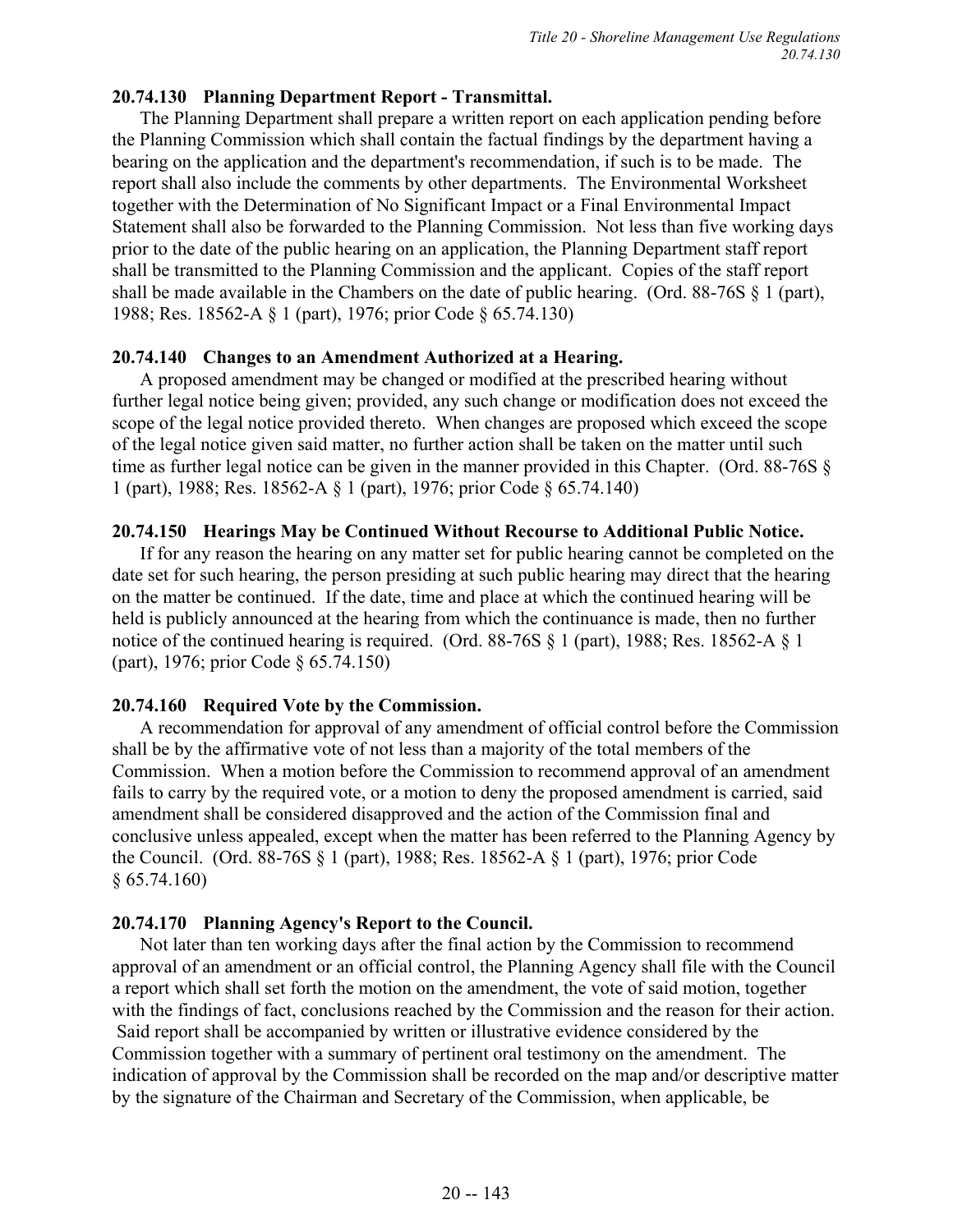*Title 20 - Shoreline Management Use Regulations 20.74.180*

forwarded with the report and shall be signed by the Chairman and Secretary of the Commission signifying approval. If the recommendation of the Commission differs from that of the Planning Department, a copy of the Department's recommendation shall also be forwarded to the Council. A copy of that part of the Agency's report(s) containing the Commission's findings and conclusions shall be sent to the applicant of record and to other parties of record upon request. (Ord. 88-76S § 1 (part), 1988; Res. 18562-A § 1 (part), 1976; prior Code § 65.74.170)

#### **20.74.180 Right of Appeal.**

The action by the Commission on an amendment shall be considered advisory to the Council. Final and conclusive action on an amendment shall be taken only by the Council, except where the Commission has disapproved an amendment and appeal has not been taken. The action of the Commission recommending approval or disapproval of an amendment may be appealed to the Council by an aggrieved person or by the Planning Department by filing written notice of appeal within ten working days of the date of mailing of the Commission's recommendation. Any such appeal shall be limited to the facts in evidence before the Commission, and the appellant shall set forth the reasons upon which the appeal is based. An appeal which alleges new evidence not available to the Commission at its hearing on the matter shall be referred to the Commission for consideration of the new evidence at a public hearing, and the Council shall take no action in the matter until it receives a further report from the Agency on the Commission's further consideration of the matter. Any appeal which is filed later than the time limitation herein imposed shall not be considered valid. (Ord. 88-76S § 1 (part), 1988; Res. 18562-A § 1 (part), 1976; prior Code § 65.74.180)

#### **20.74.190 Action by the Council Upon Receipt of Planning Agency's Report.**

At the next regular meeting of the Council after receipt of the report from the Planning Agency recommending approval of an amendment or official control and where no appeal has been filed pursuant thereto, the Council shall set a date of public meeting not less than seven days thereafter where final action may be taken concurring in the recommendation of the Planning Agency.

At the next regular meeting of the Council after receipt of a report from the Planning Agency recommending denial of an amendment or official control, or if an appeal of the decision by the Planning Commission has been filed, or if it is deemed that further consideration is necessary, the Council shall set a date for, and after giving legal notice thereto, conduct a public hearing on the matter. At the conclusion of the public hearing or hearings, the Council may affirm, modify and affirm, or reverse the decision of the Commission or remand the matter back to the Agency for a further report.

(Ord. 88-76S § 1 (part), 1988; Res. 18562-A § 1 (part), 1976; prior Code § 65.74.190)

#### **20.74.200 Remand - Notice and Hearing Required.**

Prior to taking action on any matter remanded by the Council, notice shall be given as in the first instance, and the Planning Commission shall conduct a public hearing. At the conclusion of the hearing on a remanded matter, the Planning Commission shall transmit notice sustaining the original decision or in the event of a change or modified decision, the Planning Commission shall transmit additional amended findings. (Ord. 88-76S § 1 (part), 1988; Res. 18562-A § 1 (part), 1976; prior Code § 65.74.200)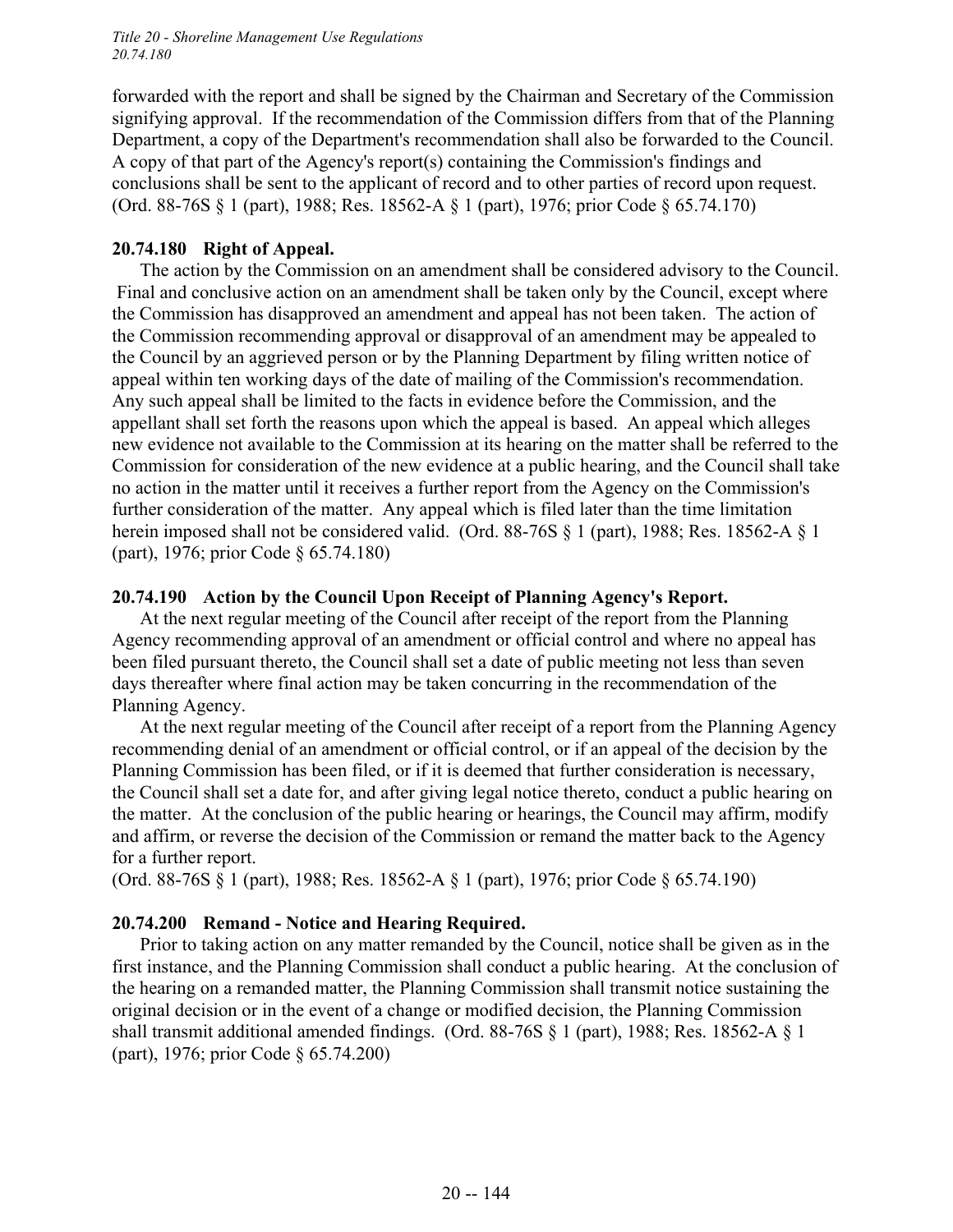### **20.74.210 Action by the Council - Remanded Matters.**

Upon receipt of a notice from the Planning Commission sustaining the original decision or amended findings and decision, notice shall be given in the same manner as for an appeal and the Council shall conduct a hearing and make a final decision. (Ord. 88-76S § 1 (part), 1988; Res. 18562-A § 1 (part), 1976; prior Code § 65.74.210)

### **20.74.220 Reversal - Council to Prepare Separate Findings.**

If the action by the Council on an appeal of the decision of the Planning Commission is to reverse the Planning Commission, the Council shall prepare a written decision giving their findings of fact and conclusions insofar as they may differ from those of the Planning Commission. (Ord. 88-76S § 1 (part), 1988; Res. 18562-A § 1 (part), 1976; prior Code § 65.74.220)

### **20.74.230 Decision of the Council Final.**

The decision by the Council on an appeal of the decision by the Planning Commission shall be final and conclusive unless appealed to a court of competent jurisdiction within 30 days of the date of final action by the Council. (Ord.  $88-76S \S 1$  (part), 1988; Res. 18562-A  $\S 1$  (part), 1976; prior Code § 65.74.230)

### **20.74.240 Transmittal to the Department of Ecology.**

Subsequent to final action by the Council adopting or amending the Shoreline Master Program or official control, said Master Program, official control or amendment thereto shall be submitted to the Department of Ecology for approval. No such Master Program, official control or amendment thereto shall become effective until approval by the Department of Ecology is obtained. (Ord. 88-76S § 1 (part), 1988; Res. 18562-A § 1 (part), 1976; prior Code § 65.74.240)

### **20.74.250 Appeals - Cost of Preparing Transcript.**

Appeals from the decision of the Council to the Superior Court shall be made as provided by law but must be filed within 30 days of the Council's final action. The cost of transcription of all records ordered certified by the court for such review shall be borne by the appellant.

If a court reporter has taken and preserved the record, then the appellant shall make arrangements with said reporter for transcriptions and payment thereof. When the County Staff is required to transcribe any record, the actual transcribing cost shall be determined by the Pierce County Budget Director and shall be paid prior to said case being reviewed. (Ord. 88-76S § 1 (part), 1988; Res. 18562-A § 1 (part), 1976; prior Code § 65.74.250)

### **20.74.260 Permanent Files Shall Include Summary of Testimony.**

A summary of all pertinent testimony offered at public hearings held in connection with an application filed pursuant to this Chapter, and the names of persons testifying, shall be recorded and made a part of the permanent files in the case. The proceedings shall be recorded either manually or by machine and the recording shall become a part of the permanent file of the matter being heard. (Ord. 88-76S § 1 (part), 1988; Res. 18562-A § 1 (part), 1976; prior Code § 65.74.260)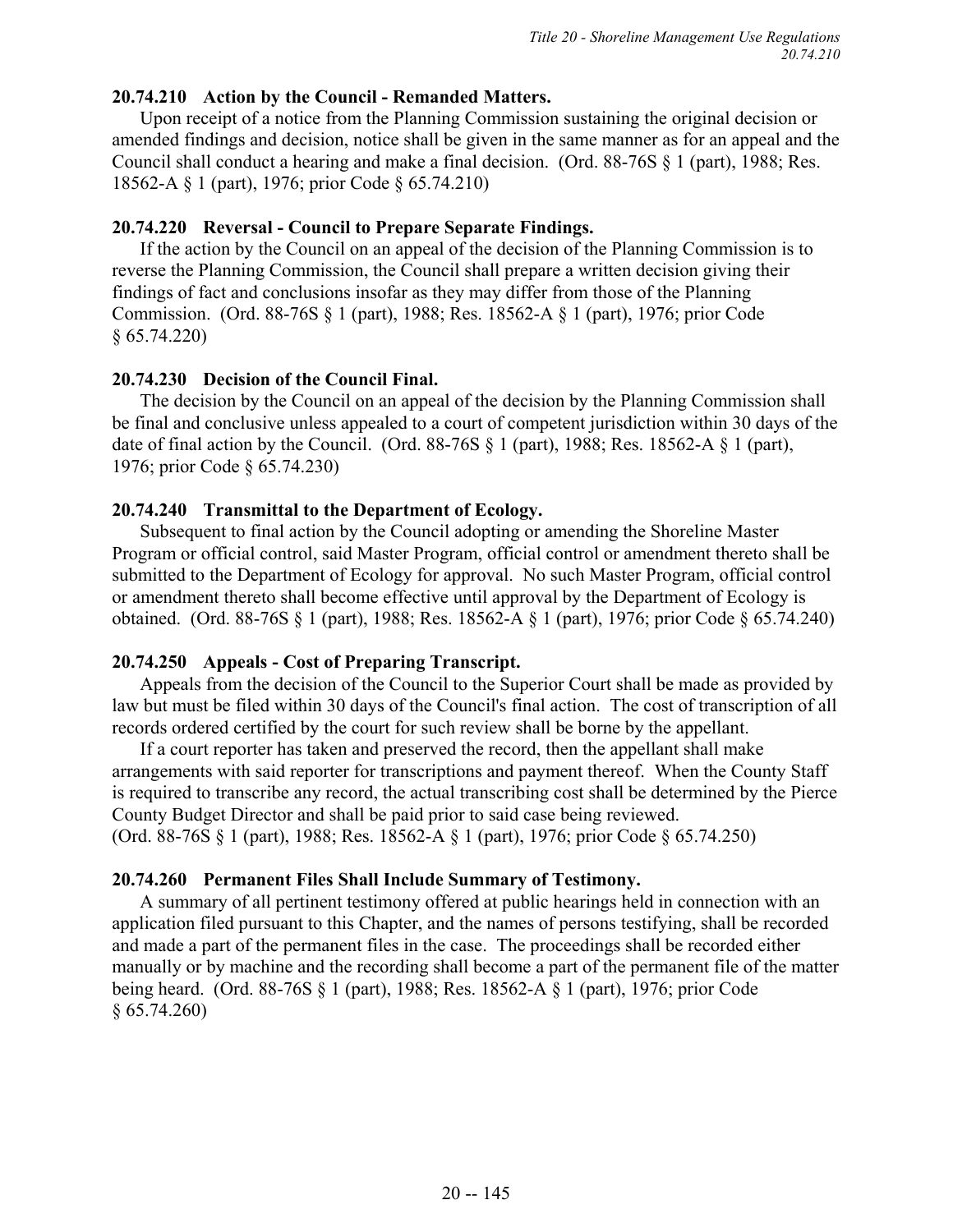### *GENERAL PROVISIONS*

**Sections: 20.76.010 Purpose. 20.76.020 Applicability. 20.76.030 Permit Requirements. 20.76.040 Fees. 20.76.050 Reconsideration and Appeal Procedures. 20.76.060 Compliance. 20.76.070 Severability.**

#### **20.76.010 Purpose.**

The purpose of this Chapter is to set forth the provisions for permit requirements, fees, appeals, and compliance pursuant to this Title. (Ord. 97-84 § 6 (part), 1997)

#### **20.76.020 Applicability.**

The provisions of this Chapter apply to shoreline substantial development permits, shoreline variances, shoreline conditional use permits, and shoreline expansion of nonconforming use permits. (Ord. 97-84 § 6 (part), 1997)

#### **20.76.030 Permit Requirements.**

- A. **Permits Required.** A permit authorized by the Examiner must be obtained pursuant to the Shoreline Management Act, the Shoreline Master Program, and this Title for the following:
	- 1. **Substantial Development with the Exception of Those Permit Exemptions Listed in Section 20.76.030 B., Below.** A substantial development permit shall be obtained for any development or use consisting of the construction or exterior alteration of structures, dredging, drilling, dumping, filling, removal of any sand, gravel, or mineral, bulkheading, driving of piling, placing of obstructions, or any project of a permanent or temporary nature which interferes with the normal public use of the surface of waters overlying lands subject to the Shoreline Management Act at any state of water level, and which development or use exceeds a cost or fair market value of \$2,500.00.
	- 2. **Variance.** Any application for a variance to the regulations of the Shoreline Master Program.
	- 3. **Conditional Use.** Any application for a use classified in this Title and the Shoreline Master Program as a conditional use.
	- 4. **Expansion of a Nonconforming Use.** Any application for the expansion of a use subject to the Shoreline Management Act determined by the Planning Department to be nonconforming.
- B. **Exemptions from Substantial Development Permit.** The following shall not require substantial development permits for the purposes of the Shoreline Management Act and this Title: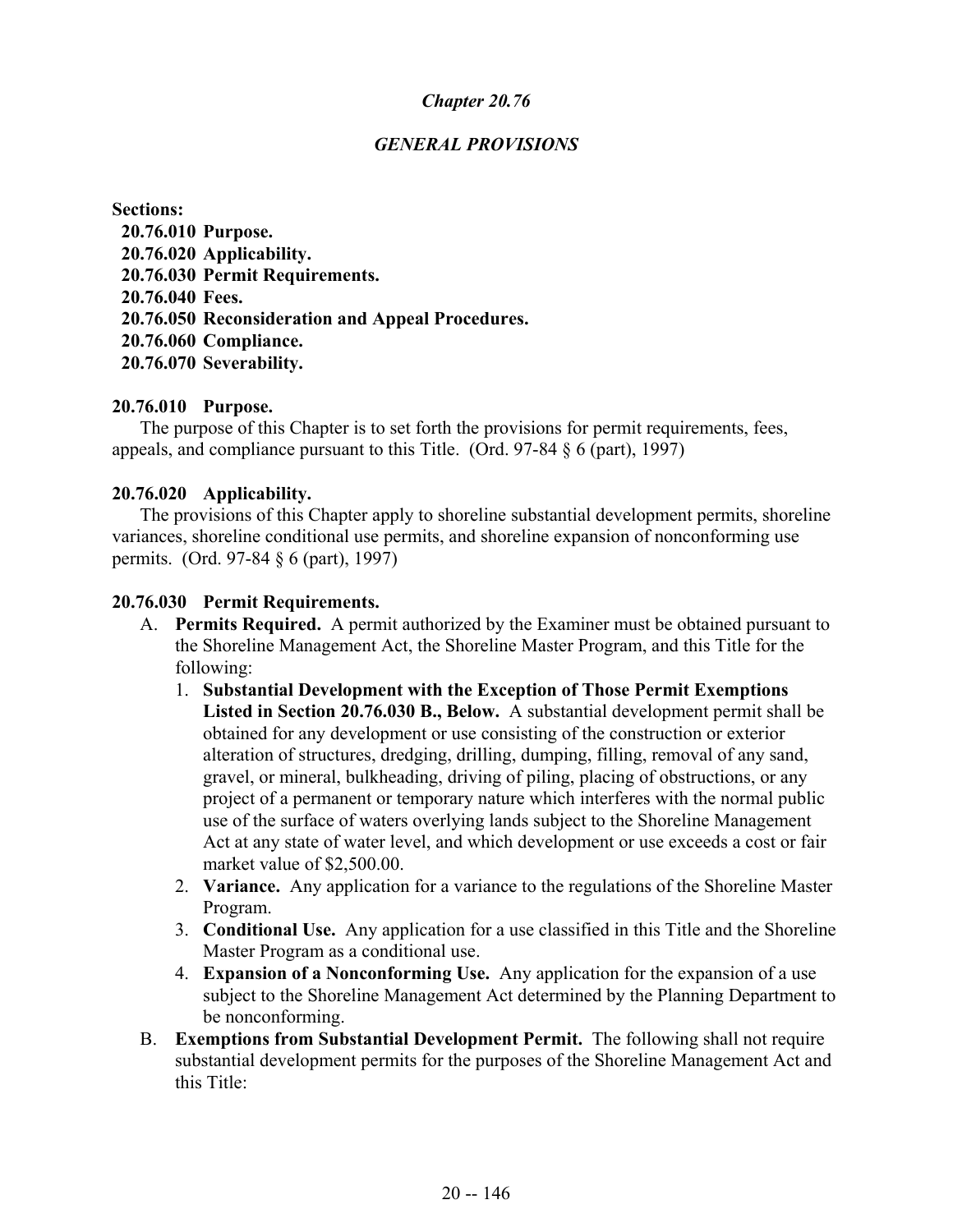- 1. Any development of which the total cost or fair market value does not exceed \$2,500.00, if such development does not materially interfere with the normal public use of the water or shorelines of the State. For purposes of determining whether or not a permit is required, the total cost or fair market value shall be based on the value of development that is occurring on shorelines of the State as defined in RCW 90.58.030(2)(c) including the total cost or fair market value of any donated, contributed, or found labor, equipment, or materials.
- 2. Normal maintenance or the repair of existing structures or developments, including damage by accident, fire, or elements.
- 3. Construction of the normal protective bulkhead common to single-family residences.
- 4. Emergency construction necessary to protect property from damage by the elements.
- 5. Construction or modification of navigational aids such as channel markers and anchor buoys.
- 6. Construction on shorelands by an owner, lessee, or contract purchaser of a singlefamily residence for his own use or for the use of his family, which residence does not exceed a height of 35 feet above average grade level and which meets all requirements of the State agency or local government having jurisdiction thereof, other than requirements imposed pursuant to this Title.
- 7. Construction of a dock, including a community dock, designed for pleasure craft only, for the private, noncommercial use of the owners, lessee, or contract purchaser of single- and multiple-family residences. This exception applies if either: (1) in salt waters, the fair market value of the value of the dock does not exceed \$2,500.00; or (2) in fresh waters, the fair market value of the dock does not exceed \$10,000.00, but if subsequent construction having a fair market value exceeding \$2,500.00 occurs within five years of completion of the prior construction, the subsequent construction shall be considered a substantial development for the purpose of this Title.
- 8. The marking of property lines or corners on state- owned lands, when such marking does not significantly interfere with normal public use of the surface of the water.
- 9. Any project with a certification from the governor pursuant to Chapter 80.50 RCW.
- 10. Operation, maintenance, or construction of canals, waterways, drains, reservoirs, or other facilities that now exist or are hereafter created or developed as a part of an irrigation system for the primary purpose of making use of system waters, including return flow and artificially stored groundwater from the irrigation of lands.
- 11. Operation and maintenance of any system of dikes, ditches, drains, or other facilities existing on June 4, 1975 which were created, developed, or utilized primarily as a part of an agricultural drainage or diking system.
- 12. Site exploration and investigation activities that are prerequisite to preparation of an application for development authorized under this Title, if:
	- a. The activity does not interfere with the normal public use of the surface waters;
	- b. The activity will have no significant adverse impact on the environment, including but not limited to fish, wildlife, fish or wildlife habitat, water quality, and aesthetic values;
	- c. The activity does not involve the installation of any structure, and upon completion of the activity, the vegetation and land configuration of the site are restored to conditions existing before the activity;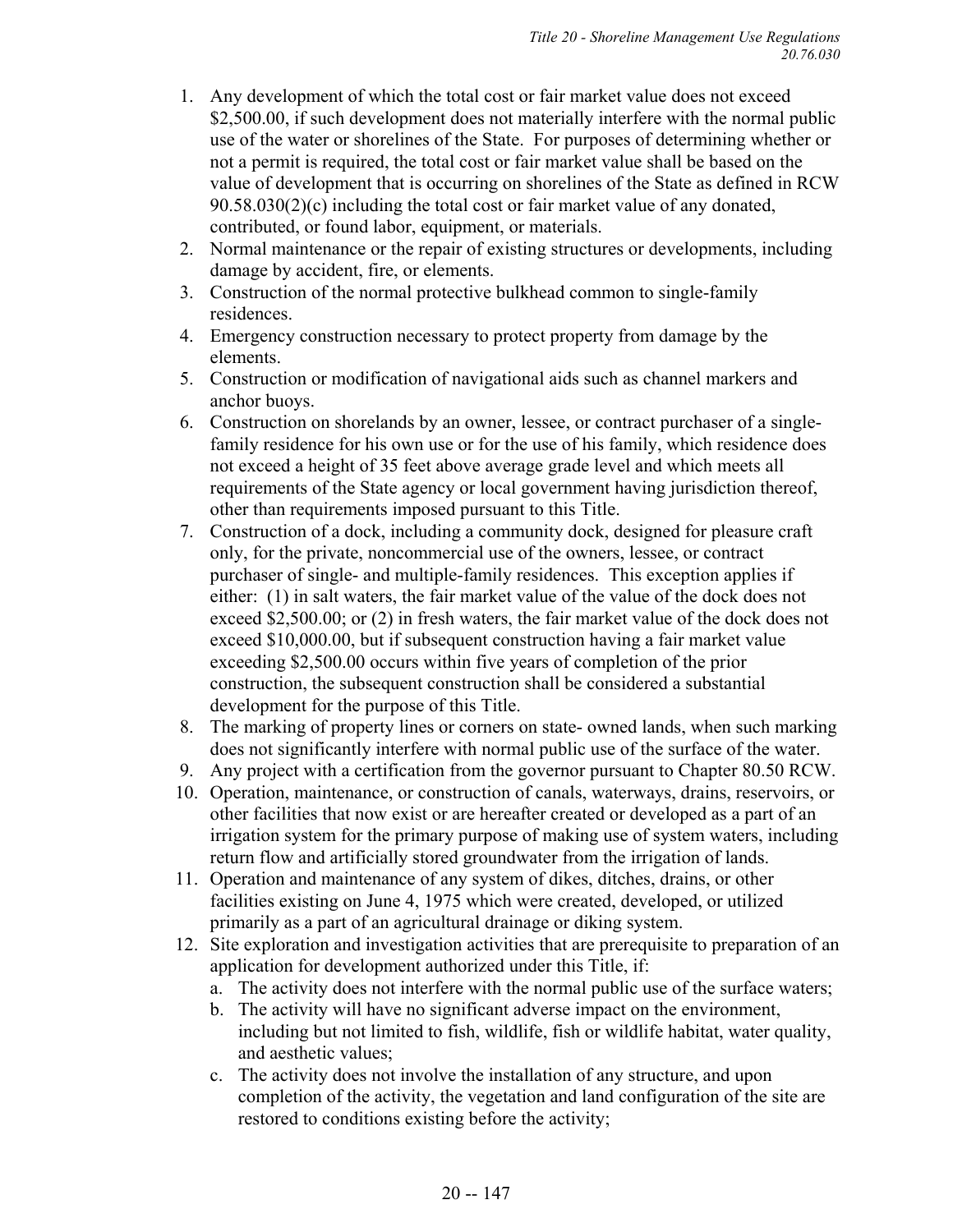- d. A private entity seeking development authorization under this Section first posts a performance bond or provides other evidence of financial responsibility to the Department to ensure that the site is restored to pre-existing conditions; and
- e. The activity is not subject to the permit requirements of RCW 90.58.550, Oil or Natural Gas Exploration in Marine Waters.
- 13. The process of removing or controlling aquatic noxious weeds, as defined in RCW 17.26.020, through the use of an herbicide or other treatment methods applicable to weed control that are recommended by a final environmental impact statement published by the Department of Agriculture or the Department of Ecology jointly with other State agencies under Chapter 43.21C RCW.
- 14. Watershed restoration projects as defined in WAC 173-27-040(2)(o).
- 15. A public or private project, the primary purpose of which is to improve fish or wildlife habitat or fish passage, when all of the following apply with the provisions outlined in WAC 173-27-040(2)(p).
- 16. A project involving hazardous substance remedial actions for which a consent decree, order, or agreed order has been issued pursuant to Chapter 70.105D RCW or to the Department of Ecology when it conducts a remedial action under Chapter 70.105D RCW.

# C. **Application Procedures.**

- 1. **Preliminary Review.** The provisions for conducting a preliminary review of a proposed permit application are set forth in Chapter 18.40, Development Regulations - General Provisions.
- 2. **Application Requirements.**
	- a. Application filing. All shoreline applications shall be reviewed for completeness in accordance with Department submittal standards checklists and pursuant to Chapter 18.40, Development Regulations - General Provisions.
	- b. Modifications [reserved].
	- c. Limitations on refiling. No application for a substantial development permit, variance, conditional use permit, or expansion of a nonconforming use permit shall be accepted for filing by the Planning Director within one year following final action in denying an application for a similar permit or approval for the same property. In determining whether an application for a permit or approval is similar to the permit which was denied, the Director shall be guided by the following standards:
		- (1) An application for a permit shall be deemed similar if the proposed substantial development permit, variance, conditional use permit, or expansion of a nonconforming use permit will permit uses, building or project locations, or the relaxation of bulk requirements which are the same or substantially the same as those considered and disallowed by the earlier final action.
		- (2) In every instance, the burden of proving dissimilarity to the Director's satisfaction shall be upon the applicant.
- D. **Public Notice.** Public notice provisions for notice of application, environmental actions, public hearing, and final decision on permit applications filed pursuant to this Title are outlined in Chapter 18.80, Development Regulations - General Provisions.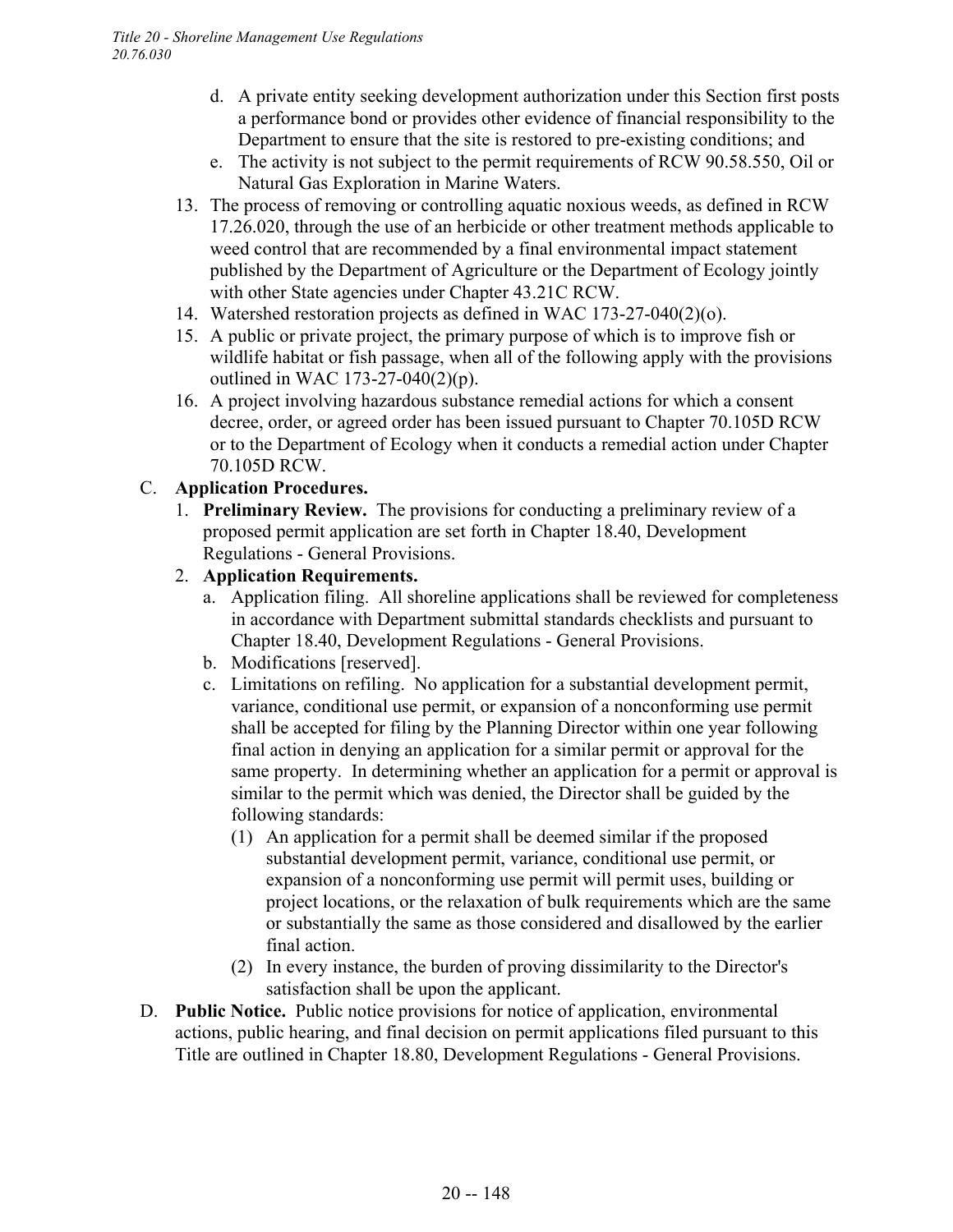# E. **Review of Permits.**

- 1. **Initial Review.** The Department shall conduct an initial review of the permit application in accordance with the provisions outlined in Chapter 18.60, Development Regulations - General Provisions.
- 2. **Compliance with Environmental Regulations.** Any application filed pursuant to this Title shall comply with the provisions set forth in Chapter 43.21C RCW, the State Environmental Policy Act, and Title 18D, Development Regulations - Environmental.
- 3. **Time Periods for Final Decision.** The provisions for issuing a notice of final decision on any application filed pursuant to this Title are set forth in Chapter 18.100, Development Regulations - General Provisions.
- 4. **Public Hearing Required.**
	- a. The Department shall set a date for public hearing before the Pierce County Hearing Examiner after all requests for additional information or plan correction, as set forth in Section 18.60.020 C., have been satisfied, and either a declaration of nonsignificance (DNS or MDNS) or EIS (FEIS or FSEIS), if required, has been issued.
	- b. The public hearing shall follow the procedures set forth in Chapter 18.80, Development Regulations - General Provisions and Chapter 1.22, PCC.
- 5. **Examiner's Authority.** The Examiner shall review all proposed permit applications and shall take such action thereon as to assure conformance of the proposed action to the general purposes of the Comprehensive Plan, Shoreline Master Program, and to planning standards and specifications as adopted by the County.
- 6. **Required Written Findings and Determinations.** When the Examiner renders a decision, the Examiner shall make and enter findings from the record and conclusions thereof which support such decision, and the findings and conclusions shall set forth and demonstrate the manner in which the decision or recommendation carries out and helps to implement the goals and policies of the Shoreline Master Program and the standards set forth in the various land use regulatory codes.
- 7. **Approval.** If the Examiner finds that the proposed permit application meets the provisions of this Title and is consistent with the policies and goals of the Shoreline Master Program and other applicable County land use regulatory codes, then the Examiner may approve or approve with conditions the proposed shoreline permit or approval.
- 8. **Denial.** The Examiner shall have the authority to deny a shoreline substantial development permit, variance, conditional use permit, or expansion of a nonconforming use permit when, in the opinion of the Examiner, the criteria established has not been met.

### F. **Filing with the Department of Ecology.**

- 1. All applications for a permit shall be submitted to the Department of Ecology upon a final decision by the Examiner. Final decision means the order or ruling, whether it be approval or denial, which is established after all local administrative appeals related to the permit have concluded or the opportunity to initiate such appeals has lapsed.
- 2. When a substantial development permit and a conditional use or variance permit are required for a development, the submittal on the permits shall be made concurrently.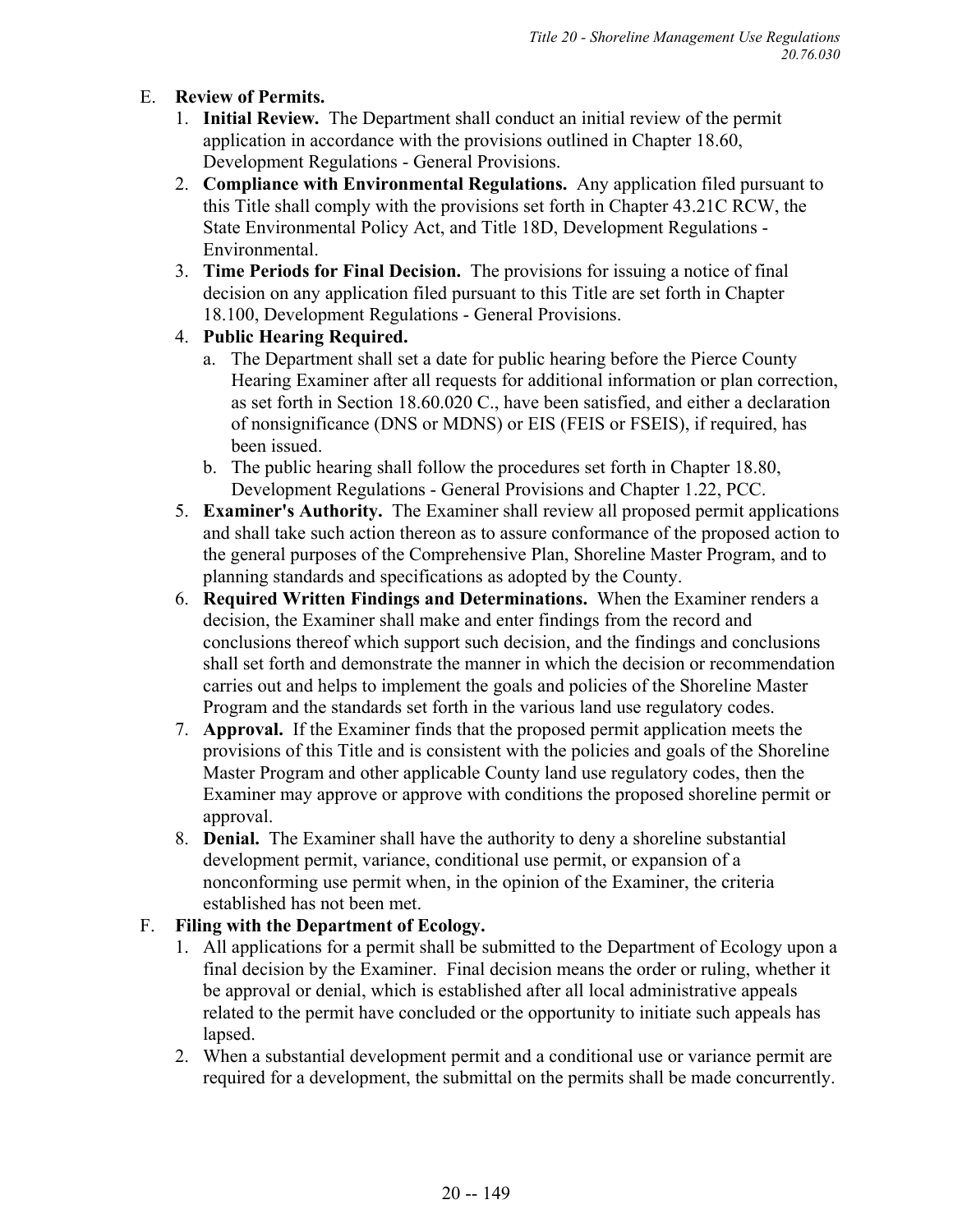- 3. The contents of the permit application submittal to the Department of Ecology shall meet the provisions of WAC 173-27-130(3) and (4).
- 4. When the project has been modified in the course of the Department of Ecology review proceeding, then the Department shall reissue the permit consistent with such changes. The Department shall then resubmit a copy of the reissued permit and supporting documents using the same procedure as the original permit transmittal.
- G. **Time Limitations.** The following time requirements shall apply to all substantial development permits, conditional uses, variances, and expansion of nonconforming use permits:
	- 1. Construction pursuant to the permit shall not begin and is not authorized until 21 days from the date of filing as defined in RCW 90.58.140(6) and WAC 173-27-130, or until all review proceedings initiated within 21 days from the date of such filing have been terminated; except as provided in RCW 90.58.140(5)(a) and (b).
	- 2. Construction or substantial progress toward construction of a project shall be commenced or, where no construction is involved, the use or activity shall be commenced within two years of the effective date of a permit. Substantial progress toward construction shall include but not be limited to the letting of bids, making of contracts, and purchase of materials involved in development. The Examiner may authorize a single extension for a period not to exceed one year based on reasonable factors if a request for extension has been filed before the expiration date and notice of the proposed extension is given to parties of record and the Department of Ecology.
	- 3. Authorization to conduct development activities shall terminate five years after the effective date of a permit. The Examiner may authorize a single, one-year extension as set forth in subsection 2. above.
	- 4. The effective date of a substantial development permit shall be the date of filing as provided in RCW 90.58.140(6). The permit time periods in subsections (2) and (3) of this Section do not include the time during which a use or activity was not actually pursued due to the pendency of administrative appeals or legal actions or due to the need to obtain any other government permits and approvals for the development that authorize the development to proceed, including all reasonably related administrative or legal actions on any such permits or approvals.
	- 5. When permit approval is based on conditions, such conditions shall be satisfied prior to occupancy or use of a structure or prior to commencement of a nonstructural activity.
	- 6. Revisions to permits under Section 20.76.030 H. may be authorized after original permit authorization has expired provided that this procedure shall not be used to extend the original permit time requirements or to authorize substantial development after the time limits of the original permit.
	- 7. The Department shall notify the Department of Ecology in writing of any change to the effective date of a permit with an explanation of the basis for approval of the change. Any change to the time limits of a permit other than those authorized by this Section shall require a new permit application.
- H. **Revisions to Permits.** The purpose of permit revisions shall be limited to authorization of changes which are consistent with this Section and which would not require a permit for the development or change proposed under the terms of Chapter 90.58 RCW, WAC 173-27, or the master program.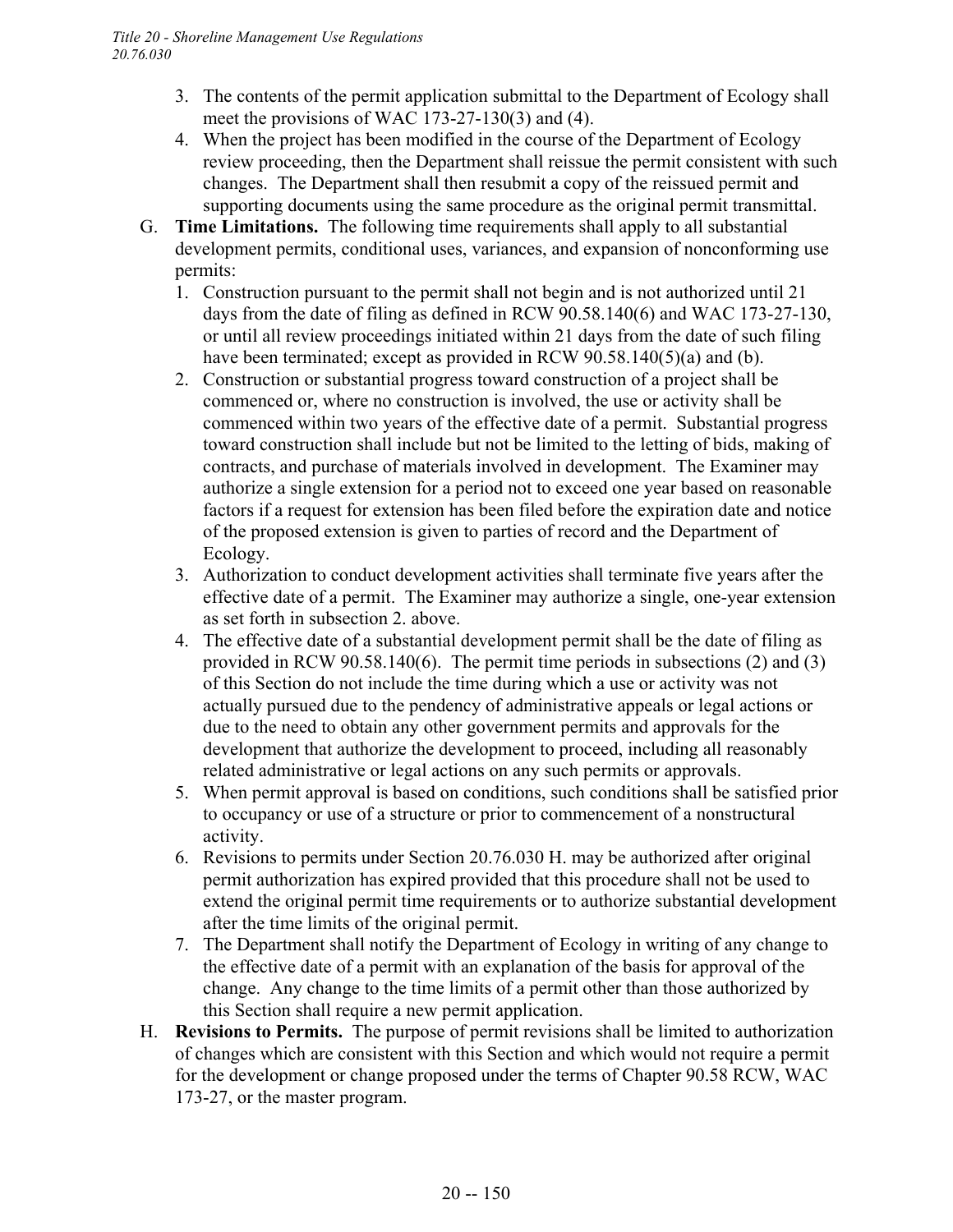1. **General Requirement.** A permit revision is required whenever the applicant proposes substantive changes to the design, terms, or conditions of a project from that which is approved in the permit. Changes are deemed substantive if they materially alter the project in a manner that relates to its conformance to the terms and conditions of the original permit, the master program, and/or the policies and provisions of WAC 173-27 or Chapter 90.58 RCW. Changes which are not substantive in effect do not require approval of a revision.

### 2. **Procedure.**

- a. If it is determined that a permit revision is required, then the applicant shall submit to the Department detailed plans and text describing the proposed changes.
- b. The Department shall review the applicant's submittal to determine if the proposed changes meet the revision criteria and meet the intent of the original permit, Shoreline Master Program, and this Title.

### 3. **Revision Criteria.**

- a. No additional over-water construction is involved except that pier, dock, or float construction may be increased by 500 square feet or 10 percent from the provisions of the original permit, whichever is less;
- b. Ground area coverage and height may be increased a maximum of 10 percent from the provisions of the original permit;
- c. The revised permit does not authorize development to exceed height, lot coverage, setback, or any other requirements of the master program except as authorized under a variance granted as the original permit or a part thereof;
- d. Additional or revised landscaping is consistent with any conditions attached to the original permit and with the master program;
- e. The use authorized pursuant to the original permit is not changed; and
- f. No adverse environmental impact will be caused by the project action.
- 4. **Approval.** If the Department determines that the proposed changes are consistent with the revision criteria and meet the intent of the Shoreline Master Program and this Title, then the Department may approve the revision. The revised permit is effective immediately upon final decision by the Department, or when appropriate, upon final action by the Department of Ecology.
- 5. **Denial.** If the proposed changes exceed the revision criteria, constitute substantial development, or the sum of the revision and any previously approved revisions violate the provisions of the Shoreline Master Program or this Title, then the Department shall deny the proposed revision and a new permit shall be required.
- 6. **Time Periods.** Revisions to permits may be authorized after original permit authorization has expired provided this Section shall not be used to extend the time requirements set forth in Section 20.76.030 G. or to authorize substantial development beyond the time limits of the original permit.

### 7. **Filing with the Department of Ecology.**

a. The revision approval, including the revised site plans and text as necessary to clearly indicate the authorized changes, and the final determination of consistency with this Section shall be filed with the Department of Ecology. In addition, the Department shall notify parties of record of such action.